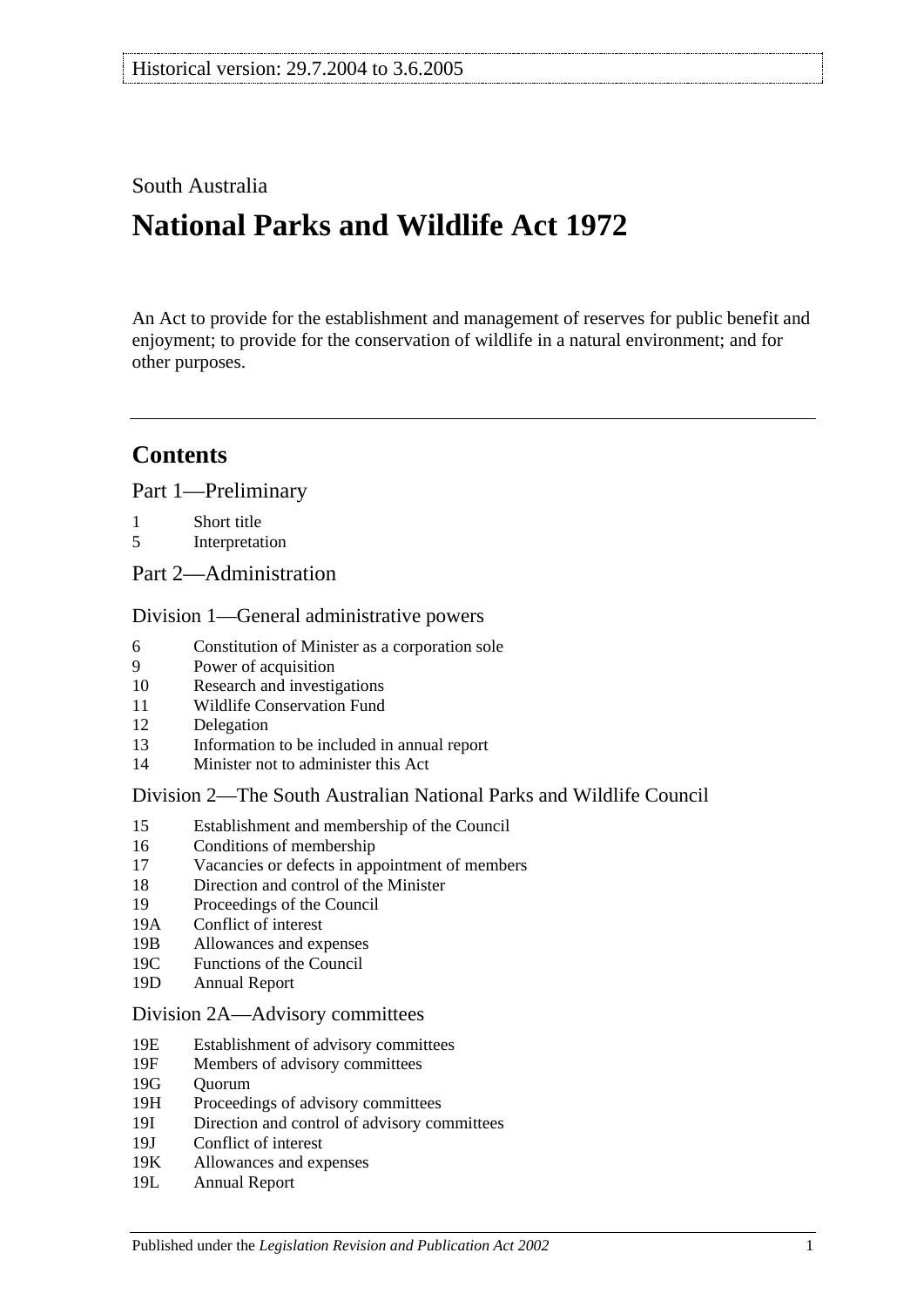#### [Division 2B—Consultative committees](#page-17-3)

- 19M [Establishment of consultative committees](#page-17-4)
- 19N [Quorum](#page-17-5)
- 19O Proceedings of [consultative committees](#page-17-6)
- 19P [Conflict of interest](#page-18-0)

#### [Division 3—Appointment and powers of wardens](#page-18-1)

- 20 [Appointment of wardens](#page-18-2)
- 21 [Assistance to warden](#page-18-3)<br>22 Powers of wardens
- [Powers of wardens](#page-19-0)
- 23 [Forfeiture](#page-20-0)
- 24 [Hindering of wardens etc](#page-21-0)
- 24A [Offences by wardens etc](#page-22-0)<br>25 Power of arrest
- [Power of arrest](#page-22-1)
- 26 [False representation](#page-22-2)
- 26A [Immunity from personal liability](#page-22-3)

#### [Part 3—Reserves and sanctuaries](#page-24-0)

#### [Division 1—National parks](#page-24-1)

- 27 [Constitution of national parks by statute](#page-24-2)
- 28 [Constitution of national parks by proclamation](#page-24-3)
- 28A [Certain co-managed national parks cease on termination of co-management agreement](#page-25-0)

#### [Division 2—Conservation parks](#page-25-1)

- 29 [Constitution of conservation parks by statute](#page-25-2)
- 30 [Constitution of conservation parks by proclamation](#page-25-3)
- 30A [Certain co-managed conservation parks cease on termination of co-management](#page-26-0)  [agreement](#page-26-0)

#### [Division 3—Game reserves](#page-26-1)

- 31 [Constitution of game reserves by statute](#page-26-2)
- 32 [Constitution of game reserves by proclamation](#page-27-0)

#### [Division 4—Recreation parks](#page-27-1)

- 33 [Constitution of recreation parks by statute](#page-27-2)
- 34 [Constitution of recreation parks by proclamation](#page-27-3)

#### [Division 4A—Regional reserves](#page-28-0)

- 34A [Constitution of regional reserves by proclamation](#page-28-1)
- [Division 4B—Native title](#page-28-2)
- 34B [Native title in relation to reserves](#page-28-3)

#### Division [5—Control and management of reserves](#page-29-0)

- 35 [Control of reserves](#page-29-1)
- 36 [Management of reserves](#page-30-0)
- 37 [Objectives of management](#page-30-1)
- 38 [Management plans](#page-31-0)
- 39 [Creation of zones within a reserve](#page-33-0)
- 40 [Implementation of management plan](#page-33-1)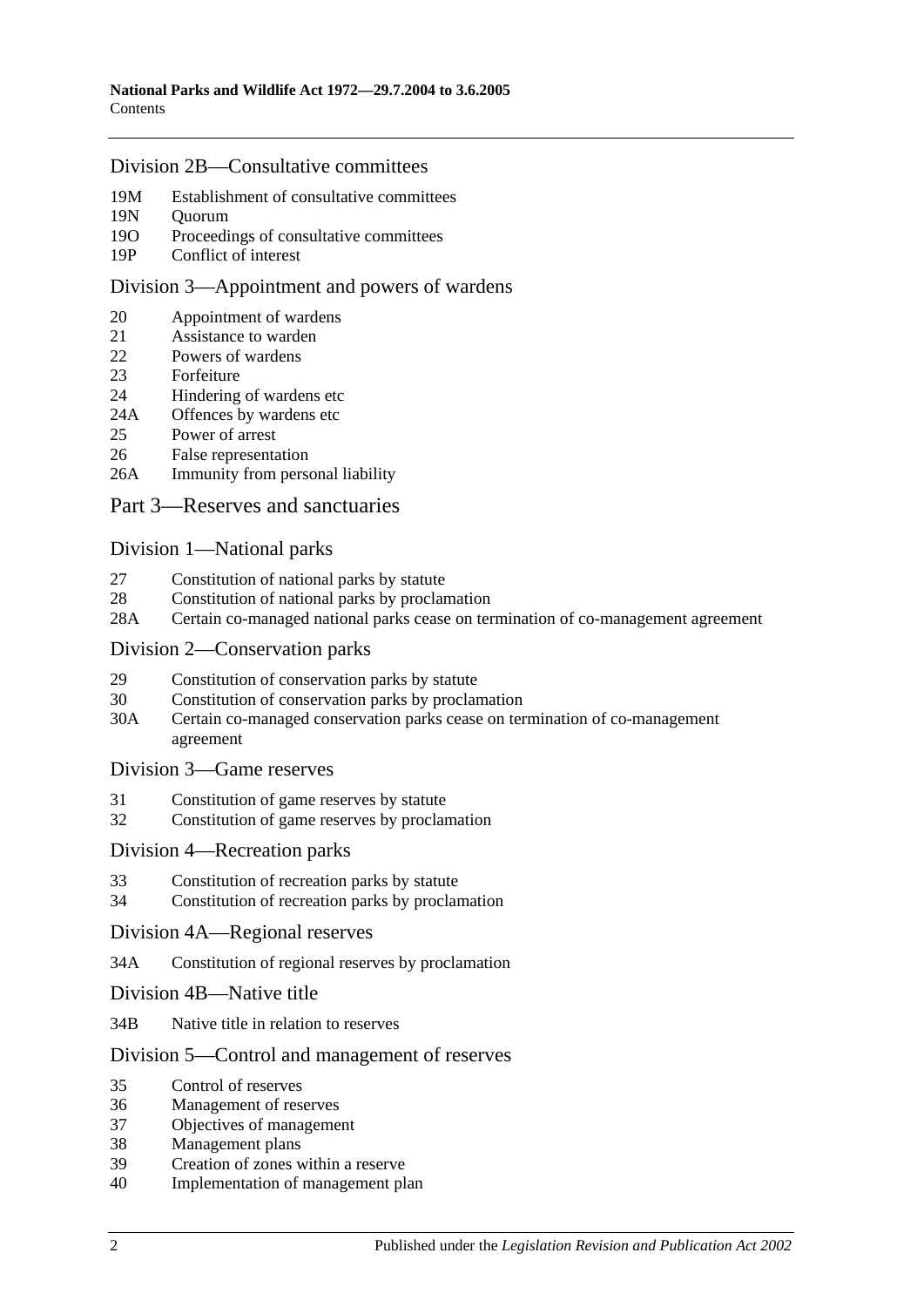40A [Agreement as to conditions](#page-33-2)

[Division 6—Miscellaneous provisions relating to reserves](#page-33-3)

- 41 [Approval of proposal for constitution of reserve](#page-33-4)
- 41A [Alteration of boundaries of reserves](#page-34-0)
- 42 [Prohibited areas](#page-34-1)
- 43 [Rights of prospecting and mining](#page-35-0)
- 43A [Prospecting and mining in regional reserves](#page-36-0)
- 43AB [Power to prohibit prospecting and mining in the Innamincka Regional Reserve](#page-36-1)
- 43B [Entry onto reserves for purpose of investigation and survey](#page-37-0)
- 43C [Entrance fees etc for reserves](#page-37-1)

[Division 6A—Provisions relating to co-managed parks](#page-37-2)

[Subdivision 1—Preliminary](#page-37-3)

43D [Application](#page-37-4)

43E [Objects](#page-37-5)

[Subdivision 2—Co-management agreements](#page-38-0)

43F [Co-management agreement](#page-38-1)

[Subdivision 3—Co-management Boards](#page-39-0)

43G [Establishment of co-management boards by regulation](#page-39-1)

- 43H [Corporate nature of co-management board](#page-40-0)
- 43I [Dissolution or suspension of co-management boards](#page-40-1)

## [Subdivision 4—Miscellaneous](#page-41-0)

43J [Staff](#page-41-1)<br>43K Accor

[Accounts and audit](#page-41-2)

43L [Annual report](#page-41-3)

#### [Division 7—Sanctuaries](#page-42-0)

- 44 [Establishment of sanctuaries](#page-42-1)
- 45 [Protection of animals and plants in sanctuary](#page-42-2)

#### [Part 3A—Development Trusts](#page-44-0)

#### [Division 1—Development Trusts](#page-44-1)

- 45A [Interpretation and application](#page-44-2)
- 45B [Development Trusts](#page-44-3)
- 45BA [The General Reserves Trust](#page-44-4)
- 45C [Trust to be body corporate](#page-45-0)
- 45D [Appointment of members to a Trust](#page-45-1)
- 45E [Chairman and meetings of a Trust](#page-45-2)
- 45F [Functions of a Trust](#page-46-0)
- 45G [Trust may delegate](#page-47-0)
- 45H [Staff of a Trust](#page-47-1)
- 45I [Acquisition of land](#page-47-2)
- 45J [Financial provisions](#page-47-3)
- 45L [Dissolution of a Trust](#page-48-0)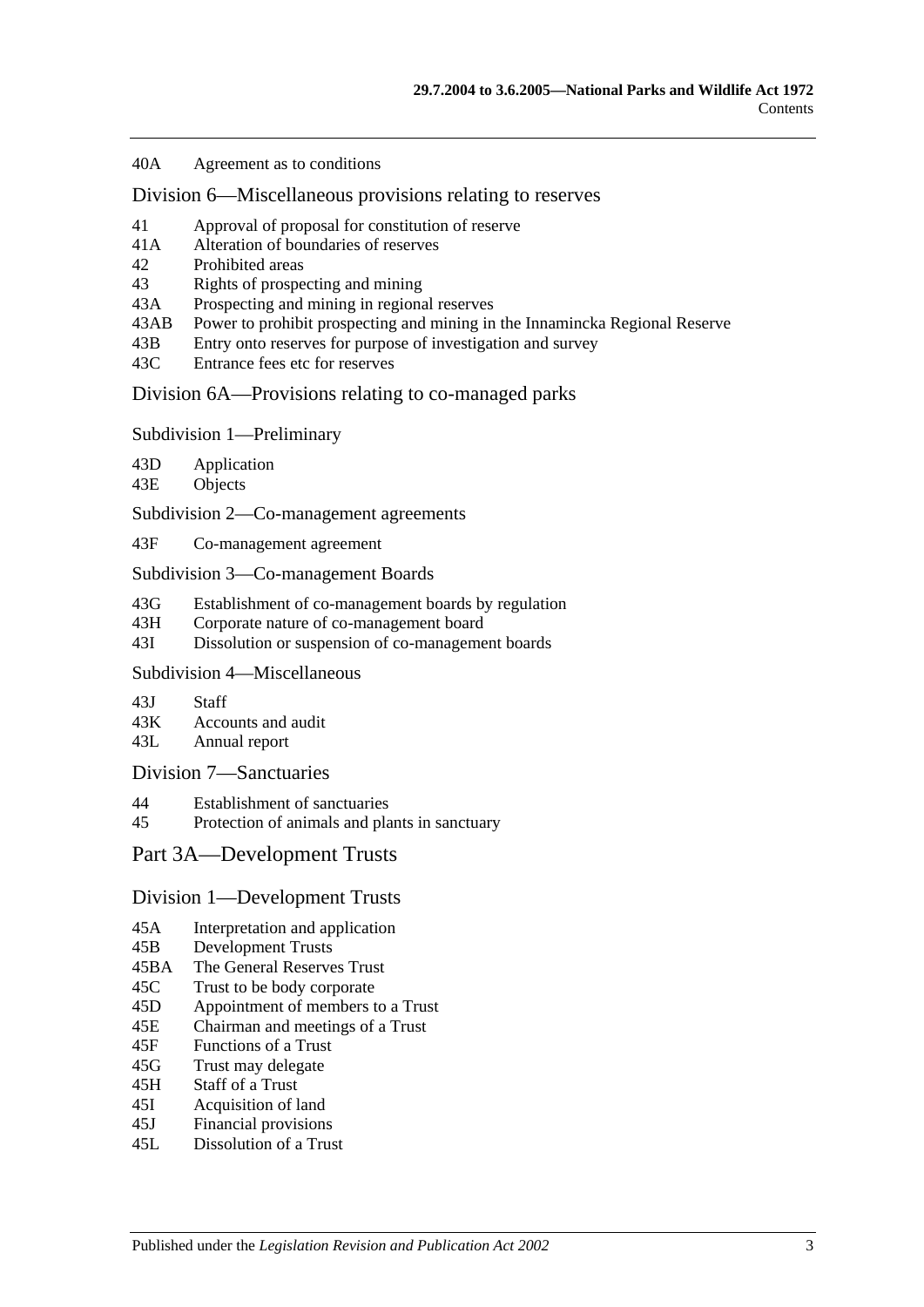### [Division 2—The General Reserves Trust Fund](#page-48-1)

- 45M [Establishment of the Fund](#page-48-2)
- 45N [Investment of the fund](#page-48-3)
- 45O [Accounts and auditing](#page-49-0)

#### [Part 4—Conservation of native plants](#page-50-0)

- 46 [Application of this Part](#page-50-1)
- 47 [Unlawful taking of native plants](#page-50-2)
- 48 [Unlawful disposal of native plants](#page-51-0)
- 48A [Illegal possession of native plants](#page-51-1)
- 49 [Permits](#page-51-2)
- 49A [Permits for commercial purposes](#page-52-0)

#### [Part 5—Conservation of native animals](#page-54-0)

#### [Division 1—Application of this Part](#page-54-1)

50 [Application of this Part](#page-54-2)

#### [Division 2—Restrictions upon the taking of protected animals](#page-54-3)

- 51 [Taking of protected animals etc](#page-54-4)
- 51A [Killing of certain protected animals](#page-54-5)
- 52 [Open season](#page-55-0)
- 53 [Permits to take protected animals](#page-56-0)
- 53A [Review of decision of the Minister under section](#page-57-0) 53
- 54 [Dangerous magpies and poisonous reptiles](#page-57-1)

[Division 3—Release of protected animals](#page-57-2)

55 [Restriction on release of protected animals](#page-57-3)

#### [Division 4—Prohibitions and restrictions upon the keeping of protected animals and](#page-58-0)  [certain dealings in protected animals](#page-58-0)

- 58 [Keeping and sale of protected animals](#page-58-1)
- 58A [Restriction on keeping protected animals in certain areas](#page-59-0)
- 59 [Export and import of protected animals and native plants](#page-59-1)
- 60 [Illegal possession of animals etc](#page-59-2)

#### [Division 4A—Farming of protected animals](#page-60-0)

- 60B [Interpretation](#page-60-1)
- 60BA [Declaration of species for trial farming](#page-60-2)
- 60C [Permit for farming protected animals](#page-61-0)
- 60D [Code of management](#page-62-0)
- 60E [Royalty](#page-63-0)
- 60F [Application of fees and royalty](#page-63-1)

#### [Division 4B—Harvesting of protected animals](#page-64-0)

- 60G [Application of Division](#page-64-1)
- 60H [Interpretation](#page-64-2)
- 60I [Plan of management](#page-64-3)<br>60J Permit for harvesting
- [Permit for harvesting protected animals](#page-65-0)
- 60K [Royalty](#page-66-0)
- 60L [Application of fees and royalty](#page-66-1)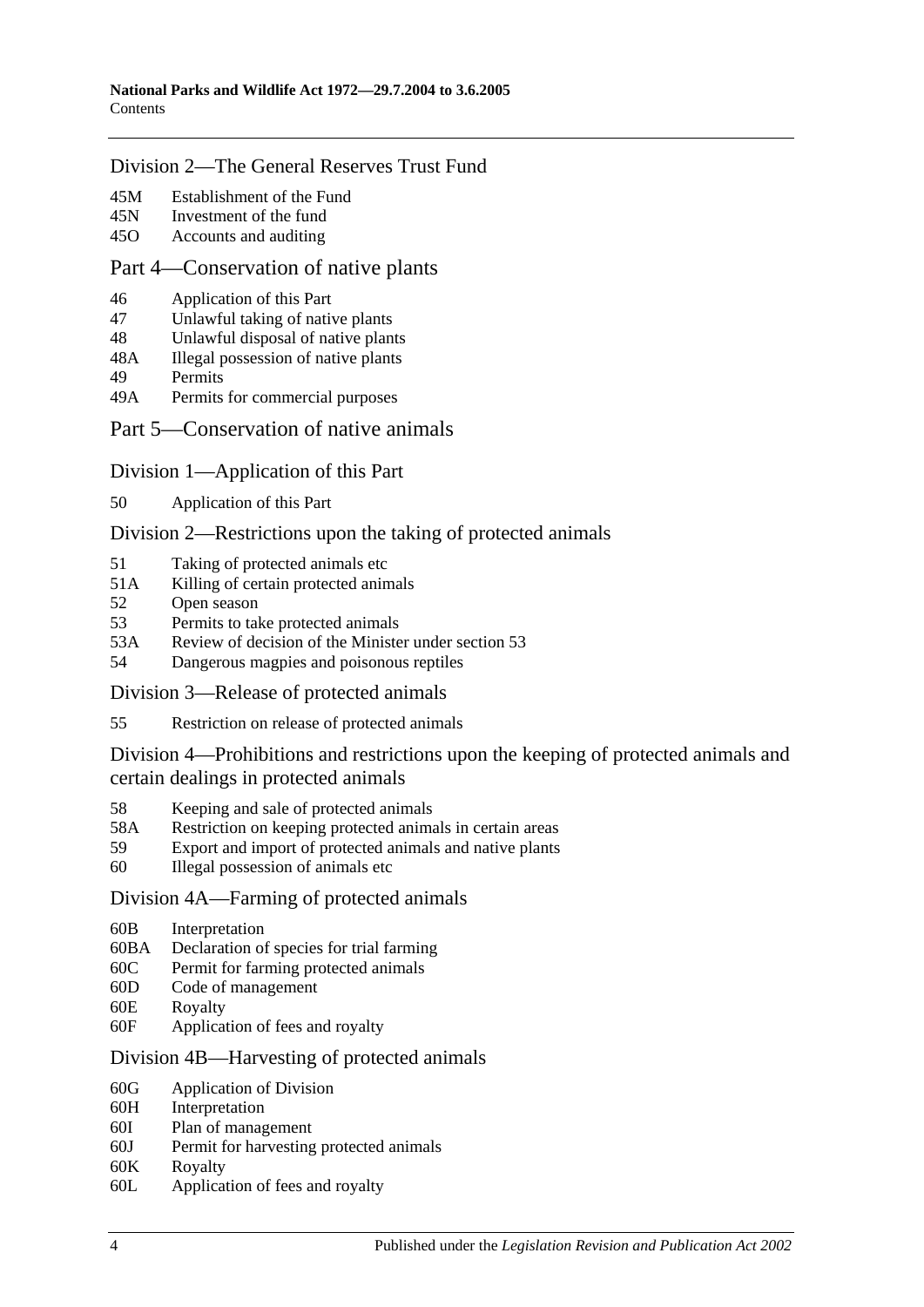#### [Division 5—Royalty](#page-67-0)

- 61 [Royalty](#page-67-1)
- 62 [Demand for royalty](#page-67-2)
- 63 [Recovery of royalty by civil action](#page-67-3)

#### [Division 6—General provisions](#page-68-0)

- 64 [Unlawful entry on land](#page-68-1)
- 65 [Use of poison](#page-68-2)
- 66 [Restriction on use of certain devices](#page-69-0)
- 67 [Devices for the illegal taking of animals](#page-69-1)
- 68 [Molestation etc of protected animals](#page-69-2)

## [Part 5A—Hunting](#page-72-0)

#### [Division 1—Hunting generally](#page-72-1)

- 68A [Hunting permits](#page-72-2)
- 68B [Unlawful entry on land](#page-72-3)

#### [Division 2—Hunting and food gathering by Aboriginal persons](#page-73-0)

- 68C [Interpretation](#page-73-1)
- 68D [Hunting and food gathering by Aboriginal persons](#page-73-2)
- 68E [Exemption from requirement to hold hunting permit](#page-74-0)

#### [Part 6—Miscellaneous provisions](#page-76-0)

- 69 [Permits](#page-76-1)
- 70 [Obligation to produce permit](#page-78-0)
- 70A [Failure to comply with authority](#page-78-1)
- 71 [Duplicate](#page-78-2)
- 72 [False or misleading statement](#page-78-3)
- 73 [Offences against provisions of proclamations and notices](#page-79-0)
- 73A [Liability of vehicle owners and expiation of certain offences](#page-79-1)
- 74 [Additional penalty](#page-81-0)
- 74A [Maximum penalties in relation to wilderness protection areas and zones](#page-82-0)
- 75 [Evidentiary provisions](#page-82-1)
- 75A [Defence](#page-82-2)
- 77 [Powers of court](#page-82-3)
- 78 [Financial provision](#page-83-0)
- 79 [Wilful damage to reserve or property of Minister or relevant board](#page-83-1)
- 80 [Regulations](#page-83-2)
- 81 [Codes of practice etc](#page-85-0)
- [Schedule 3—National parks](#page-86-0)
- [Schedule 4—Conservation parks](#page-86-1)
- [Schedule 5—Game reserves](#page-91-0)
- [Schedule 6—Recreation parks](#page-92-0)
- [Schedule 7—Endangered species](#page-93-0)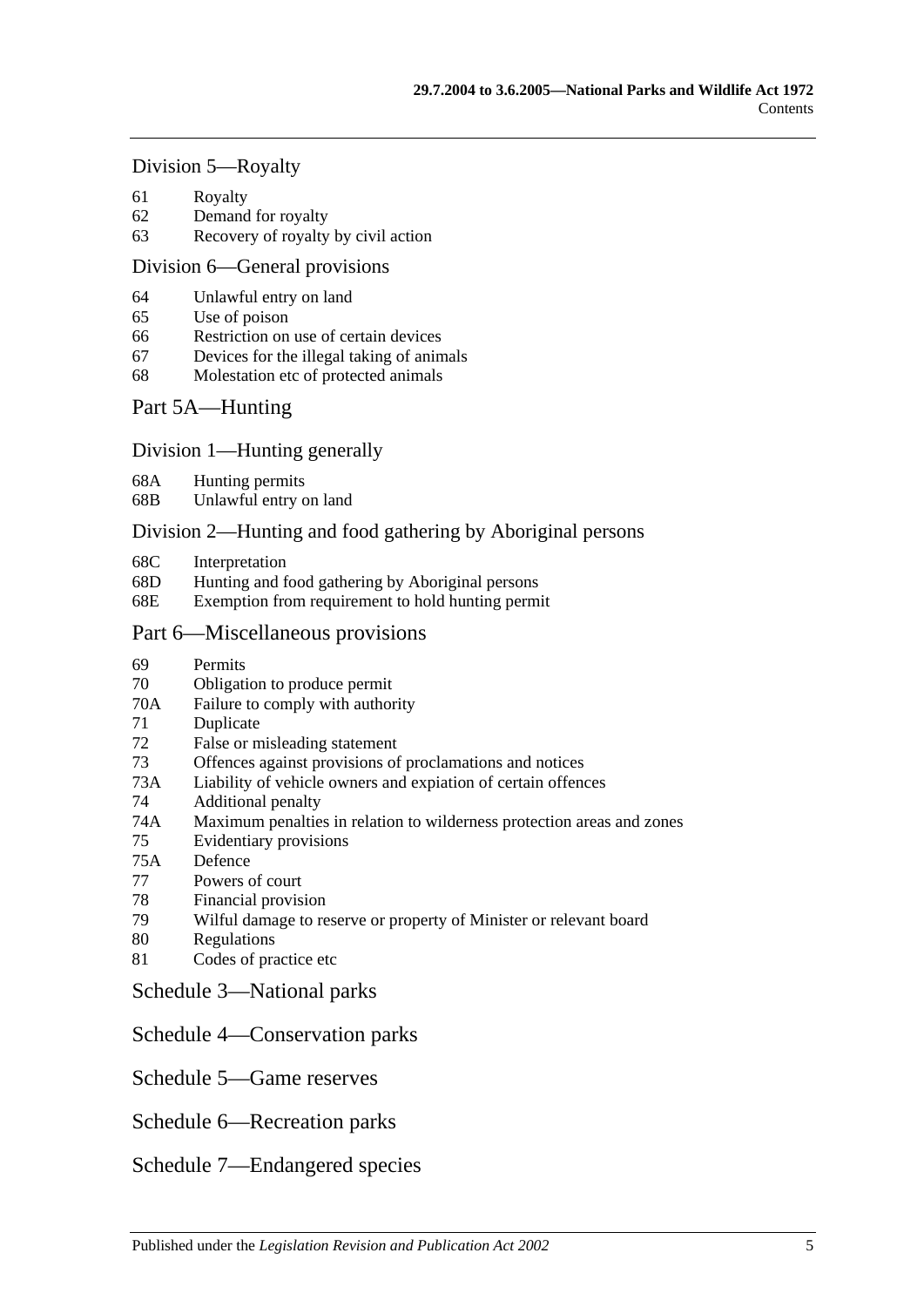Part 1—Animals

Part 2—Plants

[Schedule 8—Vulnerable species](#page-101-0)

Part 1—Animals

Part 2—Plants

[Schedule 9—Rare species](#page-111-0)

Part 1—Animals

Part 2—Plants

[Schedule 10—Unprotected species](#page-130-0)

[Schedule 11—Species to which Part 5 Division 4A](#page-130-1) applies

[Legislative history](#page-132-0)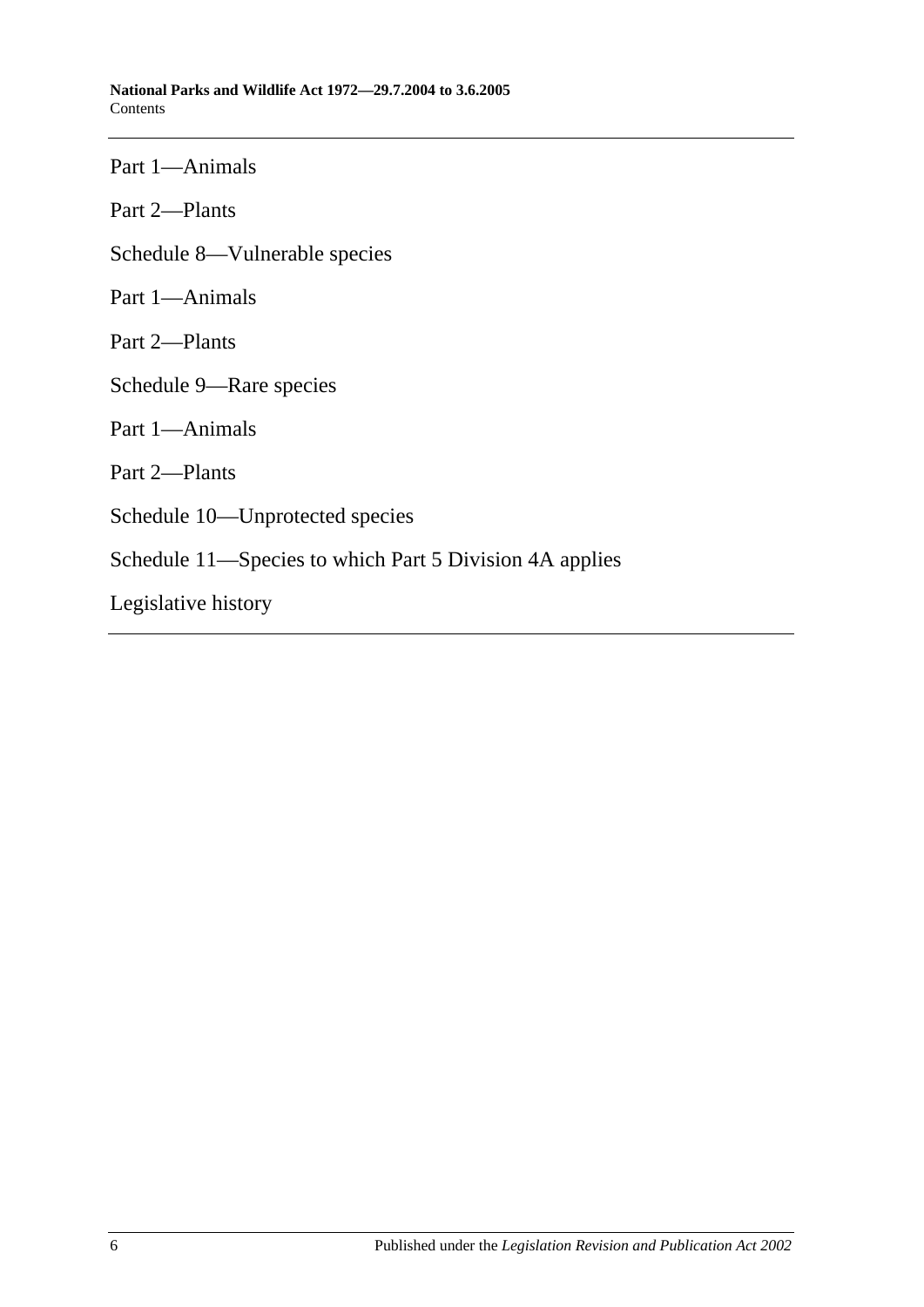## <span id="page-6-0"></span>**The Parliament of South Australia enacts as follows:**

# **Part 1—Preliminary**

## <span id="page-6-1"></span>**1—Short title**

This Act may be cited as the *National Parks and Wildlife Act 1972*.

## <span id="page-6-2"></span>**5—Interpretation**

In this Act, unless the contrary intention appears—

*Aboriginal* means of, or pertaining to, the people who inhabited Australia before European colonisation or their descendants;

*Aboriginal-owned land* means land the fee simple in which is vested in—

- (a) the Aboriginal Lands Trust; or
- (b) a body that represents the interests of the relevant Aboriginal group;

*Aboriginal person* means a person of Aboriginal descent who is accepted as a member by a group in the community who claim Aboriginal descent;

*aircraft* includes a glider or balloon capable of carrying a person;

*appointed member* in relation to the Council means a member of the Council appointed by the Governor under [Part 2 Division 2;](#page-12-1)

*animal* includes any species of animal;

*carcass* of an animal means the whole or any part of—

- (a) the flesh or internal organs of the animal; or
- (b) the feathers, wool, hair, skin or hide of the animal; or
- (c) the bones, horns or hooves of the animal;

*the Chief Executive* means the person appointed to, or assigned to act in, the position of Chief Executive of the Department;

*co-managed park* means a national park or conservation park in relation to which a co-management agreement is in force under [Part 3;](#page-24-0)

*co-management agreement* means a co-management agreement under [Division 6A](#page-37-2) of [Part 3;](#page-24-0)

*co-management board* for a co-managed park means a board established under [Division 6A](#page-37-2) of [Part 3,](#page-24-0) or under any other Act, to manage the co-managed park;

*conservation park* means land constituted, and for the time being continuing, as a conservation park under [Part 3;](#page-24-0)

*controlled species* means a species of animal declared to be a controlled species pursuant to this Act;

*the Council* means the South Australian National Parks and Wildlife Council established by this Act;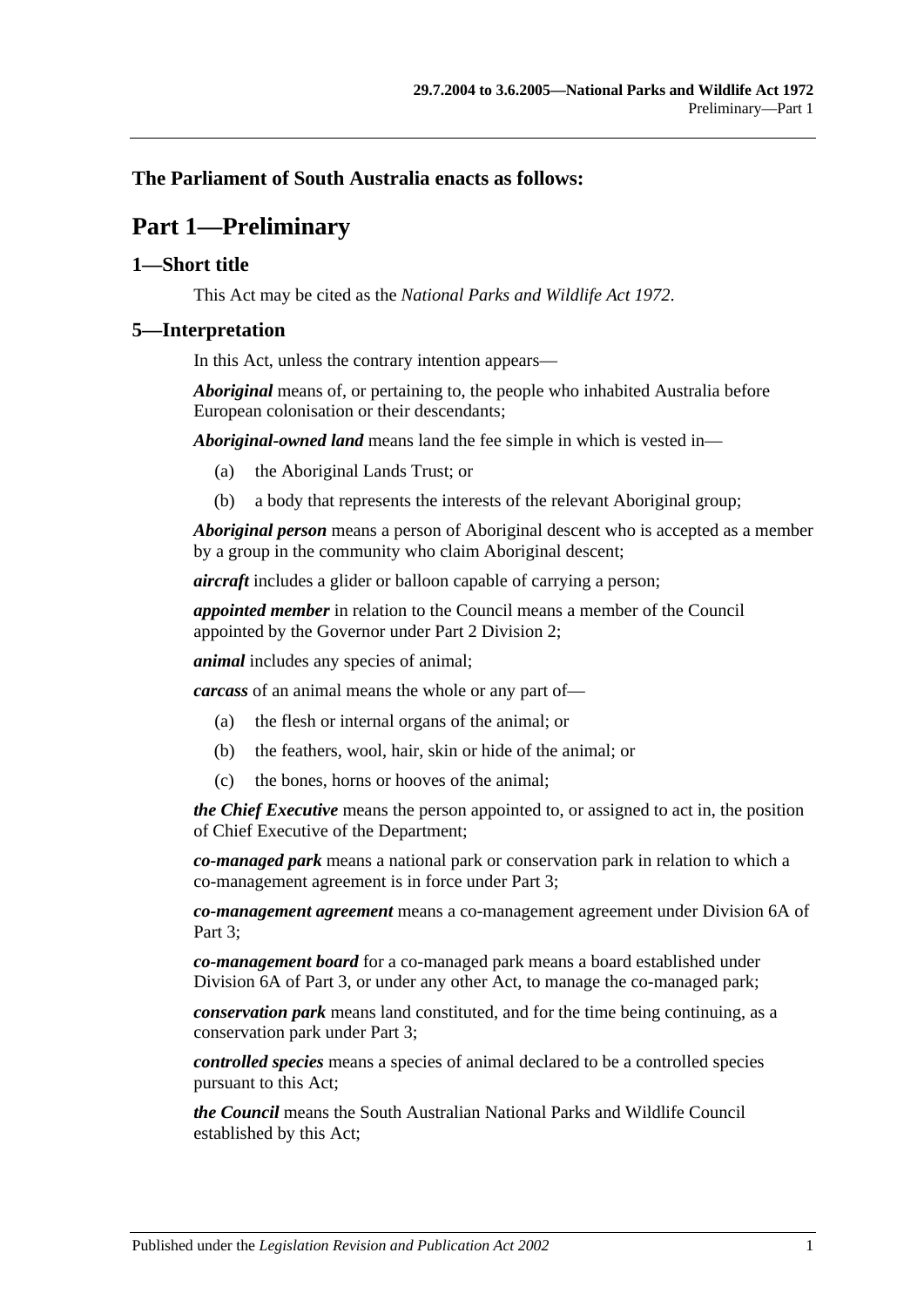#### *Crown land* means—

- (a) unalienated land of the Crown; or
- (b) land held by a Minister, agent or instrumentality of the Crown on behalf of the Crown;

*day* means any period of 24 hours, commencing at midnight;

*the Department* means the administrative unit that is responsible for the administration of this Act;

*device* means any trap, net, snare or other device for taking or facilitating the taking of animals and includes any substance that can be used for that purpose;

*the Director* means the person for the time being holding, or acting in, the office of, Director of National Parks and Wildlife;

*egg* includes any part of an egg or egg shell;

*endangered species* means a species of animal or plant referred to in [Schedule 7;](#page-93-0)

*firearm* includes any device from which any kind of shot, bullet, or other missile can be discharged;

*forest reserve* means a forest reserve within the meaning of the *[Forestry Act](http://www.legislation.sa.gov.au/index.aspx?action=legref&type=act&legtitle=Forestry%20Act%201950) 1950*;

*game reserve* means land constituted, and for the time being continuing, as a game reserve under [Part 3;](#page-24-0)

*land* includes waters:

*marine mammal* means a seal or sea lion (order Pinnipedia) or a dolphin or whale (order Cetacea);

*mining Act* means the *[Mining Act](http://www.legislation.sa.gov.au/index.aspx?action=legref&type=act&legtitle=Mining%20Act%201971) 1971*, the *[Opal Mining Act](http://www.legislation.sa.gov.au/index.aspx?action=legref&type=act&legtitle=Opal%20Mining%20Act%201995) 1995*, the *[Petroleum](http://www.legislation.sa.gov.au/index.aspx?action=legref&type=act&legtitle=Petroleum%20Act%201940)  Act [1940](http://www.legislation.sa.gov.au/index.aspx?action=legref&type=act&legtitle=Petroleum%20Act%201940)* or the *[Petroleum \(Submerged Lands\) Act](http://www.legislation.sa.gov.au/index.aspx?action=legref&type=act&legtitle=Petroleum%20(Submerged%20Lands)%20Act%201982) 1982*;

*mining production tenement* means—

- (a) a mining lease, or a miscellaneous purposes licence, granted under the *[Mining](http://www.legislation.sa.gov.au/index.aspx?action=legref&type=act&legtitle=Mining%20Act%201971)  Act [1971](http://www.legislation.sa.gov.au/index.aspx?action=legref&type=act&legtitle=Mining%20Act%201971)*;
- (ab) a registered precious stones claim or a registered opal development lease registered under the *[Opal Mining Act](http://www.legislation.sa.gov.au/index.aspx?action=legref&type=act&legtitle=Opal%20Mining%20Act%201995) 1995*;
- (b) a petroleum production licence, or pipeline licence, granted under the *[Petroleum Act](http://www.legislation.sa.gov.au/index.aspx?action=legref&type=act&legtitle=Petroleum%20Act%201940) 1940*;
- (c) a production licence, or pipeline licence, granted under the *[Petroleum](http://www.legislation.sa.gov.au/index.aspx?action=legref&type=act&legtitle=Petroleum%20(Submerged%20Lands)%20Act%201982)  [\(Submerged Lands\) Act](http://www.legislation.sa.gov.au/index.aspx?action=legref&type=act&legtitle=Petroleum%20(Submerged%20Lands)%20Act%201982) 1982*;
- (d) a mining licence (or a works licence for activities that are directly connected with activities that are carried out, or are to be carried out under a mining licence) under the *[Offshore Minerals Act](http://www.legislation.sa.gov.au/index.aspx?action=legref&type=act&legtitle=Offshore%20Minerals%20Act%202000) 2000*;

*mining tenement* means a claim, lease, licence, permit or other authority granted under a mining Act;

*minor alterations or additions to a public road* means alterations or additions by way of realignment or reforming of a public road that are desirable in the interests of safety;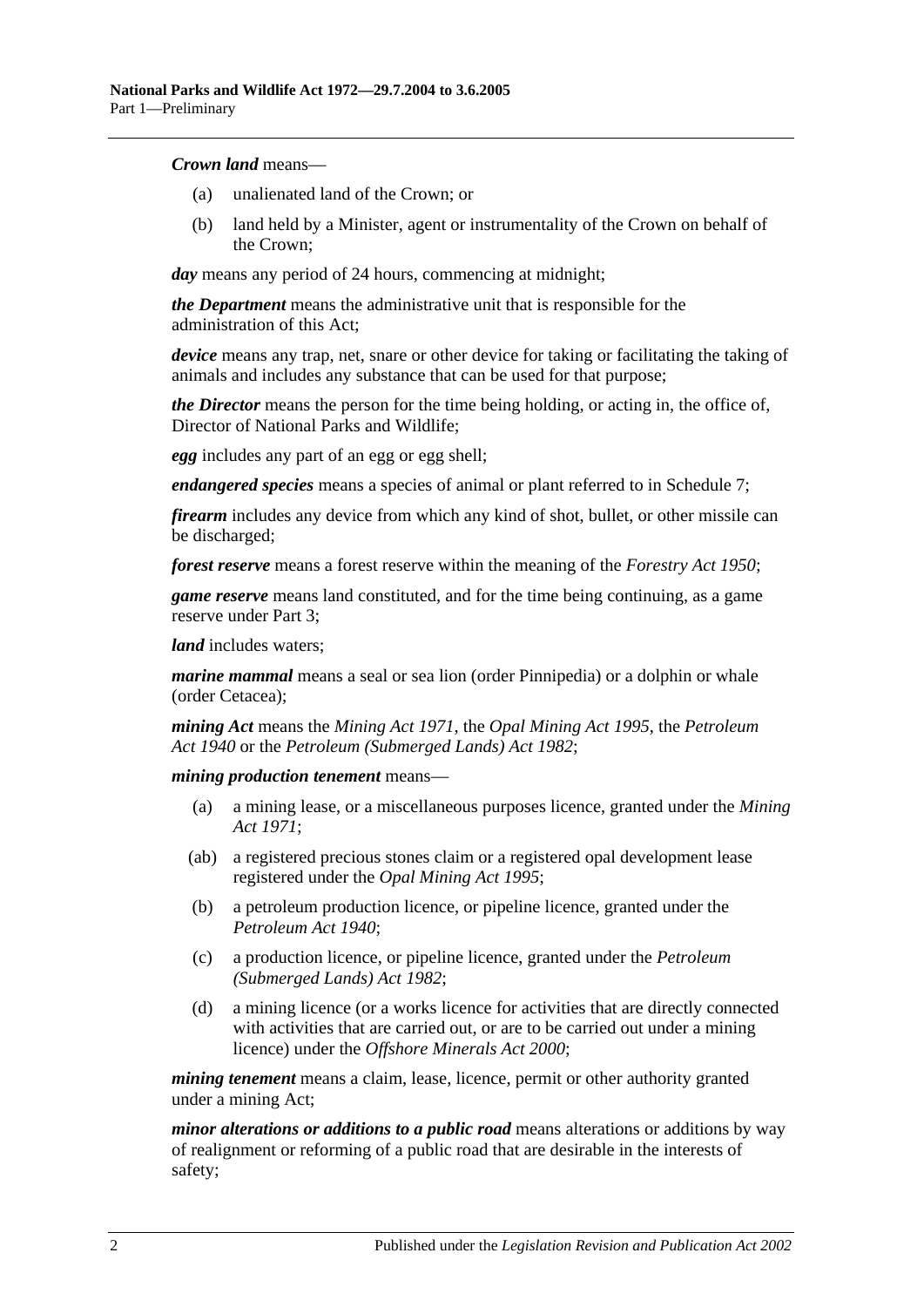*Murray-Darling Basin* has the same meaning as in the *[Murray-Darling Basin](http://www.legislation.sa.gov.au/index.aspx?action=legref&type=act&legtitle=Murray%E2%80%91Darling%20Basin%20Act%201993)  Act [1993](http://www.legislation.sa.gov.au/index.aspx?action=legref&type=act&legtitle=Murray%E2%80%91Darling%20Basin%20Act%201993)*;

*national park* means land constituted, and for the time being continuing, as a national park under [Part 3;](#page-24-0)

*native plant* means any plant that is indigenous to Australia and includes any plant of a species declared by regulation to be a native plant;

*owner* in relation to land, means the holder of any estate or interest in the land, and includes—

- (a) the occupier of the land; or
- (b) a person to whom the care, control and management of the land has been committed;

*plant* means vegetation of any species including—

- (a) its flowers; or
- (b) its seeds; or
- (c) any other part of the vegetation;

*premises* includes vacant land;

*private land* means any land except Crown land;

*prohibited species* means a species of animal declared to be a prohibited species pursuant to this Act;

#### *protected animal* means—

- (a) any mammal, bird or reptile indigenous to Australia; or
- (b) any migratory mammal, bird or reptile that periodically or occasionally migrates to, and lives in, Australia; or
- (c) any animal of a species referred to in [Schedule 7,](#page-93-0) [8](#page-101-0) or [9;](#page-111-0) or
- (d) any animal of a species declared by regulation to be a species of protected animals,

but does not include animals of the species referred to in [Schedule 10](#page-130-0) or any animals declared by regulation to be unprotected;

*public road* means a road—

- (a) to which the public has access; and
- (b) which is under the control of the Commissioner of Highways or a council constituted under the *[Local Government Act](http://www.legislation.sa.gov.au/index.aspx?action=legref&type=act&legtitle=Local%20Government%20Act%201999) 1999*;

*rare species* means a species of animal or plant referred to in [Schedule 9;](#page-111-0)

*recreation park* means land constituted, and for the time being continuing, as a recreation park under [Part 3;](#page-24-0)

*relevant Aboriginal group*, in relation to particular land, means an Aboriginal group or community with a traditional association with that land;

*relevant mining Minister* in relation to a mining tenement means the Minister administering the Act under which the tenement is granted;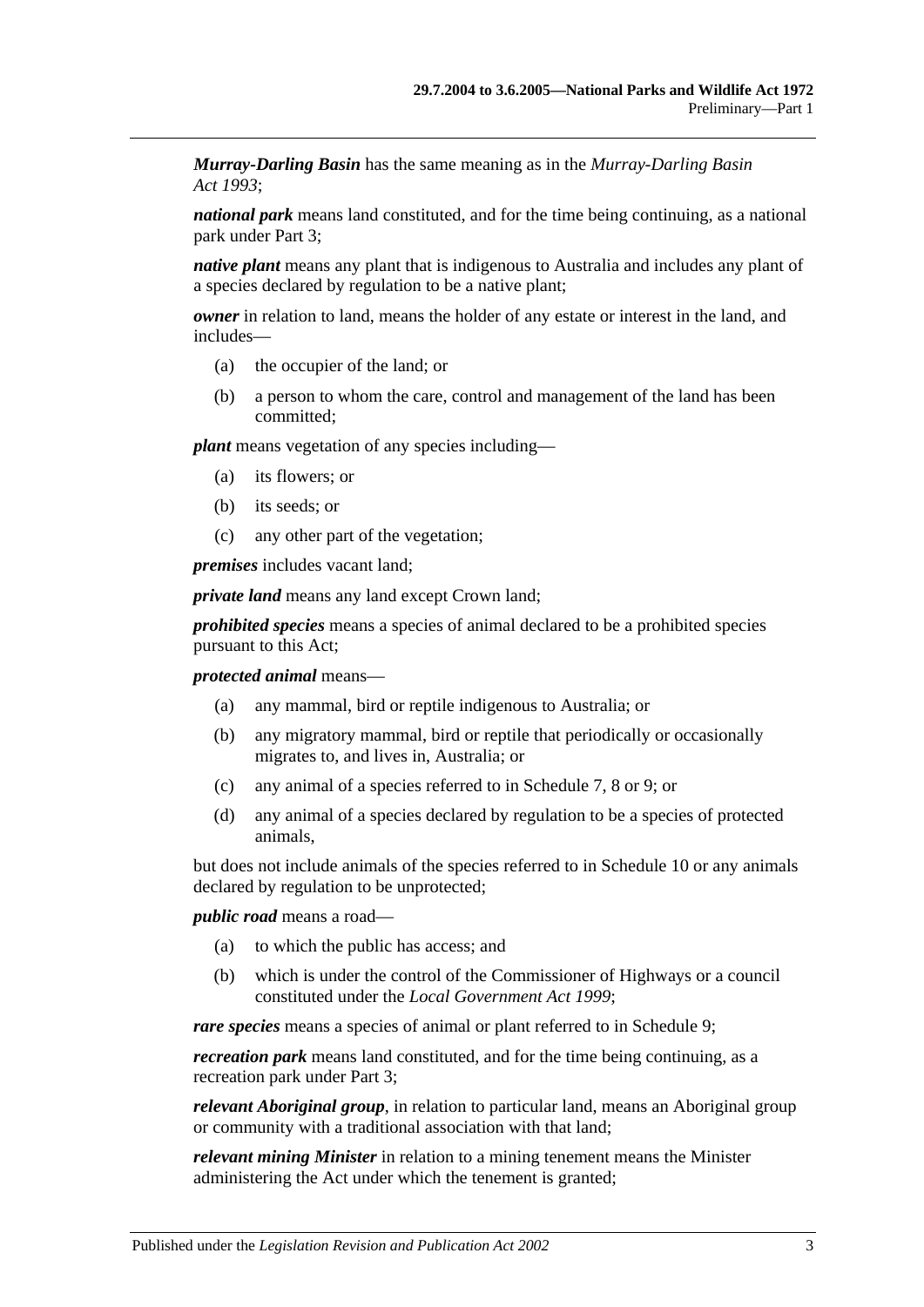*reserve* means any national park, conservation park, game reserve, recreation park or regional reserve constituted under this Act;

*River Murray Protection Area* means a River Murray Protection Area under the *[River](http://www.legislation.sa.gov.au/index.aspx?action=legref&type=act&legtitle=River%20Murray%20Act%202003)  [Murray Act](http://www.legislation.sa.gov.au/index.aspx?action=legref&type=act&legtitle=River%20Murray%20Act%202003) 2003*;

*sell* means—

- (a) sell, barter or exchange;
- (b) agree or offer to sell, barter or exchange;
- (c) receive, expose, store, have in possession, send, consign or deliver for or in pursuance of sale, barter or exchange,

and *sale* has a corresponding meaning;

*take*—

- (a) with reference to an animal, includes any act of hunting, catching, restraining, killing or injuring, and any act of attempting or assisting to hunt, catch, restrain, kill or injure; and
- (b) with reference to a plant means—
	- (i) to remove the plant or part of the plant, from the place in which it is growing; or
	- (ii) to damage the plant;

*to hunt* means to take any mammal or bird that has not been domesticated or brought into captivity;

*traditional association*, in relation to particular land, means an association with that land consisting of social, economic or spiritual affiliations with, and responsibilities for, the land in accordance with Aboriginal tradition;

*vehicle* includes—

- (a) a caravan or trailer;
- (b) an aircraft;
- (c) a ship, boat or vessel;

*vulnerable species* means a species of animal or plant referred to in [Schedule 8;](#page-101-0)

*warden* means a person for the time being holding the office of warden under this Act;

*wilderness protection area* means land constituted as a wilderness protection area under the *[Wilderness Protection Act](http://www.legislation.sa.gov.au/index.aspx?action=legref&type=act&legtitle=Wilderness%20Protection%20Act%201992) 1992*;

*wilderness protection zone* means land constituted as a wilderness protection zone under the *[Wilderness Protection Act](http://www.legislation.sa.gov.au/index.aspx?action=legref&type=act&legtitle=Wilderness%20Protection%20Act%201992) 1992*;

*wildlife* means all native plants and animals indigenous to Australia existing apart from cultivation or domestication.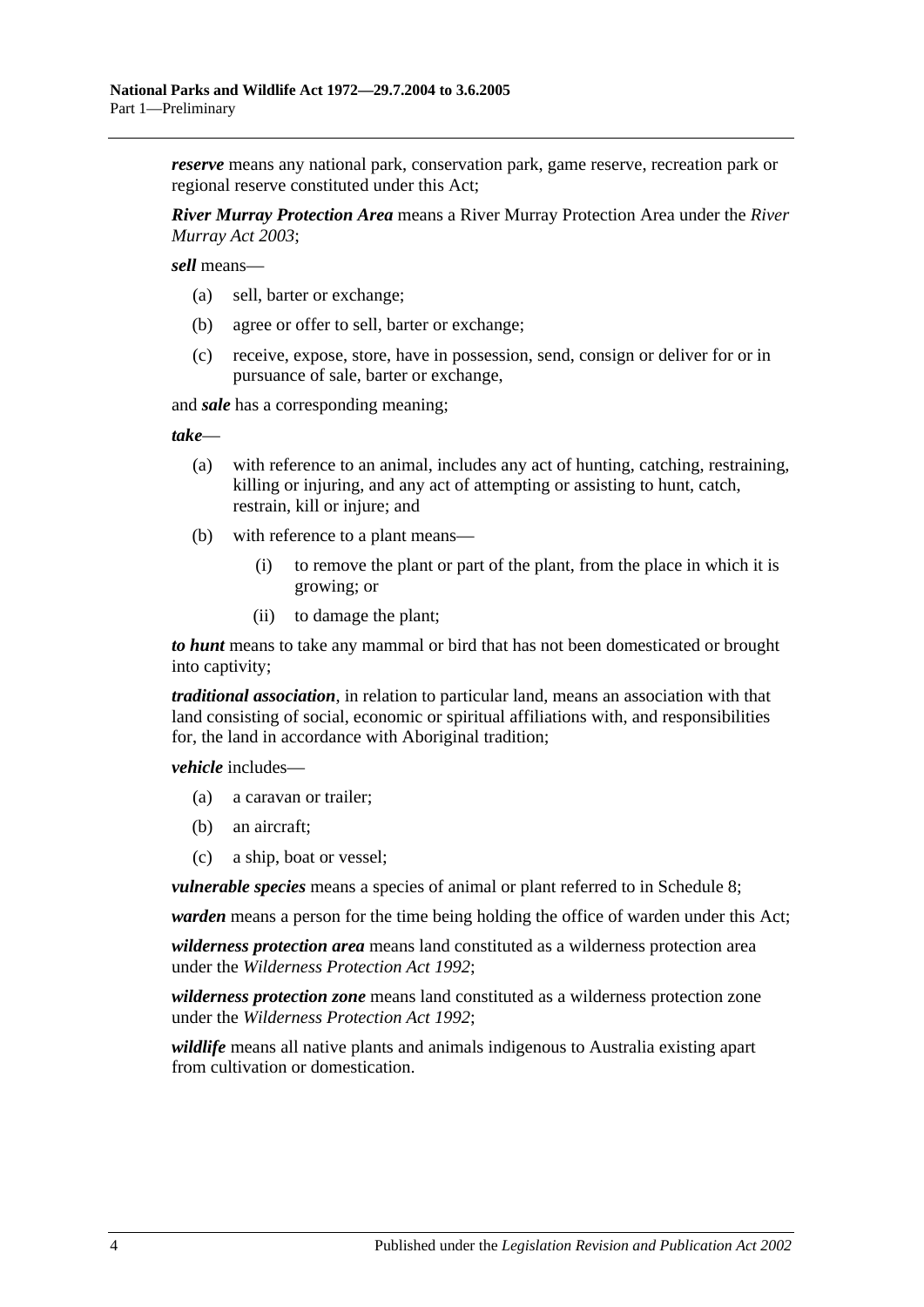# <span id="page-10-0"></span>**Part 2—Administration**

## <span id="page-10-1"></span>**Division 1—General administrative powers**

## <span id="page-10-2"></span>**6—Constitution of Minister as a corporation sole**

- (1) The Minister is a corporation sole.
- (2) The Minister is, in that corporate capacity, capable of acquiring, holding and disposing of real and personal property and of performing any other acts that lie within the capacity of a person of full age and capacity.
- (3) In any legal proceedings a document apparently bearing the signature or the common seal of the Minister will, in the absence of evidence to the contrary, be taken to have been duly executed by the Minister.

## <span id="page-10-3"></span>**9—Power of acquisition**

- (1) The Minister may, subject to and in accordance with the *[Land Acquisition Act](http://www.legislation.sa.gov.au/index.aspx?action=legref&type=act&legtitle=Land%20Acquisition%20Act%201969) 1969*, acquire land for the purposes of this Act.
- <span id="page-10-6"></span>(2) Where a notice of intention to acquire land has been served, a person who wilfully damages the land or destroys or harms wildlife on the land is guilty of an offence. Maximum penalty: \$5 000 or imprisonment for 12 months.
- <span id="page-10-7"></span>(3) Where the Minister has reasonable cause to suspect that a person may act in contravention of [subsection](#page-10-6) (2), the Minister may authorise a warden to enter upon the land and to exercise such force as may be necessary or expedient to prevent the commission of an offence under that subsection.
- (4) A warden authorised under [subsection](#page-10-7) (3) may enter upon the land and use such force as may be necessary or expedient to prevent the commission of an offence under this section.

## <span id="page-10-4"></span>**10—Research and investigations**

- (1) The Minister may—
	- (a) cause research to be carried out into problems relating to the conservation of wildlife; or
	- (b) collaborate with any other person, body or authority in the conduct of any such research; or
	- (c) cause an investigation to be made into the possibility of establishing further reserves or adding to existing reserves.
- (2) The Minister may make available to the public the results of any research or investigation conducted under this section.

## <span id="page-10-5"></span>**11—Wildlife Conservation Fund**

- (1) The *Wildlife Conservation Fund* is established.
- (2) The fund consists of—
	- (a) money derived by the Minister from any donation or grant made for the purposes of the fund; and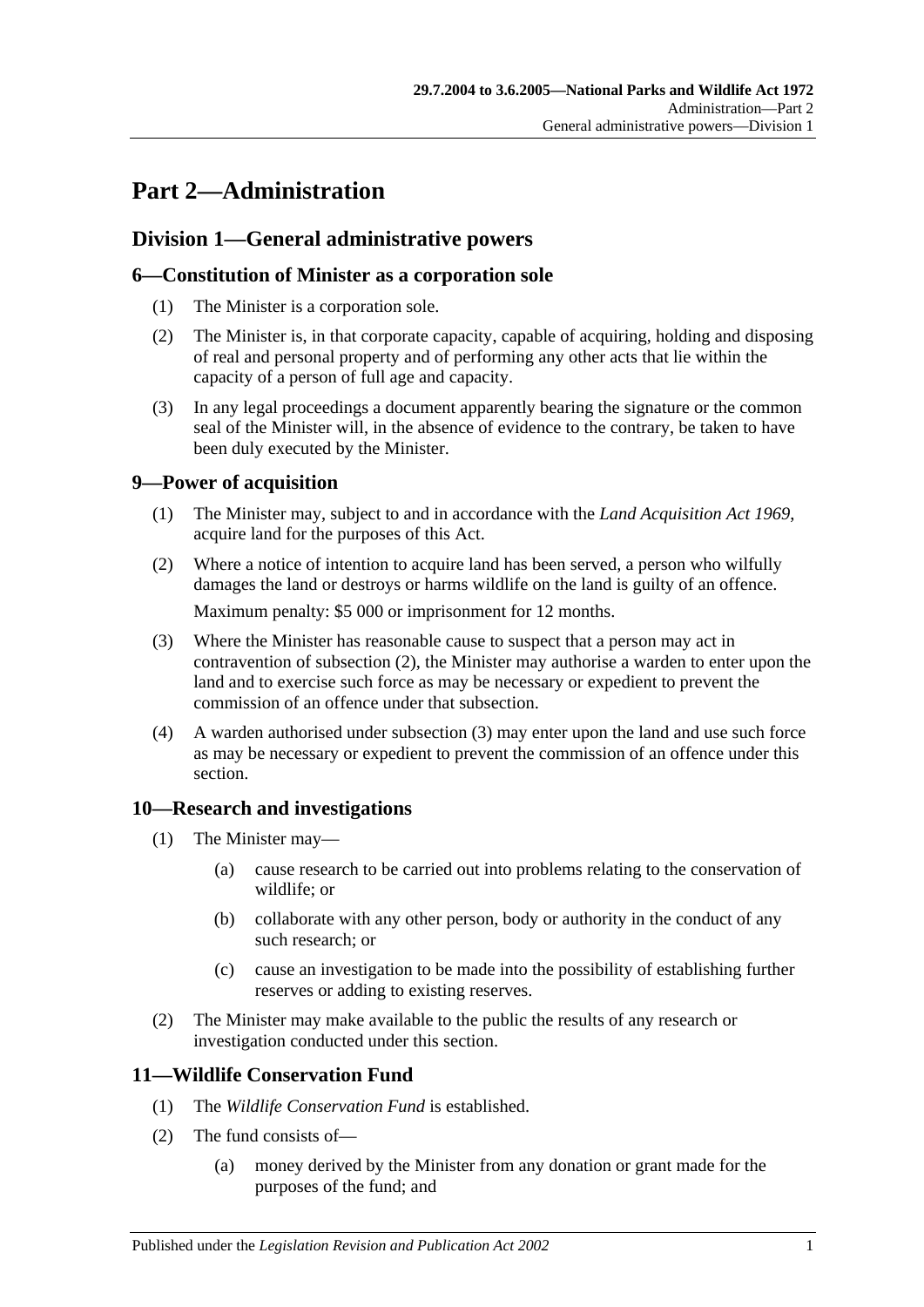- (b) money provided by Parliament for the purposes of the fund; and
- (c) money arising from any sale that the Minister is authorised to make in pursuance of powers conferred by this Act; and
- (ca) money arising from the sale of an animal, or the carcass or eggs of an animal, surrendered to the Minister, the Director or the Department; and
- (d) fees paid for permits under [Part 5A;](#page-72-0) and
- (e) fees and royalties to be paid into the fund under any other provision of this Act; and
- (f) interest and accretions arising from investment of the fund.
- (3) Subject to this Act, the Minister may apply any portion of the fund towards—
	- (a) the conservation of wildlife, and land constituting the natural environment or habitat of wildlife, in such manner as the Minister may, upon the recommendation of the South Australian National Parks and Wildlife Council, determine; and
	- (b) the promotion of research into problems relating to the conservation of wildlife; and
	- (c) any other purpose for which the fund may be applied under this Act.
- (4) The Minister may invest any money of the fund that is not immediately required for the purposes of the fund in such manner as is approved by the Treasurer.

## <span id="page-11-0"></span>**12—Delegation**

- (1) The Minister may delegate to the Chief Executive, the Director, the Council, an advisory committee or to any other person any of the Minister's powers under this Act.
- (2) The Chief Executive may, with the Minister's consent, delegate to the Director, the Council, an advisory committee or to any other person any of the powers delegated to the Chief Executive.
- (3) The Director may, with the consent of the person who has delegated powers to the Director under this section, delegate any of those powers to the Council, an advisory committee or to any other person.
- (4) A delegation under this section may be expressed as a delegation to the person from time to time holding, or performing the duties of, a specified position in the Public Service of the State.
- (5) A delegation under this section may be revoked at will by the delegator and does not prevent the exercise of any power by the delegator.

## <span id="page-11-2"></span><span id="page-11-1"></span>**13—Information to be included in annual report**

- (1) Each annual report presented by the Department to the Minister under section 66 of the *[Public Sector Management Act](http://www.legislation.sa.gov.au/index.aspx?action=legref&type=act&legtitle=Public%20Sector%20Management%20Act%201995) 1995* must include the following information:
	- (a) the aggregate amount of fees paid for entrance to reserves during the relevant year; and
	- (b) the aggregate amount paid pursuant to leases, licences and other agreements referred to in [section](#page-29-1) 35 during the relevant year; and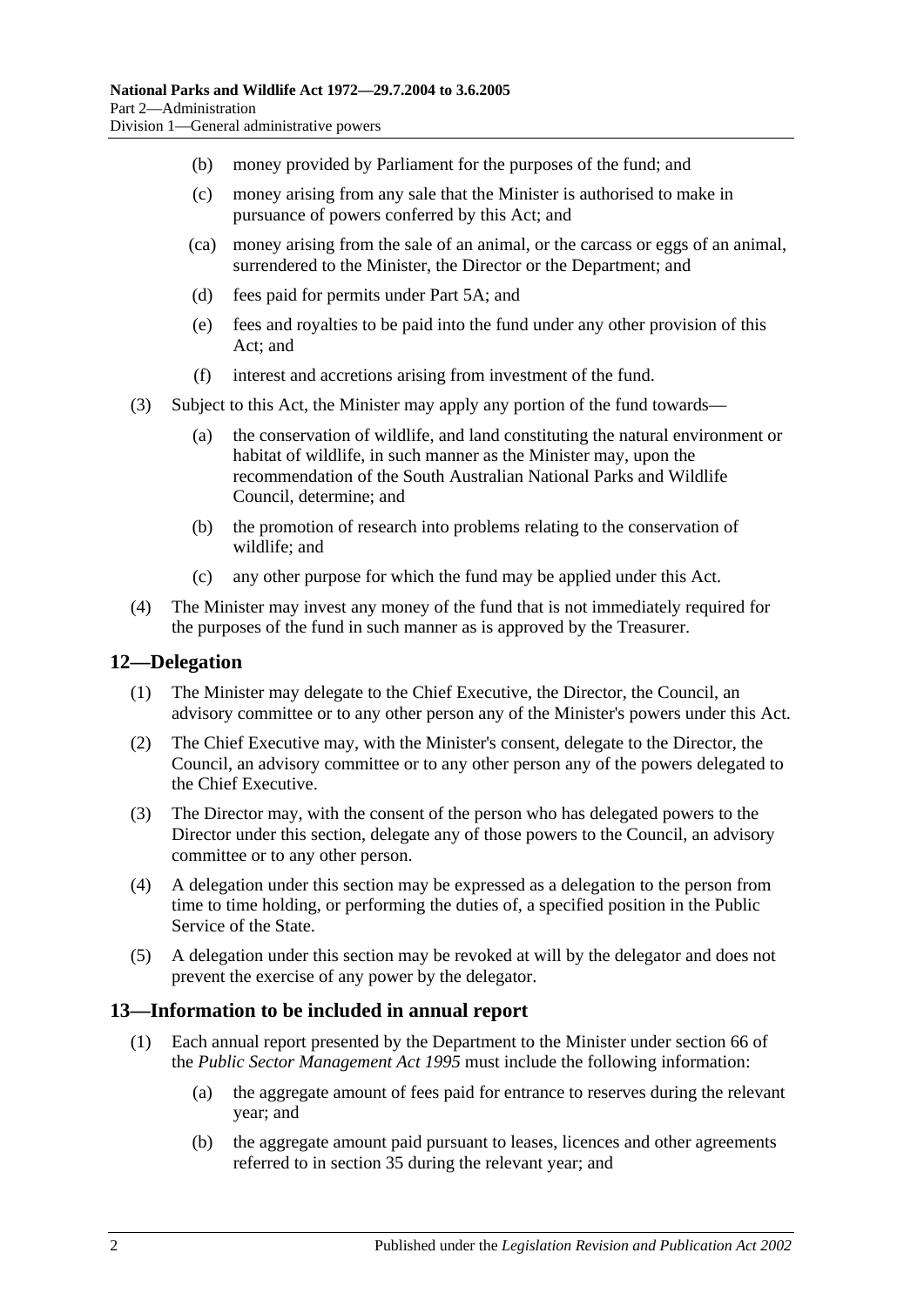- (c) the aggregate amount of fees and other charges paid for camping and other accommodation on reserves during the relevant year; and
- (d) the aggregate amount paid for guided tours during the relevant year.
- (2) Every second annual report referred to in [subsection](#page-11-2) (1) must include an assessment of the desirability of amending [Schedules 7,](#page-93-0) [8,](#page-101-0) [9](#page-111-0) and [10.](#page-130-0)

#### <span id="page-12-0"></span>**14—Minister not to administer this Act**

The Minister administering a mining Act must not assume responsibility for the administration of this Act.

## <span id="page-12-1"></span>**Division 2—The South Australian National Parks and Wildlife Council**

#### <span id="page-12-2"></span>**15—Establishment and membership of the Council**

- (1) The *South Australian National Parks and Wildlife Council* is established.
- (2) The Council consists of eight members seven of whom will be appointed by the Governor on the recommendation of the Minister.
- (3) The other member of the Council is the Director.
- (4) Of the appointed members—
	- (a) one must have qualifications or experience in the conservation of animals, plants and ecosystems;
	- (b) another must be a person selected by the Minister from a panel of two men and two women nominated by the Conservation Council of South Australia Incorporated;
	- (c) another must have qualifications or experience in the management of natural resources;
	- (d) another must have qualifications or experience in organising community involvement in the conservation of animals, plants or other natural resources;
	- (e) another must have qualifications or experience in a field of science that is relevant to the conservation of ecosystems and to the relationship of wildlife with its environment;
	- (f) each of the remaining two must have qualifications or experience in at least one of the following:
		- (i) ecologically based tourism; or
		- (ii) business management; or
		- (iii) financial management; or
		- (iv) marketing,

being an area in which the other does not have qualifications or experience.

- (5) Each of the appointed members of the Council must be a person who, in the opinion of the Minister, has a commitment to the conservation of animals, plants and other natural resources.
- (6) At least two of the members of the Council must be men and two must be women.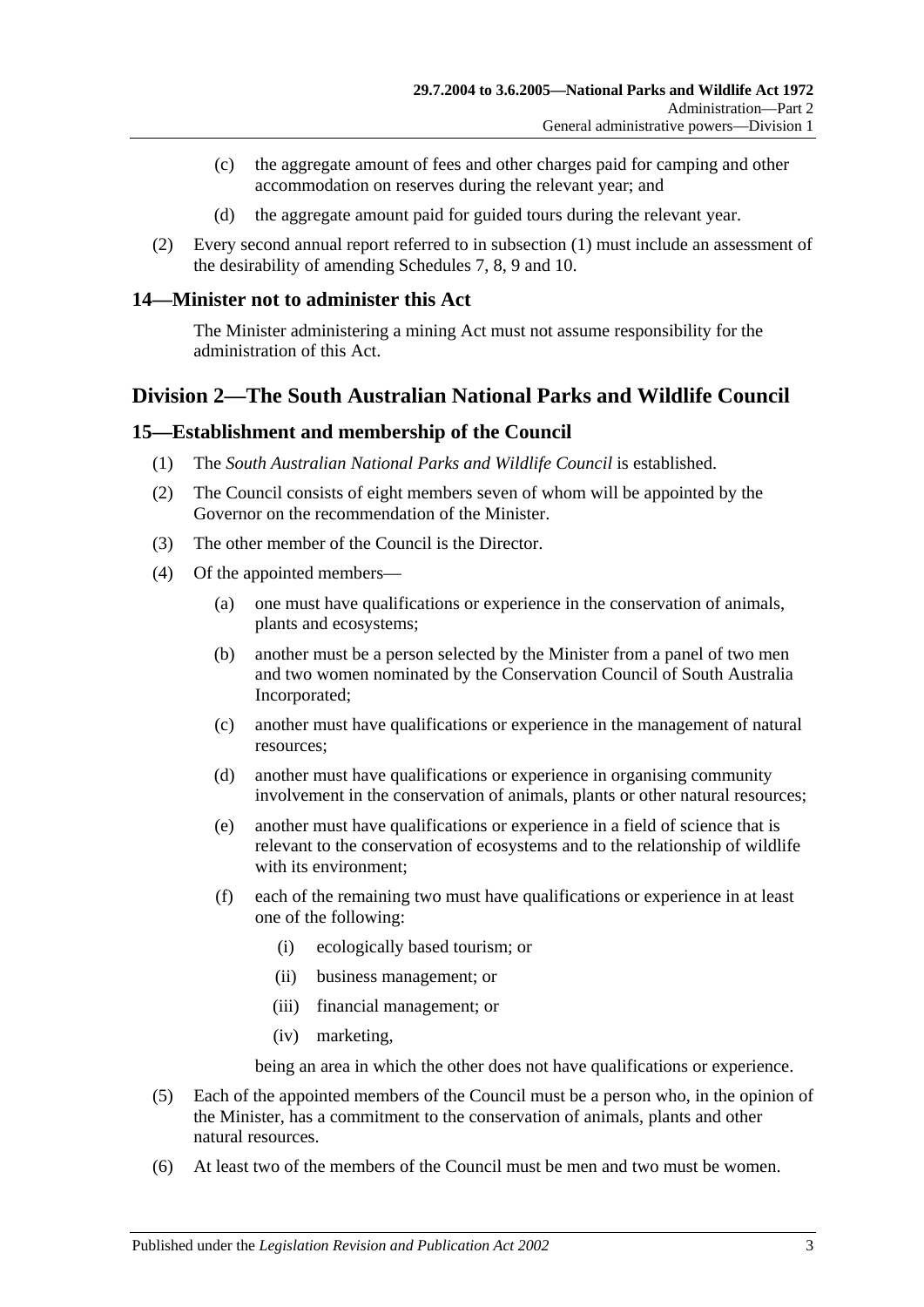(7) One of the appointed members of the Council will be appointed by the Governor, on the recommendation of the Minister, to be the presiding member of the Council.

## <span id="page-13-0"></span>**16—Conditions of membership**

- (1) A member appointed by the Governor will be appointed for a term, not exceeding three years, specified in the instrument of appointment and will, at the expiration of a term of appointment, be eligible for reappointment.
- <span id="page-13-4"></span>(2) The Governor may remove an appointed member from office—
	- (a) for misconduct; or
	- (b) for failure or incapacity to carry out the duties of his or her office satisfactorily.
- (3) The office of an appointed member becomes vacant if the member—
	- (a) dies; or
	- (b) completes a term of office and is not reappointed; or
	- (c) resigns by written notice to the Minister; or
	- (d) is removed from office under [subsection](#page-13-4) (2).
- (4) If the office of an appointed member of the Council becomes vacant a person must be appointed by the Governor in accordance with [section](#page-12-2) 15 to the vacant office.

#### <span id="page-13-1"></span>**17—Vacancies or defects in appointment of members**

An act of the Council is not invalid by reason only of a vacancy in its membership or a defect in the appointment of a member.

#### <span id="page-13-2"></span>**18—Direction and control of the Minister**

The Council is subject to the direction and control of the Minister.

#### <span id="page-13-3"></span>**19—Proceedings of the Council**

- (1) Five of the members of the Council appointed by the Governor constitute a quorum of the Council and no business may be conducted by the Council unless a quorum is present.
- (2) The presiding member will preside at each meeting of the Council at which he or she is present.
- (3) If the presiding member is absent, an appointed member chosen by the appointed members present will preside at the meeting.
- (4) A decision carried by a majority of the votes cast by appointed members at a meeting is a decision of the Council.
- (5) Each appointed member present at a meeting of the Council has one vote on any question arising for decision and, if the votes are equal, the member presiding at the meeting may exercise a casting vote.
- (6) The Director is not entitled to vote at a meeting of the Council.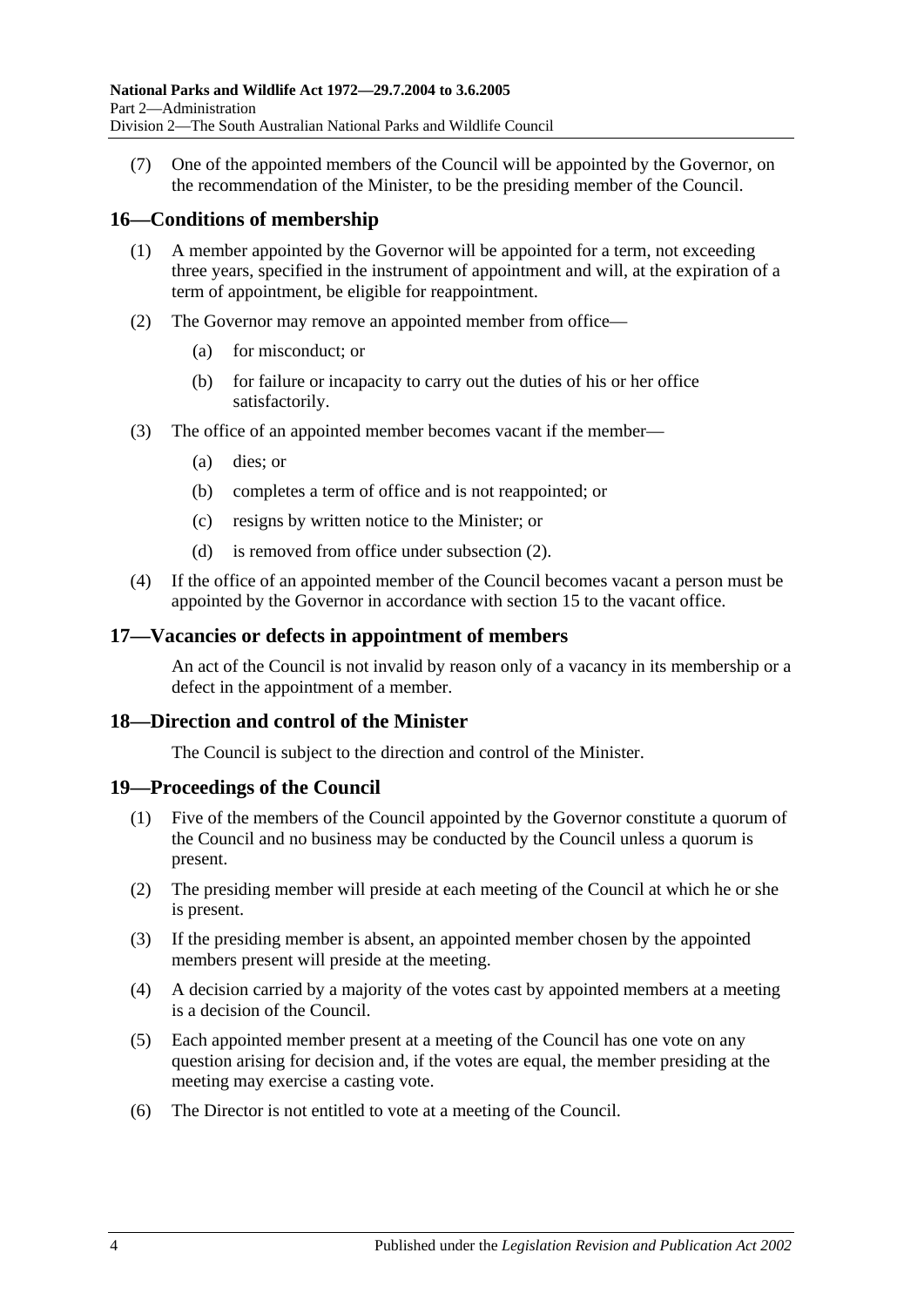- (7) A conference by telephone or other electronic means between members will, for the purposes of this section, be taken to be a meeting of the Council at which the participating members are present if—
	- (a) notice of the conference is given to all members in the manner determined by the Council for that purpose; and
	- (b) each participating member is capable of communicating with every other participating member during the conference.
- (8) A proposed resolution of the Council becomes a valid decision of the Council despite the fact that it is not voted on at a meeting of the Council if—
	- (a) notice of the proposed resolution is given to all members in accordance with procedures determined by the Council; and
	- (b) a majority of the appointed members express their concurrence in the proposed resolution by letter, telex, facsimile transmission or other written communication setting out the terms of the resolution.
- (9) The Council must cause accurate minutes to be kept of its proceedings.
- (10) Subject to this Act, the Council may determine its own procedures.

#### <span id="page-14-3"></span><span id="page-14-0"></span>**19A—Conflict of interest**

- (1) A member of the Council who has a direct or indirect pecuniary or personal interest in a matter decided or under consideration by the Council—
	- (a) must disclose the nature of the interest to the Council; and
	- (b) must not take part in any deliberations or decisions of the Council on the matter.

Maximum penalty: \$4 000.

- (2) It is a defence to a charge of an offence against [subsection](#page-14-3)  $(1)$  to prove that the defendant was not, at the time of the alleged offence, aware of his or her interest in the matter.
- (3) A disclosure under this section must be recorded in the minutes of the Council.

#### <span id="page-14-1"></span>**19B—Allowances and expenses**

The appointed members of the Council are entitled to such allowances and expenses as may be determined by the Minister.

## <span id="page-14-2"></span>**19C—Functions of the Council**

- <span id="page-14-4"></span>(1) The functions of the Council are—
	- (a) to provide advice to the Minister at the Minister's request or on its own initiative on any matter relating to the administration of this Act; and
	- (b) such other functions as are set out in this Act.
- (2) Without limiting [subsection](#page-14-4)  $(1)(a)$ , the Council may advise the Minister on the following matters relating to the administration of this Act:
	- (a) planning in relation to the management of reserves;
	- (b) the conservation of wildlife;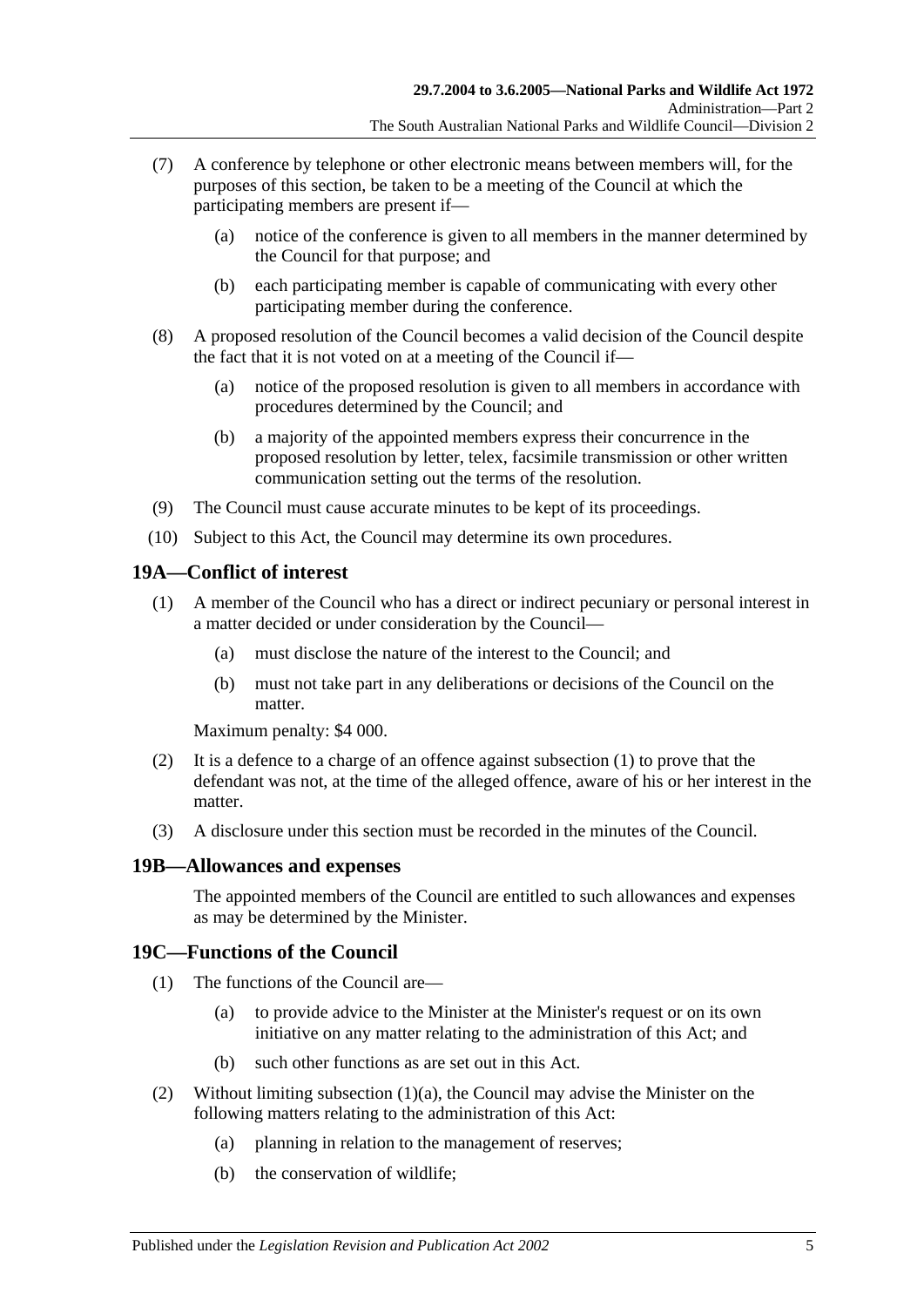- (c) funding (including matters relating to sponsorship) and the development and marketing of commercial activities;
- (d) community participation in the management of reserves and the conservation of wildlife;
- (e) the development of policy;
- (f) existing or proposed national or international agreements relating to the conservation of animals, plants and ecosystems;
- (g) the promotion (including public education) of the conservation of wildlife and other natural resources;
- (h) the Council's assessment of the performance of the Department in administering this Act;
- (i) any other matter referred to the Council by the Minister or on which the Council believes it should advise the Minister.

#### <span id="page-15-0"></span>**19D—Annual Report**

- (1) The Council must, on or before 30 September in each year, prepare and deliver to the Minister a report on its operations during the preceding financial year.
- (2) The Minister must, within six sitting days after receiving a report, cause copies of the report to be laid before both Houses of Parliament.

## <span id="page-15-1"></span>**Division 2A—Advisory committees**

#### <span id="page-15-2"></span>**19E—Establishment of advisory committees**

- (1) The Minister may establish one or more advisory committees to advise the Minister on any matter relating to the administration of this Act.
- (2) The Minister may, at the request of the Council, establish one or more advisory committees to advise the Council on any matter relating to the performance by the Council of its functions.
- (3) An advisory committee may, but need not, consist of, or include, members of the Council.
- (4) Without limiting the matters on which an advisory committee may advise the Minister or the Council, a committee may provide advice as to—
	- (a) the classification of species of animals or plants on the basis of the species' risk of extinction;
	- (b) the management of wildlife including—
		- (i) the harvesting and farming of wildlife;
		- (ii) population control of wildlife;
		- (iii) the reintroduction of particular species of wildlife to parts of the State in which those species once lived or grew;
		- (iv) the declaration of open seasons in relation to particular species of protected animals;
		- (v) the issuing of permits under this Act;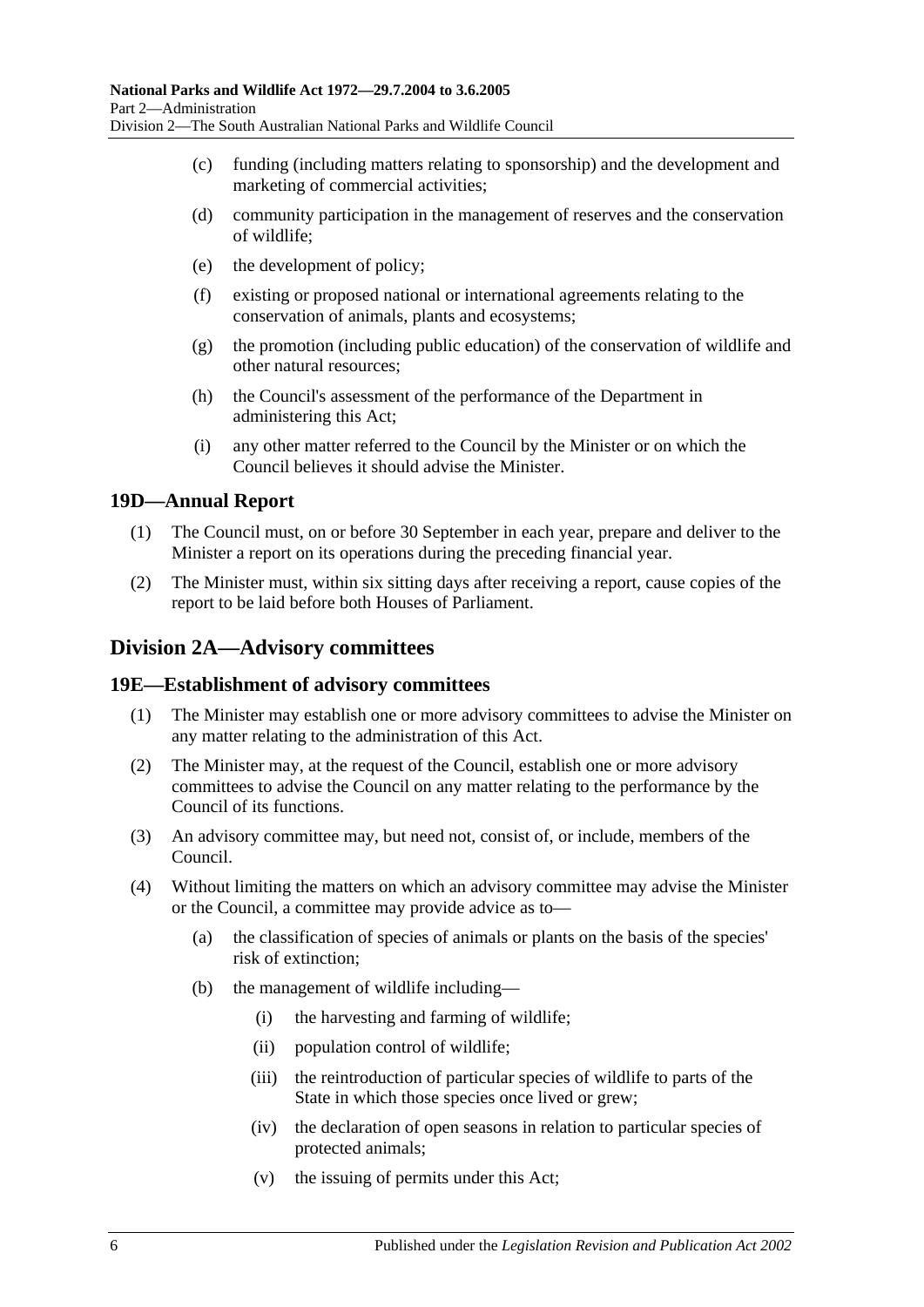- (vi) the management of endangered, vulnerable and rare species;
- (c) the plan of management for a particular reserve or plans of management generally;
- (d) the involvement of Aboriginal people in the management of land and wildlife;
- (e) private sector sponsorship for the management of reserves and wildlife.

#### <span id="page-16-0"></span>**19F—Members of advisory committees**

- (1) Members of committees will be appointed by the Minister for a term, not exceeding three years, specified in the instrument of appointment and will, at the expiration of a term of appointment, be eligible for reappointment.
- <span id="page-16-4"></span>(2) The Minister may remove a member of a committee from office—
	- (a) for misconduct; or
	- (b) for failure or incapacity to carry out the duties of his or her office satisfactorily.
- (3) The office of a member becomes vacant if the member—
	- (a) dies; or
	- (b) completes a term of office and is not reappointed; or
	- (c) resigns by written notice to the Minister or to the Council; or
	- (d) is removed from office under [subsection](#page-16-4) (2).

#### <span id="page-16-1"></span>**19G—Quorum**

The quorum for the transaction of business at a meeting of an advisory committee is determined by dividing the number of members of the committee by two, disregarding any fraction and adding one.

## <span id="page-16-2"></span>**19H—Proceedings of advisory committees**

- (1) Meetings of advisory committees must be held in accordance with procedures prescribed by regulation.
- (2) To the extent that procedures are not prescribed by regulation, meetings must be held in accordance with directions of the Minister.
- (3) Subject to procedures prescribed by regulation or directed by the Minister, an advisory committee may determine its own procedures.

#### <span id="page-16-3"></span>**19I—Direction and control of advisory committees**

- (1) Subject to [subsection](#page-16-5) (2), advisory committees are under the direction and control of the Minister.
- <span id="page-16-5"></span>(2) An advisory committee established by the Minister at the request of the Council is under the direction and control of the Council.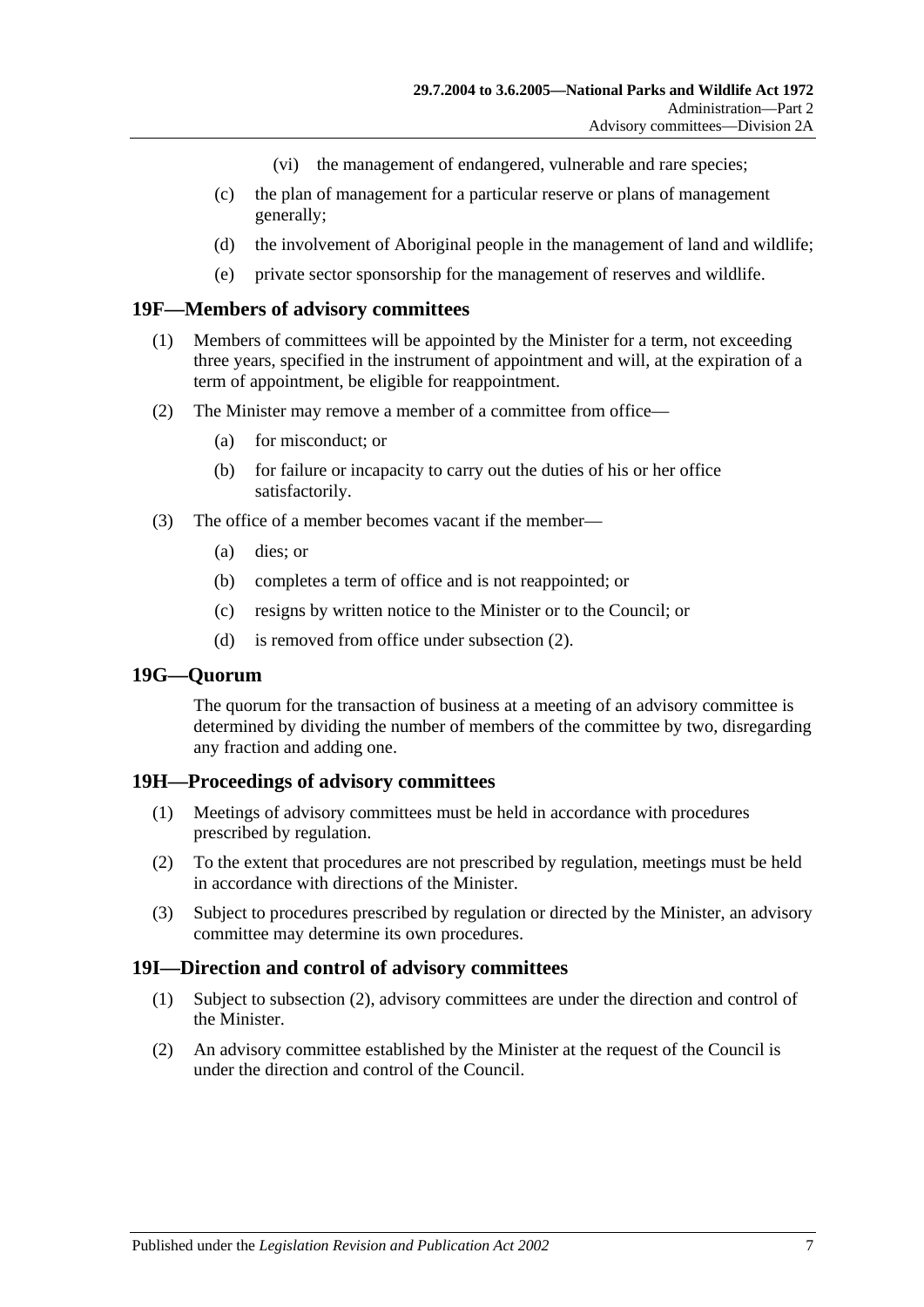## <span id="page-17-7"></span><span id="page-17-0"></span>**19J—Conflict of interest**

(1) A member of a committee who has a direct or indirect pecuniary or personal interest in a matter decided or under consideration by the committee must disclose the nature of the interest to the committee.

Maximum penalty: \$4 000.

- (2) It is a defence to a charge of an offence against [subsection](#page-17-7) (1) to prove that the defendant was not, at the time of the alleged offence, aware of his or her interest in the matter.
- (3) A disclosure under this section must be recorded in the minutes of the committee.

#### <span id="page-17-1"></span>**19K—Allowances and expenses**

The members of a committee are entitled to such allowances and expenses as may be determined by the Minister.

#### <span id="page-17-8"></span><span id="page-17-2"></span>**19L—Annual Report**

- (1) A committee must, on or before 30 September in each year, prepare and deliver to the Minister a report on its operations during the preceding financial year.
- (2) The Minister must, within six sitting days after receiving a report, cause copies of the report to be laid before both Houses of Parliament.
- (3) [Subsection](#page-17-8) (1) does not apply to a committee that is established on or after 1 July in a financial year and is dissolved before 30 June in the same year.

## <span id="page-17-3"></span>**Division 2B—Consultative committees**

#### <span id="page-17-4"></span>**19M—Establishment of consultative committees**

- (1) The Minister may establish consultative committees to represent the community interest in the management of reserves and the conservation of animals, plants and ecosystems in a particular part of the State.
- (2) The members of a consultative committee must be persons who, in the opinion of the Minister, have local knowledge that is relevant to, or who are interested in, the management of reserves or the conservation of animals, plants and ecosystems in the part of the State in relation to which the consultative committee is established.
- (3) Members of consultative committees hold office at the pleasure of the Minister.

#### <span id="page-17-5"></span>**19N—Quorum**

The quorum for the transaction of business at a meeting of a consultative committee is determined by dividing the number of members of the committee by two, disregarding any fraction and adding one.

#### <span id="page-17-6"></span>**19O—Proceedings of consultative committees**

- (1) Meetings of consultative committees must be held in accordance with procedures prescribed by regulation.
- (2) To the extent that procedures are not prescribed by regulation meetings must be held in accordance with directions of the Minister.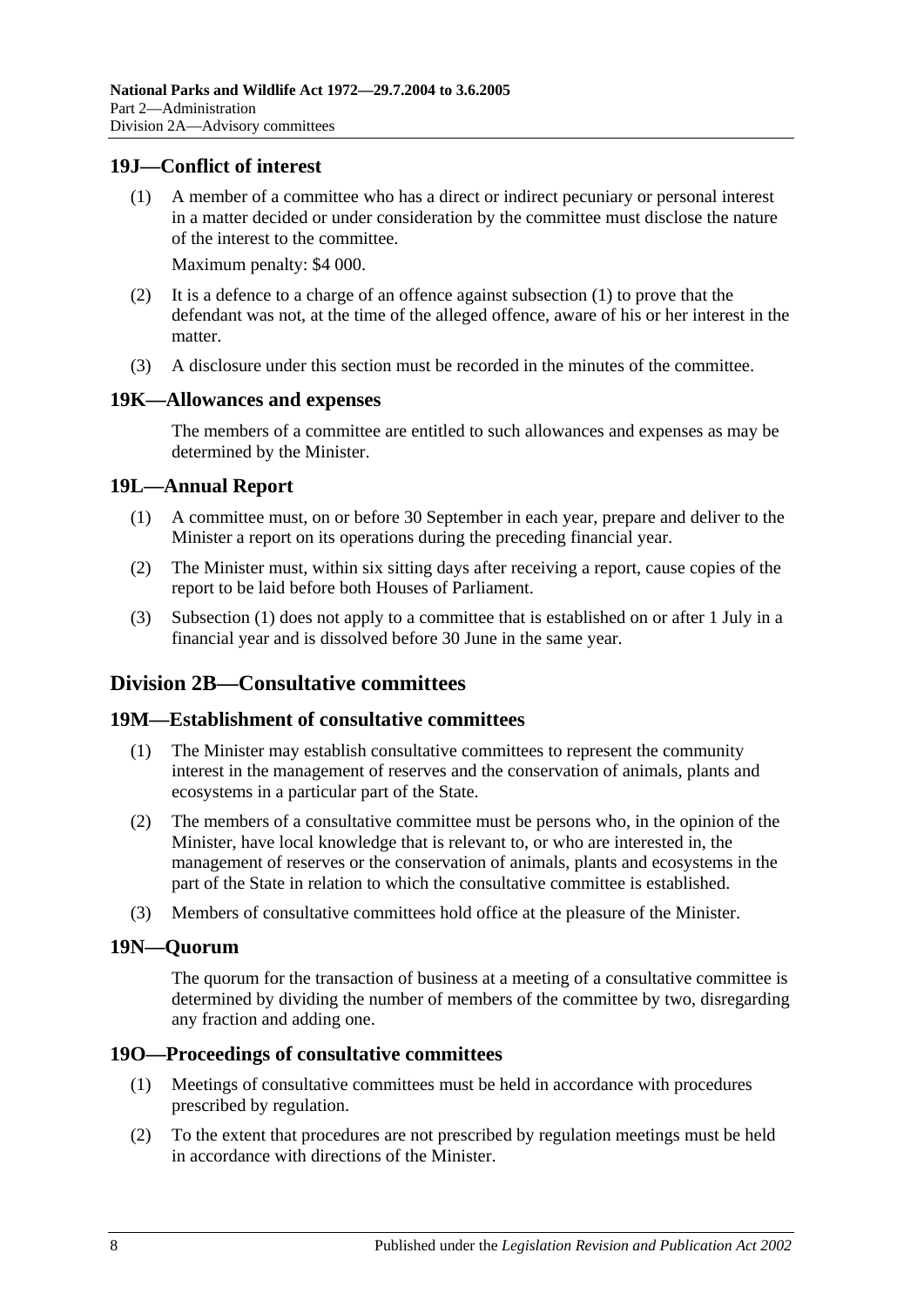(3) Subject to procedures prescribed by regulation or directed by the Minister, a consultative committee may determine its own procedures.

# <span id="page-18-4"></span><span id="page-18-0"></span>**19P—Conflict of interest**

(1) A member of a consultative committee who has a direct or indirect pecuniary or personal interest in a matter decided or under consideration by the committee must disclose the nature of the interest to the committee.

Maximum penalty: \$4 000.

- (2) It is a defence to a charge of an offence against [subsection](#page-18-4) (1) to prove that the defendant was not, at the time of the alleged offence, aware of his or her interest in the matter.
- (3) A disclosure under this section must be recorded in the minutes of the committee.

## <span id="page-18-1"></span>**Division 3—Appointment and powers of wardens**

## <span id="page-18-6"></span><span id="page-18-2"></span>**20—Appointment of wardens**

- (1) Subject to [subsection](#page-18-5) (7), the Minister may, by instrument in writing, appoint any person who has prescribed qualifications to be a warden under this Act.
- (2) A warden will be appointed for a term specified in the instrument of appointment.
- (3) An appointment under [subsection](#page-18-6) (1) may be subject to conditions or limitations specified in the instrument of appointment that govern the exercise of the appointee's powers as a warden.
- (5) Every member of the police force is, while holding office as such, a warden competent to exercise powers as such in any part of the State.
- (6) A warden must, while acting as such, carry an identity card issued by the Minister or, if the warden is a member of the police force, the member's warrant card, and the warden must produce the card for inspection by the person against whom the warden proposes to exercise any of the powers conferred by this Act.
- <span id="page-18-5"></span>(7) The Minister may not appoint a warden with powers limited in application to a co-managed park except—
	- (a) if there is a co-management board for the park—with the agreement of the co-management board; or
	- (b) in any other case—after consultation with the other party to the co-management agreement for the park.

## <span id="page-18-3"></span>**21—Assistance to warden**

- (1) A warden may request any suitable person to assist the warden in the exercise of powers under this Act.
- (2) A person, while assisting a warden in response to a request for assistance by the warden, has the powers of a warden.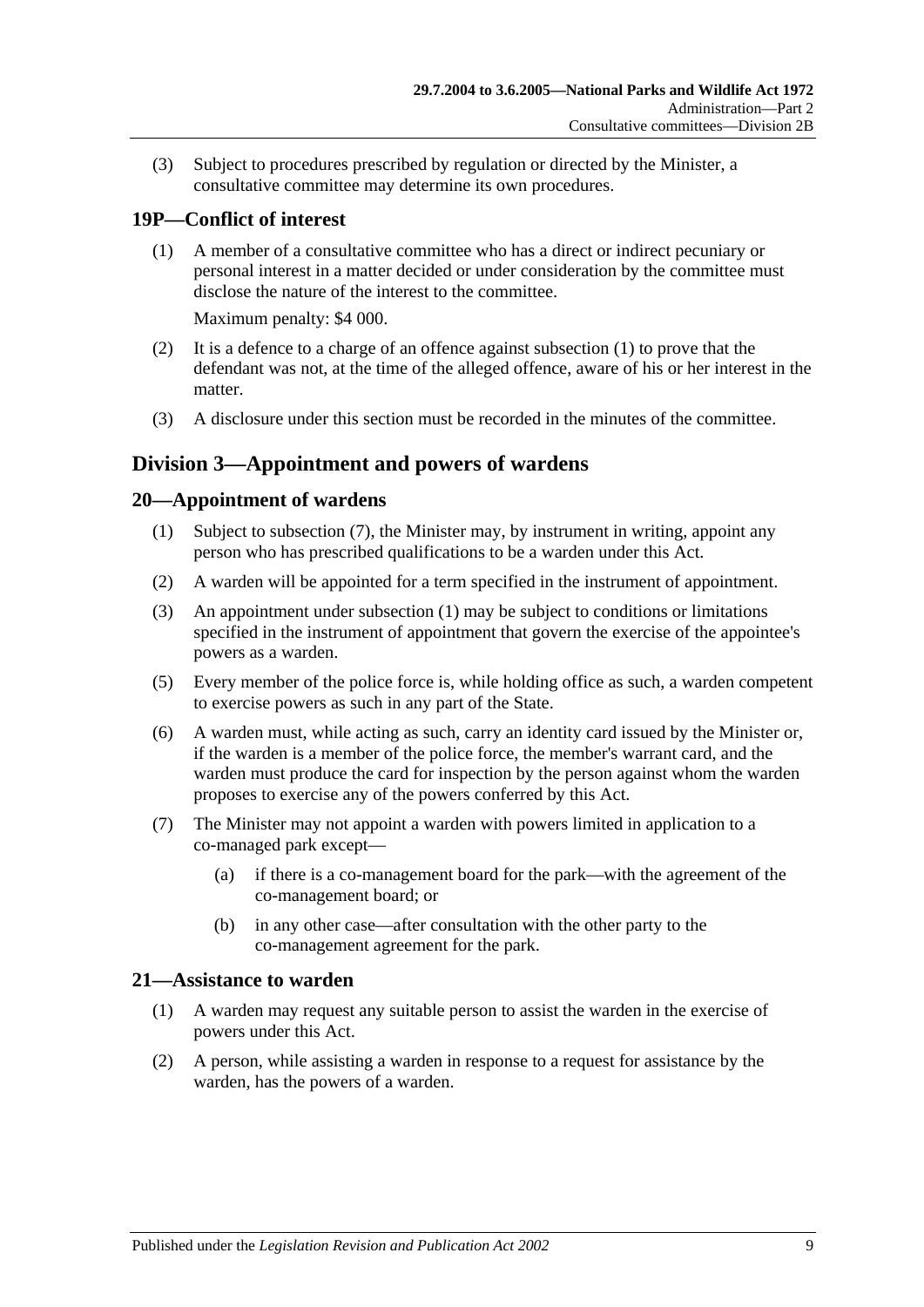### <span id="page-19-0"></span>**22—Powers of wardens**

- (1) If a warden suspects on reasonable grounds that an offence against this Act is being, or has been committed, the warden may—
	- (a) enter and search any premises or vehicle connected with the suspected offence;
	- (b) in order to exercise his or her powers under this section or under any other provision of this Act, give directions to a person in, or in charge of, a vehicle to stop the vehicle or to move it to a particular place;
	- (ba) give directions to a person in, or in charge of, a vehicle in order to facilitate a search of the vehicle;
	- (c) require the person suspected of having committed the offence to state his or her full name and usual place of residence;
	- (ca) subject to [subsection](#page-19-1) (1c), take blood or other material (or authorise any other person to take blood or other material) from an animal, or the carcass or egg of an animal, for the purpose of obtaining a DNA profile;
	- (cb) take photographs, films or video or audio recordings or make a record in any other manner or by any other means;
	- (d) if the suspect is on a reserve—order him or her off the reserve for a stated period (not exceeding 24 hours).
- <span id="page-19-3"></span><span id="page-19-2"></span>(1a) Subject to [subsection](#page-19-1) (1c), a person who has possession or control of an animal, or the carcass or egg of an animal, must, if a warden requires him or her to do so, permit the warden, or a person authorised by the warden, to take blood or other material pursuant to [subsection](#page-19-2)  $(1)(ca)$  from the animal, carcass or egg.
- (1b) A warden, or a person authorised by a warden, may only take blood or other material from an animal, carcass or egg pursuant to [subsection](#page-19-2) (1)(ca) if he or she does so in a manner that does not injure or cause pain or distress to the animal or damage the carcass or egg to a greater extent than is necessary.
- <span id="page-19-1"></span>(1c) A warden cannot act under [subsection](#page-19-2) (1)(ca) or make a requirement under [subsection](#page-19-3) (1a) without the oral or written authority of the Director given by the Director personally.
- (2) If a warden suspects on reasonable grounds that a person is about to commit an offence against this Act the warden may require the person to state his or her full name and usual place of residence.
- (3) If a warden suspects on reasonable grounds that the name or place of residence stated pursuant to this section is false, the warden may require the person to produce evidence of his or her full name or usual place of residence.
- (4) A warden may—
	- (a) enter and inspect premises—
		- (i) on which a protected animal is kept; or
		- (ii) on which some other activity is carried on in pursuance of a permit under this Act;
	- (b) examine a protected animal kept on such premises;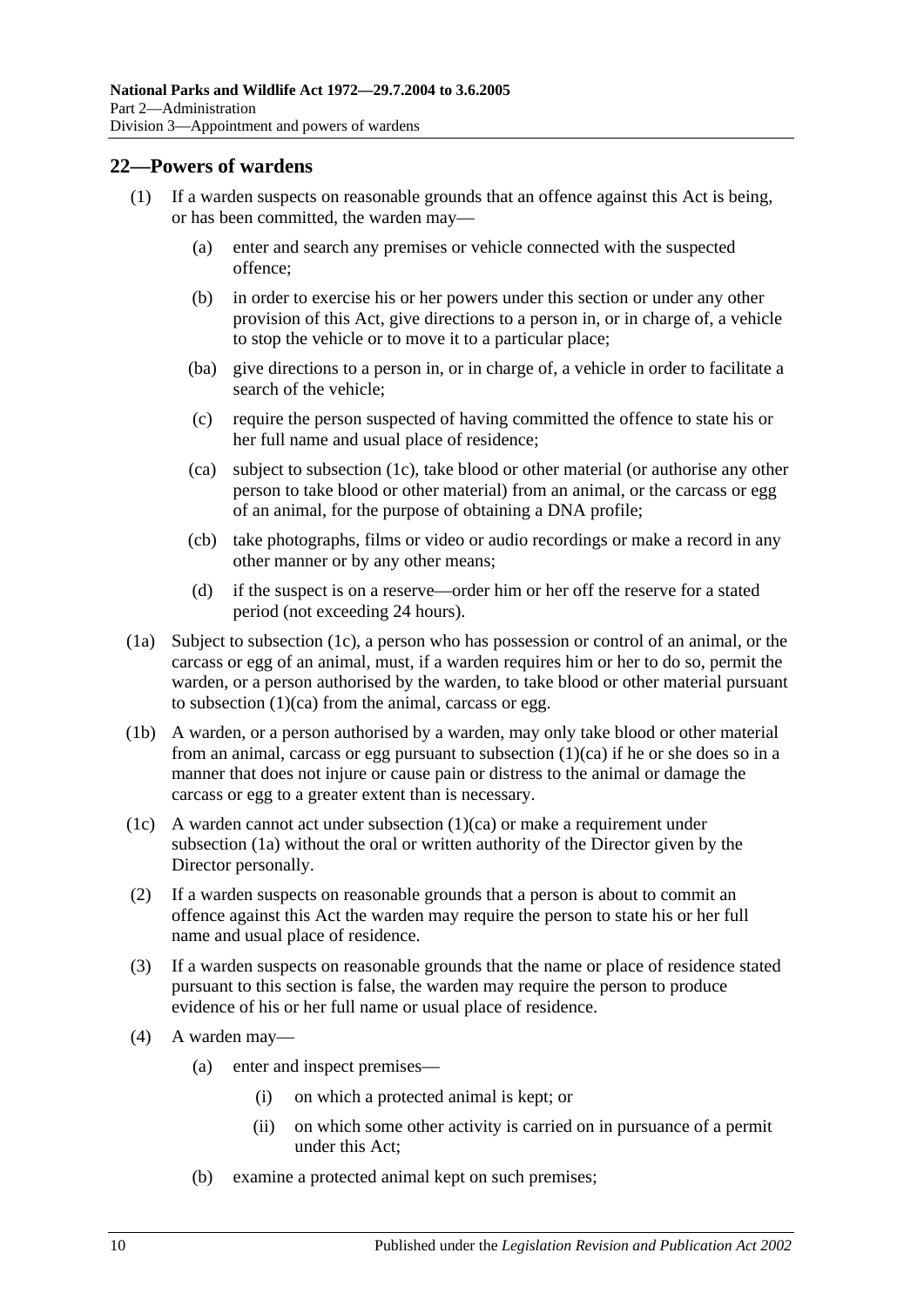- (c) require any person carrying on an activity for which a permit is required under this Act to produce the permit for the warden's inspection.
- (5) For the purpose of entering and searching premises or a vehicle, a warden may break into the premises or vehicle, or anything on the premises or in the vehicle, using so much force as is necessary for that purpose—
	- (a) if authorised by warrant under [subsection](#page-20-1) (6); or
	- (b) if the warden has reason to believe that urgent action is necessary in the circumstances of the particular case.
- <span id="page-20-1"></span>(6) A justice may, if satisfied on the application of a warden that there is proper ground for the issue of a warrant, issue a warrant authorising the warden to break into and search premises or a vehicle or anything on premises or in a vehicle.
- (7) A person who contravenes, or fails to comply with, a direction, requirement or order of a warden under this section is guilty of an offence.

Maximum penalty: \$1 000.

(8) A warden must not exercise a power under this Act in relation to a co-managed park contrary to any provision relating to the exercise of the power contained in the co-management agreement for the reserve.

## <span id="page-20-2"></span><span id="page-20-0"></span>**23—Forfeiture**

- <span id="page-20-6"></span>(1) An object is liable to confiscation under this section if—
	- (a) it has been used in the commission, or is likely to be used in the commission, of an offence against this Act; or
	- (b) it furnishes evidence of the commission of an offence against this Act; or
	- (c) where the object is an animal, carcass, egg or plant—
		- (i) it has been taken in contravention of this Act; or
		- (ii) it is, or has been, in the possession of a person in contravention of this Act.
- (2) A vehicle is liable to confiscation under [subsection](#page-20-2) (1) only in relation to an offence that is punishable by imprisonment.
- <span id="page-20-3"></span>(3) If a warden suspects on reasonable grounds that an object is liable to confiscation under this section, the warden may seize the object.
- <span id="page-20-5"></span><span id="page-20-4"></span>(4) Where an object is seized under [subsection](#page-20-3) (3), the following provisions apply:
	- (a) if proceedings for an offence against this Act in relation to the object seized are not commenced within three months of the date of seizure, the object must be returned to the owner;
	- (b) if such proceedings are commenced against the owner of the object within three months of the date of seizure and the owner is, in the course of those proceedings, convicted of such an offence—
		- (i) the court may order that the object be forfeited to the Crown; and
		- (ii) where the object is an animal, carcass, egg or plant and the prosecutor applies for its forfeiture—the court must order that the object be forfeited to the Crown;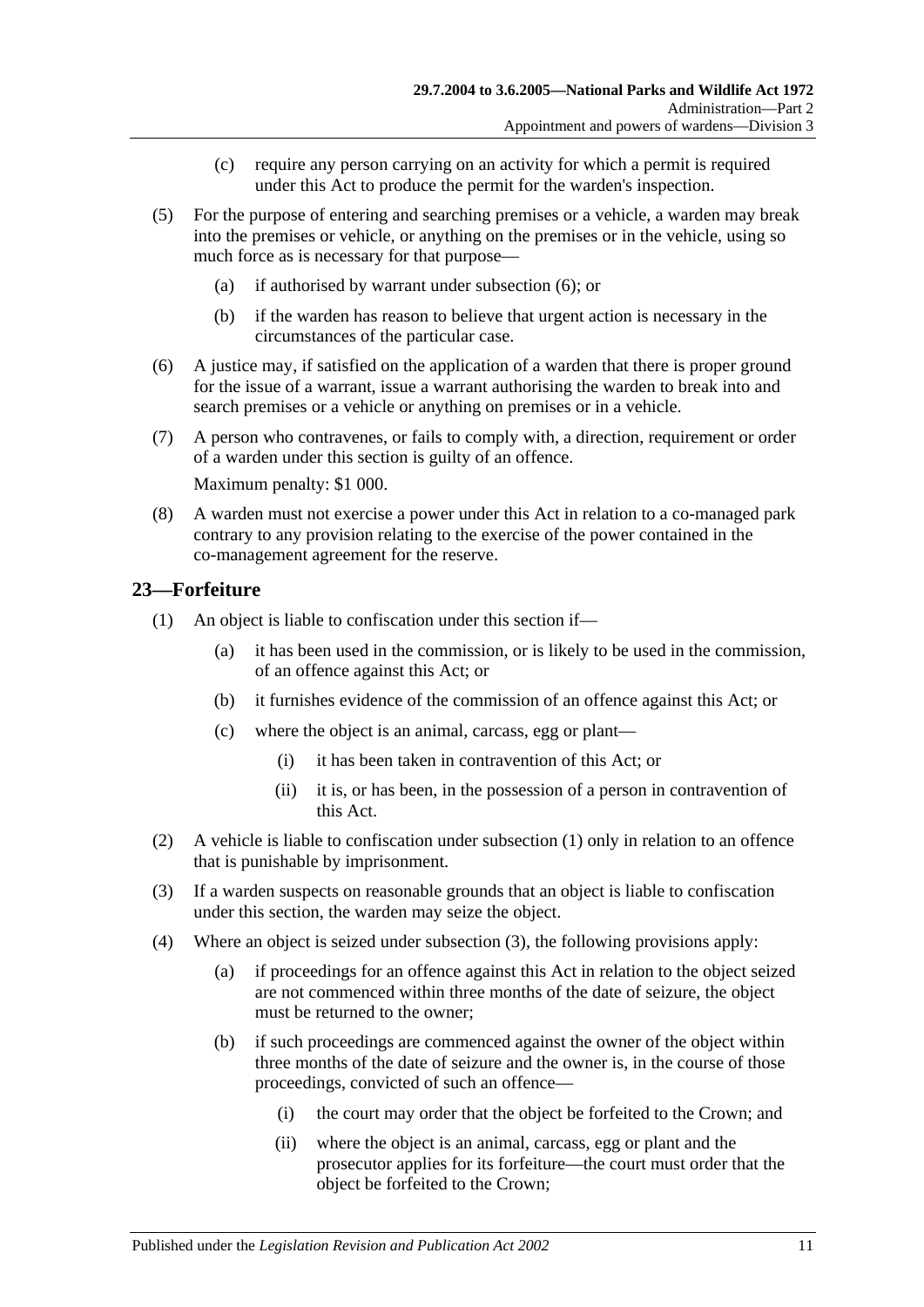- (c) the object must be returned to the owner of the object if—
	- (i) in the circumstances referred to in [paragraph](#page-20-4) (b), the owner is not convicted or the court does not make an order for forfeiture; or
	- (ii) in any other circumstances, the object is no longer required to furnish evidence of the commission of an offence;
- (d) an object forfeited to the Crown may be sold or disposed of as the Minister thinks fit and, if sold, the proceeds of sale must be paid into the Wildlife Conservation Fund.
- (5) Despite [subsection](#page-20-5) (4)—
	- (a) where a living animal is seized under this section, a warden may release it from captivity;
	- (b) if the Minister is unable, after reasonable inquiry, to ascertain the whereabouts of a person to whom an object is to be returned under [subsection](#page-20-5) (4), the object may be sold or disposed of as the Minister thinks fit and, if sold, the proceeds of sale must be paid into the Wildlife Conservation Fund.
- (5a) Despite [subsection](#page-20-5) (4) where, in the opinion of the Minister, an animal, carcass, egg or plant confiscated under [subsection](#page-20-6) (1)(c) will suffer a substantial loss in its value before the question of its forfeiture under this section can be determined, the Minister may sell the object (unless it is required for evidentiary purposes) and the proceeds of the sale will be dealt with under this section as if they were the object.
- (6) In this section—

*convicted* includes found guilty without a conviction being recorded;

*object* includes—

- (a) an animal, carcass or egg;
- (b) a plant;
- (c) a vehicle;
- (d) a cage or container;
- (e) a firearm or device;
- (f) a poison or other substance;
- (g) a document or record;

*owner* in relation to an object seized under this section means either or both of the following persons:

- (a) a person who has legal title to the object;
- (b) a person who was, immediately before seizure of the object, legally in possession or control of the object.

## <span id="page-21-0"></span>**24—Hindering of wardens etc**

(1) A person must not hinder a warden, or a person assisting a warden, in the exercise of powers or functions under this Act.

Maximum penalty: \$2 500.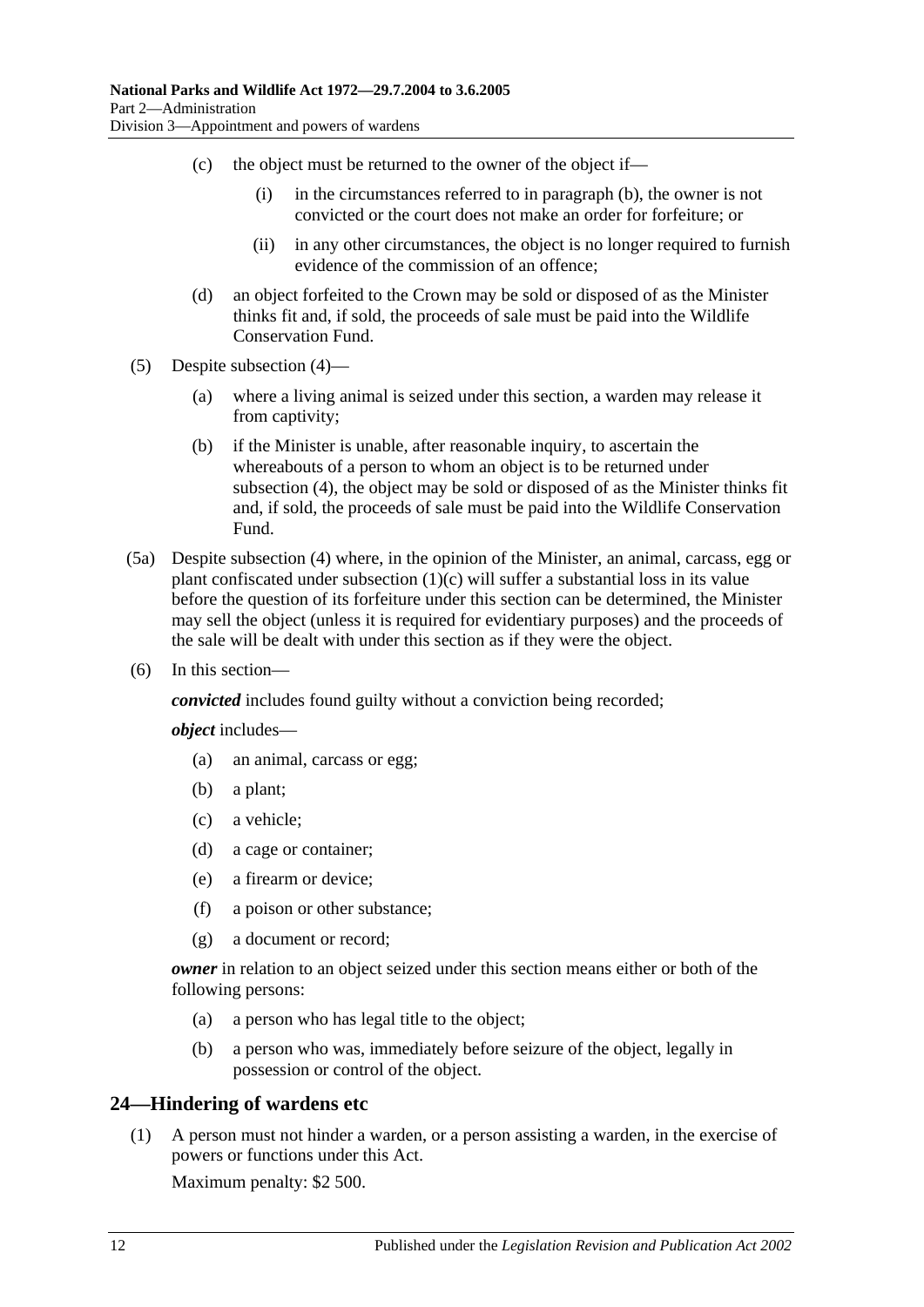- (2) A person must not use abusive, threatening or insulting language to a warden, or a person assisting a warden, in the exercise of powers or functions under this Act. Maximum penalty: \$2 500.
- (3) A person must not assault a warden, or a person assisting a warden, in the exercise of powers or functions under this Act.

Maximum penalty: \$5 000 or imprisonment for 2 years.

## <span id="page-22-0"></span>**24A—Offences by wardens etc**

Subject to [section](#page-22-3) 26A, a warden, or a person assisting a warden, who—

- (a) addresses offensive language to any other person; or
- (b) without lawful authority, hinders or obstructs, or uses or threatens to use force in relation to, any other person,

is guilty of an offence.

Maximum penalty: \$2 500.

## <span id="page-22-1"></span>**25—Power of arrest**

- (1) A warden may, without warrant, arrest a person—
	- (a) who fails to comply with a direction, requirement or order of a warden under this Act; or
	- (b) who hinders a warden in the exercise of powers or functions under this Act.
- (2) Where a warden arrests a person under this section, the warden must, as soon as possible, take the person, or have the person taken, to the nearest police station at which facilities are continuously available for the care and custody of the person arrested.

## <span id="page-22-2"></span>**26—False representation**

A person must not, by words or conduct, falsely represent that he or she is a warden. Maximum penalty: \$2 000 or imprisonment for 3 months.

## <span id="page-22-4"></span><span id="page-22-3"></span>**26A—Immunity from personal liability**

- (1) No personal criminal or civil liability attaches to a warden, or a person assisting a warden, for an act or omission in good faith and in the exercise or discharge, or purported exercise or discharge, of the powers or functions of a warden under this Act.
- (2) A civil liability that would, but for [subsection](#page-22-4) (1), lie against a warden or other person lies instead against the Crown.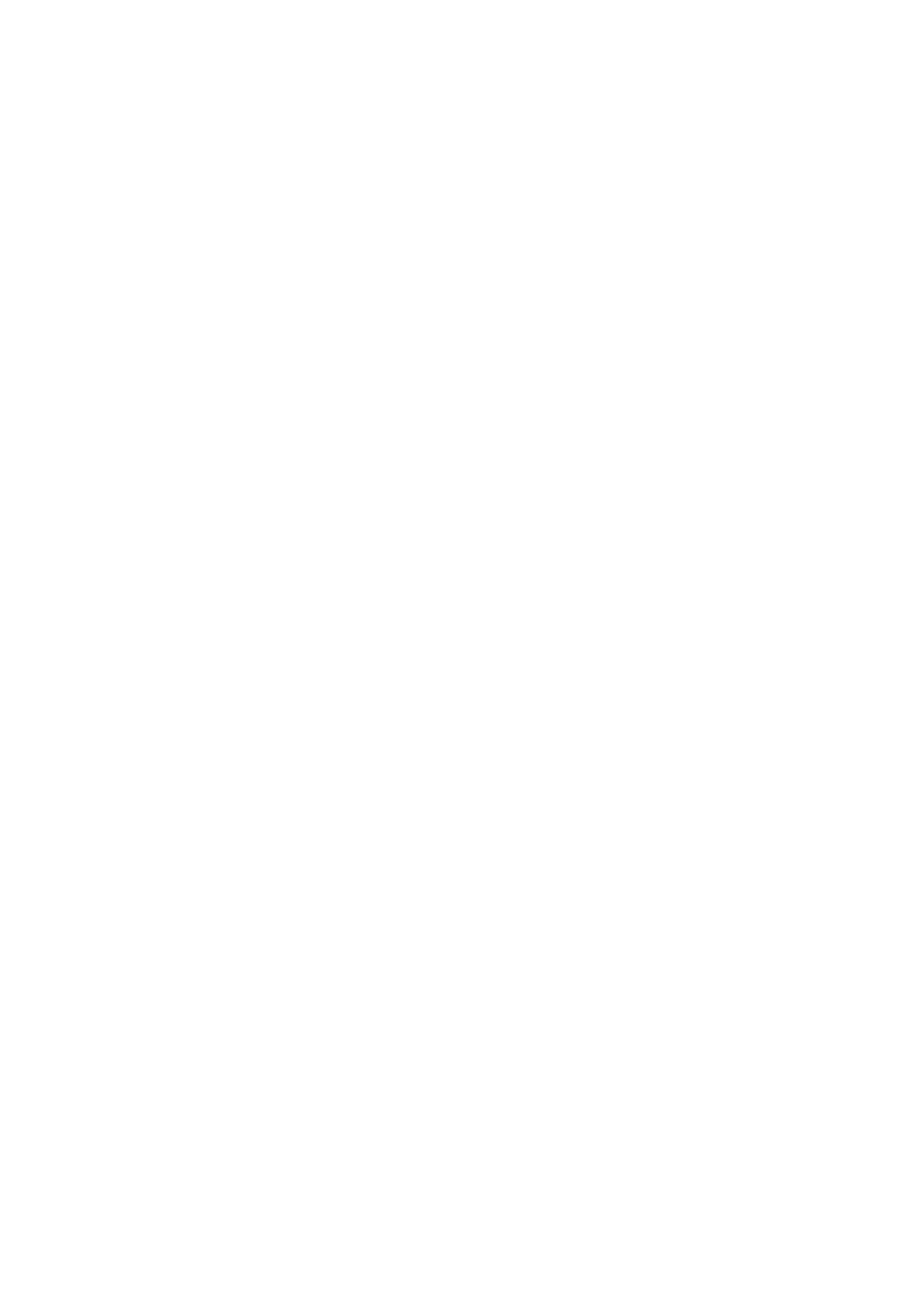# <span id="page-24-0"></span>**Part 3—Reserves and sanctuaries**

## <span id="page-24-1"></span>**Division 1—National parks**

## <span id="page-24-4"></span><span id="page-24-2"></span>**27—Constitution of national parks by statute**

- (1) The areas declared in [Schedule 3](#page-86-0) to be national parks are constituted national parks.
- (2) The names assigned in [Schedule 3](#page-86-0) to the national parks constituted under [subsection](#page-24-4) (1) are, subject to this Division, the names of those national parks.
- <span id="page-24-6"></span><span id="page-24-5"></span>(3) The Governor may, by proclamation—
	- (a) abolish a national park constituted under this section; or
	- (b) alter the boundaries of a national park constituted under this section; or
	- (c) alter the name assigned to a national park under this section.
- <span id="page-24-8"></span><span id="page-24-7"></span>(4) A proclamation must not be made under [subsection](#page-24-5)  $(3)(a)$  or [\(b\)](#page-24-6) by virtue of which any land ceases to be, or to be included in, a national park except in pursuance of a resolution passed by both Houses of Parliament.
- (5) Notice of a motion for a resolution under [subsection](#page-24-7) (4) must be given at least 14 sitting days before the motion is passed.
- (6) A proclamation must not be made under [subsection](#page-24-6)  $(3)(b)$  or  $(c)$  in relation to a national park constituted of Aboriginal-owned land except with the agreement of the registered proprietor of the land.

## <span id="page-24-9"></span><span id="page-24-3"></span>**28—Constitution of national parks by proclamation**

- (1) The Governor may, by proclamation—
	- (a) constitute as a national park any specified Crown land, or specified Aboriginal-owned land, the Governor considers to be of national significance by reason of the wildlife or natural features of that land; and
	- (b) assign a name to a national park so constituted.
- (1a) A proclamation must not be made under [subsection](#page-24-9)  $(1)$ 
	- (a) constituting a national park of Aboriginal-owned land unless a co-management agreement has been made for the park; or
	- (b) assigning a name to such a park unless the name has been nominated by the registered proprietor of the land.
- <span id="page-24-11"></span><span id="page-24-10"></span>(2) The Governor may, by subsequent proclamation—
	- (a) abolish a national park constituted under this section; or
	- (b) alter the boundaries of a national park constituted under this section; or
	- (c) alter the name of a national park constituted under this section.
- <span id="page-24-13"></span><span id="page-24-12"></span>(3) A proclamation must not be made under [subsection](#page-24-10)  $(2)(a)$  or [\(b\)](#page-24-11) by virtue of which any land ceases to be, or to be included in, a national park except in pursuance of a resolution passed by both Houses of Parliament.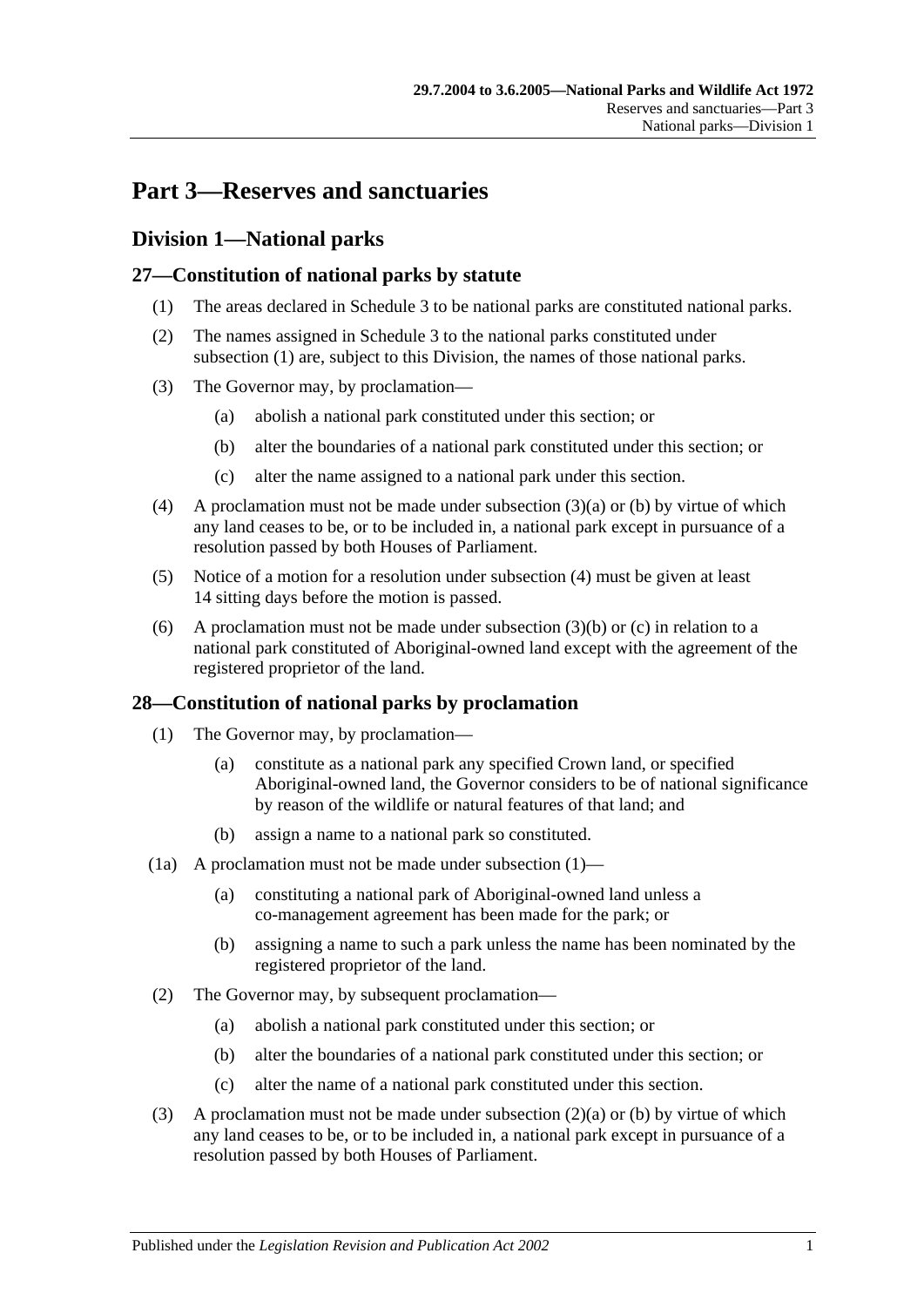- (4) Notice of a motion for a resolution under [subsection](#page-24-12) (3) must be given at least 14 sitting days before the motion is passed.
- (5) A proclamation must not be made under [subsection](#page-24-11) (2)(b) or [\(c\)](#page-24-13) in relation to a national park constituted of Aboriginal-owned land except with the agreement of the registered proprietor of the land.

## <span id="page-25-0"></span>**28A—Certain co-managed national parks cease on termination of co-management agreement**

- (1) This section applies to a co-managed national park comprised of Aboriginal-owned land that was Aboriginal-owned land before it was constituted a national park.
- (2) If the co-management agreement for a national park to which this section applies is terminated—
	- (a) the land ceases to be a national park; and
	- (b) the Minister must cause notice of that fact to be published in the Gazette.

# <span id="page-25-1"></span>**Division 2—Conservation parks**

## <span id="page-25-4"></span><span id="page-25-2"></span>**29—Constitution of conservation parks by statute**

- (1) The areas declared in [Schedule 4](#page-86-1) to be conservation parks are constituted conservation parks.
- (2) The names assigned in [Schedule 4](#page-86-1) to the conservation parks constituted under [subsection](#page-25-4) (1) are, subject to this Division, the names of those conservation parks.
- <span id="page-25-6"></span><span id="page-25-5"></span>(3) The Governor may, by proclamation—
	- (a) abolish a conservation park constituted under this section; or
	- (b) alter the boundaries of a conservation park constituted under this section; or
	- (c) alter the name assigned to a conservation park under this section.
- <span id="page-25-8"></span><span id="page-25-7"></span>(4) A proclamation must not be made under [subsection](#page-25-5) (3)(a) or [\(b\)](#page-25-6) by virtue of which any land ceases to be, or to be included in, a conservation park, except in pursuance of a resolution passed by both Houses of Parliament.
- (5) Notice of a motion for a resolution under [subsection](#page-25-7) (4) must be given at least 14 sitting days before the motion is passed.
- (6) A proclamation must not be made under [subsection](#page-25-6)  $(3)(b)$  or [\(c\)](#page-25-8) in relation to a conservation park constituted of Aboriginal-owned land except with the agreement of the registered proprietor of the land.

## <span id="page-25-9"></span><span id="page-25-3"></span>**30—Constitution of conservation parks by proclamation**

- (1) The Governor may, by proclamation—
	- (a) constitute as a conservation park any specified Crown land, or specified Aboriginal-owned land, that should, in the Governor's opinion, be protected or preserved for the purpose of conserving any wildlife or the natural or historic features of that land; and
	- (b) assign a name to a conservation park so constituted.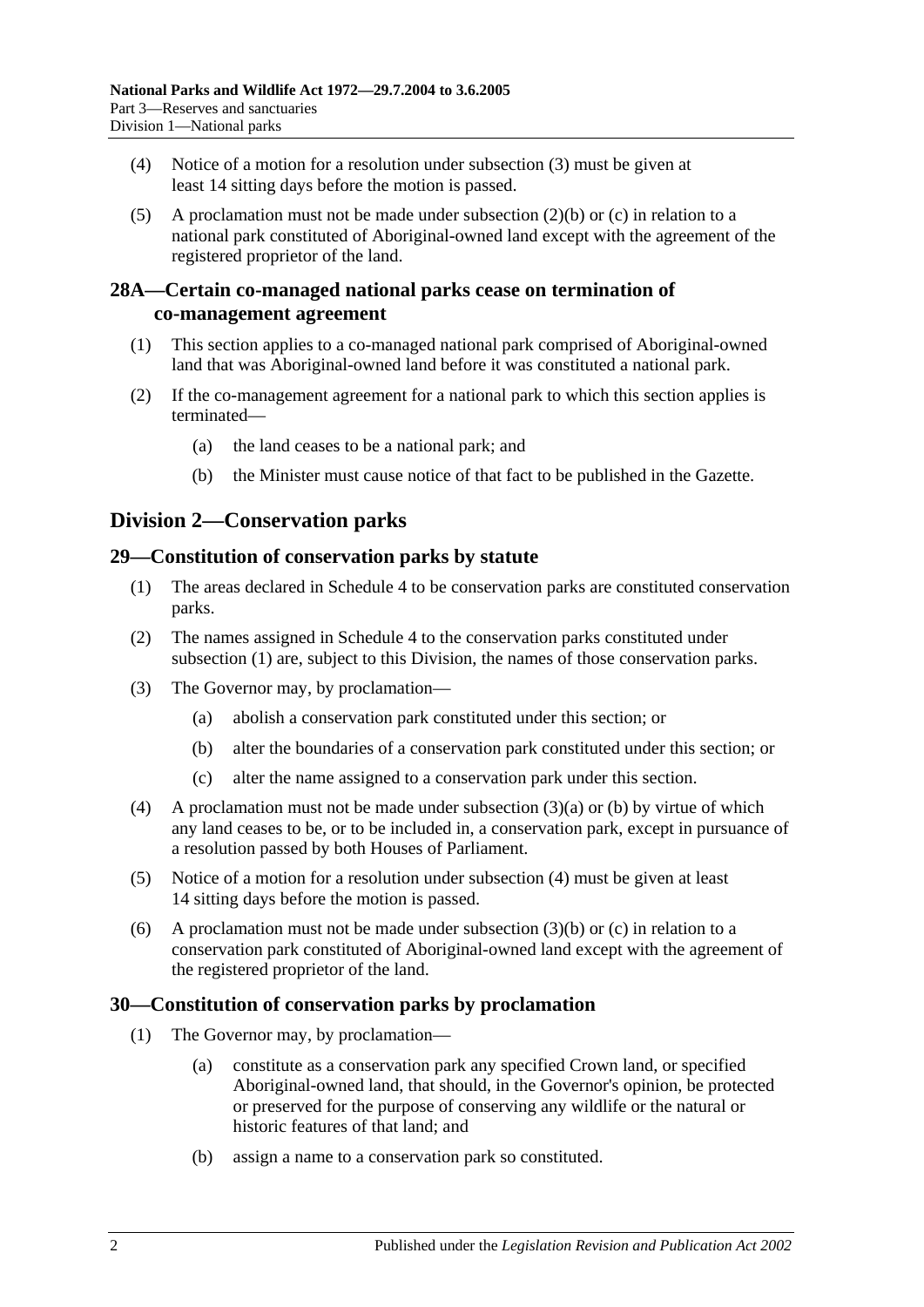- (1a) A proclamation must not be made under [subsection](#page-25-9)  $(1)$ 
	- (a) constituting a conservation park of Aboriginal-owned land unless a co-management agreement has been made for the park; or
	- (b) assigning a name to such a park unless the name has been nominated by the registered proprietor of the land.
- <span id="page-26-4"></span><span id="page-26-3"></span>(2) The Governor may, by subsequent proclamation—
	- (a) abolish a conservation park constituted under this section; or
	- (b) alter the boundaries of a conservation park constituted under this section; or
	- (c) alter the name of a conservation park constituted under this section.
- <span id="page-26-6"></span><span id="page-26-5"></span>(3) A proclamation must not be made under [subsection](#page-26-3) (2)(a) or [\(b\)](#page-26-4) by virtue of which any land ceases to be, or to be included in, a conservation park, except in pursuance of a resolution passed by both Houses of Parliament.
- (4) Notice of a motion for a resolution under [subsection](#page-26-5) (3) must be given at least 14 sitting days before the motion is passed.
- (5) A proclamation must not be made under [subsection](#page-26-4) (2)(b) or [\(c\)](#page-26-6) in relation to a conservation park constituted of Aboriginal-owned land except with the agreement of the registered proprietor of the land.

## <span id="page-26-0"></span>**30A—Certain co-managed conservation parks cease on termination of co-management agreement**

- (1) This section applies to a co-managed conservation park comprised of Aboriginal-owned land that was Aboriginal-owned land before it was constituted a conservation park.
- (2) If the co-management agreement for a conservation park to which this section applies is terminated—
	- (a) the land ceases to be a conservation park; and
	- (b) the Minister must cause notice of that fact to be published in the Gazette.

## <span id="page-26-1"></span>**Division 3—Game reserves**

#### <span id="page-26-7"></span><span id="page-26-2"></span>**31—Constitution of game reserves by statute**

- (1) The areas declared in [Schedule 5](#page-91-0) to be game reserves are constituted game reserves.
- (2) The names assigned in [Schedule 5](#page-91-0) to the game reserves constituted under [subsection](#page-26-7) (1) are, subject to this Division, the names of those game reserves.
- <span id="page-26-9"></span><span id="page-26-8"></span>(3) The Governor may, by proclamation—
	- (a) abolish a game reserve constituted under this section; or
	- (b) alter the boundaries of a game reserve constituted under this section; or
	- (c) alter the name of a game reserve constituted under this section.
- <span id="page-26-10"></span>(4) A proclamation must not be made under [subsection](#page-26-8) (3)(a) or [\(b\)](#page-26-9) by virtue of which any land ceases to be, or to be included in, a game reserve, except in pursuance of a resolution passed by both Houses of Parliament.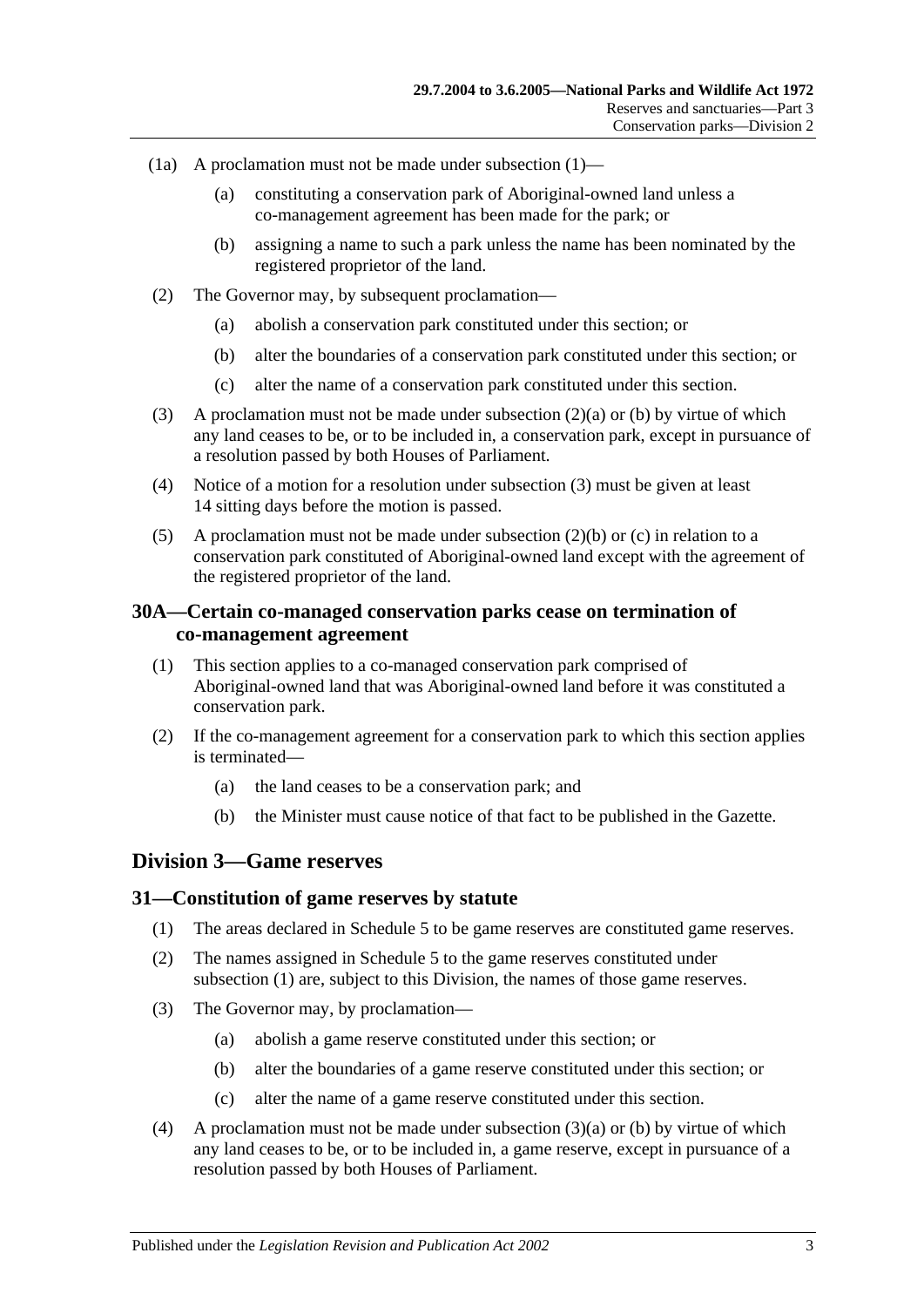(5) Notice of motion for a resolution under [subsection](#page-26-10) (4) must be given at least 14 sitting days before the motion is passed.

## <span id="page-27-0"></span>**32—Constitution of game reserves by proclamation**

- (1) The Governor may, by proclamation—
	- (a) constitute as a game reserve any Crown land that should in the Governor's opinion be preserved for the conservation of wildlife and management of game; and
	- (b) assign a name to a game reserve so constituted.
- (2) The Governor may, by subsequent proclamation—
	- (a) abolish a game reserve constituted under this section; or
	- (b) alter the boundaries of a game reserve constituted under this section; or
	- (c) alter the name assigned to a game reserve under this section.

## <span id="page-27-1"></span>**Division 4—Recreation parks**

#### <span id="page-27-4"></span><span id="page-27-2"></span>**33—Constitution of recreation parks by statute**

- (1) The areas declared in [Schedule 6](#page-92-0) to be recreation parks are constituted recreation parks.
- (2) The names assigned in [Schedule 6](#page-92-0) to the recreation parks constituted under [subsection](#page-27-4) (1) are, subject to this Division, the names of those recreation parks.
- <span id="page-27-6"></span><span id="page-27-5"></span>(3) The Governor may, by proclamation—
	- (a) abolish a recreation park constituted under this section; or
	- (b) alter the boundaries of a recreation park constituted under this section; or
	- (c) alter the name assigned to a recreation park under this section.
- <span id="page-27-7"></span>(4) A proclamation must not be made under [subsection](#page-27-5) (3)(a) or [\(b\)](#page-27-6) by virtue of which any land ceases to be, or to be included in, the Para Wirra Recreation Park except in pursuance of a resolution passed by both Houses of Parliament.
- (5) Notice of a motion for a resolution under [subsection](#page-27-7) (4) must be given at least 14 sitting days before the motion is passed.

#### <span id="page-27-3"></span>**34—Constitution of recreation parks by proclamation**

- (1) The Governor may, by proclamation—
	- (a) constitute as a recreation park any specified Crown land that should in the Governor's opinion be conserved and managed for public recreation and enjoyment; and
	- (b) assign a name to a recreation park so constituted.
- (2) The Governor may, by subsequent proclamation—
	- (a) abolish a recreation park constituted under this section; or
	- (b) alter the boundaries of a recreation park constituted under this section; or
	- (c) alter the name assigned to a recreation park constituted under this section.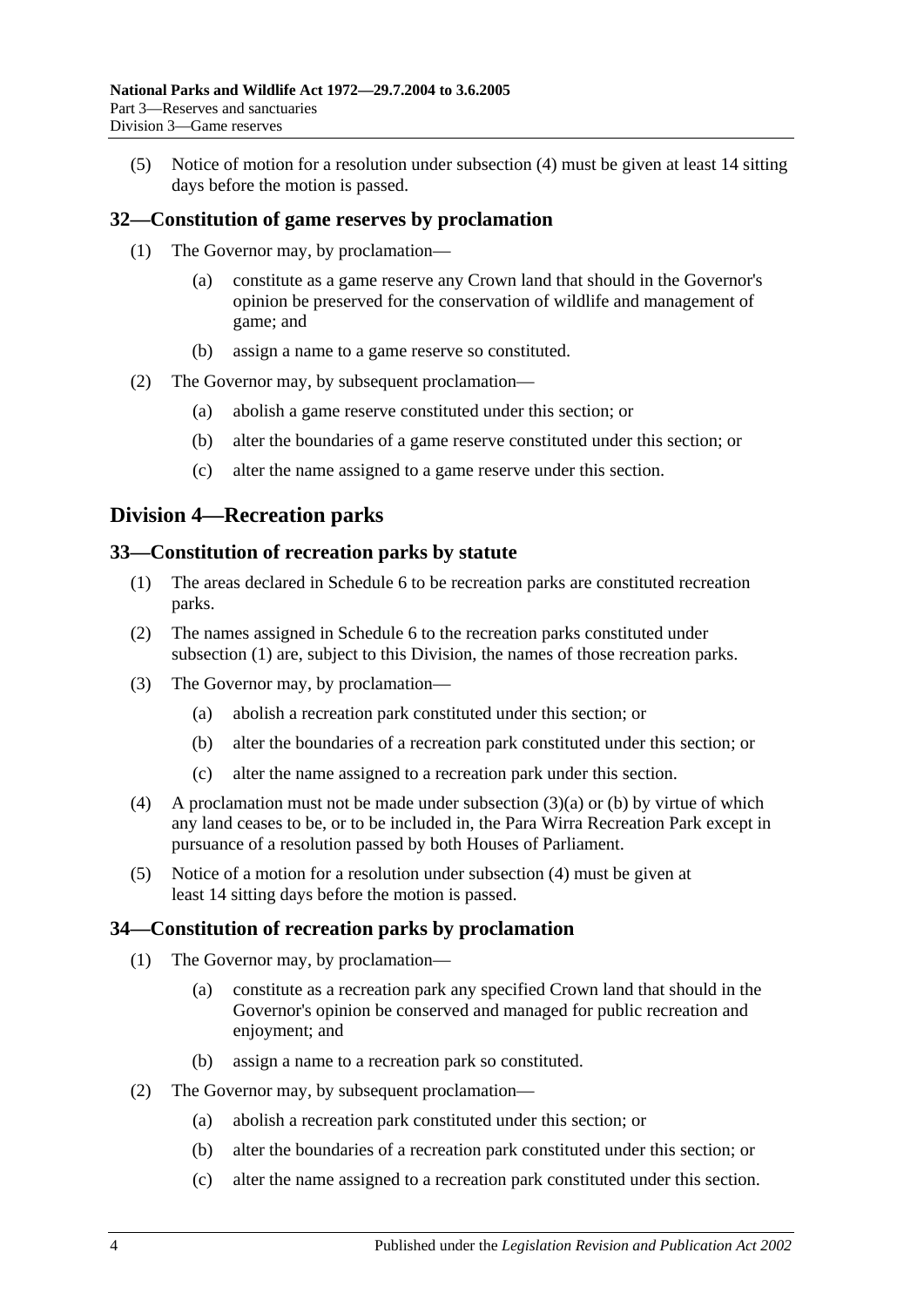# <span id="page-28-0"></span>**Division 4A—Regional reserves**

#### <span id="page-28-1"></span>**34A—Constitution of regional reserves by proclamation**

- (1) The Governor may, by proclamation—
	- (a) constitute as a regional reserve any specified Crown land for the purpose of conserving any wildlife or the natural or historic features of that land while, at the same time, permitting the utilisation of the natural resources of that land; and
	- (b) assign a name to a regional reserve so constituted.
- <span id="page-28-5"></span><span id="page-28-4"></span>(2) The Governor may, by subsequent proclamation—
	- (a) abolish a regional reserve constituted under this section; or
	- (b) alter the boundaries of a regional reserve constituted under this section; or
	- (c) alter the name of a regional reserve constituted under this section.
- <span id="page-28-6"></span>(3) A proclamation must not be made under [subsection](#page-28-4)  $(2)(a)$  or [\(b\)](#page-28-5) by virtue of which any land ceases to be, or to be included in, a regional reserve except in pursuance of a resolution passed by both Houses of Parliament.
- (4) Notice of a motion for a resolution under [subsection](#page-28-6) (3) must be given at least 14 sitting days before the motion is passed.
- (5) The Minister must, in relation to each regional reserve constituted under this Act, at intervals of not more than ten years—
	- (a) prepare a report—
		- (i) assessing the impact of the utilisation of natural resources on the conservation of the wildlife and the natural and historic features of the reserve; and
		- (ii) assessing the impact, or the potential impact, of the utilisation of the natural resources of the reserve on the economy of the State; and
		- (iii) making recommendations as to the future status under this Act of the land constituting the reserve; and
	- (b) cause a copy of the report to be laid before each House of Parliament.

## <span id="page-28-2"></span>**Division 4B—Native title**

#### <span id="page-28-3"></span>**34B—Native title in relation to reserves**

- (1) The constitution of a reserve by proclamation under this Part on or after 1 January 1994 is subject to native title existing when the proclamation was made.
- (2) The addition of land to a reserve by proclamation under this Part on or after 1 January 1994 is subject to native title existing when the proclamation was made.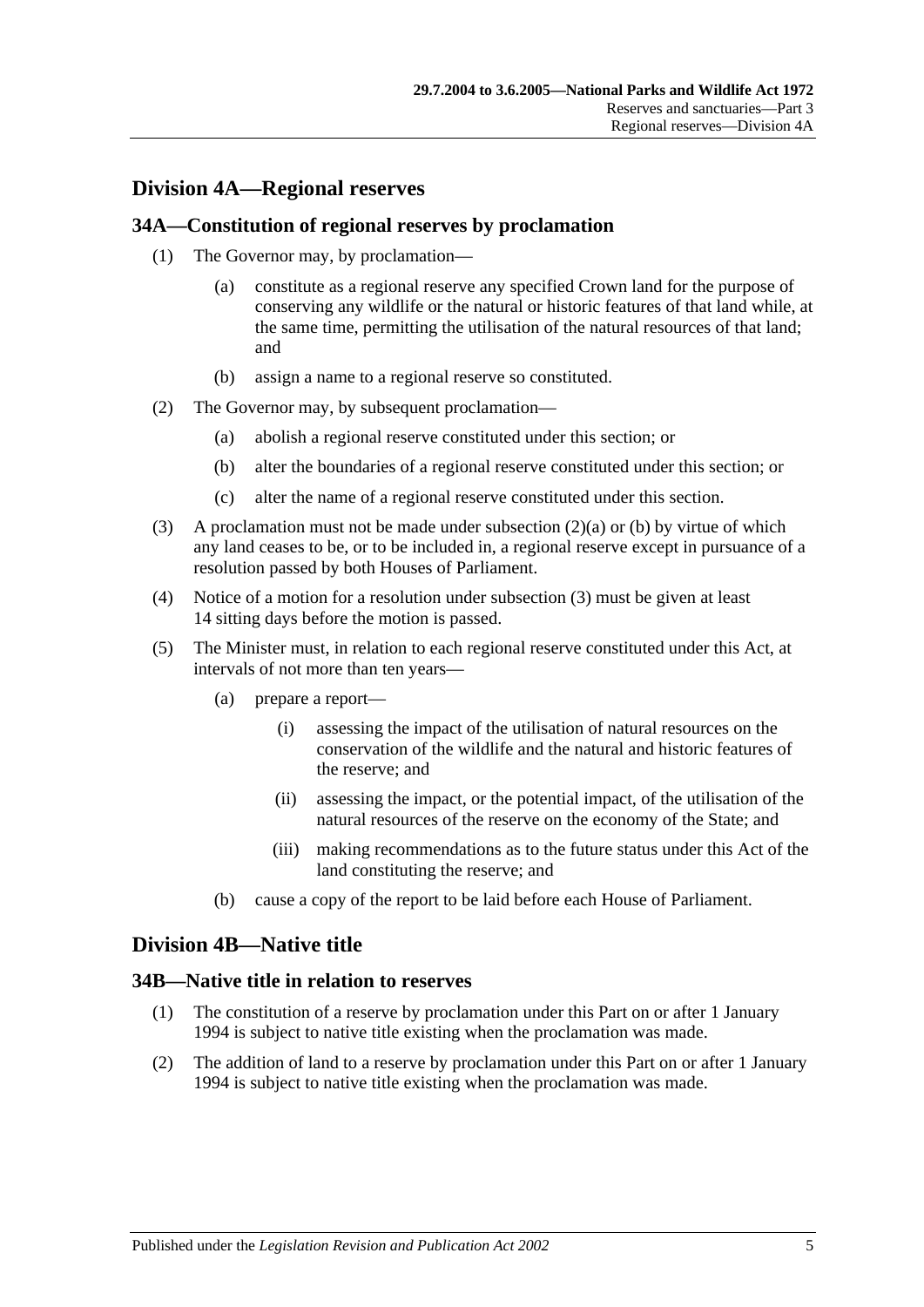# <span id="page-29-0"></span>**Division 5—Control and management of reserves**

### <span id="page-29-1"></span>**35—Control of reserves**

- (1) Subject to [Part 3A,](#page-44-0) the Minister has the control of all reserves, other than co-managed parks, constituted under this Act.
- (2) All reserves, other than national parks or conservation parks constituted of Aboriginal-owned land, are vested in the Crown.
- (2a) A co-managed park is—
	- (a) if there is a co-management board for the park—under the control of the board, subject to [Division 6A;](#page-37-2) or
	- (b) in any other case—under the control of the Minister, subject to the provisions of the co-management agreement for the park.
- <span id="page-29-2"></span>(3) The relevant authority may enter into a lease with another person authorising that person, or a person or persons authorised by that person, to enter and use a specified reserve pursuant to the lease for a specified purpose or purposes.
- <span id="page-29-3"></span>(4) The relevant authority may grant a licence to, or enter into an agreement with, a person authorising that person, or a person or persons authorised by that person, to enter and use a specified reserve pursuant to the licence or agreement for a specified purpose or purposes.
- <span id="page-29-4"></span>(5) Subject to this section, a lease, licence or agreement referred to in [subsection](#page-29-2) (3) or [\(4\)](#page-29-3) will be subject to such terms, conditions and limitations (including the payment of a fee, a bond or other charge) as the relevant authority thinks fit.
- (5a) If a lease, licence or agreement referred to in [subsection](#page-29-2) (3) or [\(4\)](#page-29-3) relates to a reserve located wholly or partly within a River Murray Protection Area, the lease, licence or agreement must be consistent with the objects of the *[River Murray Act](http://www.legislation.sa.gov.au/index.aspx?action=legref&type=act&legtitle=River%20Murray%20Act%202003) 2003* and the *Objectives for a Healthy River Murray* under that Act.
- (5b) If a lease, licence or agreement referred to in [subsection](#page-29-2) (3) or [\(4\)](#page-29-3) relates to a reserve located wholly or partly within a River Murray Protection Area and is within a class of lease, licence or agreement prescribed by the regulations for the purposes of this provision (which classes may be prescribed so as to consist of applications for all such leases, licences or agreements), the Minister or the Director (as the case may be) must, before granting the lease or licence or entering into the agreement—
	- (a) consult the Minister to whom the administration of the *[River Murray](http://www.legislation.sa.gov.au/index.aspx?action=legref&type=act&legtitle=River%20Murray%20Act%202003)  Act [2003](http://www.legislation.sa.gov.au/index.aspx?action=legref&type=act&legtitle=River%20Murray%20Act%202003)* is committed; and
	- (b) comply with the Minister's directions (if any) in relation to the lease, licence or agreement (including a direction that the lease or licence not be granted or the agreement not be entered into, or that if it is to be granted or entered into, then the lease, licence or agreement be subject to conditions specified by the Minister).
- <span id="page-29-5"></span>(6) Any lease or licence entered into or granted in respect of land constituted as a reserve under this Act that was in force immediately before the land was so constituted continues, subject to its terms and conditions, in force for the remainder of its term as if it had been entered into by the relevant authority under this section.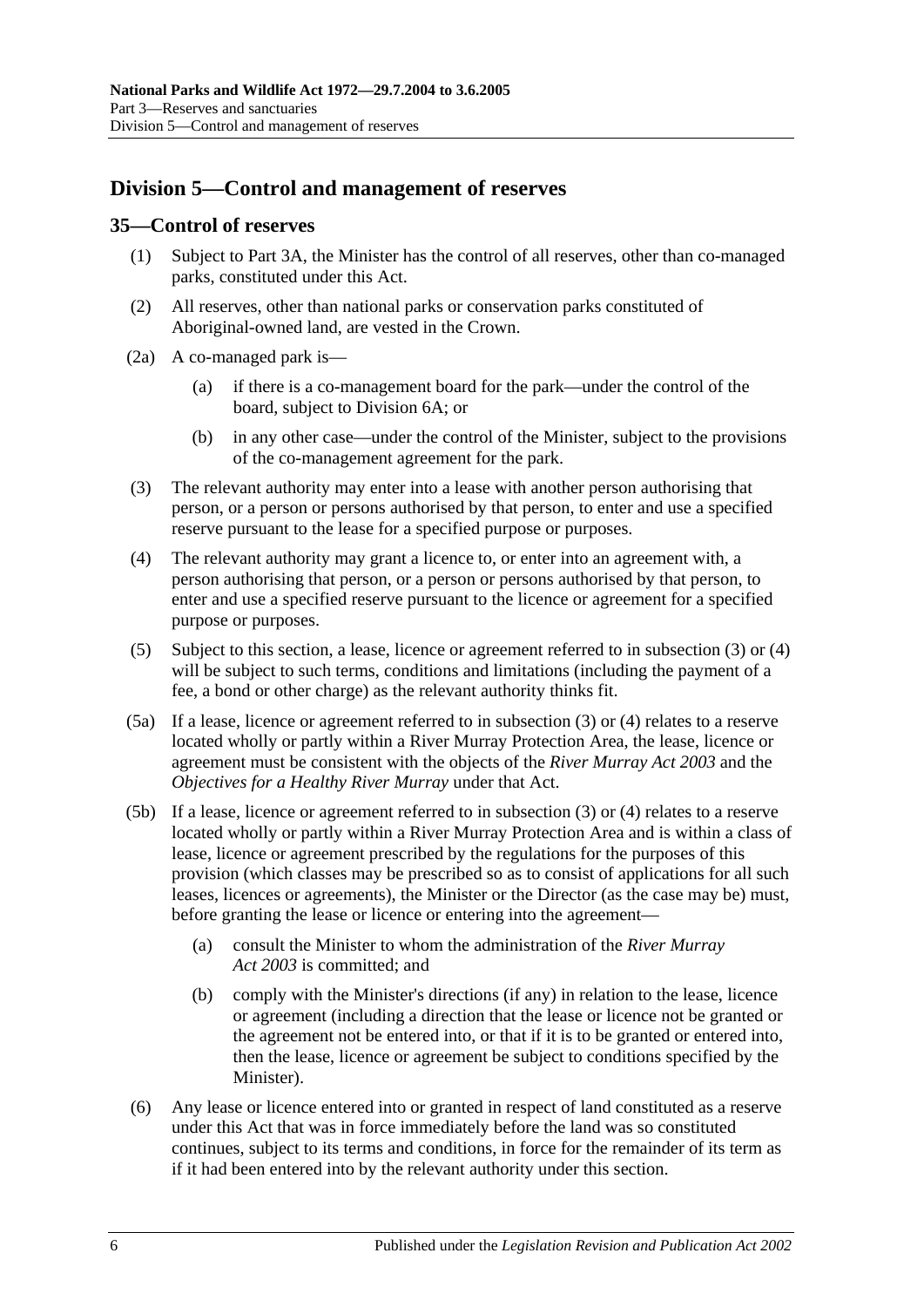- (7) The powers of the Minister under [subsections](#page-29-2) (3), [\(4\),](#page-29-3) [\(5\)](#page-29-4) or [\(6\)](#page-29-5) apply in relation to a co-managed park for which there is not a co-management board subject to the provisions of the co-management agreement for the park.
- (8) In this section—

#### *relevant authority* means—

- (a) in relation to a co-managed park for which there is a co-management board—the co-management board for the park; or
- (b) in any other case—the Minister.

#### <span id="page-30-0"></span>**36—Management of reserves**

- (1) Subject to this section, and to [Part 3A,](#page-44-0) all reserves, other than co-managed parks, are under the management of the Director.
- (2) A co-managed park is—
	- (a) if there is a co-management board for the park—under the management of the board, subject to [Division 6A](#page-37-2) and the provisions of the co-management agreement; or
	- (b) in any other case—under the management of the Director, subject to the provisions of the co-management agreement for the park.
- (3) The Director must observe any direction of the Minister or the Chief Executive relating to the management of reserves generally or any particular reserve (provided that, in the case of a co-managed park, the direction is consistent with the provisions of the co-management agreement for the park).
- (4) If there is a co-management board for the park, the board must comply with any provisions of the co-management agreement relating to the management of the park.

## <span id="page-30-1"></span>**37—Objectives of management**

The Minister, the Chief Executive, the Director or a co-management board must have regard to the following objectives in managing reserves:

- (a) the preservation and management of wildlife; and
- (b) the preservation of historic sites, objects and structures of historic or scientific interest within reserves; and
- (c) the preservation of features of geographical, natural or scenic interest; and
- (d) the destruction of dangerous weeds and the eradication or control of noxious weeds and exotic plants; and
- (e) the control of vermin and exotic animals; and
- (f) the control and eradication of disease of animals and vegetation; and
- (g) the prevention and suppression of bush fires and other hazards; and
- (h) the encouragement of public use and enjoyment of reserves and education in, and a proper understanding and recognition of, their purpose and significance; and
- (i) generally the promotion of the public interest; and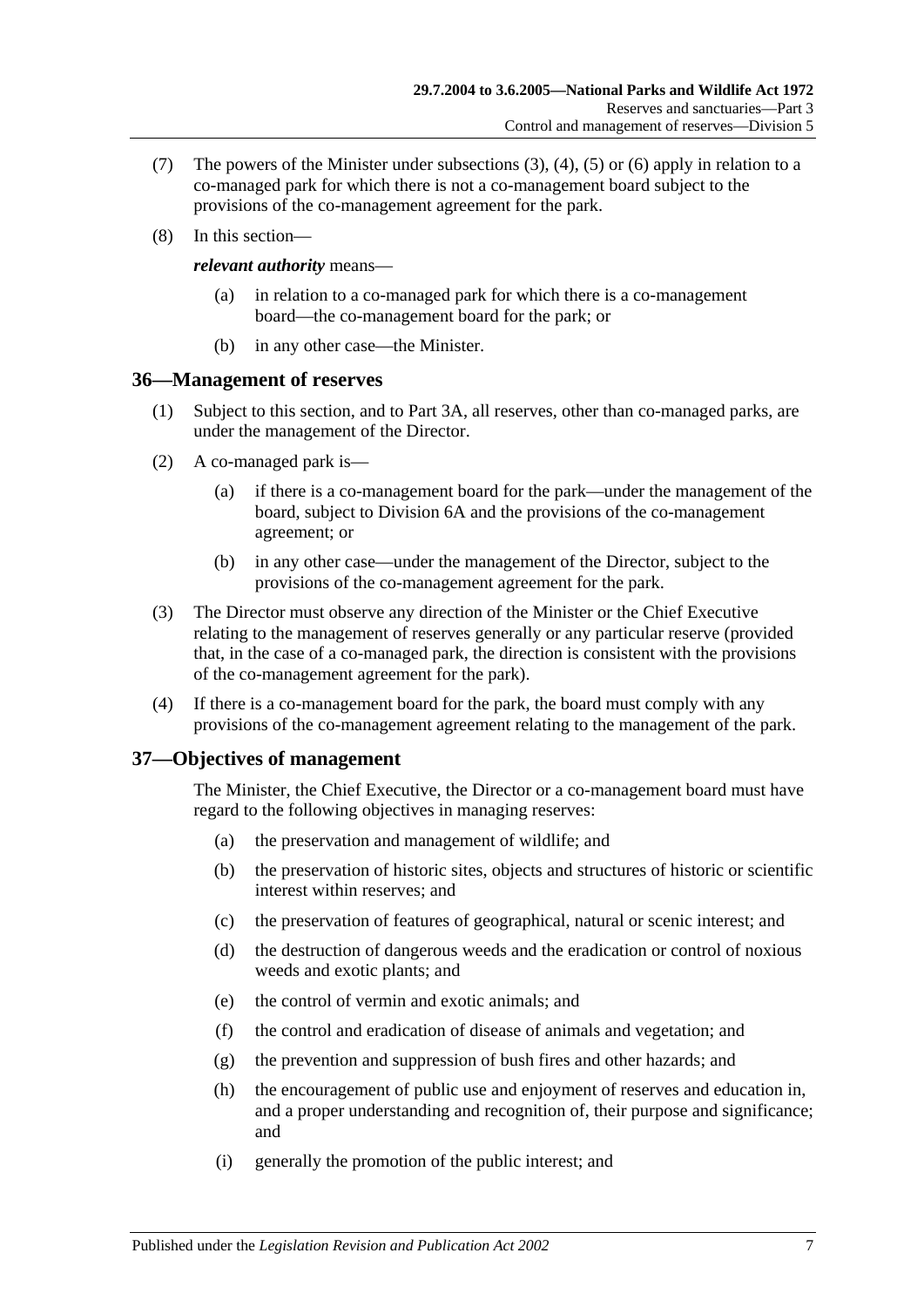- (j) in relation to managing a regional reserve—to permit the utilisation of natural resources while conserving wildlife and the natural or historic features of the land; and
- (k) insofar as a reserve is located wholly or partly within the Murray-Darling Basin, the promotion of the objects of the *[River Murray Act](http://www.legislation.sa.gov.au/index.aspx?action=legref&type=act&legtitle=River%20Murray%20Act%202003) 2003* and the *Objectives for a Healthy River Murray* under that Act; and
- (l) the preservation and protection of Aboriginal sites, features, objects and structures of spiritual or cultural significance within reserves.

## <span id="page-31-0"></span>**38—Management plans**

- (1) The Minister must—
	- (a) in the case of a reserve that is a co-managed park—as soon as practicable after the making of the co-management agreement for the reserve; or
	- (b) in the case of any other reserve—as soon as practicable after the constitution of the reserve,

prepare a plan of management in relation to the reserve.

- (1a) However, the Minister need not prepare a plan of management in relation to a reserve (whether or not the reserve is a co-managed park) if a plan of management has been adopted under this section in relation to the reserve.
- (2) The Minister may, at any time, prepare an amendment to a plan of management, or prepare a plan of management to be substituted for a previous plan (and in a subsequent provision of this section, a reference to a plan of management includes a reference to such an amendment or plan to be substituted).
- (2a) A plan of management must be prepared—
	- (a) after consultation with the Development Policy Advisory Committee under the *[Development Act](http://www.legislation.sa.gov.au/index.aspx?action=legref&type=act&legtitle=Development%20Act%201993) 1993*; and
	- (b) having regard to—
		- (i) the principles and policies of the Planning Strategy under the *[Development Act](http://www.legislation.sa.gov.au/index.aspx?action=legref&type=act&legtitle=Development%20Act%201993) 1993*; and
		- (ii) the provisions of any relevant Development Plan under that Act; and
	- (c) in the case of a co-managed park—
		- (i) for which there is a co-management board—in collaboration with the board; or
		- (ii) in any case—after consultation with the other party to the co-management agreement for the park.
- (3) Where the Minister has prepared a plan of management in respect of a reserve the Minister must cause notice that the plan of management has been prepared to be published in the Gazette and in a newspaper circulating generally throughout the State.
- (4) The plan of management must—
	- (a) set forth proposals of the Minister in relation to the management and improvement of the reserve; and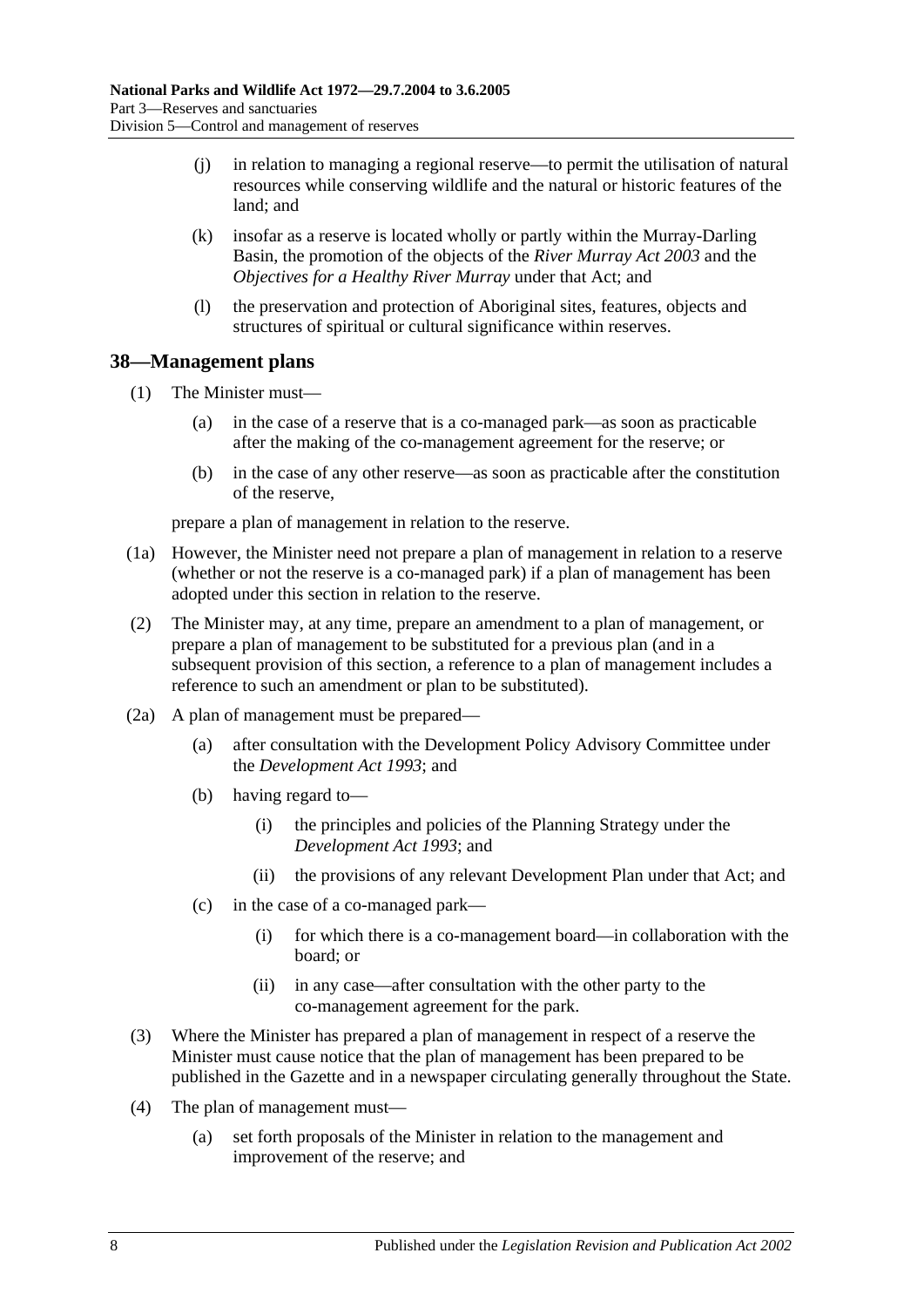- (b) set forth any other proposals by which the Minister proposes to accomplish the objectives of this Act in relation to the reserve.
- (4a) The plan of management in respect of a co-managed park must deal with such matters and include such material as is required by regulation.
- (5) The notice must—
	- (a) specify an address at which copies of the plan of management may be inspected; and
	- (b) specify an address to which representations in connection with the plan of management may be forwarded.
- (6) Any person may within three months after publication of the notice, or such longer period as may be specified in the notice, make representations to the Minister in connection with the plan of management.
- (7) At the expiration of the period during which representations may be made, the Minister must refer the plan of management together with any representations to the South Australian National Parks and Wildlife Council for its consideration and advice.
- (8) After consideration by the Council, the plan of management must be forwarded to the Minister together with any comments or suggestions of the Council.
- <span id="page-32-0"></span>(9) The Minister may—
	- (a) adopt a management plan—
		- (i) without alteration; or
		- (ii) with such alterations as the Minister thinks reasonable in view of the representations that were made; or
	- (b) may refer the management plan back to the Council for further consideration.
- (9a) The Minister may not exercise a power of the Minister under [subsection](#page-32-0) (9) in relation to a proposed plan of management for a co-managed park except—
	- (a) if there is a co-management board for the park—with the agreement of the board; or
	- (b) in any other case—after consultation with the other party to the co-management agreement for the park.
- (10) When the Minister adopts a plan of management, notice of that fact must be published in the Gazette.
- (10a) A plan of management must not provide for the culling of protected animals from the reserve unless—
	- (a) the Minister is of the opinion that the culling of those animals is the only practicable option for controlling an overpopulation of animals of that species in the reserve; and
	- (b) the plan sets out the Minister's reasons for that opinion.
- (11) The Director must, upon the application of any member of the public and payment of the prescribed fee, furnish that person with a copy of a plan of management adopted under this section.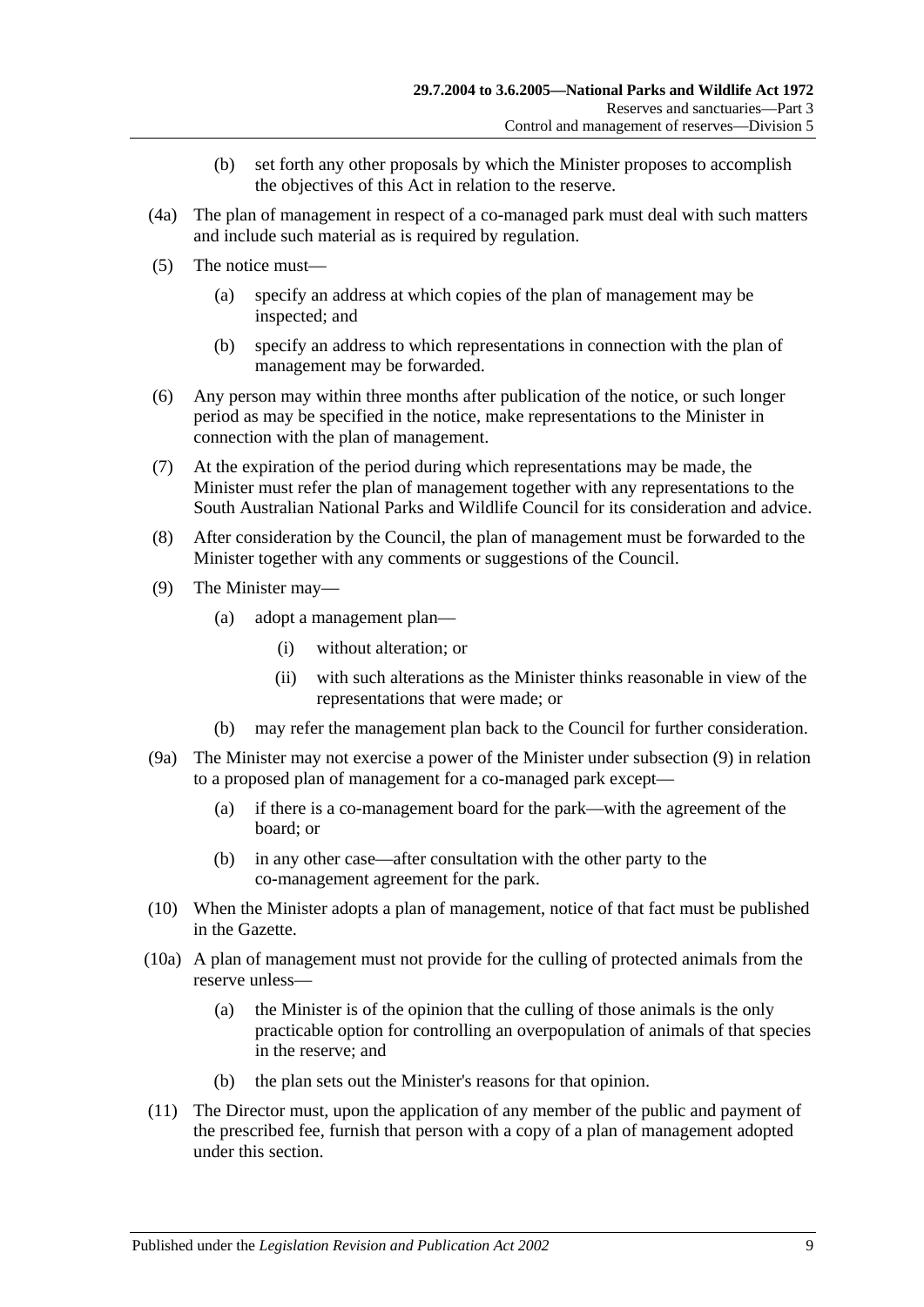#### <span id="page-33-0"></span>**39—Creation of zones within a reserve**

- (1) A management plan may provide for the division of a reserve into zones.
- (2) Where a zone is created within a reserve the land within that zone must be kept and maintained in accordance with the conditions, declared by the plan of management to be appropriate to that zone.

#### <span id="page-33-1"></span>**40—Implementation of management plan**

- (1) Subject to [subsection](#page-33-5) (2), where the Minister has adopted a plan of management in relation to a reserve—
	- (a) the provisions of the plan must be carried out in relation to that reserve; and
	- (b) operations must not be undertaken in relation to that reserve unless those operations are in accordance with the plan of management.
- <span id="page-33-5"></span>(2) Where a mining tenement has been granted in relation to land that is, or has become, a regional reserve, the management of the reserve is subject to the exercise by the holder of the tenement of rights under the tenement.

## <span id="page-33-6"></span><span id="page-33-2"></span>**40A—Agreement as to conditions**

- (1) The Minister administering this Act and the relevant mining Minister may enter into an agreement with the holder of a mining tenement granted in relation to land that is, or has become, a regional reserve imposing conditions limiting or restricting the exercise of rights under the tenement by the holder of the tenement and by his or her successors in title.
- <span id="page-33-7"></span>(2) If a person contravenes, or fails to comply with, a condition imposed by agreement under [subsection](#page-33-6) (1) in relation to a mining tenement, the relevant mining Minister must, at the request of the Minister administering this Act, serve notice on the holder of the tenement requiring the holder to rectify the contravention or failure in the manner and within the period (which must not exceed three months) set out in the notice.
- (3) If the holder of a tenement on whom a notice has been served under [subsection](#page-33-7) (2) fails to comply with the notice, the relevant mining Minister may cancel the tenement.

## <span id="page-33-3"></span>**Division 6—Miscellaneous provisions relating to reserves**

#### <span id="page-33-4"></span>**41—Approval of proposal for constitution of reserve**

- (1) The Minister must—
	- (a) submit any proposal to constitute, or alter the boundaries of, a reserve to the Minister administering the *[Crown Lands Act](http://www.legislation.sa.gov.au/index.aspx?action=legref&type=act&legtitle=Crown%20Lands%20Act%201929) 1929* for approval;
	- (b) submit any such proposal to each Minister administering a mining Act and consider the views of that Minister in relation to the proposal;
	- (c) submit any such proposal in respect of a reserve that includes or is to include land within the Murray-Darling Basin to the Minister to whom the administration of the *[River Murray Act](http://www.legislation.sa.gov.au/index.aspx?action=legref&type=act&legtitle=River%20Murray%20Act%202003) 2003* is committed and consider the views of that Minister in relation to the proposal.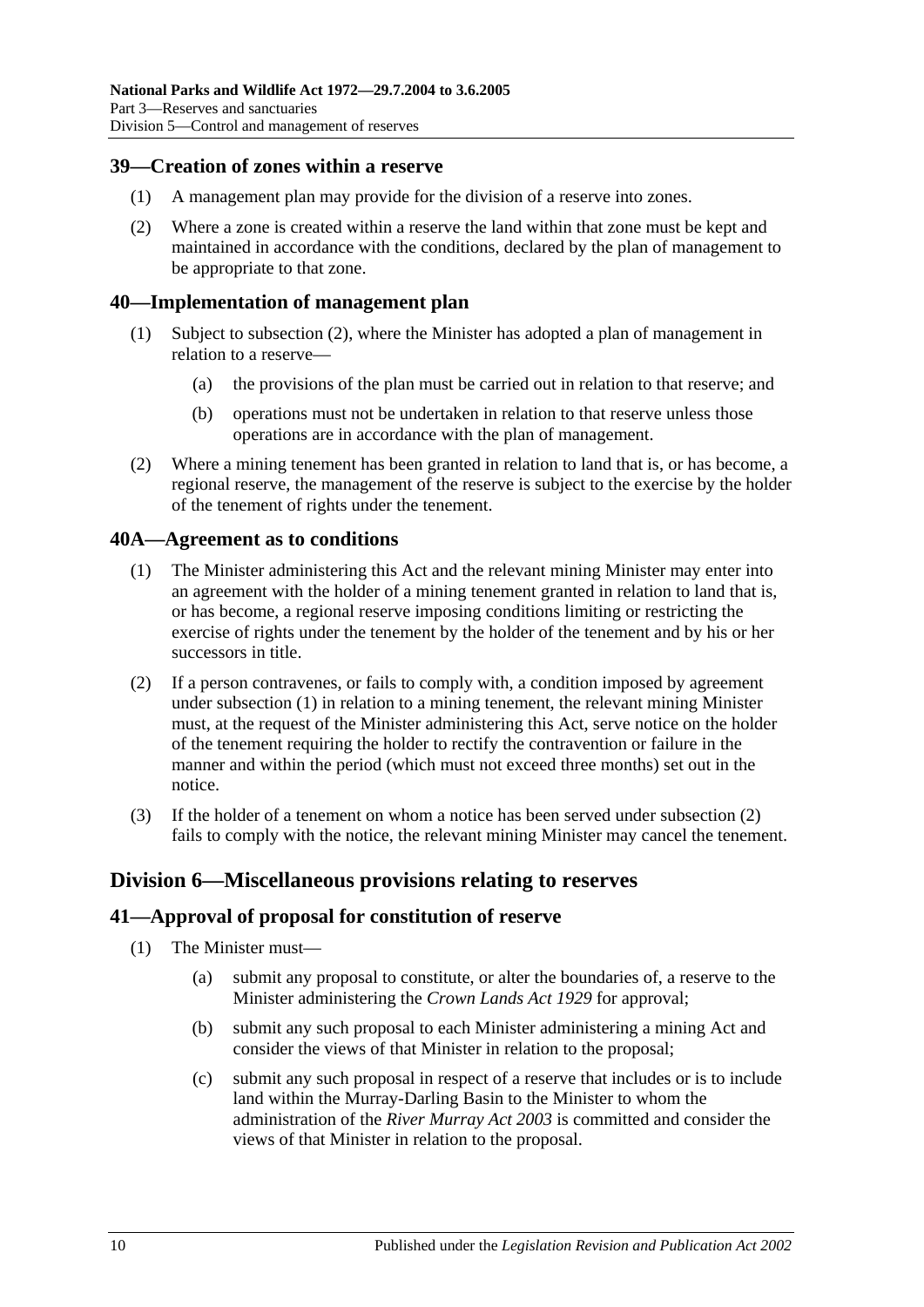- (2) A proposal to constitute, or alter the boundaries of, a reserve that includes or is to include land that is vested in or is under the care, control and management of the Minister administering the *[Harbors and Navigation Act](http://www.legislation.sa.gov.au/index.aspx?action=legref&type=act&legtitle=Harbors%20and%20Navigation%20Act%201993) 1993* must be submitted to, and approved by, that Minister.
- (3) A proclamation for the purpose of constituting, or altering the boundaries of, a reserve must not be made without the approval or approvals required by this section.

## <span id="page-34-3"></span><span id="page-34-0"></span>**41A—Alteration of boundaries of reserves**

- (1) The Governor may, by proclamation made on the recommendation of the Minister, alter the boundaries of a reserve for the purpose of making, or allowing for the making of, minor alterations or additions to a public road that intersects, or is adjacent to, the reserve.
- <span id="page-34-2"></span>(2) At least two months before making a recommendation to the Governor, the Minister must cause to be published in the Gazette and in a newspaper circulating generally throughout the State an advertisement—
	- (a) giving notice of the place or places at which a plan showing the proposed alterations is available for inspection; and
	- (b) inviting interested persons to make written submissions to the Minister in relation to the proposal.
- (3) The Minister must give consideration to any submissions made in response to an advertisement under [subsection](#page-34-2) (2).
- (4) The Minister must not make a recommendation if the Minister is satisfied that the proposed alteration would—
	- (a) significantly prejudice the fulfilment of the management objectives contained in [section](#page-30-1) 37 as they relate to that reserve; or
	- (b) be contrary to the plan of management prepared in accordance with [section](#page-31-0) 38 in relation to that reserve.
- (5) No parliamentary resolution is required in relation to a proclamation under this section.
- (6) The Minister must, as soon as practicable after a proclamation has been made under [subsection](#page-34-3) (1), cause a copy of the proclamation to be laid before each House of Parliament.

## <span id="page-34-4"></span><span id="page-34-1"></span>**42—Prohibited areas**

- (1) Where the Minister is satisfied that it is expedient for the purpose of protecting human life or conserving native plants or animals the Minister may, by notice published in the Gazette, declare any portion of the reserve to be a prohibited area.
- (1a) Except in an emergency, the Minister may only make a declaration under [subsection](#page-34-4) (1) in relation to a co-managed park—
	- (a) if there is a co-management board for the park—with the agreement of the board; or
	- (b) in any other case—after consultation with the other party to the co-management agreement for the park.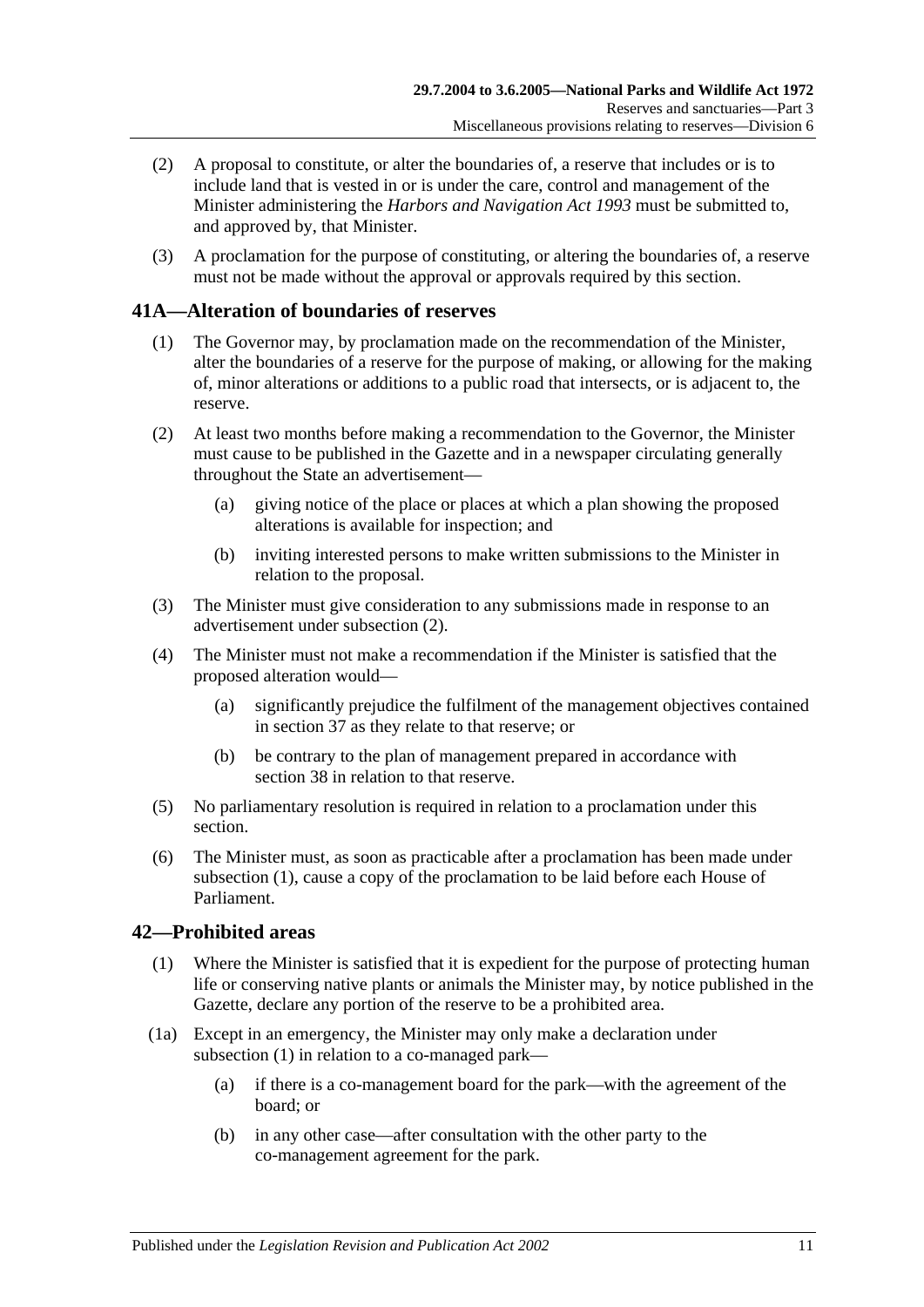- (2) Any notice published under [subsection](#page-34-4) (1) must state the grounds upon which the declaration is made.
- (3) A person must not be within a prohibited area unless authorised to enter the area by a permit issued by the Minister under this section. Maximum penalty: \$1 000.
- (4) The Minister may, on appropriate terms and conditions, issue to any person a permit to be within a prohibited area.
- (5) The Minister may, at the request of the co-management board for a co-managed park, exempt members of the relevant Aboriginal group from the restriction applying to a prohibited area within the co-managed park under this section.

## <span id="page-35-2"></span><span id="page-35-0"></span>**43—Rights of prospecting and mining**

- (1) Subject to [subsection](#page-35-1) (2), rights of entry, prospecting, exploration, or mining cannot be acquired or exercised pursuant to a mining Act in respect of land constituting a reserve.
- (1a) [Subsection](#page-35-2) (1) does not apply to a regional reserve.
- <span id="page-35-1"></span>(2) The Governor may, by proclamation, declare that subject to any conditions specified in the proclamation rights of entry, prospecting, exploration, or mining may be acquired and exercised in respect of land constituting a reserve or portion of a reserve, to which [subsection](#page-35-2) (1) applies.
- (2a) A person must not contravene or fail to comply with a condition of a proclamation under this section.

Maximum penalty: \$10 000 or imprisonment for 2 years, or both.

- (3) A proclamation under [subsection](#page-35-1) (2) has effect in accordance with its terms.
- (4) The Governor may, by proclamation, vary or revoke a proclamation under [subsection](#page-35-1) (2).
- (5) A proclamation under this section in respect of land constituting a national park, a conservation park or the Para Wirra Recreation Park (except a proclamation revoking a previous proclamation) must not be made unless—
	- (a) the proclamation is made for the purpose of continuing rights of entry, prospecting, exploration or mining vested in any person immediately before the commencement of this Act in respect of that land; or
	- (b) the proclamation is made simultaneously with the proclamation constituting that land a national park or a conservation park; or
	- (c) the proclamation is made in pursuance of a resolution passed by both Houses of Parliament.
- <span id="page-35-3"></span>(6) Notice of a motion for a resolution under [subsection](#page-35-3)  $(5)(c)$  must be given at least 14 sitting days before the resolution is passed.
- (7) A proclamation must not be made under this section in relation to a co-managed park constituted of Aboriginal-owned land except with the agreement of the registered proprietor of the land.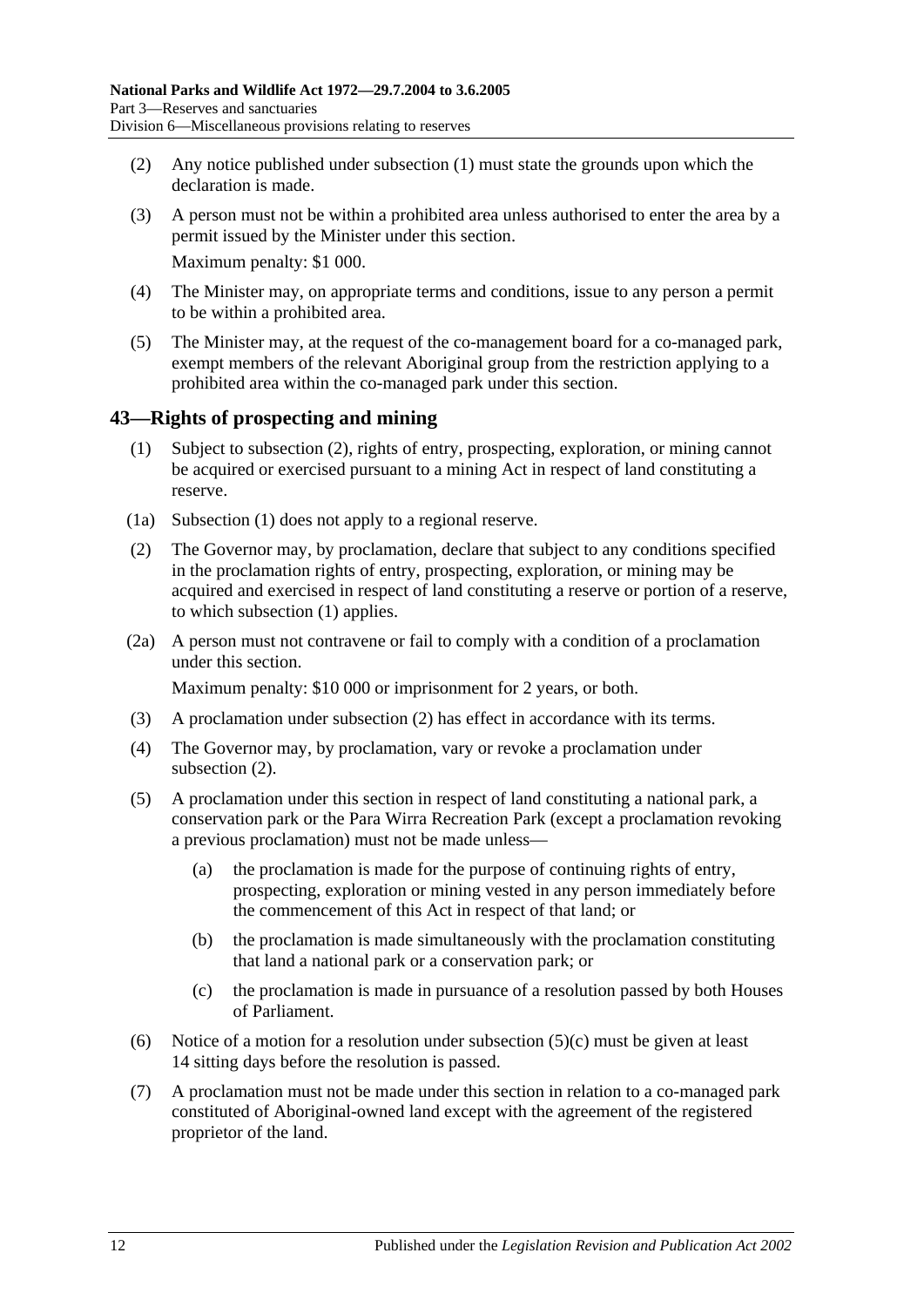#### **43A—Prospecting and mining in regional reserves**

- (1) The relevant mining Minister must not grant an application for a mining tenement in relation to a regional reserve without first submitting the application to the Minister administering this Act.
- <span id="page-36-0"></span>(2) In the case of an application for a mining production tenement in relation to a regional reserve, the relevant mining Minister must not grant the application without the approval of the Minister administering this Act.
- (3) In the case of an application for any other kind of mining tenement in relation to a regional reserve the relevant mining Minister must not grant the application without considering the views of the Minister administering this Act.
- (4) If the Minister administering this Act refuses to give the approval required by [subsection](#page-36-0) (2) the relevant mining Minister may refer the matter to the Governor and may, with the Governor's approval, grant the application.
- (5) The holder of a precious stones prospecting permit under the *[Opal Mining Act](http://www.legislation.sa.gov.au/index.aspx?action=legref&type=act&legtitle=Opal%20Mining%20Act%201995) 1995* cannot peg out an area for a precious stones tenement on a regional reserve without the approval of the Minister administering this Act, or if the Minister refuses to give approval, without the approval of the Governor.
- (6) [Subsection](#page-36-0) (2) does not apply to a petroleum production licence that the Minister administering the *[Cooper Basin \(Ratification\) Act](http://www.legislation.sa.gov.au/index.aspx?action=legref&type=act&legtitle=Cooper%20Basin%20(Ratification)%20Act%201975) 1975* is authorised to grant by section 9 of that Act.
- (7) A reference in this section to *the relevant mining Minister* in relation to the granting of a mining tenement is, if the mining Act under which the tenement is granted provides for it to be granted by any authority other than the relevant mining Minister, a reference to that authority.

### <span id="page-36-4"></span>**43AB—Power to prohibit prospecting and mining in the Innamincka Regional Reserve**

- <span id="page-36-1"></span>(1) The Governor may, by proclamation, create a zone within the Innamincka Regional Reserve.
- (2) Rights of entry, prospecting, exploration or mining cannot be acquired or exercised pursuant to a mining Act in respect of land within a zone created under this section.
- (3) If or when a proclamation is made under [subsection](#page-36-1) (1), the Governor cannot, by subsequent proclamation, expand the area within the zone, or create a second or subsequent zone.
- <span id="page-36-2"></span>(4) However, the Governor may, by subsequent proclamation—
	- (a) vary a proclamation made under [subsection](#page-36-1) (1) to reduce the area of a zone; or
	- (b) revoke a proclamation made under [subsection](#page-36-1) (1).
- <span id="page-36-3"></span>(5) A proclamation must not be made under [subsection](#page-36-2) (4) except in pursuance of a resolution of both Houses of Parliament.
- (6) Notice of a motion for a resolution under [subsection](#page-36-3) (5) must be given at least 14 sitting days before the motion is passed.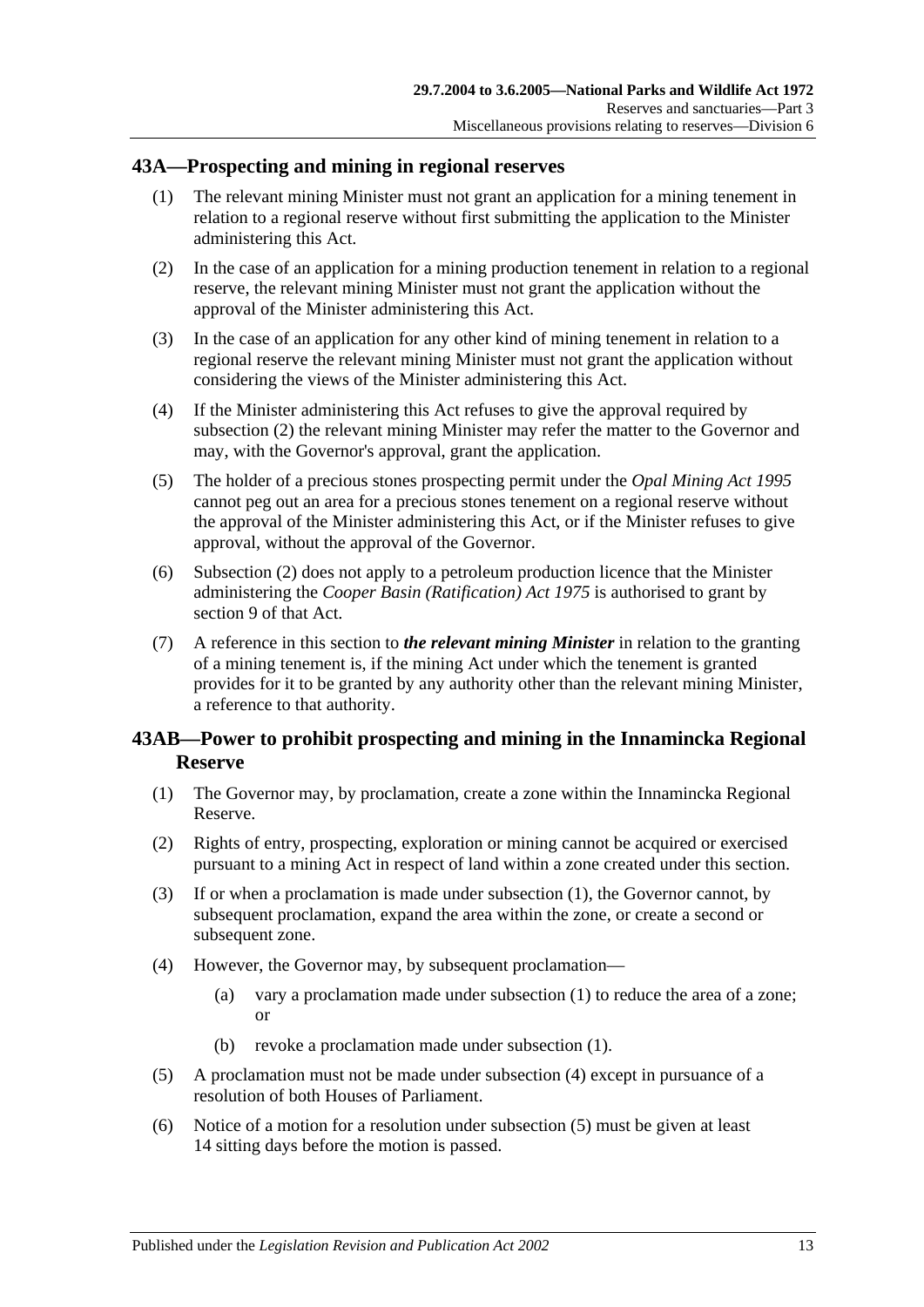### <span id="page-37-0"></span>**43B—Entry onto reserves for purpose of investigation and survey**

- (1) The Minister administering a mining Act or a person authorised by that Minister may enter onto any reserve for the purpose of a geological, geophysical or geochemical investigation or survey without the approval of the Minister administering this Act if the investigation or survey will not result in disturbance of the land.
- (2) A person who wishes to enter onto a reserve pursuant to [subsection](#page-37-0) (1) must, before doing so, consult the Minister administering this Act.
- (3) This section does not apply to a zone created within the Innamincka Regional Reserve under [section](#page-36-4) 43AB.

#### <span id="page-37-1"></span>**43C—Entrance fees etc for reserves**

- (1) Fees for entrance to reserves, fees for camping in reserves, fees for an activity authorised by a permit or permission granted under the regulations and fees for the use of facilities and services provided in reserves may be fixed by the relevant authority with the approval of the Minister.
- (2) Where a fee fixed under [subsection](#page-37-1) (1) is payable, or has been paid, the relevant authority may, if he or she thinks fit, waive or refund the whole or part of the fee.
- (3) In this section—

#### *relevant authority* means—

- (a) in relation to a co-managed park for which there is a co-management board—the co-management board for the park; or
- (b) in any other case—the Director.

### **Division 6A—Provisions relating to co-managed parks**

#### **Subdivision 1—Preliminary**

#### **43D—Application**

This Division applies to a national park or conservation park, or proposed national park or conservation park, that is or is to be constituted of Aboriginal-owned land or land with which an Aboriginal group or community has a traditional association.

#### **43E—Objects**

- (1) The principal object of this Division is to provide for effective co-management of parks to which this Division applies by representatives of the relevant Aboriginal groups and the Minister, and, as far as practicable, to—
	- (a) ensure the continued enjoyment of the parks by the relevant Aboriginal groups for cultural, spiritual and traditional uses; and
	- (b) ensure the continued enjoyment of the parks by members of the public in a manner consistent with the co-management agreements for the parks; and
	- (c) ensure the preservation and protection of Aboriginal sites, features, objects and structures of spiritual or cultural significance within the parks; and
	- (d) provide protection for the natural resources, wildlife, vegetation and other features of the parks.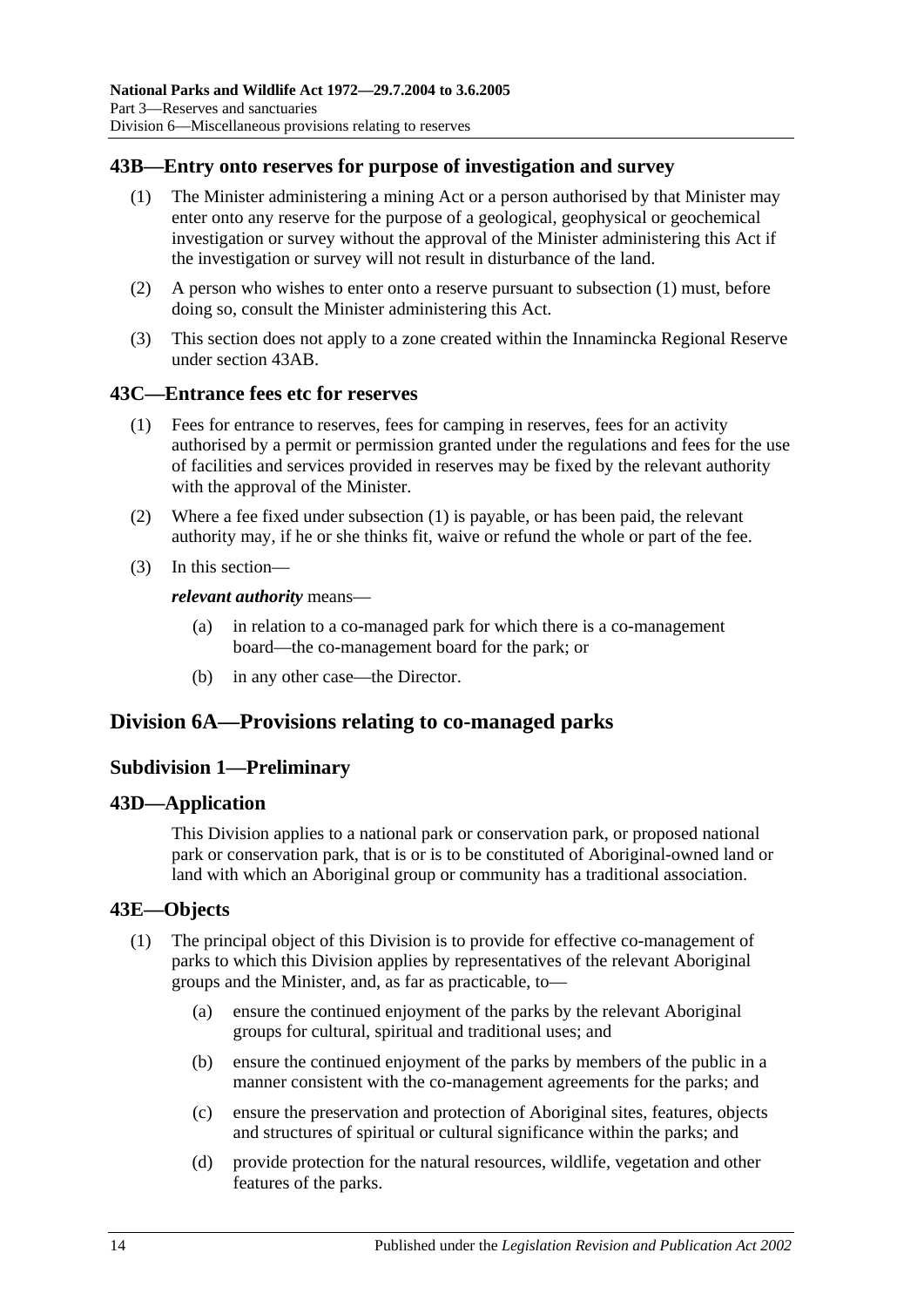(2) The Minister must, in administering this Division, have regard to, and seek to further, the objects.

#### **Subdivision 2—Co-management agreements**

#### **43F—Co-management agreement**

- (1) The Minister may enter into a co-management agreement for—
	- (a) a national park or conservation park to be constituted of Aboriginal-owned land; or
	- (b) a national park or conservation park constituted of land with which an Aboriginal group or community has a traditional association.
- (2) The parties to a co-management agreement will consist of or include the Minister and—
	- (a) in the case of a national park or conservation park to be constituted of Aboriginal-owned land—the registered proprietor of the land, or the body in which the land is to be vested; or
	- (b) in the case of a national park or conservation park constituted of Crown land—a body representing the interests of the relevant Aboriginal group.
- (3) A co-management agreement under this section may provide for—
	- (a) if a co-management board is to be established for the co-managed park—the constitution of the board; and
	- (b) if a co-management board is not to be established for the co-managed park—any limitations or conditions applying to the exercise of the Minister's or Director's powers in relation to the park and responsibilities to be assumed by or on behalf of the relevant Aboriginal group; and
	- (c) preparation of a plan of management for the co-managed park; and
	- (d) measures related to the preservation and protection of Aboriginal sites, features, objects and structures of spiritual or cultural significance; and
	- (e) implementation of the plan of management for the co-managed park; and
	- (f) funding arrangements relating to the management of the co-managed park; and
	- (g) the appointment of wardens; and
	- (h) the exercising of powers by wardens in relation to members of the relevant Aboriginal group; and
	- (i) employment of staff; and
	- (j) dispute resolution; and
	- (k) park entrance fees; and
	- (l) access by members of the public to the co-managed park; and
	- (m) the taking of plants and animals by members of the relevant Aboriginal group; and
	- (n) any other matter specified by the Minister.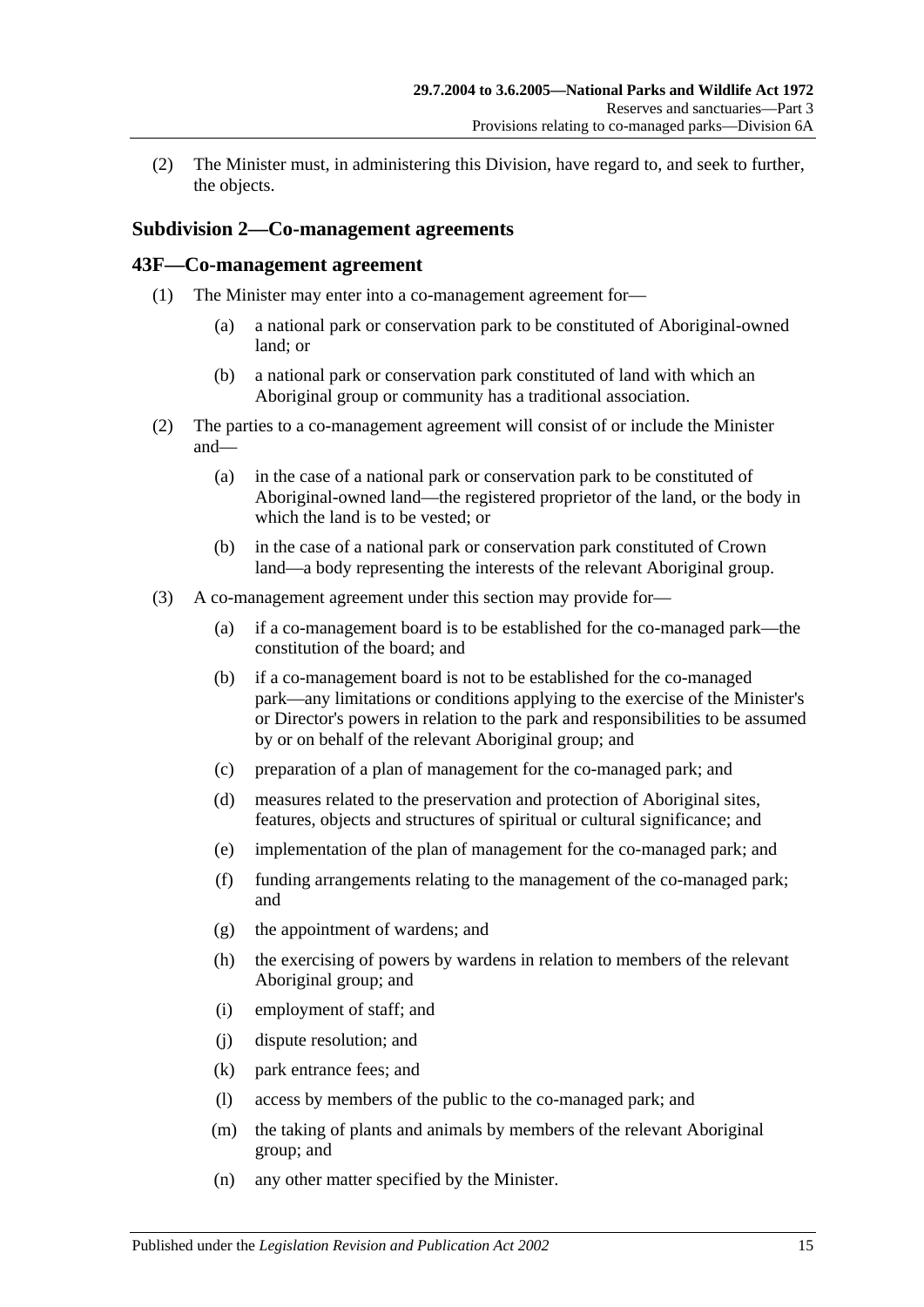- (4) A co-management agreement may be varied in accordance with processes set out in the agreement.
- (5) The following provisions apply to the termination of a co-management agreement:
	- (a) in the case of a co-management agreement for a national park or conservation park constituted of Aboriginal-owned land that was Aboriginal-owned land before the park was constituted—
		- (i) the agreement may be terminated unilaterally;
		- (ii) the agreement may specify a minimum period that must elapse before the agreement may be terminated;
	- (b) in the case of a co-management agreement for a national park or conservation park constituted of Aboriginal-owned land that was Crown land before the co-management agreement was made—
		- (i) the agreement may only be terminated by agreement between the Minister and registered proprietor of the Aboriginal-owned land;
		- (ii) the agreement may specify a minimum period that must elapse before the agreement may be terminated;
	- (c) in the case of a co-management agreement for a national park or conservation park constituted of Crown land—the agreement may only be terminated by the Minister by notice in writing to the other party to the agreement.
- (6) If a co-management agreement is entered into or terminated under this section, the Minister must cause notice of that fact to be published in the Gazette.
- (7) The Minister must, on the application of a member of the public and payment of the prescribed fee, furnish the person with a copy of a co-management agreement under this section.

### **Subdivision 3—Co-management Boards**

#### **43G—Establishment of co-management boards by regulation**

- (1) The Governor may, by regulation, establish a co-management board for a co-managed park.
- <span id="page-39-0"></span>(2) Subject to this section, regulations establishing a co-management board—
	- (a) must not be inconsistent with the co-management agreement for the co-managed park; and
	- (b) must name the board; and
	- (c) must provide for the appointment, term and conditions of office and removal of the members of the board; and
	- (d) must provide for the procedures governing the board's proceedings; and
	- (e) may limit the powers and functions of the board; and
	- (f) may provide for delegation by the board; and
	- (g) may provide for the remuneration of members; and
	- (h) may require reporting by the board to the Minister; and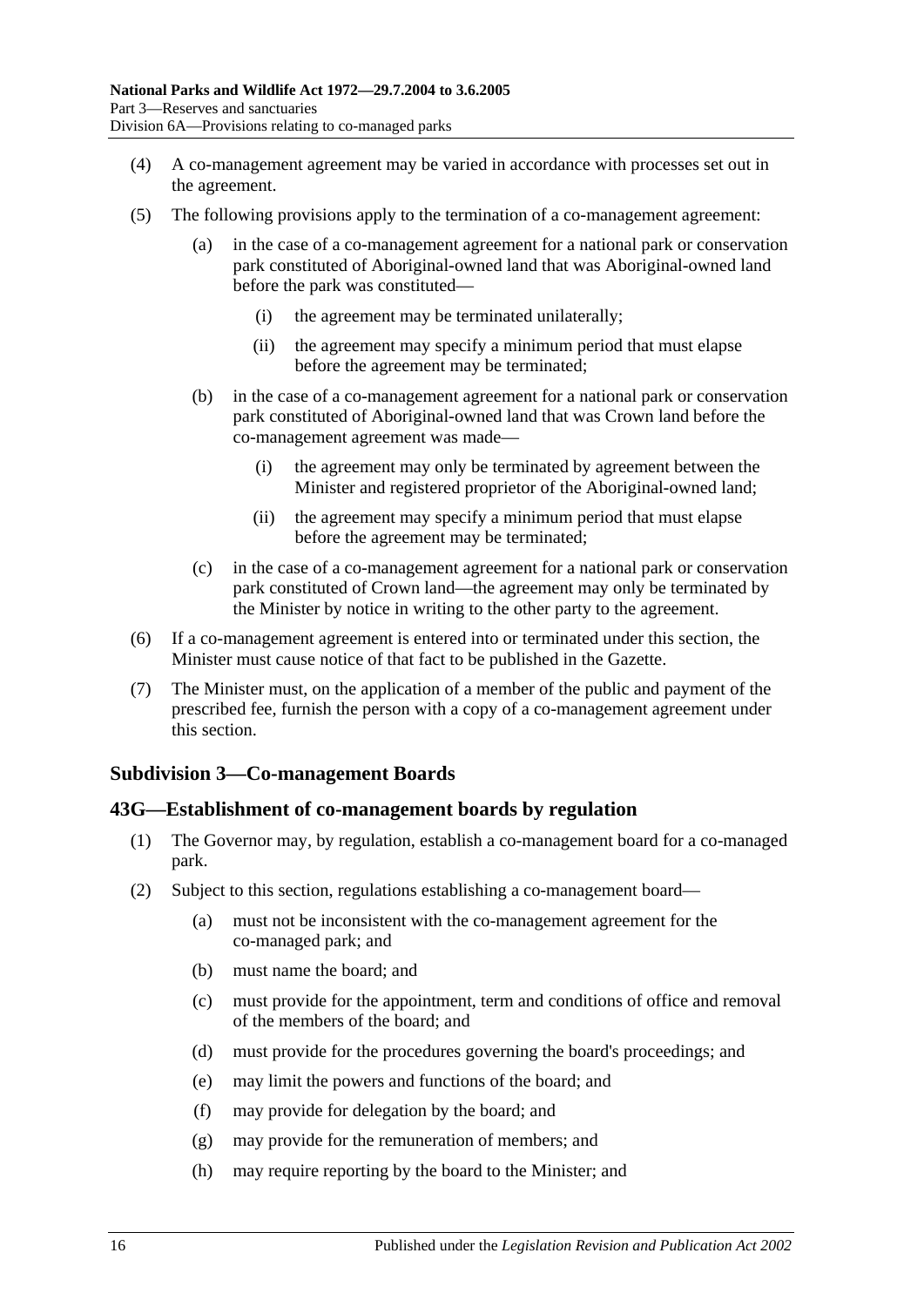- (i) may make any other provision (not inconsistent with this Act) that is necessary or expedient for the purposes of this Act.
- (3) The regulations establishing a co-management board for a co-managed park constituted of Aboriginal-owned land must (in addition to providing for the matters required under [subsection](#page-39-0) (2)) provide for—
	- (a) the co-management board to have a majority of members who are members of the relevant Aboriginal group; and
	- (b) the co-management board to be chaired by a person nominated by the registered proprietor of the land constituting the co-managed park; and
	- (c) the quorum of the co-management board to have a majority of members who are members of the relevant Aboriginal group.
- (4) If a regulation establishing a co-management board is disallowed by either House of Parliament, the assets and liabilities of the board will be dealt with in accordance with the directions of the Minister.

#### **43H—Corporate nature of co-management board**

- (1) A co-management board established under this Division—
	- (a) is a body corporate; and
	- (b) has perpetual succession and a common seal; and
	- (c) can sue and be sued in its corporate name; and
	- (d) has all the powers of a natural person that are capable of being exercised by a body corporate; and
	- (e) has the functions and powers assigned or conferred by or under this or any other Act.
- (2) If a document appears to bear the common seal of the co-management board, it will be presumed, in the absence of proof to the contrary, that the common seal of the co-management board was duly fixed to the document.

#### **43I—Dissolution or suspension of co-management boards**

- (1) Subject to this section, the Governor may, by regulation, dissolve or suspend a co-management board established under this Division.
- (2) The co-management board for a co-managed park must not be dissolved under this section unless—
	- (a) the co-managed park is abolished; or
	- (b) the co-management agreement for the co-managed park is terminated.
- (3) The co-management board for a co-managed park must not be suspended under this section unless the Minister is satisfied that such action is warranted due to continuing failure by the board properly to discharge its responsibilities.
- (4) On dissolution and during any suspension of a co-management board under this section, any assets and liabilities of the board will be dealt with or disposed of in accordance with the directions of the Minister.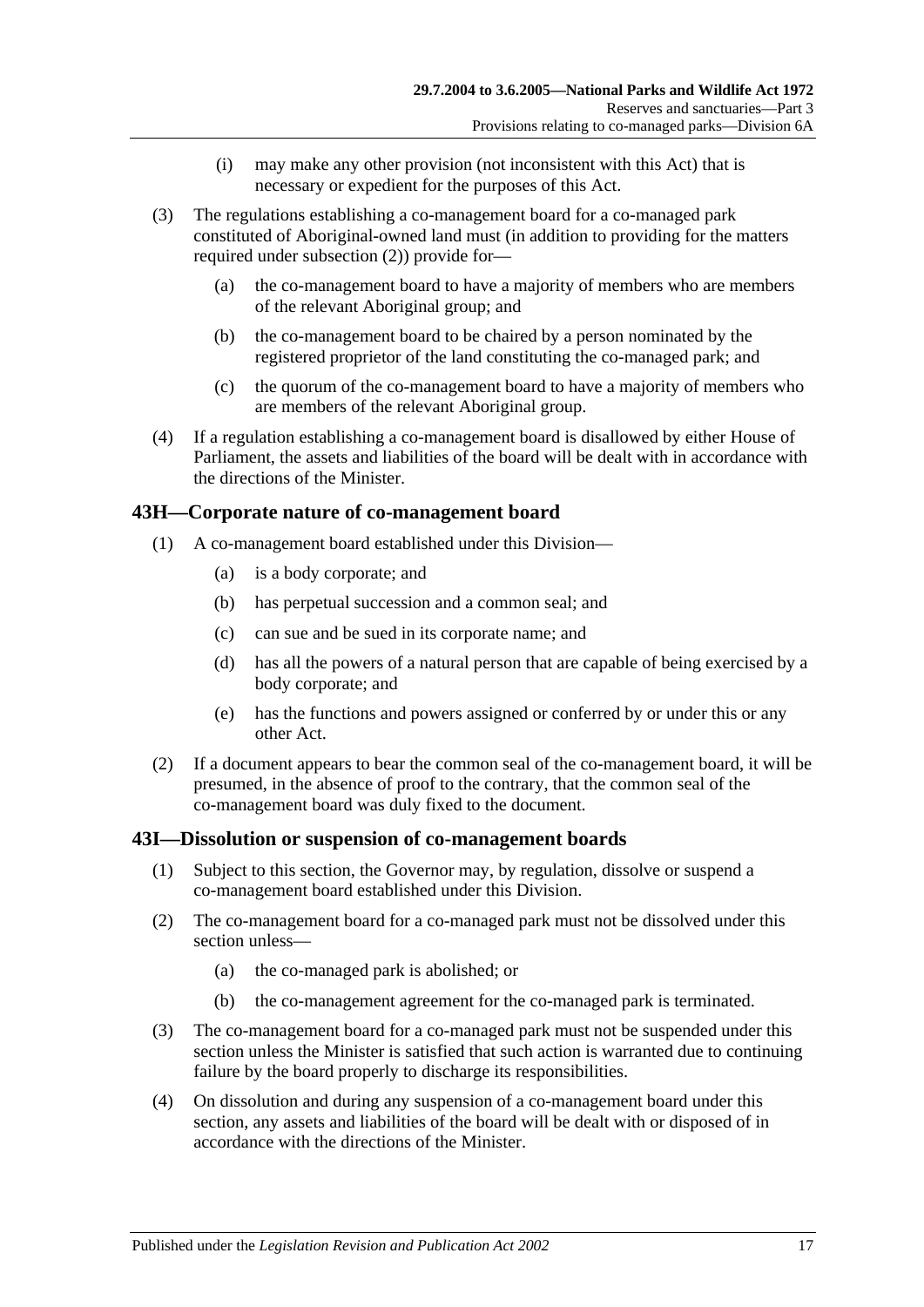### **Subdivision 4—Miscellaneous**

#### <span id="page-41-0"></span>**43J—Staff**

- (1) The staffing arrangements for a co-management board established under this Division will be determined or approved by the Minister after consultation with the relevant Aboriginal group.
- (2) Any staff under [subsection](#page-41-0) (1) will be—
	- (a) Public Service employees assigned to work with the co-management board; or
	- (b) if appointments have been made under [subsection](#page-41-1) (3)—the persons holding those appointments.
- <span id="page-41-1"></span>(3) A co-management board established under this Division may, with the approval of the Minister—
	- (a) appoint persons to the staff of the board; and
	- (b) appoint persons to assist in the management of a co-managed park.
- (4) A co-management board established under this Division may, with the approval of the Minister administering an administrative unit of the Public Service, on terms and conditions mutually arranged, make use of the services of any officer, or use any facilities or equipment, of that unit.
- (5) A person employed under [subsection](#page-41-1) (3) is not a Public Service employee.

#### **43K—Accounts and audit**

- (1) A co-management board established under this Division must cause proper accounts to be kept of its financial affairs.
- (2) The Auditor-General may at any time, and must in respect of each financial year, audit the accounts of the co-management board.

#### **43L—Annual report**

- (1) A co-management board established under this Division must, on or before 30 September in each year, prepare and deliver to the Minister a report on its operations during the preceding financial year.
- (2) The report must include—
	- (a) the audited accounts of the co-management board; and
	- (b) any other information required by or under the regulations.
- (3) The Minister must, within 6 sitting days after receiving a report, cause copies of the report to be laid before both Houses of Parliament.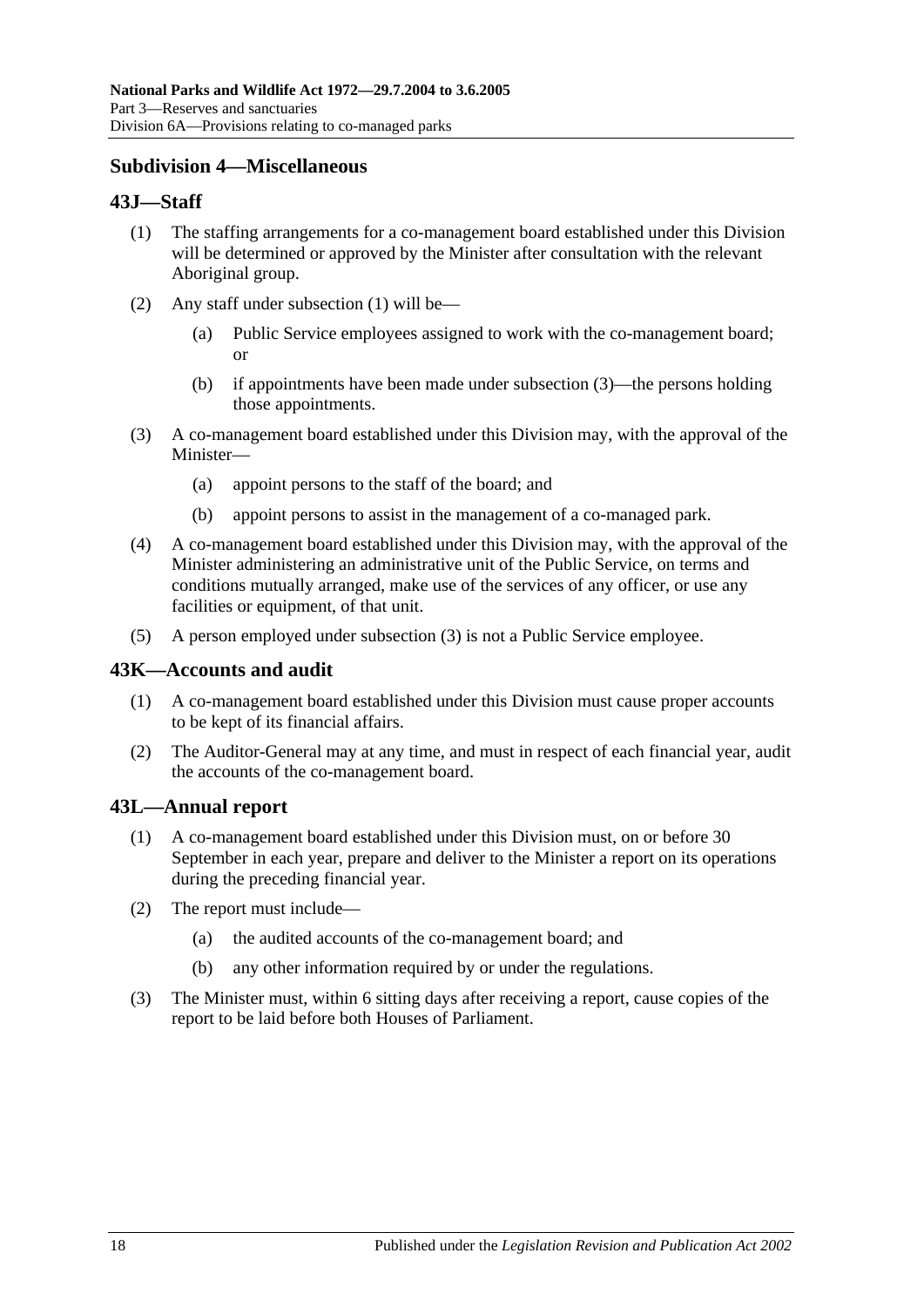## **Division 7—Sanctuaries**

#### <span id="page-42-0"></span>**44—Establishment of sanctuaries**

- (1) If the Minister is of the opinion that it is desirable to conserve the animals or plants for which any land is a natural habitat or environment and—
	- (a) where the land is reserved for or dedicated to, a public purpose, the person to whom the care, control and management of that land has been committed has consented to a declaration under this section; or
	- (b) where the land is private land, the owner and occupier of the land have consented to a declaration under this section,

the Minister may, by notice in the Gazette, declare the land to be a sanctuary.

- (1a) The declaration of land as a sanctuary under [subsection](#page-42-0) (1) on or after 1 January 1994 is subject to native title existing when the declaration was made.
- (2) The Minister—
	- (a) may revoke any declaration under this section; and
	- (b) where private land constitutes a sanctuary, and the owner of that land, by instrument in writing, requests that the land should cease to be a sanctuary, must revoke the declaration under which that land is constituted a sanctuary.
- (3) In this section—

*owner* in relation to private land means the holder of an estate in fee simple in the land.

#### **45—Protection of animals and plants in sanctuary**

(1) A person must not take an animal, or the eggs of an animal, or a native plant within a sanctuary except in pursuance of this section.

Maximum penalty:

In the case of an animal, or the eggs of an animal, or a native plant of an endangered species, \$10 000 or imprisonment for 2 years.

In the case of an animal, or the eggs of an animal, or a native plant of a vulnerable species, \$7 500 or imprisonment for 18 months.

In the case of an animal, or the eggs of an animal, or a native plant of a rare species, \$5 000 or imprisonment for 12 months.

In any other case, \$2 500 or imprisonment for 6 months.

- <span id="page-42-1"></span>(2) The Minister may, if satisfied that it is in the interests of conserving wildlife to do so, grant a permit authorising the holder of the permit to take animals, or the eggs of animals, or native plants within a sanctuary in accordance with the terms of the permit.
- (3) The owner of land constituting a sanctuary, or a person authorised by the owner, may take an animal, or the eggs of an animal that is not a protected animal in the sanctuary without a permit under [subsection](#page-42-1) (2).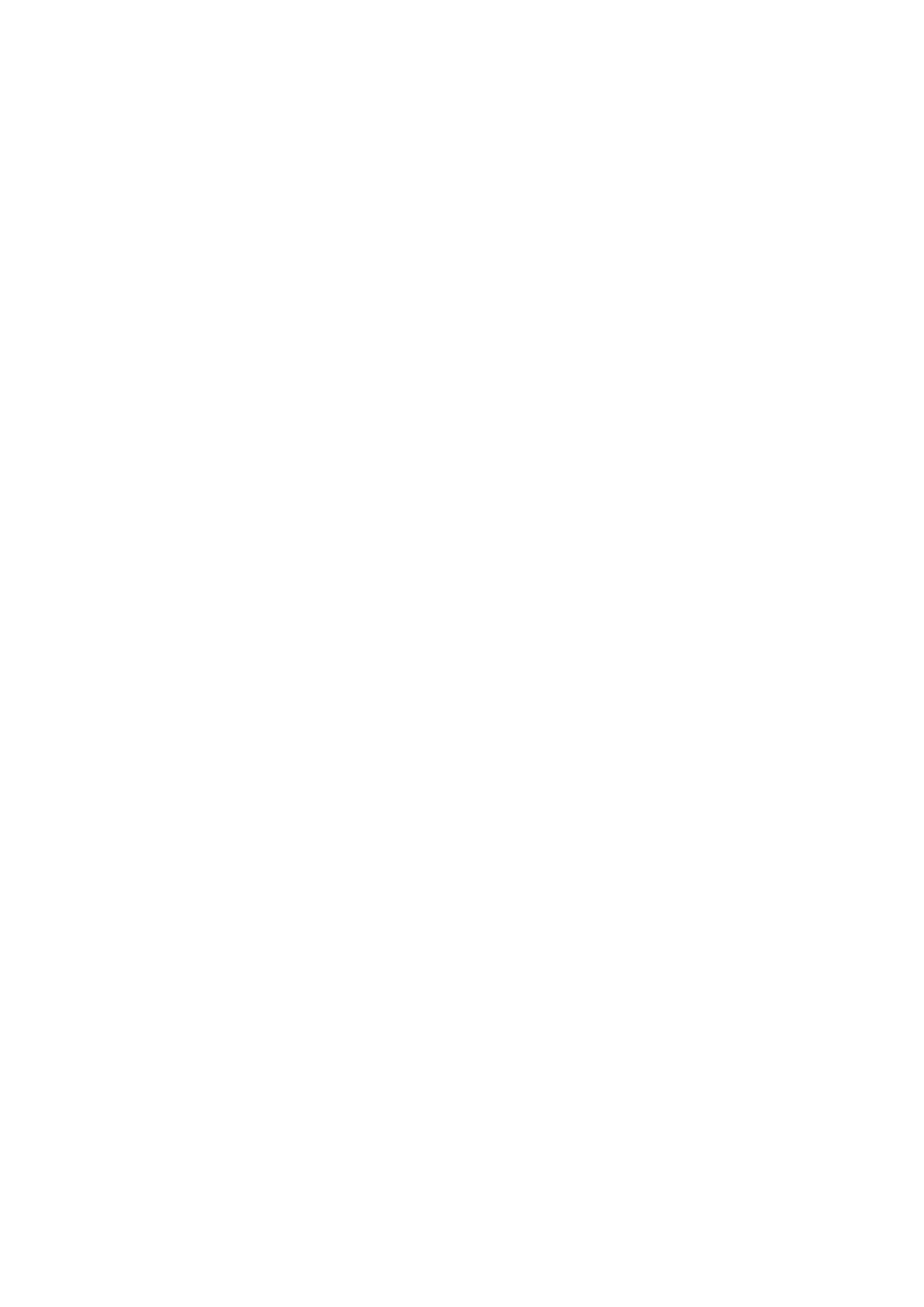# **Part 3A—Development Trusts**

## **Division 1—Development Trusts**

### **45A—Interpretation and application**

(1) In this Part—

*Bookmark Biosphere Trust* means the Development Trust established by proclamation under [section](#page-44-0) 45B with the name *Murraylands Conservation Trust* on 8 April 1993 (see *Gazette 8.4.1993 p1255*). The Trust was subsequently renamed as the *Bookmark Biosphere Trust* by proclamation on 28 November 1996 (see *Gazette 28.11.1996 p1746*);

*General Reserves Trust* means the General Reserves Trust established by proclamation under [section](#page-44-0) 45B on 30 November 1978 (see *Gazette 30.11.1978 p2096 and 2097*);

*Man and the Biosphere Program* means the program of that name established by the United Nations Educational, Scientific and Cultural Organisation;

*reserve* includes part of a reserve, or any two or more reserves;

*Trust* means a development trust established under [section](#page-44-0) 45B.

(2) This Part does not apply to a co-managed park constituted of Aboriginal-owned land.

### <span id="page-44-1"></span><span id="page-44-0"></span>**45B—Development Trusts**

- (1) The Governor may, by proclamation, establish a Development Trust in respect of a reserve.
- (2) A proclamation under [subsection](#page-44-1) (1) must—
	- (a) (except in the case of the General Reserves Trust) designate the reserve in relation to which the Development Trust is to be created;
	- (b) designate the Trust by a distinctive name;
	- (c) fix the number of members of the Trust and the method by which they are appointed or elected;
	- (d) fix the quorum for meetings of the Trust;
	- (e) fix the terms and conditions upon which members of the Trust will hold office;
	- (f) provide for the removal of members of the Trust from office and for the filling of vacant offices.
- (3) The Governor may, by further proclamation, vary any proclamation made under [subsection](#page-44-1) (1).

#### **45BA—The General Reserves Trust**

The General Reserves Trust will be taken to have been established in relation to all reserves constituted under this Act except those in relation to which another Development Trust is for the time being established by proclamation under [section](#page-44-0) 45B.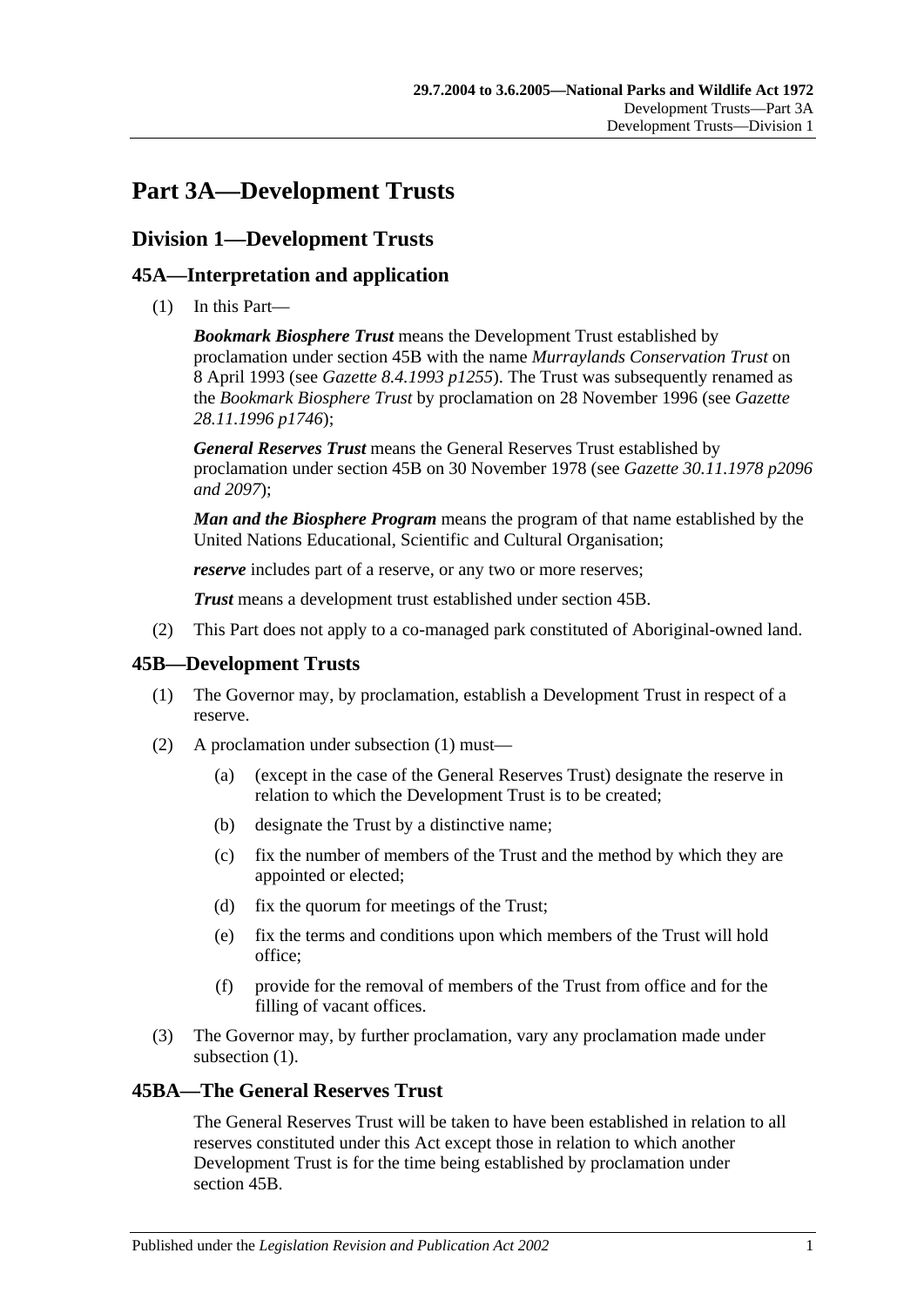### **45C—Trust to be body corporate**

- (1) A Trust is a body corporate with perpetual succession and a common seal, and—
	- (a) is capable of suing and being sued; and
	- (b) is capable of holding, acquiring, dealing with and disposing of real and personal property; and
	- (c) is capable of acquiring or incurring any other rights and liabilities; and
	- (d) has the powers, rights, duties and functions conferred, imposed or prescribed by or under this Act or any other Act; and
	- (e) holds its property on behalf of the Crown.
- (2) Where an apparently genuine document purports to bear the common seal of a Trust, it will be presumed in any legal proceedings, in the absence of proof to the contrary, that the common seal of that Trust has been duly affixed to that document.

#### **45D—Appointment of members to a Trust**

- (1) Upon the establishment of a Trust under this Act the members of the Trust must be appointed or elected, as the case may require, in accordance with the proclamation.
- (2) A member of a Trust is entitled to payment from the funds of the Trust of such remuneration, allowances and expenses as the Governor may determine.
- (3) An act or proceeding of a Trust is not invalid by reason of a vacancy in its membership or any defect in the appointment or election of a member.
- (4) No liability attaches to a member of a Trust for an act or omission by the member or the Trust in good faith and in the exercise or purported exercise of functions under this Act.
- (5) A member of a Trust who is an officer or employee of the Trust will not by reason of that fact be taken to have a financial or material interest in any matter or thing relating to rates of remuneration or other terms and conditions of employment of officers or employees of the Trust.

#### **45E—Chairman and meetings of a Trust**

- (1) The members of a Trust must elect one of their number to be presiding member of the Trust for such period as the Trust may determine.
- (2) The presiding member, if present at a meeting of the Trust, must preside at that meeting.
- (3) In the absence of the presiding member, the members present at a meeting must elect one of their number to preside at that meeting.
- (4) A decision carried by a majority of the votes cast by the members present at a meeting is a decision of the Trust.
- (5) The person presiding at a meeting of a Trust has, in the event of an equality of votes, a casting vote in addition to a deliberative vote.
- (6) Subject to this Act, a Trust may conduct its business in such manner as it thinks fit.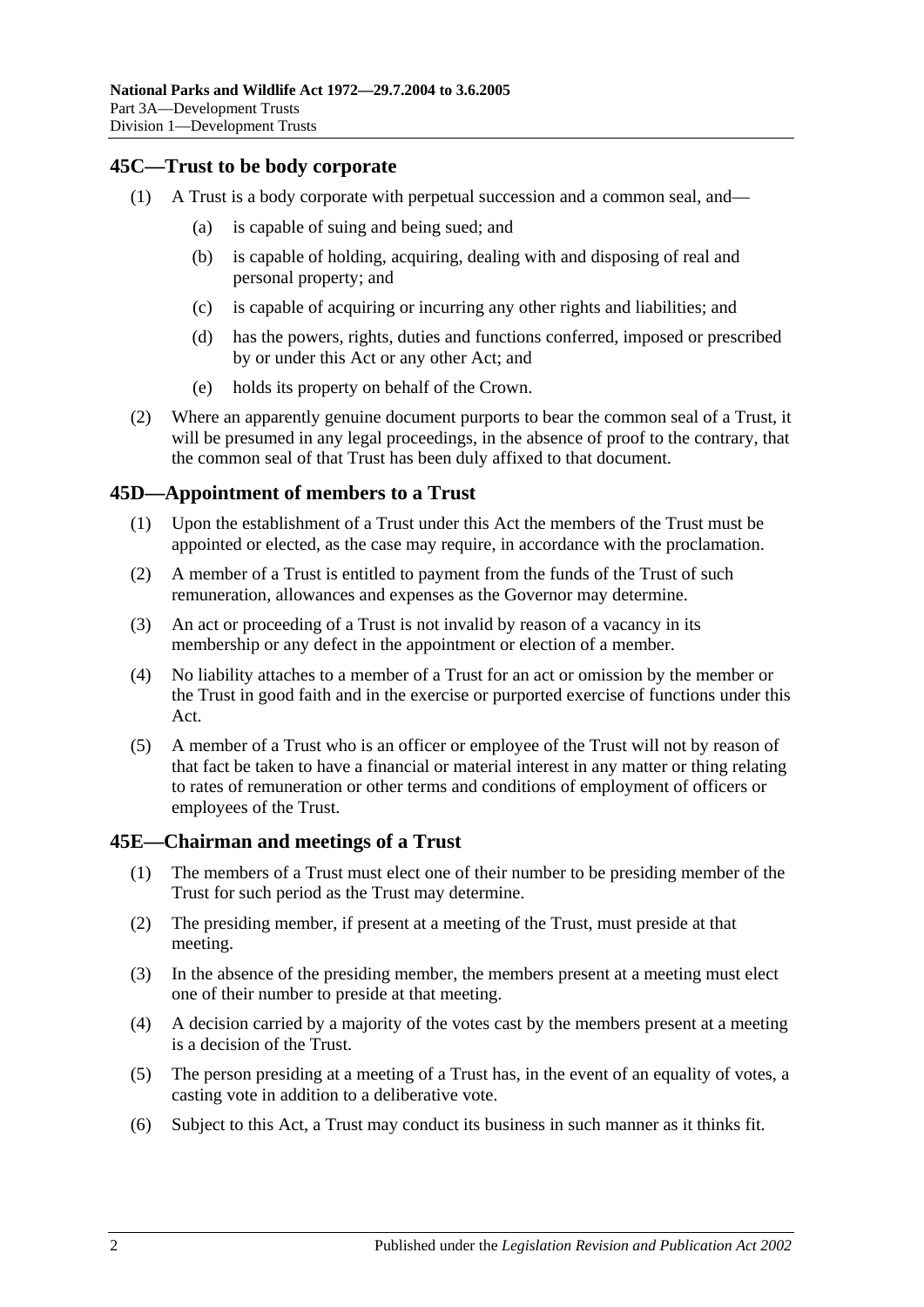#### <span id="page-46-0"></span>**45F—Functions of a Trust**

- (1) Subject to this section and the other provisions of this Act, the functions of a Trust are to perform such duties in relation to the development or management of the reserve in relation to which it was established as are from time to time assigned to it by the Minister by notice in writing.
- (1a) The duties that may be assigned by the Minister to the Bookmark Biosphere Trust under [subsection](#page-46-0) (1) are not limited to duties in relation to the development or management of its reserves but may include any duties that, in the opinion of the Minister—
	- (a) relate to participation by the Trust in the Man and the Biosphere Program; or
	- (b) will directly or indirectly benefit any plant or animal, or the ecosystem to which a plant or animal belongs, whether the plant or animal is living, or the ecosystem is situated, in one of the Trust's reserves or not.
- (1b) It is an additional function of the General Reserves Trust to manage and control the General Reserves Trust Fund established under [Division 2.](#page-48-0)
- <span id="page-46-1"></span>(2) A Trust has and may exercise all such powers as are necessary for or incidental to the performance of its functions.
- (2a) Without limiting [subsection](#page-46-1) (2), a Trust may charge and recover such amounts as it thinks fit in respect of facilities and services provided to the public by the Trust.
- <span id="page-46-2"></span>(2b) Where the Minister has entered into a lease, or the Minister or the Director has granted a licence or entered into an agreement, in relation to a reserve under [section](#page-29-0) 35, the Minister or Director may direct that money payable pursuant to the lease, licence or agreement be paid to the Trust that has been established in relation to the reserve.
- (2c) A Trust (not being the General Reserves Trust) may retain and apply money received by the Trust—
	- (a) pursuant to [subsection](#page-46-2) (2b); or
	- (b) being fees paid for entrance to the reserve or reserves in relation to which the Trust has been established (the Trust's reserves); or
	- (c) being fees or other money paid for—
		- (i) the use of the Trust's reserves; or
		- (ii) the use of facilities or services provided by the Trust; or
	- (d) being money that it has borrowed with the approval of the Treasurer for the purposes of the Trust; or
	- (e) as a donation or grant for the purposes of the Trust; or
	- (f) as interest or accretions arising from investment of money held by the Trust,

for the purpose of performing and discharging its functions and duties under this or any other Act without further appropriation by Parliament.

(2d) A Trust must keep proper accounts of receipts and payments in relation to performing and discharging its functions and duties under this or any other Act and the Auditor-General may at any time, and must at least once in each year, audit the accounts kept by the Trust under this subsection.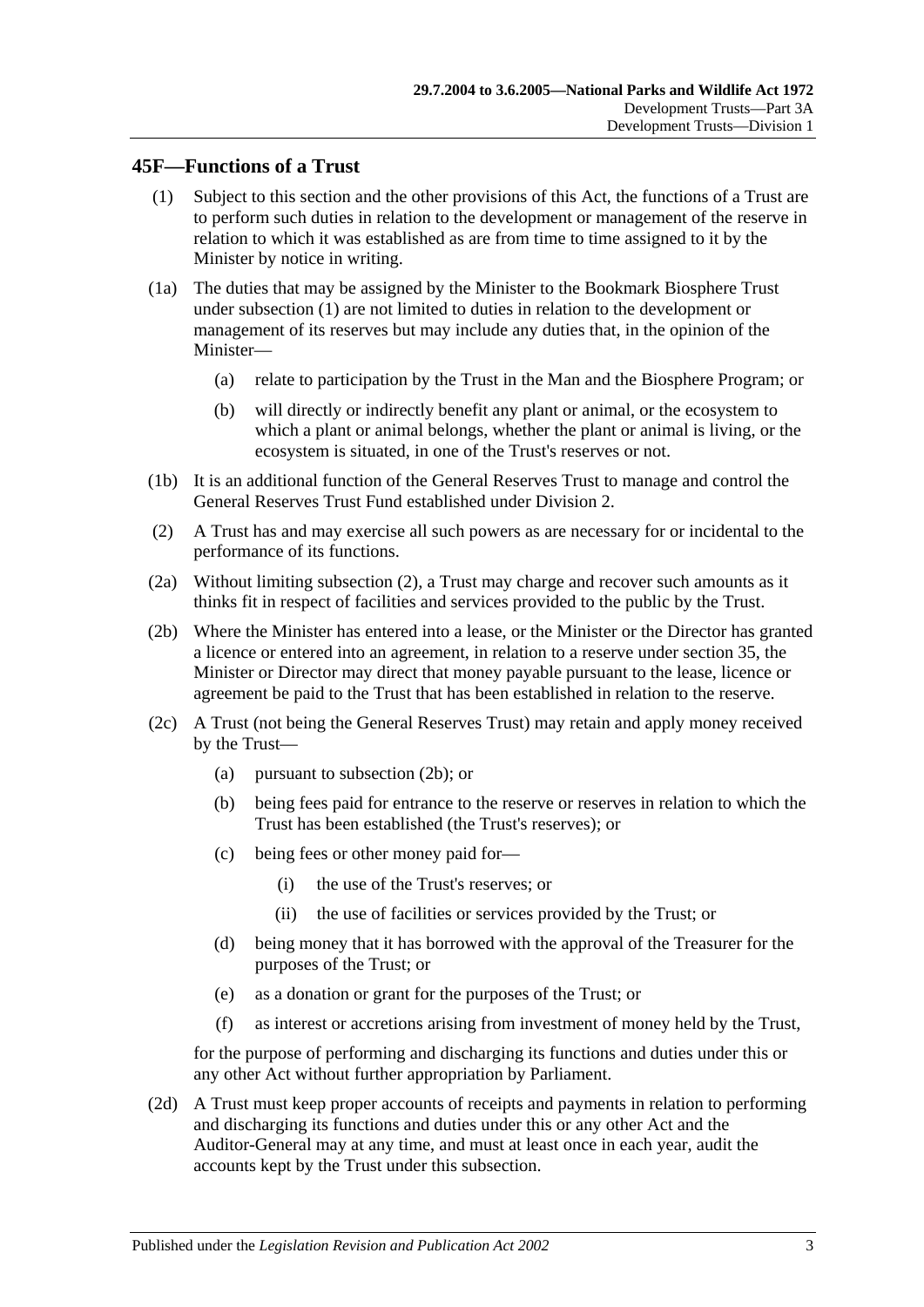(3) In the exercise of its powers and the performance of its functions a Trust is, except where it is required to make a report to the Minister, subject to the general control and direction of the Minister.

#### **45G—Trust may delegate**

- (1) A Trust may delegate any of its powers, functions or duties to any committee appointed by the Trust, or to any member of the Trust or officer or employee of the Trust.
- (2) A delegation of powers, functions or duties by a Trust does not derogate from the power of the Trust to act itself in any matter and is revocable by the Trust at will.

### **45H—Staff of a Trust**

- (1) A Trust may appoint, upon terms and conditions approved by the Minister, such officers and employees as it thinks necessary or desirable for the proper carrying out of the functions and duties of the Trust.
- (2) The employment of an officer or employee by a Trust will be taken, for the purposes of the *[Superannuation Act](http://www.legislation.sa.gov.au/index.aspx?action=legref&type=act&legtitle=Superannuation%20Act%201988) 1988*, to be employment to which that Act applies.
- (3) Where a person becomes an officer or employee of a Trust, that person's existing and accruing rights in respect of recreation leave, sick leave and long service leave will, where employment by the trust follows immediately upon—
	- (a) employment in the Public Service of the State; or
	- (b) employment by another Trust; or
	- (c) any other prescribed employment,

continue in full force and effect as if that previous employment were employment with the Trust.

#### <span id="page-47-0"></span>**45I—Acquisition of land**

A Trust may, with the approval of the Minister, acquire land pursuant to a contract with the owner of the land or pursuant to the *[Land Acquisition Act](http://www.legislation.sa.gov.au/index.aspx?action=legref&type=act&legtitle=Land%20Acquisition%20Act%201969) 1969*—

- (a) for the purposes of carrying out its functions;
- (b) without limiting [paragraph](#page-47-0) (a)—for the purposes of a reserve or to enlarge or extend an existing reserve.

#### <span id="page-47-1"></span>**45J—Financial provisions**

- (1) A Trust may, with the approval of the Treasurer, borrow money for the purpose of enabling it to perform and discharge its functions and duties under this or any other Act.
- (2) The Treasurer may, at his or her discretion, guarantee the discharge by a Trust of any liability incurred by it in respect of any loan under [subsection](#page-47-1) (1).
- (3) The Treasurer may, without any authority other than this section, pay out of the Consolidated Account any money required for the purpose of discharging obligations arising by virtue of a guarantee given under this section.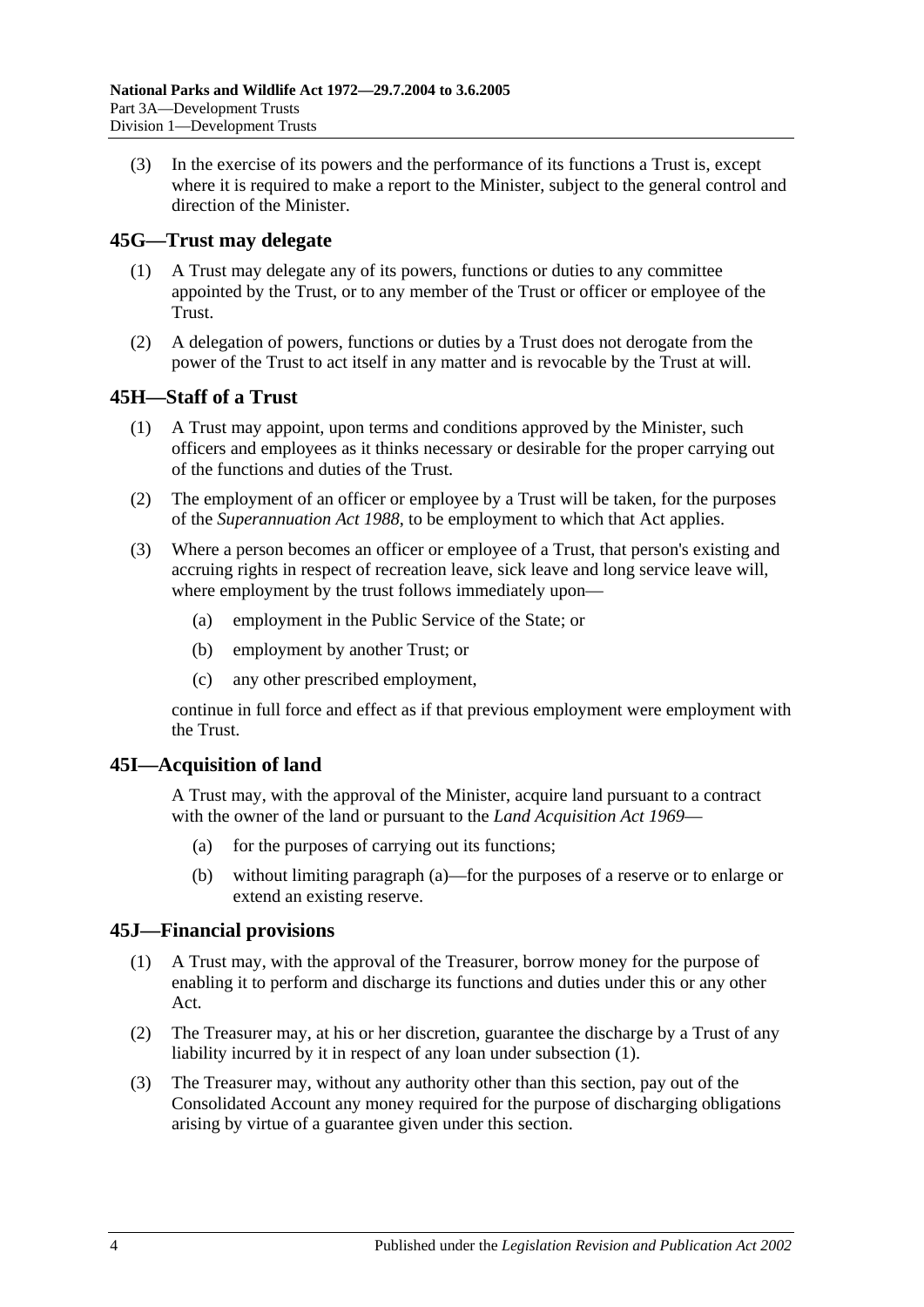(4) A Trust may, with the approval of the Treasurer, invest any of the money of the Trust that is not for the time being required for the purposes of the Trust, in such investments as may be approved by the Treasurer.

### <span id="page-48-1"></span>**45L—Dissolution of a Trust**

- (1) The Governor may, by proclamation, dissolve a Trust.
- (2) Upon the dissolution of a Trust pursuant to [subsection](#page-48-1) (1), the assets of the Trust will be disposed of and the liabilities of the Trust will be discharged in accordance with the directions of the Governor.

# <span id="page-48-0"></span>**Division 2—The General Reserves Trust Fund**

#### **45M—Establishment of the Fund**

- (1) The General Reserves Trust Fund is established.
- (2) The fund is under the management and control of the General Reserves Trust.
- <span id="page-48-2"></span>(3) The fund consists of—
	- (a) money provided by Parliament for the purposes of the fund; and
	- (b) fees paid for entrance to reserves in relation to which the General Reserves Trust has been established (the Trust's reserves); and
	- (c) money that is payable pursuant to a lease, licence or other agreement entered into by the Minister or Director under [section](#page-29-0) 35 in relation to a reserve for which the General Reserve Trust is responsible that the Minister or Director has directed be paid into the fund; and
	- (d) fees or other money not referred to in [paragraph](#page-48-2) (c) paid for—
		- (i) the use of the Trust's reserves; or
		- (ii) the use of facilities or services provided on the Trust's reserves; and
	- (e) money borrowed by the Trust with the approval of the Treasurer for the purposes of the fund; and
	- (f) any donation or grant made for the purposes of the fund; and
	- (g) interest and accretions arising from investment of the fund.
- (4) The Trust may apply the fund—
	- (a) for or in relation to the development and management of one or more of its reserves; and
	- (b) in repayment of money borrowed by the Trust for the purposes of the fund and interest payable in respect of that money; and
	- (c) for or in relation to the management and control of the fund.

### **45N—Investment of the fund**

The Trust may invest any of the money of the fund that is not immediately required for the purposes of the fund in such manner as is approved by the Treasurer.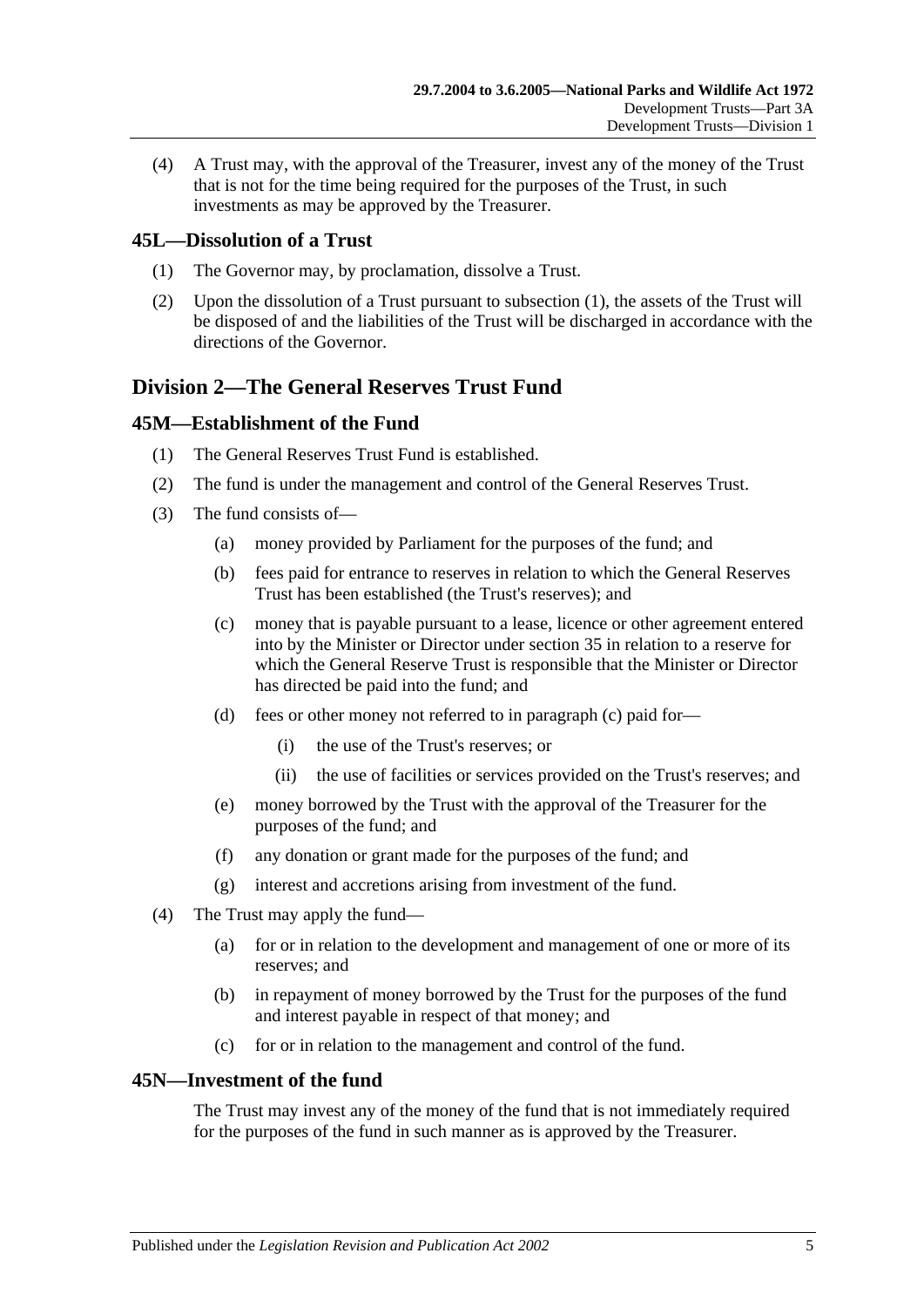### <span id="page-49-0"></span>**45O—Accounts and auditing**

- (1) The Trust must keep proper accounts of receipts and payments in relation to the fund.
- (2) The Auditor-General may at any time, and must at least once in each year, audit the accounts kept by the Trust under [subsection](#page-49-0) (1).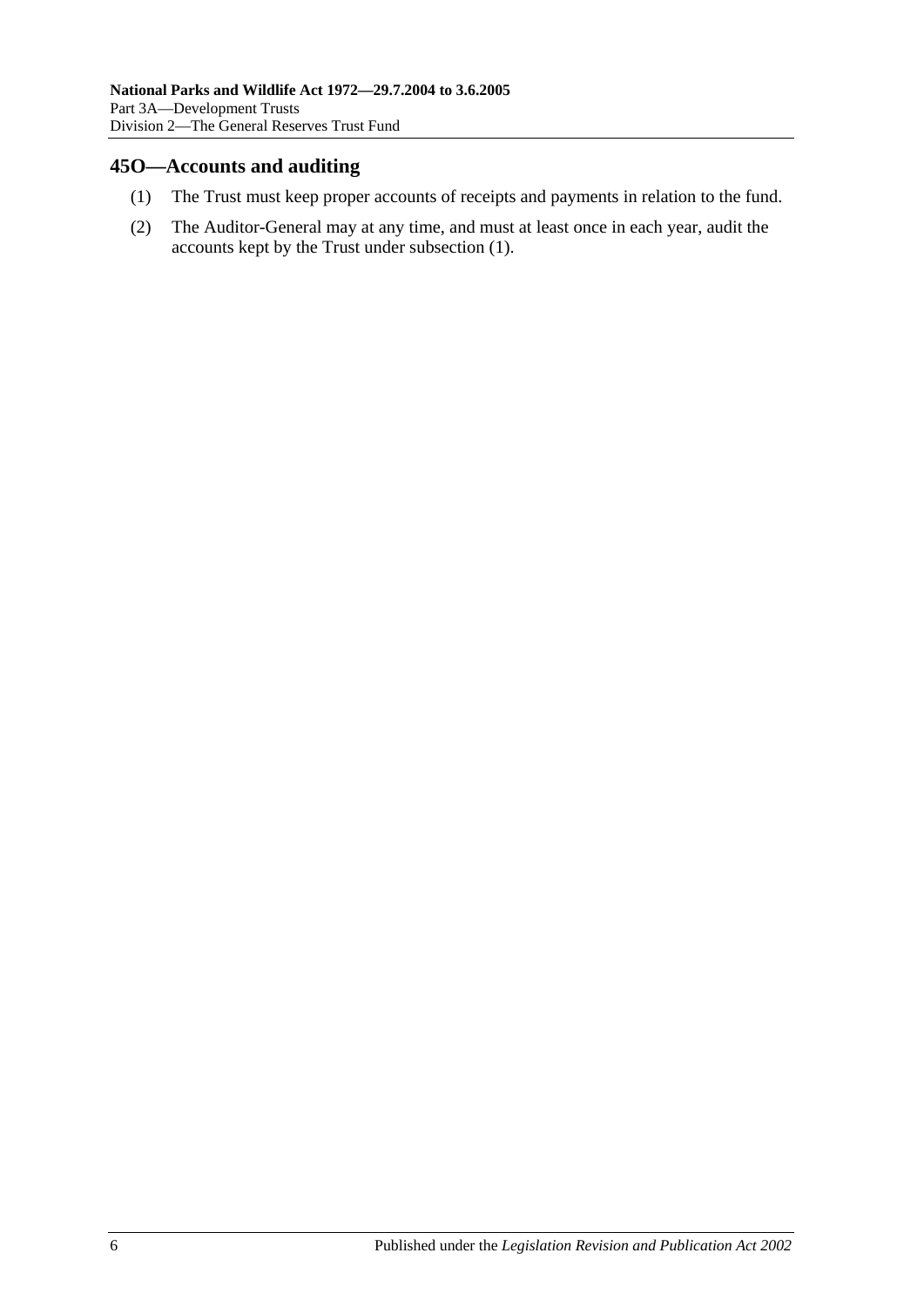# **Part 4—Conservation of native plants**

#### **46—Application of this Part**

- (1) Subject to this section, this Part applies throughout the State.
- (2) The Governor may, by proclamation, declare that this Part, or any provisions of this Part specified in the proclamation, will not apply at any time or during periods specified in the proclamation—
	- (a) within a part of the State specified in the proclamation; or
	- (b) to a specified species of native plant; or
	- (c) to a specified species of native plant in a specified part of the State,

and the operation of this Part will be modified accordingly.

(3) The Governor may, by proclamation, revoke or vary a proclamation under this section.

### <span id="page-50-0"></span>**47—Unlawful taking of native plants**

- (1) Subject to this Part, a person must not take a native plant—
	- (a) on any reserve, wilderness protection area or wilderness protection zone; or
	- (b) on any other Crown land; or
	- (c) on any land reserved for or dedicated to public purposes; or
	- (d) on any forest reserve.
- <span id="page-50-1"></span>(2) A person must not take a native plant of a prescribed species on private land.
- (3) A person who contravenes [subsection](#page-50-0) (1) or [\(2\)](#page-50-1) is guilty of an offence. Maximum penalty:

In the case of a native plant of an endangered species, \$10 000 or imprisonment for 2 years.

In the case of a native plant of a vulnerable species, \$7 500 or imprisonment for 18 months.

In the case of a native plant of a rare species, \$5 000 or imprisonment for 12 months.

In any other case, \$2 500 or imprisonment for 6 months.

(4) A person must not take a native plant on private land without the consent of the owner of the land.

Maximum penalty: \$1 000.

Expiation fee: \$150.

(5) If in proceedings for an offence against this section it is proved that the defendant was found in possession of a native plant, it will be presumed, in the absence of proof to the contrary, that the defendant took the plant in contravention of this Act.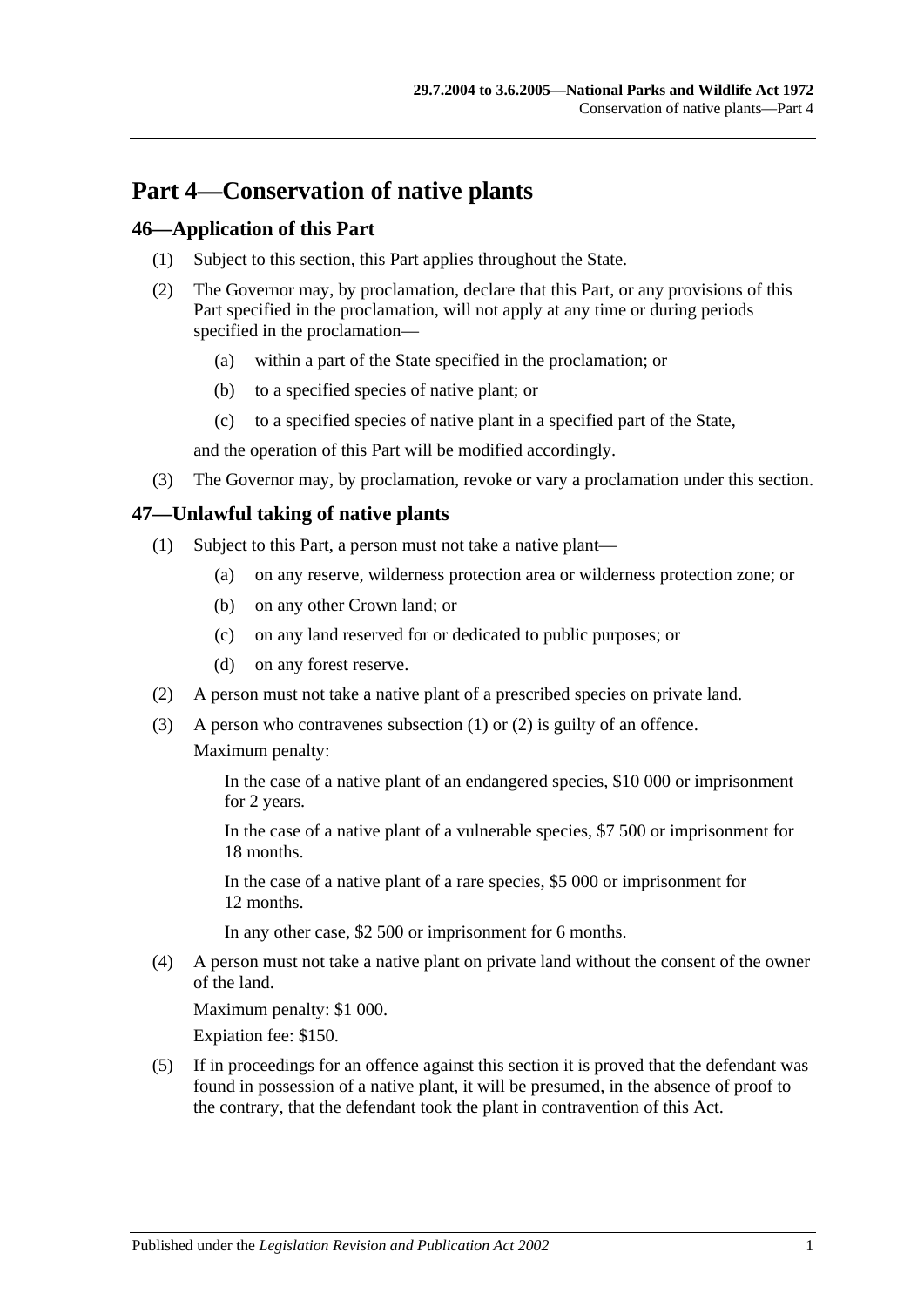- (6) It is a defence to a charge of an offence against this section to prove that the act alleged against the defendant—
	- (a) was neither intentional nor negligent; or
	- (b) was done in pursuance of some statutory authority.

#### **48—Unlawful disposal of native plants**

- (1) A person must not sell or give away a native plant of a prescribed species.
	- Maximum penalty:

In the case of a native plant of an endangered species, \$10 000 or imprisonment for 2 years.

In the case of a native plant of a vulnerable species, \$7 500 or imprisonment for 18 months.

In the case of a native plant of a rare species, \$5 000 or imprisonment for 12 months.

In any other case, \$2 500 or imprisonment for 6 months.

(2) It is a defence to a charge of an offence against this section to prove that the native plant was taken pursuant to a licence under the *[Forestry Act](http://www.legislation.sa.gov.au/index.aspx?action=legref&type=act&legtitle=Forestry%20Act%201950) 1950*.

#### **48A—Illegal possession of native plants**

(1) A person must not have in his or her possession or control a native plant that has been illegally taken or acquired.

Maximum penalty:

In the case of a native plant of an endangered species, \$10 000 or imprisonment for 2 years.

In the case of a native plant of a vulnerable species, \$7 500 or imprisonment for 18 months.

In the case of a native plant of a rare species, \$5 000 or imprisonment for 12 months.

In any other case, \$2 500 or imprisonment for 6 months.

- (2) For the purposes of this section, a native plant is illegally taken or acquired if taken or acquired contrary to this Act or any other Act or law of the State, or contrary to the law of another State or Territory of the Commonwealth.
- (3) In proceedings for an offence against this section the onus lies on the defendant to prove that the native plant was not taken or acquired illegally.

#### <span id="page-51-0"></span>**49—Permits**

- (1) The Minister may grant a permit authorising—
	- (a) the taking of native plants; or
	- (b) the sale or gift of native plants,

subject to the conditions of the permit.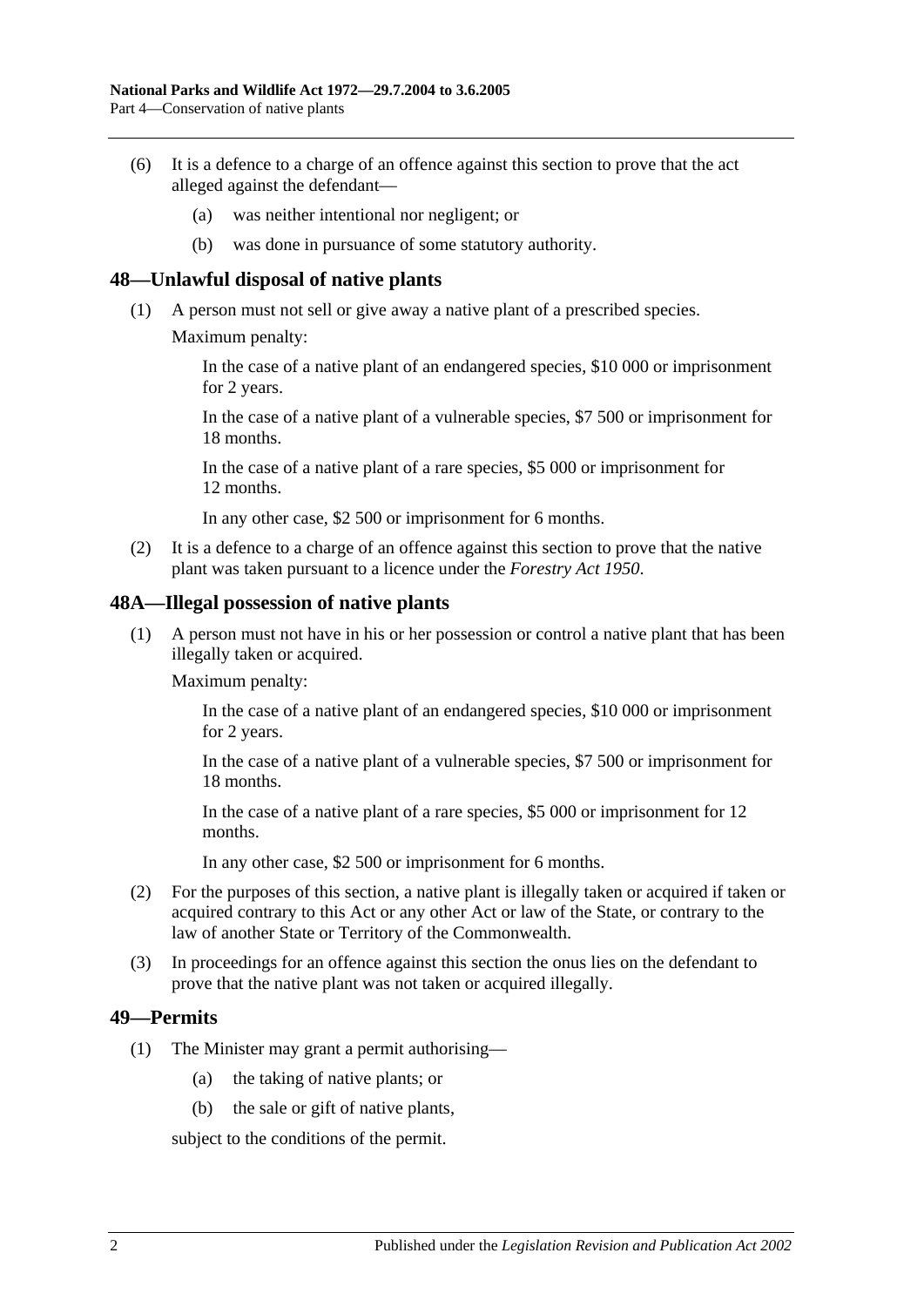(2) No offence is committed by reason of the taking, or the sale, of native plants in accordance with a permit under this section.

#### **49A—Permits for commercial purposes**

- <span id="page-52-0"></span>(1) The Minister may, by notice published in the Gazette and in a newspaper circulating generally throughout the State—
	- (a) declare that this section applies to, and in relation to, a species of plant; and
	- (b) vary or revoke a declaration referred to in [paragraph](#page-52-0) (a).
- (2) Where this section applies to, and in relation to, a species of plant, the Minister must prepare draft recommendations in relation to the following matters:
	- (a) the effect of taking individual plants for commercial purposes on the species and on the ecosystem of which the plants taken formed part; and
	- (b) the need for research in relation to that species; and
	- (c) the identification of plants and plant products; and
	- (d) any other matters that should, in the opinion of the Minister be addressed,

and must make the recommendations available to the public for at least three months for comment before adoption by the Minister.

- (3) Before adopting the draft recommendation, the Minister must have regard to comments (if any) made by members of the public and may, if the Minister thinks fit, vary the recommendations to take account of those comments.
- (4) Recommendations adopted by the Minister must be published in the Gazette and in a newspaper circulating generally throughout the State and may be revoked or varied by further recommendations prepared by the Minister in accordance with this section.
- (5) The taking and sale of plants of a species to which this section applies for commercial purposes pursuant to a permit under [section](#page-51-0) 49 is subject to restrictions or conditions imposed from time to time by regulation or by the Minister when granting the permit.
- (6) Restrictions and conditions imposed by regulation must implement recommendations adopted by the Minister under this section in relation to the commercial taking and sale of plants of the species concerned.
- (7) Where a permit granted for commercial purposes relates to plants of a species to which this section applies and a royalty is payable under this Act in respect of the taking of plants of that species, the Minister may require the applicant to pay in advance an amount equal to the total amount of royalty that would be payable if all the plants that could be taken pursuant to the permit were taken.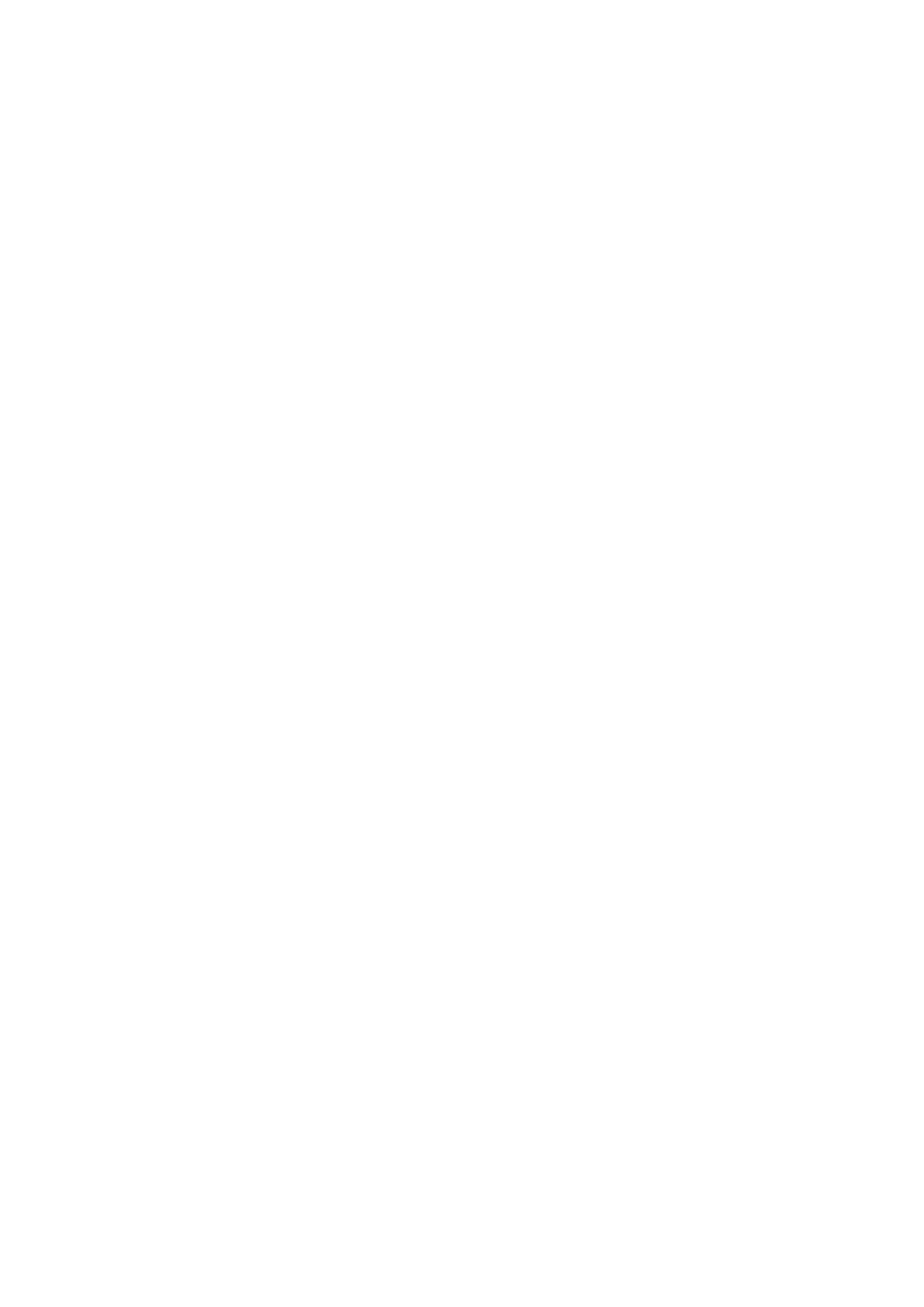# **Part 5—Conservation of native animals**

# **Division 1—Application of this Part**

### **50—Application of this Part**

- (1) Subject to this section, this Part applies throughout the State.
- (2) The Governor may, by proclamation, declare that this Part or any provisions of this Part specified in the proclamation do not apply—
	- (a) within a part of the State defined or referred to in the proclamation; or
	- (b) to a specified species of animal; or
	- (c) to a specified species of animal in a specified part of the State.
- (3) The Governor may, by proclamation, revoke or vary any proclamation under this Part.

# **Division 2—Restrictions upon the taking of protected animals**

### **51—Taking of protected animals etc**

(1) Subject to this Part, a person must not take a protected animal or the eggs of a protected animal.

Maximum penalty:

In the case of a marine mammal—\$30 000 or imprisonment for 2 years.

In the case of an animal (not being a marine mammal), or the eggs of an animal, of an endangered species—\$10 000 or imprisonment for 2 years.

In the case of an animal (not being a marine mammal), or the eggs of an animal, of a vulnerable species—\$7 500 or imprisonment for 18 months.

In the case of an animal (not being a marine mammal), or the eggs of an animal, of a rare species—\$5 000 or imprisonment for 12 months.

In any other case—\$2 500 or imprisonment for 6 months.

(2) In any prosecution under this section, it is a defence that the defendant did not wilfully or negligently commit the act subject to the charge.

### <span id="page-54-0"></span>**51A—Killing of certain protected animals**

- (1) Where, in the opinion of the Minister, protected animals (other than animals of an endangered, vulnerable or rare species) are causing, or likely to cause, damage to crops or other property, he or she may, by notice published in the Gazette and in a newspaper circulating generally throughout the State, declare that protected animals of that species may be killed under this section.
- (2) The Minister must not make a declaration under [subsection](#page-54-0) (1) unless he or she has first sought and considered advice from the Council in relation to the proposed declaration.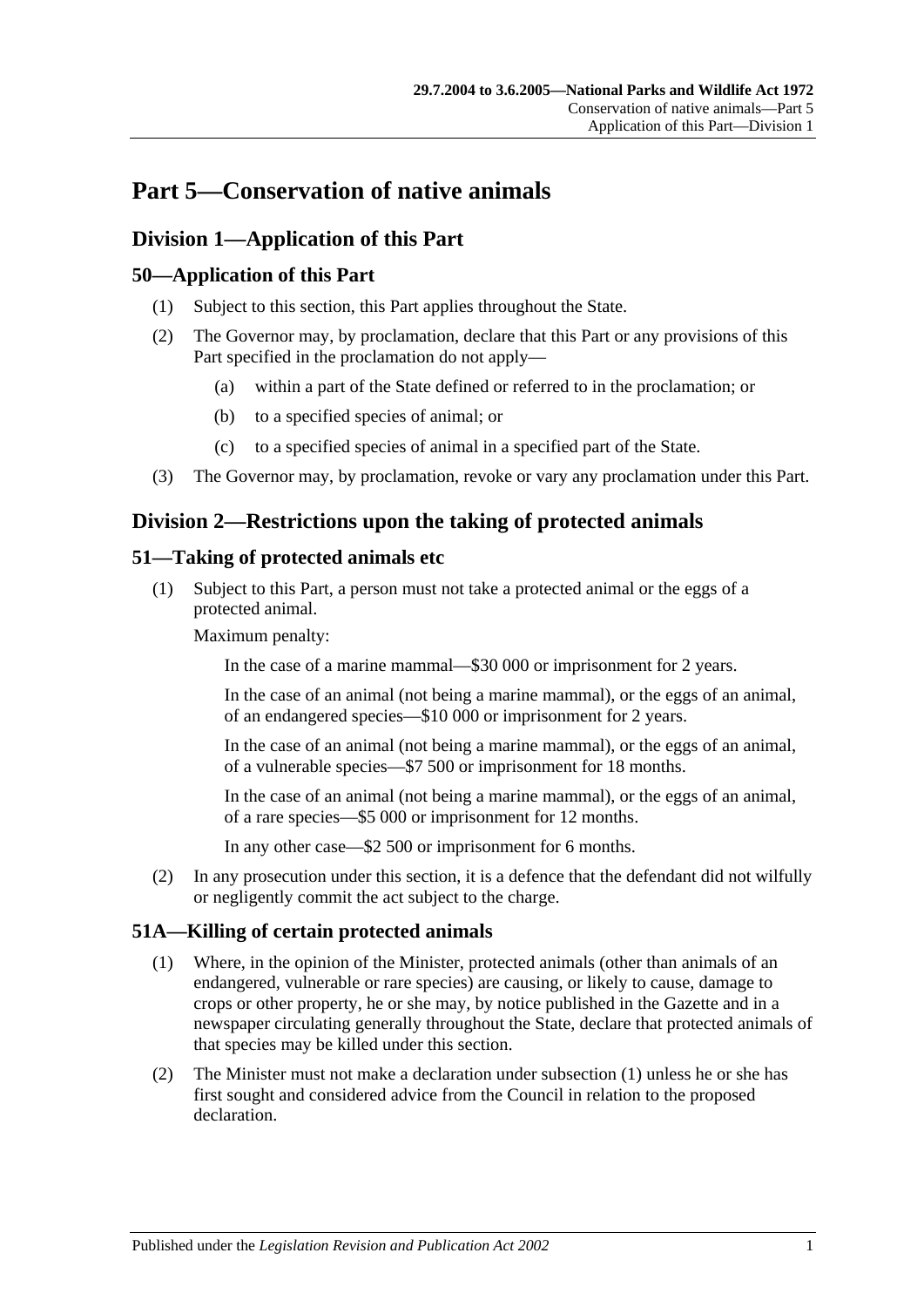- (3) The Council's advice must be in writing and must include advice—
	- (a) as to whether the killing of animals pursuant to the notice is likely to affect significantly the population of animals of that species in the State generally or in any part of the State; and
	- (b) as to the monitoring (if any) that should be undertaken of the effect of killing animals pursuant to the notice on populations of those animals.
- (4) The Council must include a copy of its advice to the Minister under this section in its annual report under [section](#page-15-0) 19D.
- (5) A notice under this section does not apply in relation to animals within a reserve.
- (6) A notice under this section—
	- (a) must state—
		- (i) the part or parts of the State in which animals may be killed; and
		- (ii) the class or classes of persons who may kill animals; and
		- (iii) the circumstances in which and the methods by which animals may be killed; and
		- (iv) any other restriction or conditions subject to which animals may be killed; and
		- (v) the period for which the notice will remain in force; and
	- (b) may be varied or revoked by the Minister by subsequent notice published in the Gazette and in a newspaper circulating generally throughout the State.
- (7) A notice under this section must not remain in force for more than 12 months.
- (8) It is lawful to kill a protected animal in accordance with a notice under this section.
- (9) This section expires on the fifth anniversary of its commencement.

#### **52—Open season**

- (1) The Minister may, by notice published in a newspaper circulating generally throughout the State, declare an open season for the taking of protected animals of a specified species.
- (2) A notice under this section—
	- (a) must not relate to animals of an endangered species; and
	- (b) does not apply in relation to animals within—
		- (i) a reserve, other than a game reserve; or
		- (ii) a wilderness protection area or wilderness protection zone; and
	- (c) does not apply in relation to animals within a game reserve unless the notice expressly provides that the open season applies in relation to that reserve.
- (3) A notice under this section—
	- (a) must state—
		- (i) the period of the open season (including, if the Minister thinks fit, the hours of the day during which animals may be taken); and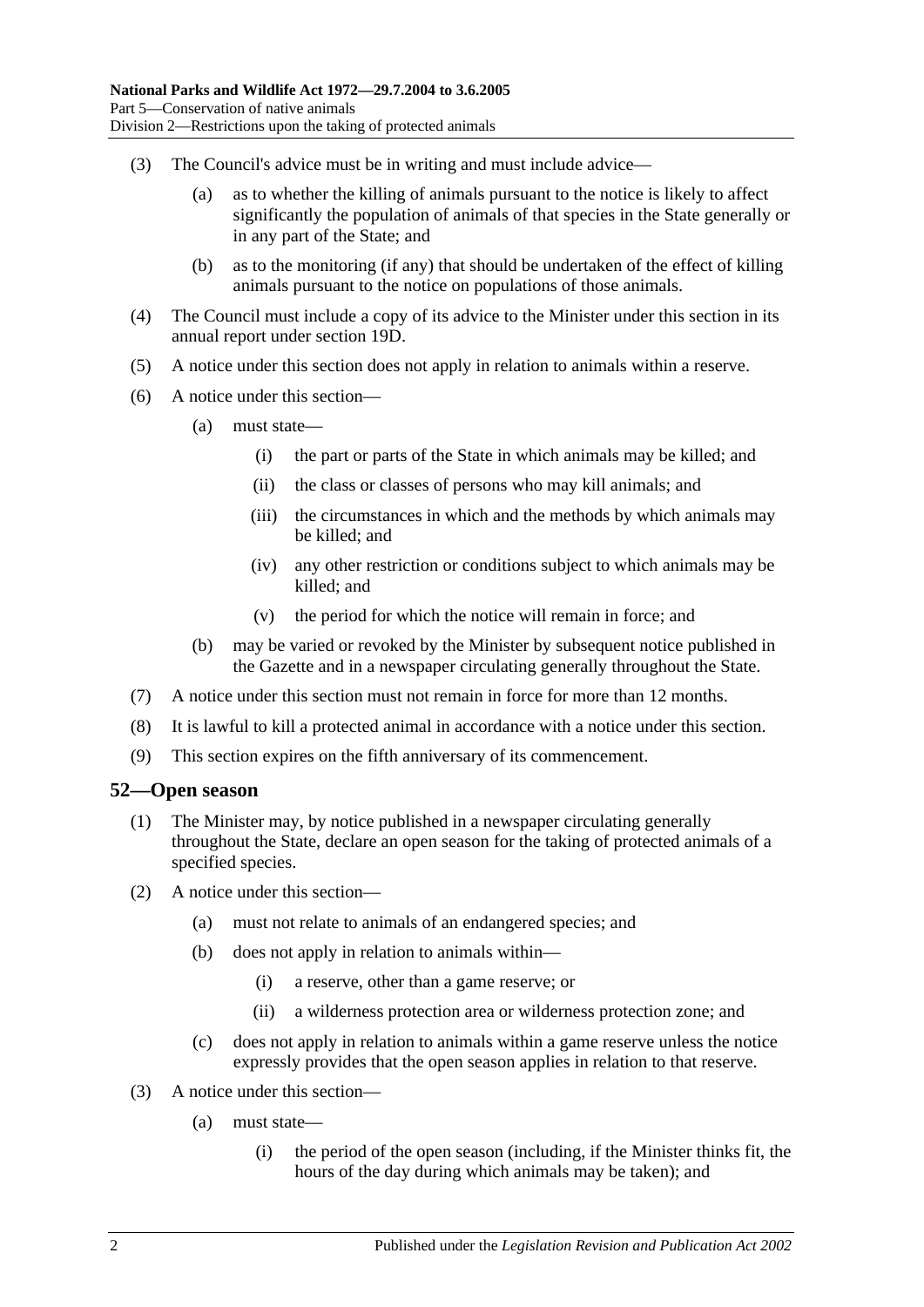- (ii) the parts of the State to which the open season applies; and
- (iii) whether eggs may be taken; and
- (b) may prescribe restrictions or conditions applicable to the open season; and
- (c) may be varied or revoked by the Minister by a subsequent notice published in a newspaper circulating generally throughout the State.
- (4) It is lawful to take a protected animal in accordance with a notice under this section.

#### <span id="page-56-0"></span>**53—Permits to take protected animals**

- (1) The Minister may grant to any person a permit to take protected animals or the eggs of protected animals, if satisfied that it is desirable to grant the permit—
	- (a) to facilitate scientific research; or
	- (b) to enable the person to place bands, marks or tags upon such animals and then to release them; or
	- (c) to permit the destruction or removal of animals that are causing, or are likely to cause, damage to the environment or to crops, stock or other property; or
	- (d) for any other purpose (other than for sale) that the Minister considers proper and not inconsistent with the objectives of this Act.
- (2) A permit under this section remains in force for such term, not exceeding 12 months, as is specified in the permit.
- (3) The Minister may at any time revoke a permit granted under this section.
- (4) A person to whom a permit to take protected animals has been granted must, within 14 days after the expiration or revocation of the permit, deliver to the Minister a report in the prescribed form stating the number of animals of each species taken in pursuance of the permit and the number of eggs of any protected animal taken in pursuance of the permit.

Maximum penalty: \$1 000.

Expiation fee: \$150.

- (5) Without limiting the conditions subject to which a permit may be granted under this section those conditions may—
	- (a) limit the areas in which protected animals or the eggs of protected animals may be taken; and
	- (b) limit the number of animals or eggs that may be taken in pursuance of the permit.
- (6) Where a permit relates to animals in respect of which a royalty is payable under this Act, the Minister may require the applicant to pay in advance an amount equal to the amount of royalty that would be payable in respect of all the animals in respect of which the permit is granted.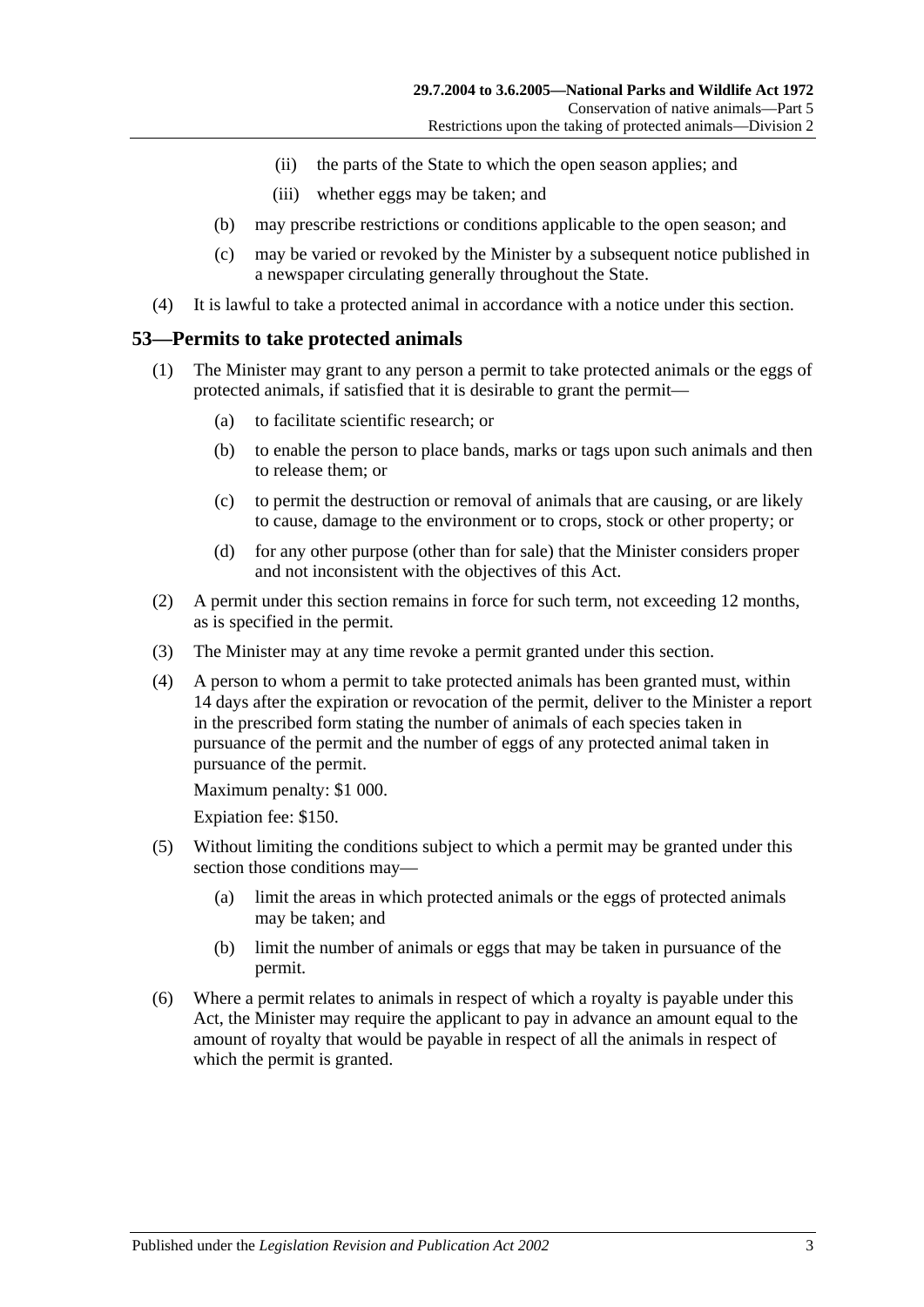### **53A—Review of decision of the Minister under [section](#page-56-0) 53**

- (1) The South Australian National Parks and Wildlife Council may, on the application of a person who has applied for a permit under [section](#page-56-0) 53, review a decision of the Minister—
	- (a) to refuse to grant the permit; or
	- (b) to grant the permit subject to limitations, restrictions or conditions; or
	- (c) as to the term of the permit; or
	- (d) to revoke the permit.
- (2) The application must be made—
	- (a) within two months after the applicant is notified by the Minister of the decision; and
	- (b) in accordance with the requirements of the Council.
- (3) The Council may, following the review, make recommendations to the Minister.
- (4) The Minister may, after considering the Council's recommendations—
	- (a) vary or revoke the decision; or
	- (b) substitute any other decision that he or she could have made in the first instance for the original decision; or
	- (c) confirm the original decision.

#### **54—Dangerous magpies and poisonous reptiles**

- (1) It is lawful for any person without any permit or other authority under this Act, to kill any Australian magpie that has attacked or is attacking any person.
- (2) It is lawful for any person without any permit or other authority under this Act, to kill any poisonous reptile that—
	- (a) has attacked, is attacking or is likely to attack, any person; or
	- (b) is in dangerous proximity to any person; or
	- (c) is, or has been, in such proximity to a person as to cause reasonable anxiety to that person.

### **Division 3—Release of protected animals**

#### **55—Restriction on release of protected animals**

A person must not release a protected animal or an animal of a species listed in [Schedule 10](#page-130-0) from captivity unless that person is authorised to do so by a permit granted by the Minister.

Maximum penalty: \$2 500.

Expiation fee: \$210.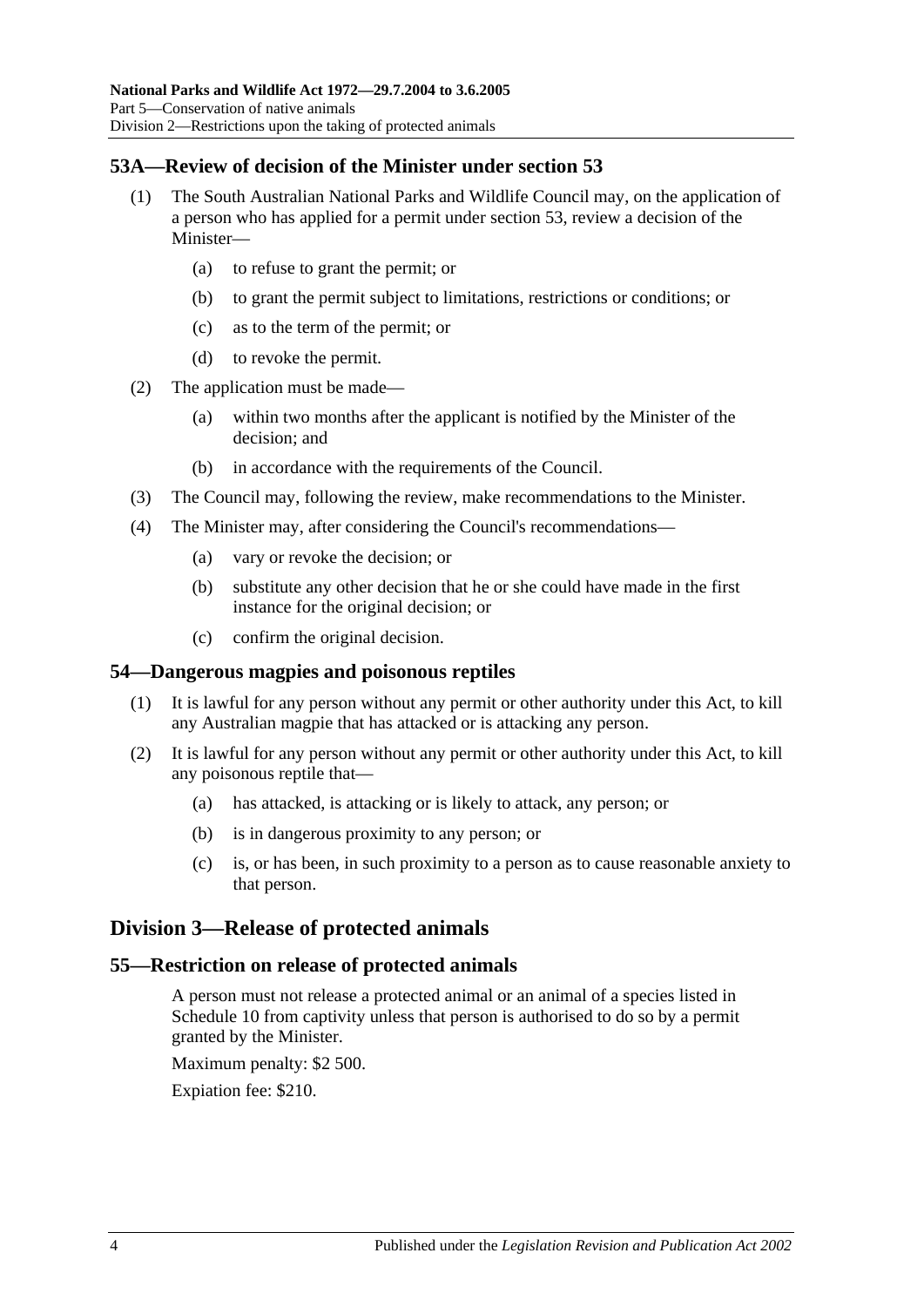# **Division 4—Prohibitions and restrictions upon the keeping of protected animals and certain dealings in protected animals**

### <span id="page-58-0"></span>**58—Keeping and sale of protected animals**

- (1) Subject to this section, a person must not—
	- (a) keep more than one animal that is a protected animal of a prescribed species; or
	- (b) keep a protected animal of any other species,

unless authorised to do so by permit granted by the Minister.

Maximum penalty: \$2 500.

- <span id="page-58-1"></span>(2) Subject to this section, a person must not—
	- (a) have possession or control of more than five eggs that are the eggs of a protected animal of a prescribed species; or
	- (b) have possession or control of the eggs of a protected animal of any other species,

unless authorised to do so by permit granted by the Minister.

Maximum penalty: \$2 500.

<span id="page-58-2"></span>(3) Subject to this section, a person must not sell or give away a protected animal or the carcass or eggs of a protected animal unless authorised to do so by permit granted by the Minister.

Maximum penalty: \$2 500.

- <span id="page-58-3"></span>(4) [Subsections](#page-58-0) (1), [\(2\)](#page-58-1) and [\(3\)](#page-58-2) do not apply in relation to an animal, or the carcass or eggs of an animal, of a species that is excluded from the operation of those subsections by proclamation.
- (4a) A proclamation under [subsection](#page-58-3) (4)
	- (a) may operate in relation to one or two or all of [subsections](#page-58-0)  $(1)$ ,  $(2)$  and  $(3)$ ;
	- (b) may operate differently in relation to different classes of persons or in relation to different circumstances specified in the proclamation;
	- (c) is subject to such conditions or restrictions as are specified in the proclamation.
- (5) The Governor may, by proclamation, vary or revoke a proclamation referred to in [subsection](#page-58-3) (4).
- (6) A permit granted by the Minister under this section does not apply in relation to an animal, or the carcass or eggs of an animal, taken illegally or brought into this State illegally.
- (7) The holder of a permit under this section must provide the Minister with such information as is required by regulation.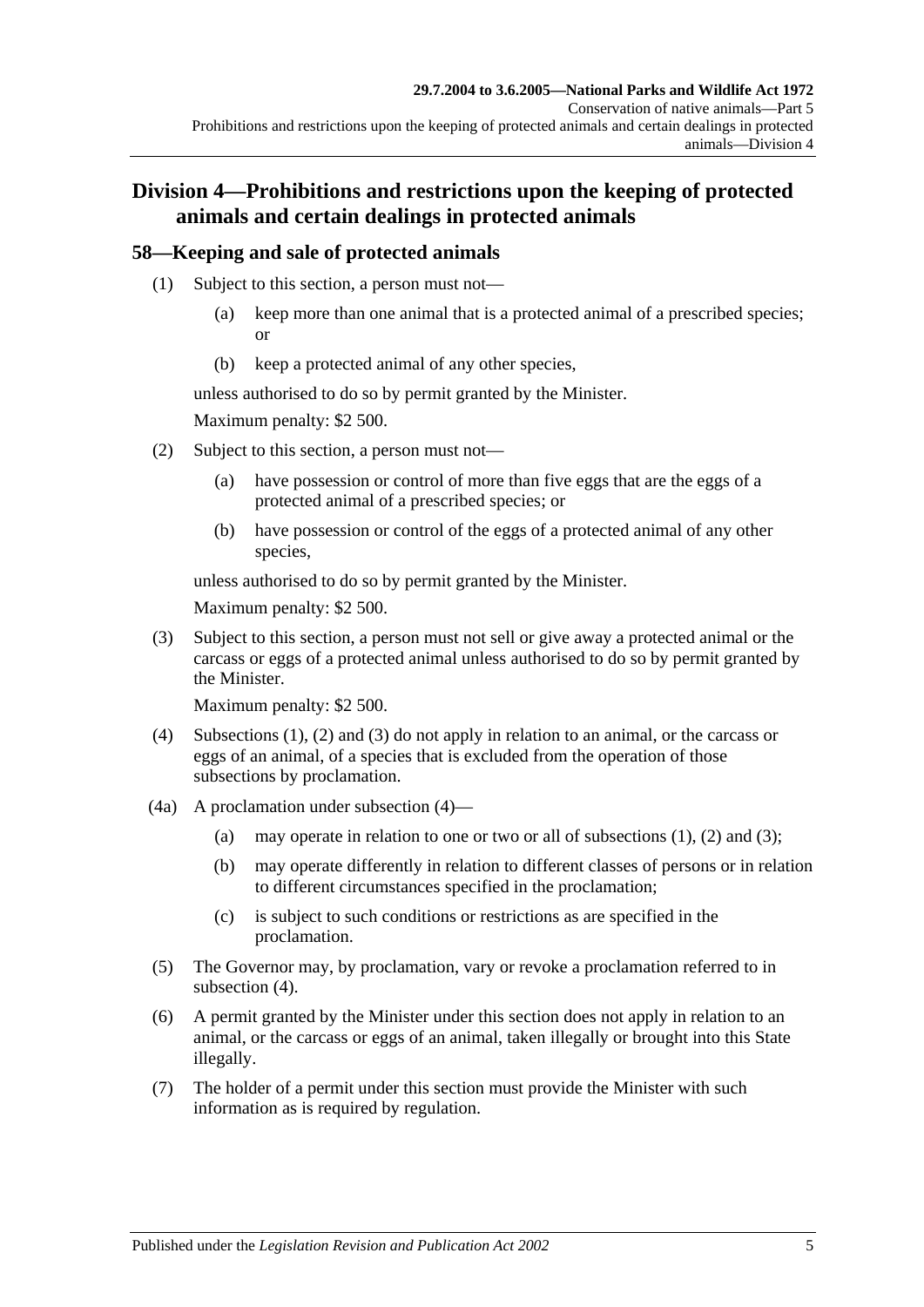#### **National Parks and Wildlife Act 1972—29.7.2004 to 3.6.2005**

Part 5—Conservation of native animals

Division 4—Prohibitions and restrictions upon the keeping of protected animals and certain dealings in protected animals

(8) A person who keeps an animal, or has possession or control of the eggs of an animal, taken in pursuance of a permit granted by the Minister to take protected animals, or the eggs of protected animals, for scientific research does not contravene [subsection](#page-58-0) (1).

#### **58A—Restriction on keeping protected animals in certain areas**

A person must not keep a protected animal in an area declared by regulation to be a prohibited area in relation to animals of that species unless that person is authorised to do so by a permit granted by the Minister.

Maximum penalty: \$2 500.

### **59—Export and import of protected animals and native plants**

- (1) A person must not—
	- (a) export—
		- (i) a protected animal or the carcass or egg of a protected animal; or
		- (ii) a native plant of a species prescribed by regulation,

from a place within the State to a place outside the State except in pursuance of a permit granted under this section; or

- (b) import into the State—
	- (i) a protected animal or the carcass or egg of a protected animal; or
	- (ii) a native plant of a species prescribed by regulation,

from a place outside the State except in pursuance of a permit granted under this section.

Maximum penalty: \$2 000.

Expiation fee: \$200.

- (2) The Minister may grant to any person a permit to export from the State or import into the State a protected animal, or the carcass or eggs of a protected animal, of a species specified in the permit or a native plant of a species specified in the permit.
- (3) In this section—

*to export* in relation to an animal, carcass, egg or plant includes to remove the animal, carcass, egg or plant from the State for any reason;

*to import* in relation to an animal, carcass, egg or plant includes to bring the animal, carcass, egg or plant into the State for any reason.

#### **60—Illegal possession of animals etc**

- (1) A person must not have in his or her possession or control—
	- (a) an animal; or
	- (b) the carcass of an animal; or
	- (c) an egg,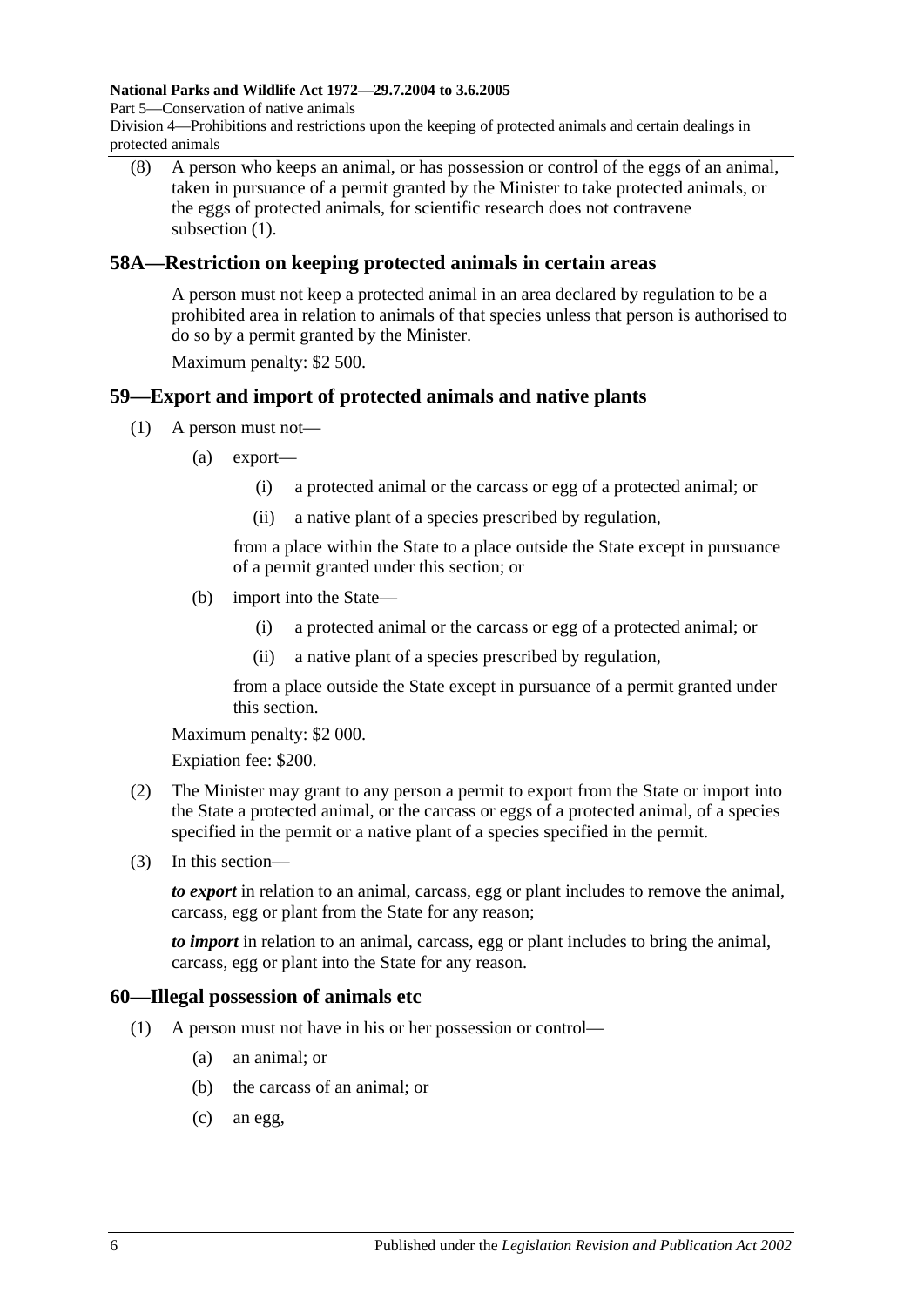#### **29.7.2004 to 3.6.2005—National Parks and Wildlife Act 1972**

Conservation of native animals—Part 5

Prohibitions and restrictions upon the keeping of protected animals and certain dealings in protected animals—Division 4

that has been illegally taken or acquired.

Maximum penalty:

In the case of a marine mammal or the carcass of a marine mammal—\$30 000 or imprisonment for 2 years.

In the case of an animal, (not being a marine mammal), or the carcass or eggs of an animal, of an endangered species—\$10 000 or imprisonment for 2 years.

In the case of an animal (not being a marine mammal), or the carcass or eggs of an animal, of a vulnerable species—\$7 500 or imprisonment for 18 months.

In the case of an animal (not being a marine mammal), or the carcass or eggs of an animal, of a rare species—\$5 000 or imprisonment for 12 months.

In any other case—\$2 500 or imprisonment for 6 months.

- (2) For the purposes of this section an animal, carcass or egg is illegally taken or acquired if taken or acquired contrary to this Act or any other Act or law of the State, or contrary to the law of another State or Territory of the Commonwealth.
- (3) In proceedings for an offence against this section the onus lies on the defendant to prove that the animal, carcass or egg was not taken or acquired illegally.

### **Division 4A—Farming of protected animals**

#### **60B—Interpretation**

In this Division, unless the contrary intention appears—

#### *animal* means—

- (a) a protected animal of a species named in [Schedule](#page-130-1) 11; or
- (b) a protected animal of a species that is the subject of a declaration under [section](#page-60-0) 60BA that is in force;

*the business of farming animals* means the business of farming animals for one or both of the following purposes:

- (a) to produce carcasses, skins and other products upon slaughter of the animals;
- (b) to sell live animals or eggs to another person who carries on the business of farming animals of the same species;

*commercial farming of protected animals* means the business of farming protected animals of a species named in [Schedule 11;](#page-130-1)

*trial farming of protected animals* means the business of farming protected animals of a species that is not named in [Schedule 11](#page-130-1) but that is the subject of a declaration under [section](#page-60-0) 60BA that is in force.

#### <span id="page-60-1"></span><span id="page-60-0"></span>**60BA—Declaration of species for trial farming**

- (1) The Governor may by regulation declare that a species of protected animal is a species for the purpose of trial farming under this Division.
- <span id="page-60-2"></span>(2) The Minister must, by notice published in the Gazette, set out conditions to which a permit granted under this Division in relation to animals of the species referred to in a regulation under [subsection](#page-60-1) (1) will be subject.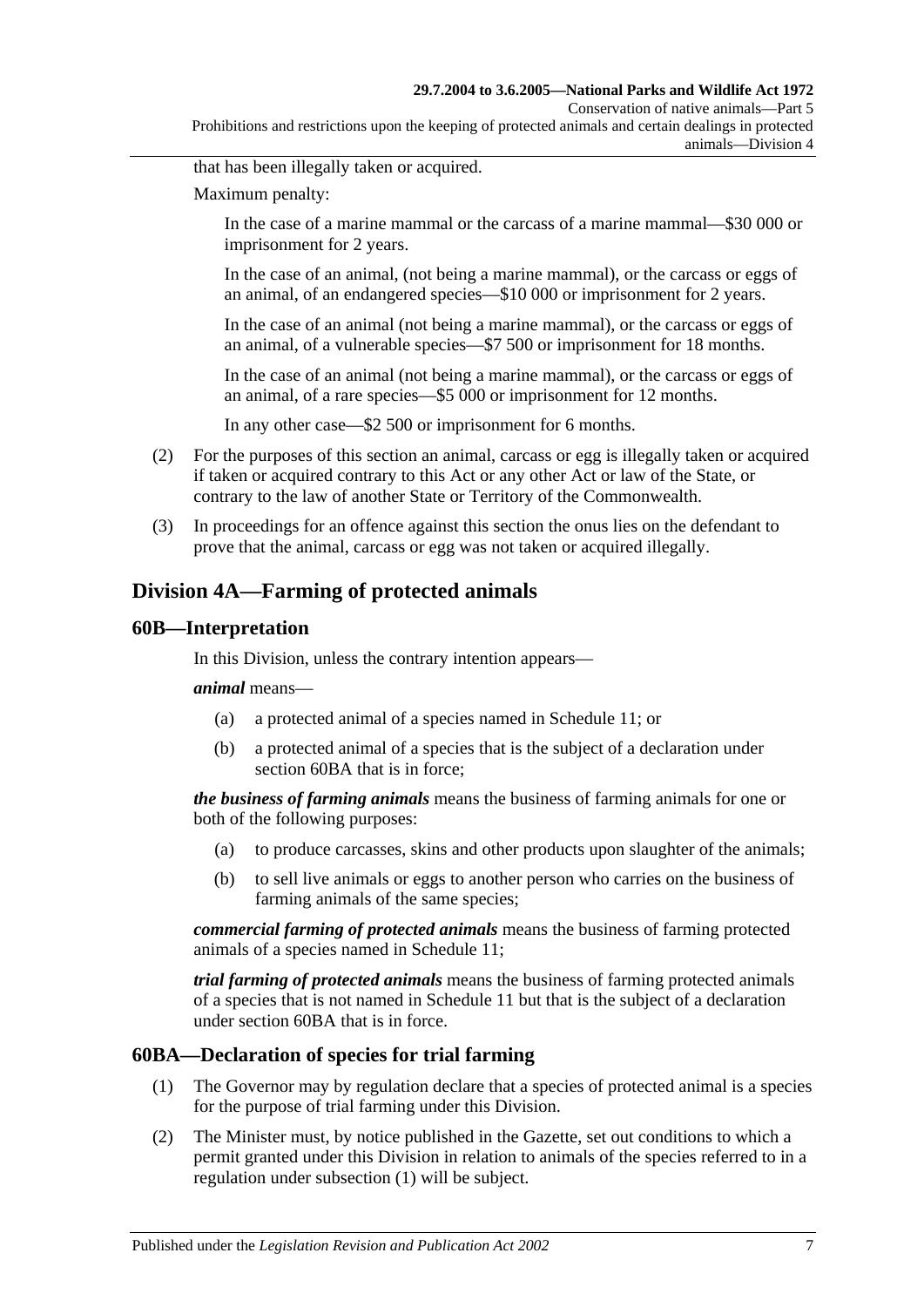- (3) The notice must be published in the same issue of the Gazette as the regulation.
- (4) [Subsection](#page-60-2) (2) does not limit the imposition of other conditions under [section](#page-61-0) 60C(6).
- (5) A regulation under [subsection](#page-60-1) (1) expires on the fourth anniversary of its commencement and cannot be remade in relation to the same species of animal.

#### <span id="page-61-1"></span>**60C—Permit for farming protected animals**

- (1) The Minister may grant to a person a permit—
	- (a) to take an animal or the eggs of an animal from the wild or to slaughter or destroy in any other manner an animal in captivity; or
	- (b) to keep an animal or to have possession or control of the eggs of an animal; or
	- (c) to sell an animal or the carcass or eggs of an animal,

in the course of carrying on the business of farming animals of that species.

- (2) A person is not entitled to carry on the commercial farming of protected animals pursuant to a permit granted under any other provision of this Act after the expiration of 12 months following the inclusion in [Schedule 11](#page-130-1) of the species to which the animals belong.
- <span id="page-61-2"></span>(3) The Minister must not grant a permit under [subsection](#page-61-1) (1) for the commercial farming of protected animals—
	- (a) if a code of management has not been adopted by the Minister under this Division in respect of the species of animal to which the permit will relate; or
	- (b) if the permit would, in the Minister's opinion, be seriously at variance with the code of management referred to in [paragraph](#page-61-2) (a).
- (4) A permit for the trial farming of protected animals of a particular species expires at the expiration of the term for which it was granted or when the declaration under [section](#page-60-0) 60BA in relation to that species expires whichever occurs first.
- (5) The Minister must not grant a permit under [subsection](#page-61-1) (1) to take an animal or the eggs of an animal from the wild unless he or she is satisfied that the removal of animals or eggs pursuant to the permit is desirable in order to reduce or control a population of animals that is causing, or is likely to cause, damage to the environment or to crops, stock or other property.
- <span id="page-61-0"></span>(6) A permit granted under [subsection](#page-61-1) (1) is subject to such limitations, restrictions or conditions as are imposed by this section or by the Minister under [section](#page-76-0) 69 or by a notice under [section](#page-60-0) 60BA or are prescribed from time to time by regulation.
- (7) An animal taken from the wild or an animal raised from an egg taken from the wild cannot be slaughtered or destroyed in any other manner pursuant to a permit granted under [subsection](#page-61-1) (1) except—
	- (a) as a last resort to terminate the animal's suffering; or
	- (b) to prevent the spread of a disease with which the animal is infected.
- (8) A permit that enables the holder to take an animal or the eggs of an animal from the wild is subject to a condition requiring the holder within 14 days after taking animals or eggs pursuant to the permit to deliver to the Minister a report in the prescribed form stating the number of animals and eggs taken.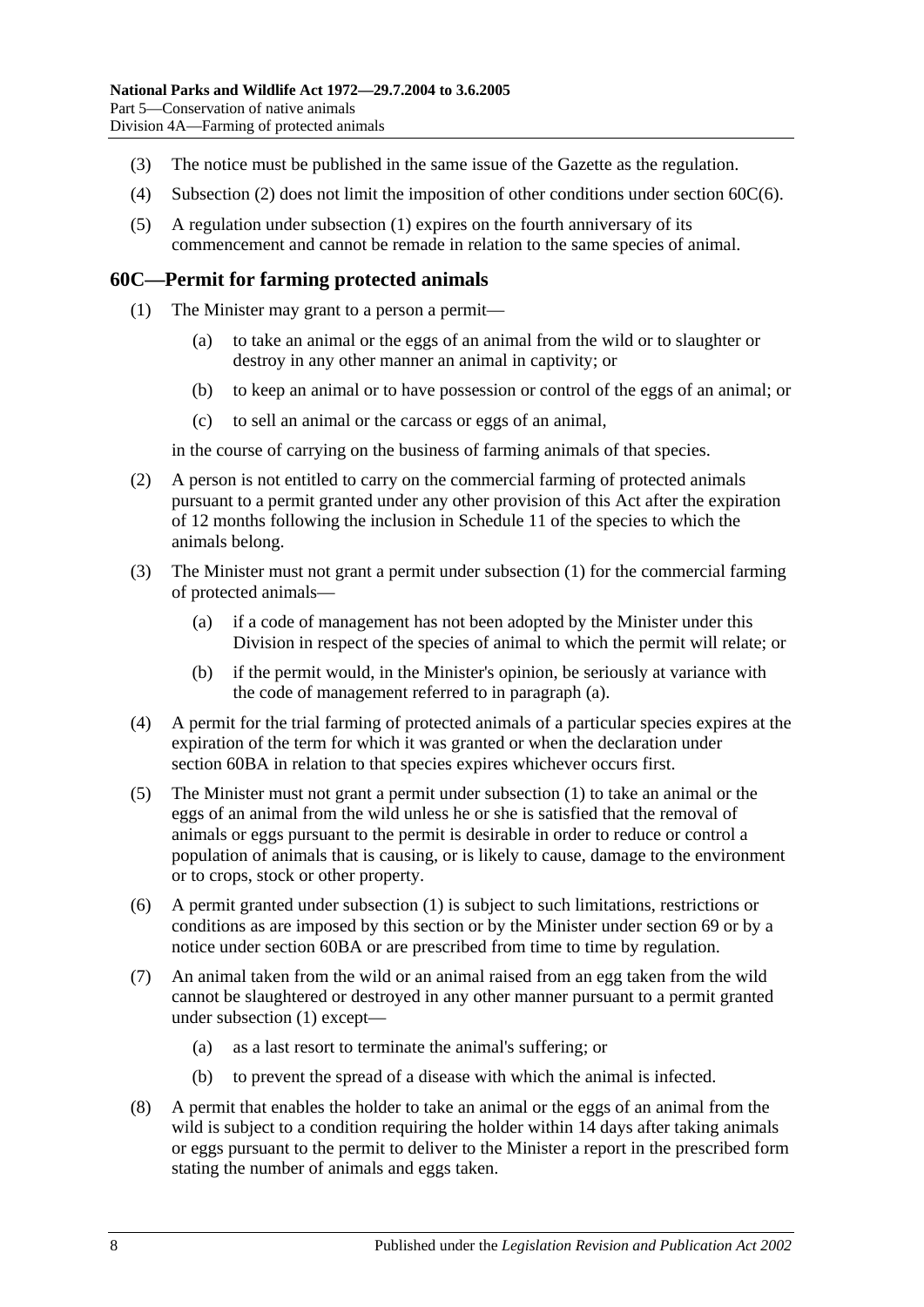- (9) A permit granted under [subsection](#page-61-1) (1) authorises—
	- (a) the sale of eggs of the species to which the permit relates to a person who carries on the business of farming animals of that species; and
	- (b) the sale of eggs of that species to any other person subject to the written approval of the Minister.
- (10) It is lawful to—
	- (a) take a protected animal or the eggs of a protected animal from the wild or to slaughter or destroy in any other manner an animal in captivity; or
	- (b) keep a protected animal or to have possession or control of the eggs of a protected animal; or
	- (c) sell a protected animal or the carcass or eggs of a protected animal,

pursuant to a permit granted under [subsection](#page-61-1) (1).

#### **60D—Code of management**

- (1) The Minister must prepare a draft code of management in respect of each species of animal named in [Schedule 11.](#page-130-1)
- <span id="page-62-0"></span>(1a) The Minister may prepare a draft code of management in respect of a species of animal that has been declared to be a species for the purpose of trial farming under this Division.
- (2) A draft code must address the following matters:
	- (a) the effect of taking individual animals or eggs from the wild on the species concerned and on the ecosystem of which they formed part; and
	- (b) the welfare of the animals in captivity; and
	- (c) the need for research in relation to farming the species concerned; and
	- (d) the identification of animals and animal products; and
	- (e) any other matters that should, in the opinion of the Minister, be addressed.
- (3) A draft code may incorporate the whole or part of the Australian Model Code of Practice for the time being applicable to the welfare of the species to which the draft code relates by reference to the model code or to the relevant parts of it.
- (4) The Minister must provide the Minister administering the *[Livestock Act](http://www.legislation.sa.gov.au/index.aspx?action=legref&type=act&legtitle=Livestock%20Act%201997) 1997* with a copy of the draft code of management for comment.
- (5) The Minister must, by notice published in the Gazette and in a newspaper circulating generally throughout the State—
	- (a) state the place or places at which copies of the draft code can be inspected or purchased; and
	- (b) invite interested persons to provide the Minister with written comments in relation to the draft code.
- (5a) A draft code must be made available for public comment for at least three months before adoption by the Minister.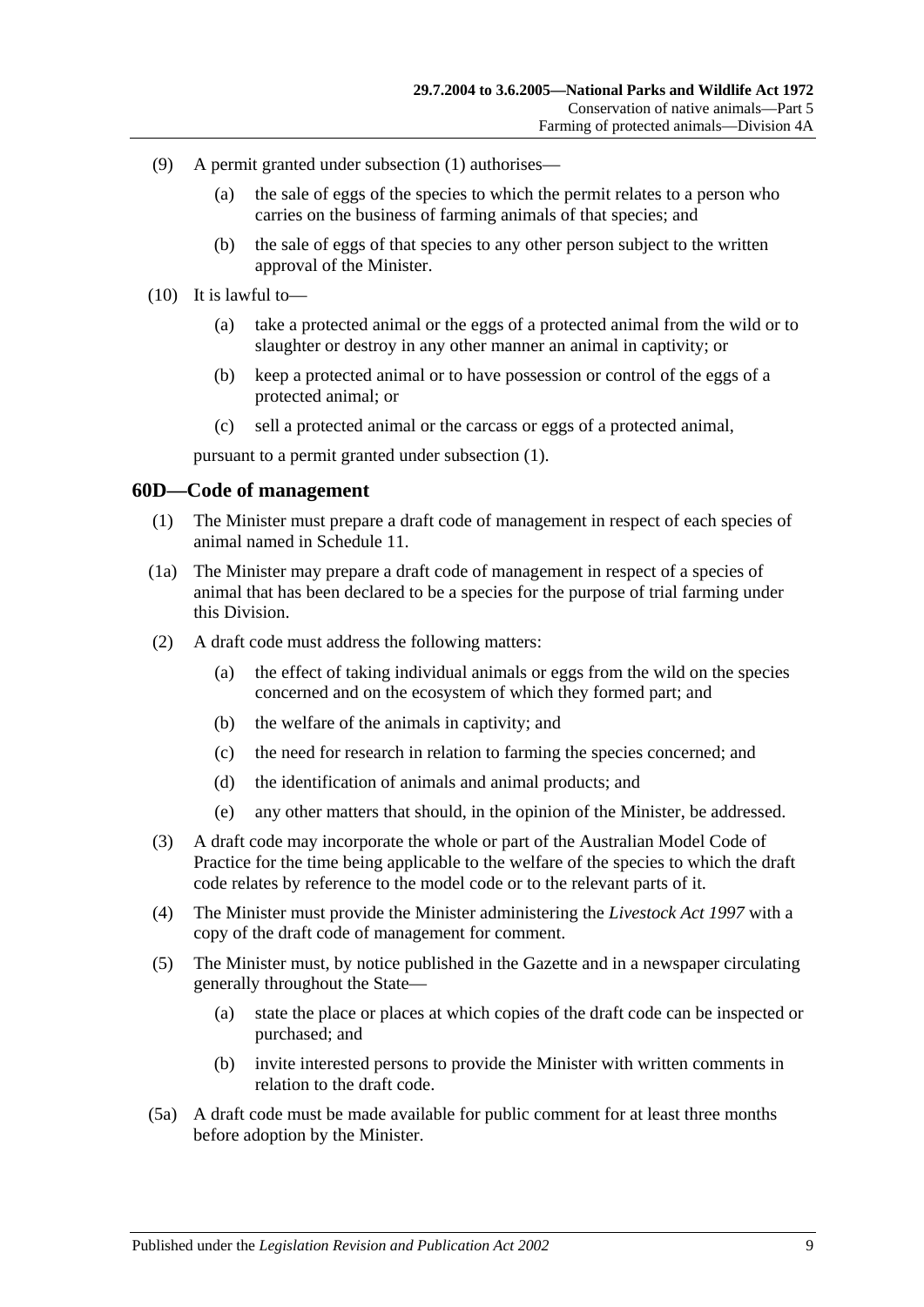- (6) Before adopting a draft code of management the Minister must have regard to comments (if any) made by the Minister administering the *[Livestock Act](http://www.legislation.sa.gov.au/index.aspx?action=legref&type=act&legtitle=Livestock%20Act%201997) 1997* or by members of the public and may, if the Minister thinks fit, vary the draft code to take account of those comments.
- (7) A code of management adopted by the Minister must be published in the Gazette and a notice stating the place or places at which copies of the code may be inspected or purchased must be published in a newspaper circulating generally throughout the State.
- (8) A code of management may be replaced or varied by a further code prepared and adopted by the Minister in accordance with this section.
- (9) If a draft code of management has been prepared under [subsection](#page-62-0) (1a) and made available to the public for comment within 12 months before the species to which the code relates is named in [Schedule 11,](#page-130-1) the draft code will be taken to have been drafted and made available to the public after the species was named in [Schedule 11.](#page-130-1)

#### **60E—Royalty**

- (1) Where royalty is payable under this Act in respect of a species to which a permit granted under this Division applies, royalty is payable—
	- (a) in respect of an animal or the eggs of an animal of that species taken from the wild pursuant to the permit; and
	- (b) in respect of an animal of that species slaughtered in captivity pursuant to the permit.
- (2) Where a permit relates to animals in respect of which a royalty is payable under this Act, the Minister may require the applicant to pay (when the permit is granted or at any later time) an amount equal to the total amount of royalty that would be payable if all the animals that could be taken or slaughtered, and all the eggs that could be taken, pursuant to the permit were taken or slaughtered.

#### **60F—Application of fees and royalty**

- (1) Fees paid in respect of permits granted under this Division and royalty paid under this Act in respect of animals or eggs to which those permits relate must be paid into the Wildlife Conservation Fund and must be applied from the Fund—
	- (a) in payment of the costs of administering this Division; and
	- (b) for the benefit of the industry of farming the species of animal to which the permits relate; and
	- (c) for research into the impact upon the species of animal to which the permits relate of the taking of animals and eggs from the wild pursuant to those permits.
- (2) The fees fixed by regulation in respect of permits granted under this Division may exceed the Minister's costs in granting the permits and administering this Division in relation to the permits.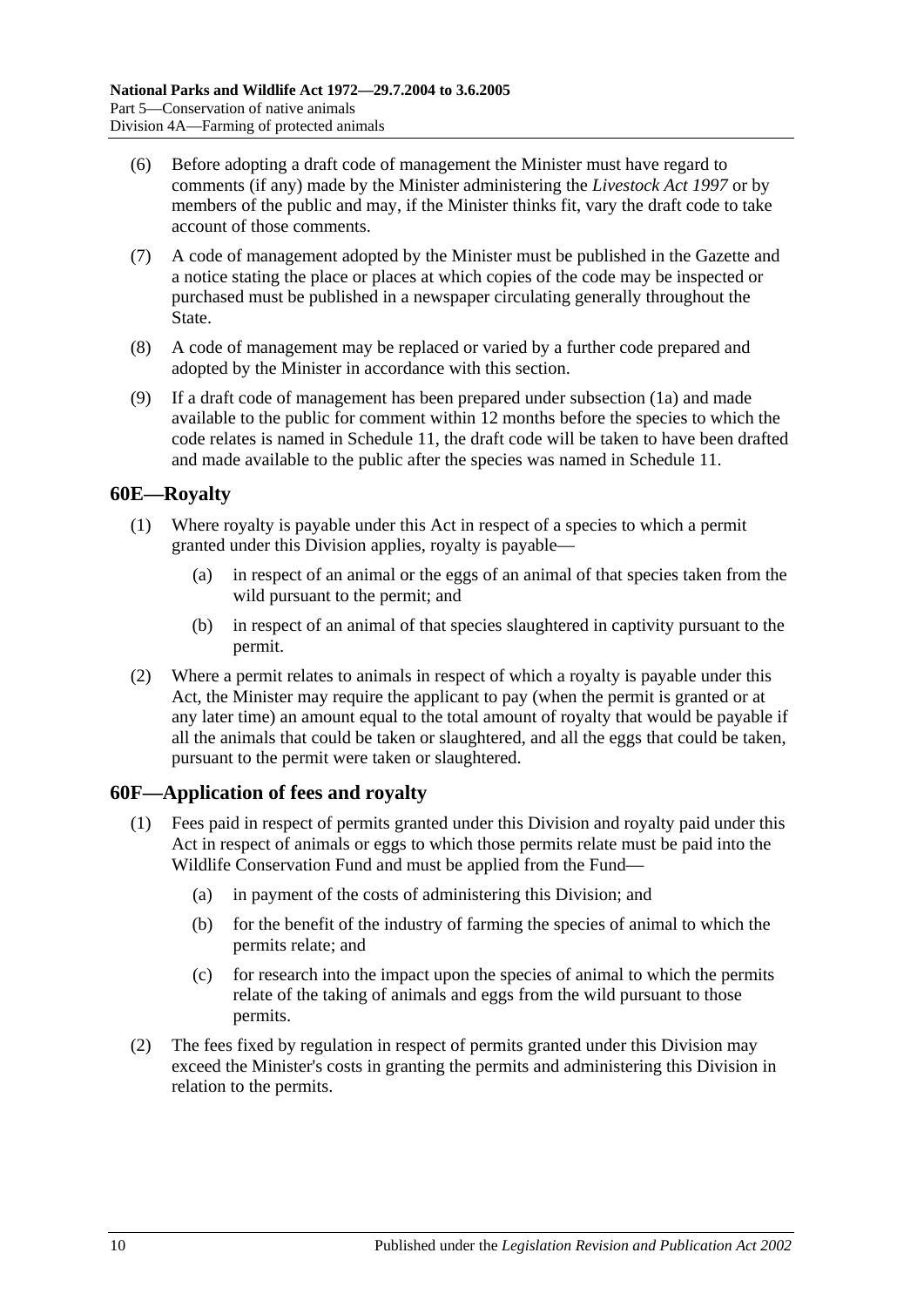# **Division 4B—Harvesting of protected animals**

### <span id="page-64-0"></span>**60G—Application of Division**

- (1) The Minister may, by notice published in the Gazette, declare that this Division applies to, and in relation to, animals of one or more of the following species:
	- (a) red kangaroo—*macropus rufus*;
	- (b) western grey kangaroo—*macropus fuliginosus melanops*;
	- (c) euro (wallaroo) (hill kangaroo)—*macropus robustus*.
- (2) The Minister may, by subsequent notice published in the Gazette, vary or revoke a notice under [subsection](#page-64-0) (1).
- <span id="page-64-1"></span>(3) The Governor may, by regulation made on the recommendation of the Minister, declare that this Division applies to, and in relation to, protected animals of a species (not being a species referred to in [subsection](#page-64-0) (1)) named in the regulation.
- (4) The Minister must not make a recommendation under [subsection](#page-64-1) (3) unless he or she is satisfied that there is sufficient scientific knowledge available in relation to the species concerned to enable the matters referred to in section  $60I(2)(a)$ , [\(b\),](#page-64-3) [\(c\)](#page-64-4) and [\(d\)](#page-65-0) to be addressed adequately.

#### **60H—Interpretation**

In this Division, unless the contrary intention appears—

*harvesting* of a protected animal means—

- (a) to kill the protected animal in the wild; or
- (b) to capture the protected animal from the wild and then kill it,

in order to sell the carcass of the animal or to use it for any other purpose.

#### **60I—Plan of management**

- (1) The Minister must prepare a draft plan of management in relation to the harvesting of each species of protected animal to which this Division applies.
- <span id="page-64-4"></span><span id="page-64-3"></span><span id="page-64-2"></span>(2) The draft plan must—
	- (a) assess the likely impact of harvesting animals of that species—
		- (i) on the species concerned; and
		- (ii) on the ecosystems which animals of that species form part; and
		- (iii) on the diversity of the species of animals and plants comprising those ecosystems; and
		- (iv) on the ability of the species to maintain natural genetic diversity throughout its population; and
	- (b) identify factors that are likely to reduce or increase the number of animals of the species to be harvested; and
	- (c) identify any other factors that will affect the species as a renewable resource for the purposes of harvesting in the future; and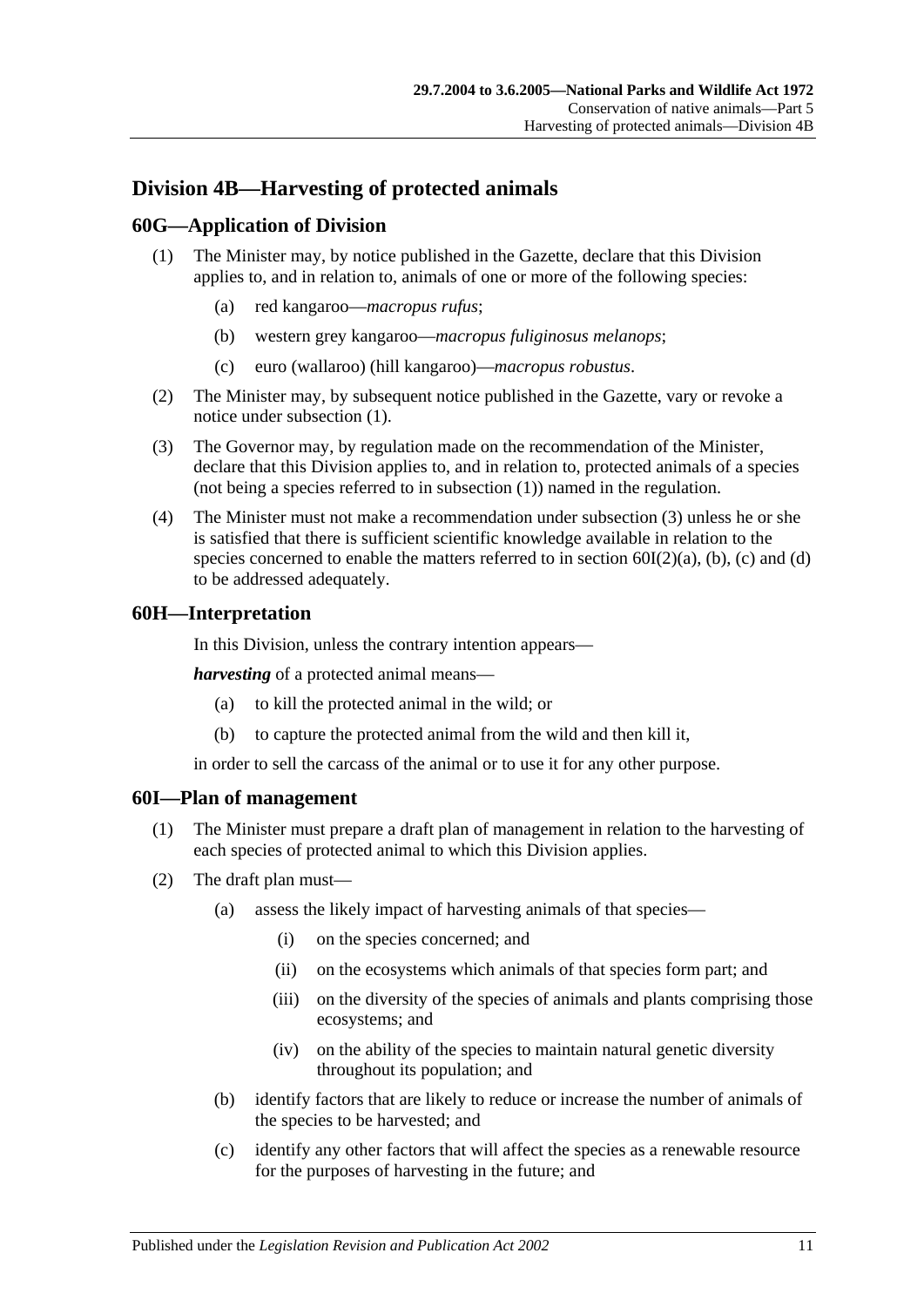- <span id="page-65-0"></span>(d) assess whether there is a need to reduce the number of animals of the species to protect the environment, crops, stock or other property; and
- (e) specify humane methods and procedures for the killing, capturing and killing and treatment after capture of animals pursuant to a permit under this Division; and
- (f) address any other matters that should, in the opinion of the Minister, be addressed.
- (3) The Minister must provide the Minister administering the *[Livestock Act](http://www.legislation.sa.gov.au/index.aspx?action=legref&type=act&legtitle=Livestock%20Act%201997) 1997* with a copy of the draft plan of management for comment.
- (4) The Minister must, by notice published in the Gazette and in a newspaper circulating generally throughout the State—
	- (a) state the place or places at which copies of the draft plan can be inspected or purchased; and
	- (b) invite interested persons to provide the Minister with written comments in relation to the draft plan.
- (5) A draft plan must be made available for public comment for at least three months before adoption by the Minister.
- (6) Before adopting a draft plan the Minister must have regard to comments (if any) made by the Minister administering the *[Livestock Act](http://www.legislation.sa.gov.au/index.aspx?action=legref&type=act&legtitle=Livestock%20Act%201997) 1997* or by members of the public and may, if the Minister thinks fit, vary the draft plan to take account of those comments.
- (7) A plan of management adopted by the Minister must be published in the Gazette and a notice stating the place or places at which copies of the plan may be inspected or purchased must be published in a newspaper circulating generally throughout the State.
- (8) A plan of management may be replaced or varied by a further plan prepared and adopted by the Minister in accordance with this section.

#### <span id="page-65-1"></span>**60J—Permit for harvesting protected animals**

- (1) If a plan of management has been adopted by the Minister under this Division in relation to a species of protected animal, the Minister may grant a permit to a person to harvest animals of that species and to sell or use the carcasses of the animals that have been harvested.
- (2) The Minister must not grant a permit under [subsection](#page-65-1) (1) to take animals on a reserve except animals of the following species—
	- (a) red kangaroo—*macropus rufus*;
	- (b) western grey kangaroo—*macropus fuliginosus melanops*;
	- (c) euro (wallaroo) (hill kangaroo)—*macropus robustus*,

and then only if—

(d) the Minister has adopted a plan of management under [section](#page-31-0) 38 in relation to the reserve; and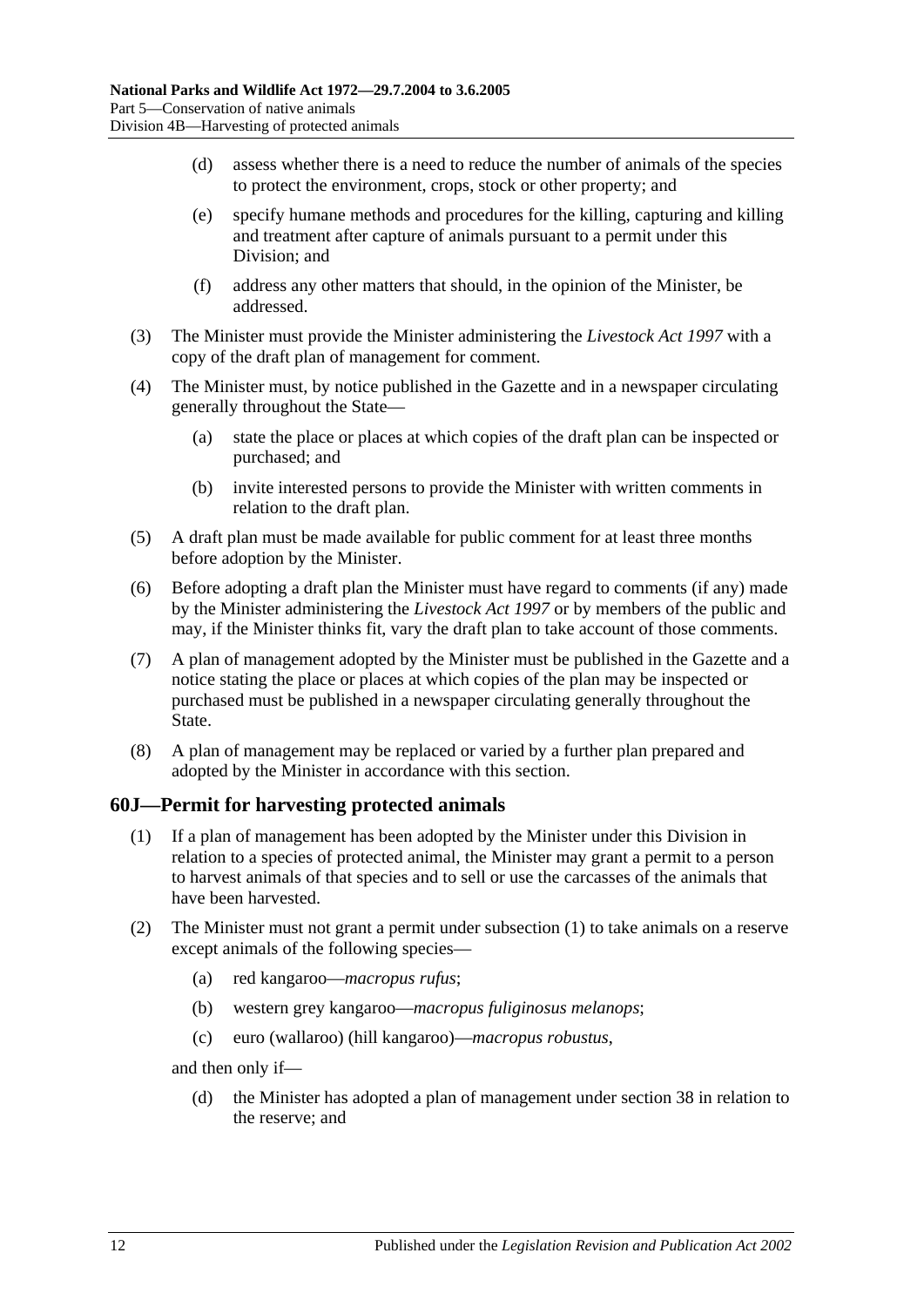- (e) the plan of management provides for the culling of animals of the species to which the permit relates in order to preserve animal or plant habitats or wildlife; and
- (f) the permit only authorises the harvesting of animals that would otherwise be culled from the reserve pursuant to the plan of management.
- (3) The Minister must not grant a permit under [subsection](#page-65-1) (1) unless he or she is satisfied that the taking of animals of the species concerned pursuant to the permit and all other permits granted under this section or under some other section of this Act—
	- (a) will not adversely affect the ecosystems which animals of that species form part or the diversity of the species of animals and plants comprising those ecosystems; and
	- (b) will not adversely affect the species as a renewable resource for harvesting in the future.
- (4) A permit granted under [subsection](#page-65-1) (1) is subject to such limitations, restrictions or conditions as are imposed by this section or by the Minister under [section](#page-76-0) 69 or are prescribed from time to time by regulation.
- (5) A permit granted under [subsection](#page-65-1) (1) is subject to a condition requiring the holder of the permit to use the methods and observe the procedures set out in the management plan for the killing, the capture and killing and the treatment after capture, of animals of the species to which the permit relates.
- (6) It is lawful to—
	- (a) harvest protected animals; and
	- (b) sell, use or give away the carcass of a protected animal,

pursuant to a permit granted under [subsection](#page-65-1) (1).

#### **60K—Royalty**

Where a permit under this Division relates to animals in respect of which a royalty is payable under this Act, the Minister may require the applicant to pay (when the permit is granted or at any later time) an amount equal to the total amount of royalty that would be payable if all the animals that could be harvested pursuant to the permit were harvested.

### **60L—Application of fees and royalty**

- (1) Fees paid in respect of permits granted under this Division and royalty paid under this Act in respect of animals to which those permits relate must be paid into the Wildlife Conservation Fund and must be applied from the Fund—
	- (a) in payment of the costs of administering this Division; and
	- (b) for research into the impact on the species of animals to which the permits relate of the harvesting of animals pursuant to those permits.
- (2) The fees fixed by regulation in respect of permits granted under this Division may exceed the Minister's costs in granting the permits and administering this Division in relation to the permits.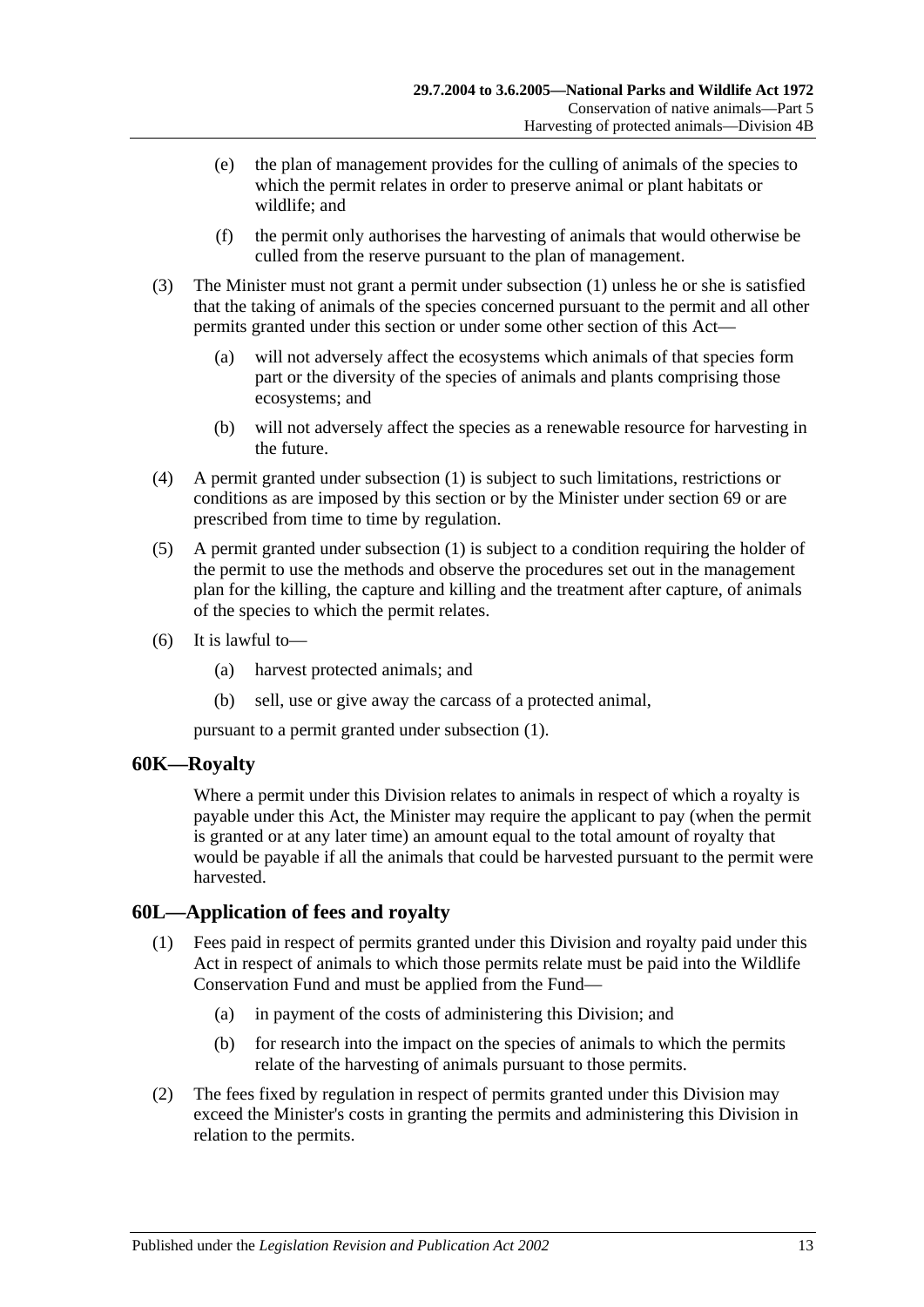# **Division 5—Royalty**

### <span id="page-67-0"></span>**61—Royalty**

- (1) The Governor may, by regulation, declare that royalty is payable to the Wildlife Conservation Fund—
	- (a) on an animal specified in the regulation; or
	- (b) on the carcass or skin of an animal specified in the regulation; or
	- (c) on any egg of an animal specified in the regulation; or
	- (d) on a native plant specified in the regulation,

by any person by whom any such animal, carcass, skin, egg or plant is taken.

- (2) An animal, or the carcass, skin or egg of an animal or a native plant may be specified in a regulation under [subsection](#page-67-0) (1) by reference to the species of the animal or plant or by reference to any other class to which the animal or plant belongs.
- <span id="page-67-2"></span><span id="page-67-1"></span>(3) The amount of royalty fixed by a regulation may vary according to—
	- (a) the species or other class to which the animal or plant belongs; or
	- (b) the size, age, quality, standard or condition of the animal, carcass, skin, egg or plant; or
	- (c) a combination of the factors referred to in [paragraphs](#page-67-1) (a) and [\(b\).](#page-67-2)
- (4) Without limiting any other provision of this section, a regulation under this section may provide that it applies only in respect of an animal, or the carcass, skin or egg of an animal, taken in a game reserve.

### <span id="page-67-3"></span>**62—Demand for royalty**

- (1) The Director or a warden may demand orally or in writing that any person pay to the Director all royalty for which that person is liable under this Act.
- (2) A person who fails to comply with a demand under [subsection](#page-67-3) (1) within 48 hours of the demand is guilty of an offence.

Maximum penalty: \$1 000.

- (3) In any proceedings under this section the court may order the defendant to pay to the Director any amount fixed by the court by way of royalty under this Act.
- (4) Where a person fails to comply with a demand under [subsection](#page-67-3) (1), the Director or a warden may seize any animals, carcasses, skins, eggs or plants upon which royalty is unpaid.
- (5) The Minister may sell any animals, carcasses, skins, eggs or plants seized under this section and must apply any proceeds of the sale in payment of the unpaid royalty and any amount remaining to the owner of the animals, carcasses, skins, eggs or plants.

### **63—Recovery of royalty by civil action**

(1) The Minister may, by action in any court of competent jurisdiction, recover, as a debt, from any person an amount of royalty for which that person is liable under this Act.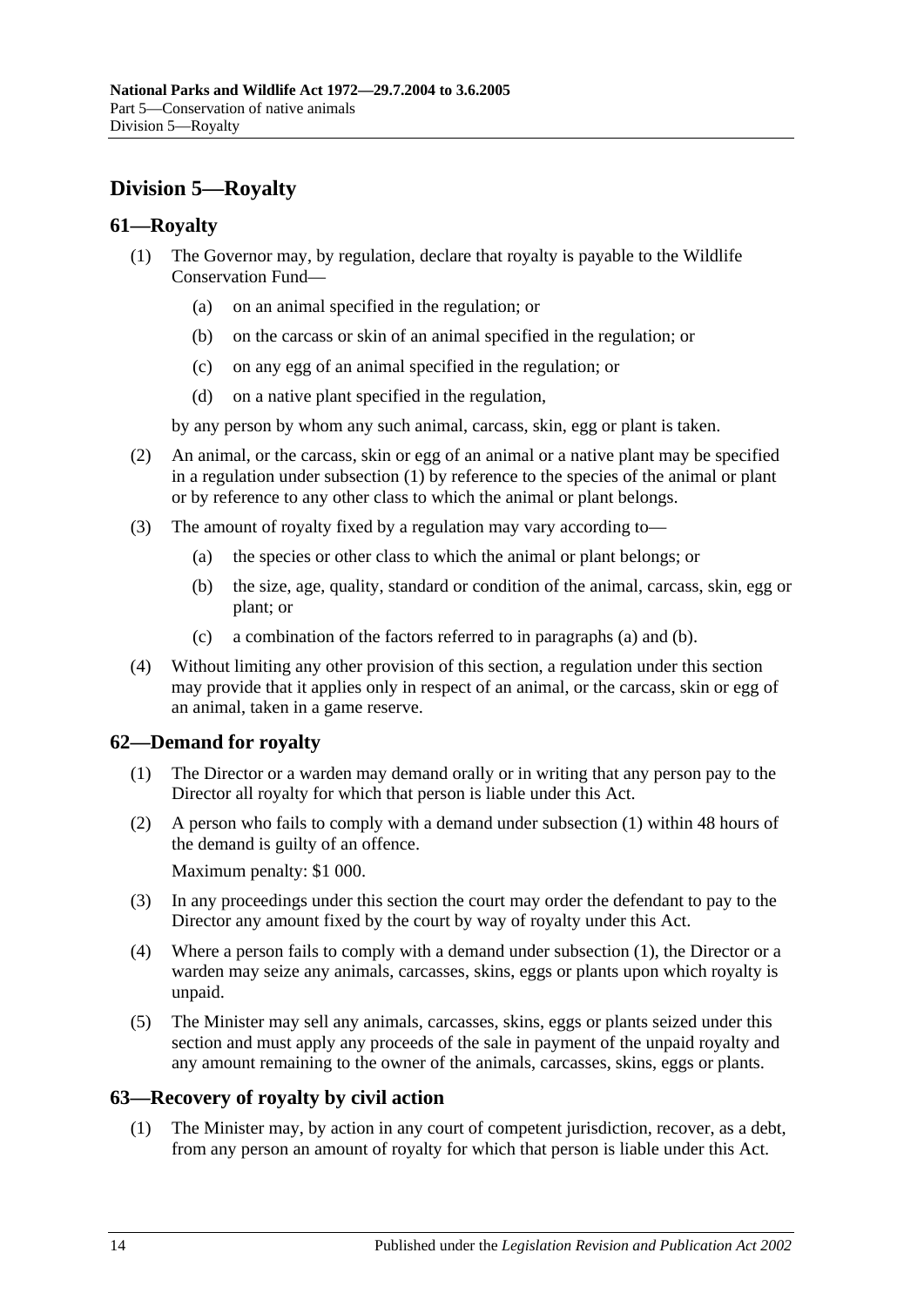(2) This section does not derogate from any other remedy available to the Minister for the recovery of royalty.

# **Division 6—General provisions**

### **64—Unlawful entry on land**

(1) A person must not be on any land for the purpose of taking a protected animal, or the eggs of a protected animal, unless the owner of that land has given that person, not more than six months beforehand, permission in writing to be on the land for that purpose.

Maximum penalty: \$1 000.

Expiation fee: \$150.

- <span id="page-68-0"></span>(2) If the owner or occupier of any land, or the servant or agent of the owner of the land, suspects that a person trespassing on the land is committing, has committed, or is about to commit an offence against this Act, he or she may request the trespasser—
	- (a) to state the trespasser's full name and usual place of residence; and
	- (b) to leave the land.
- (3) A person of whom a request is made under [subsection](#page-68-0) (2) must comply with it forthwith.

Maximum penalty: \$1 000.

Expiation fee: \$150.

(4) A person who has been requested to leave land under this section must not re-enter the land without the permission of the owner.

Maximum penalty: \$1 000.

Expiation fee: \$150.

- (5) In proceedings for an offence against this section, proof that a person has possession or control of a dog, firearm or device capable of being used for taking a protected animal is evidence that that person was on the land for the purpose of taking a protected animal.
- (6) In this section—

*owner* means—

- (a) in relation to private land, the owner of the land; and
- (b) in relation to land held by a Minister, agent or instrumentality of the Crown, that Minister, agent or instrumentality or a person authorised by the Minister, agent or instrumentality; and
- (c) in relation to unalienated land of the Crown, the Minister administering the *[Crown Lands Act](http://www.legislation.sa.gov.au/index.aspx?action=legref&type=act&legtitle=Crown%20Lands%20Act%201929) 1929* or a person authorised by that Minister.

#### **65—Use of poison**

(1) A person who, without a permit granted by the Minister, uses poison for the purpose of taking a protected animal is guilty of an offence.

Maximum penalty: \$2 000.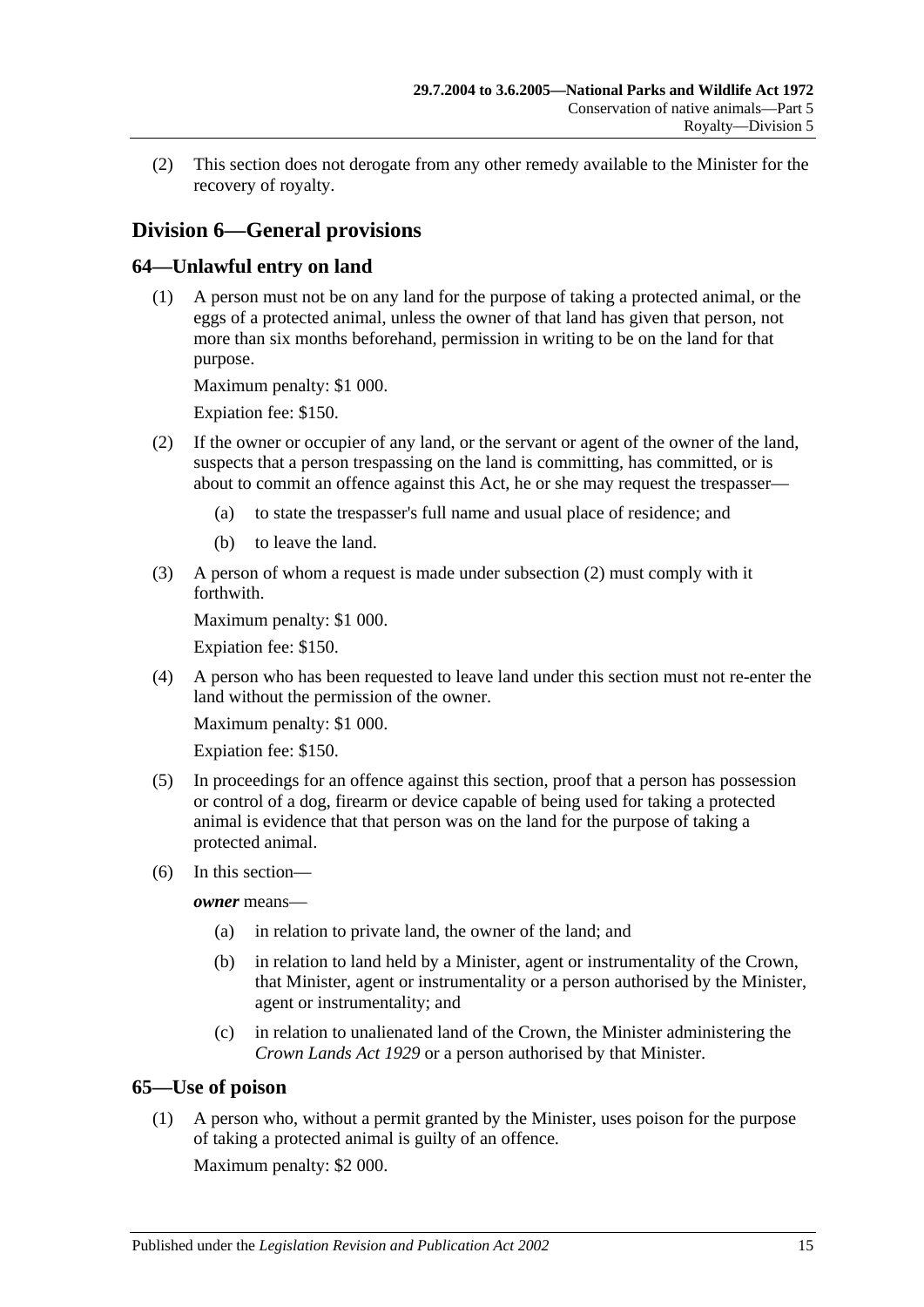<span id="page-69-0"></span>(2) If a protected animal is taken as a result of the use of poison by a person without a permit granted by the Minister, that person is guilty of an offence.

Maximum penalty: \$2 000.

- (3) It is a defence to a charge under [subsection](#page-69-0) (2) that the defendant—
	- (a) used the poison in good faith for the purpose of destroying vermin in pursuance of the *[Animal and Plant Control \(Agricultural and Other](http://www.legislation.sa.gov.au/index.aspx?action=legref&type=act&legtitle=Animal%20and%20Plant%20Control%20(Agricultural%20and%20Other%20Purposes)%20Act%201986)  [Purposes\) Act](http://www.legislation.sa.gov.au/index.aspx?action=legref&type=act&legtitle=Animal%20and%20Plant%20Control%20(Agricultural%20and%20Other%20Purposes)%20Act%201986) 1986*; and
	- (b) exercised such precautions as the defendant might reasonably be expected to have exercised in the circumstances to avoid endangering protected animals by the use of poison.
- (4) In this section—

*poison* means any substance that might endanger the life or health of a protected animal.

#### <span id="page-69-1"></span>**66—Restriction on use of certain devices**

- (1) The Governor may, by proclamation, restrict or prohibit the use of firearms or devices of a specified class for the taking of particular species of animals or for the taking of animals generally.
- (2) A person who contravenes a restriction or prohibition imposed under [subsection](#page-69-1) (1) is guilty of an offence.

Maximum penalty: \$1 000.

Expiation fee: \$150.

#### **67—Devices for the illegal taking of animals**

- (1) A warden may dismantle and remove any device by which animals have been taken illegally or by which animals are in the warden's opinion likely to be taken illegally.
- (2) Any device removed by a warden pursuant to this section is forfeited to the Crown and may be sold or otherwise disposed of by the Director.

#### <span id="page-69-5"></span>**68—Molestation etc of protected animals**

- <span id="page-69-3"></span><span id="page-69-2"></span>(1) A person must not—
	- (a) interfere with, harass or molest, or cause or permit the interference with, harassment or molestation of, a protected animal; or
	- (b) undertake or continue an act or activity that is, or is likely to be, detrimental to the welfare of a protected animal after being directed by a warden not to undertake, or to stop, that act or activity; or
	- (c) undertake or continue an act or activity in relation to a protected animal that is contrary to regulations promulgated under this section,

<span id="page-69-4"></span>unless he or she acts in pursuance of this Act or a permit granted by the Minister under this section or another provision of this Act or in pursuance of some other Act or statutory instrument.

Maximum penalty:

In the case of a marine mammal—\$30 000 or imprisonment for 2 years.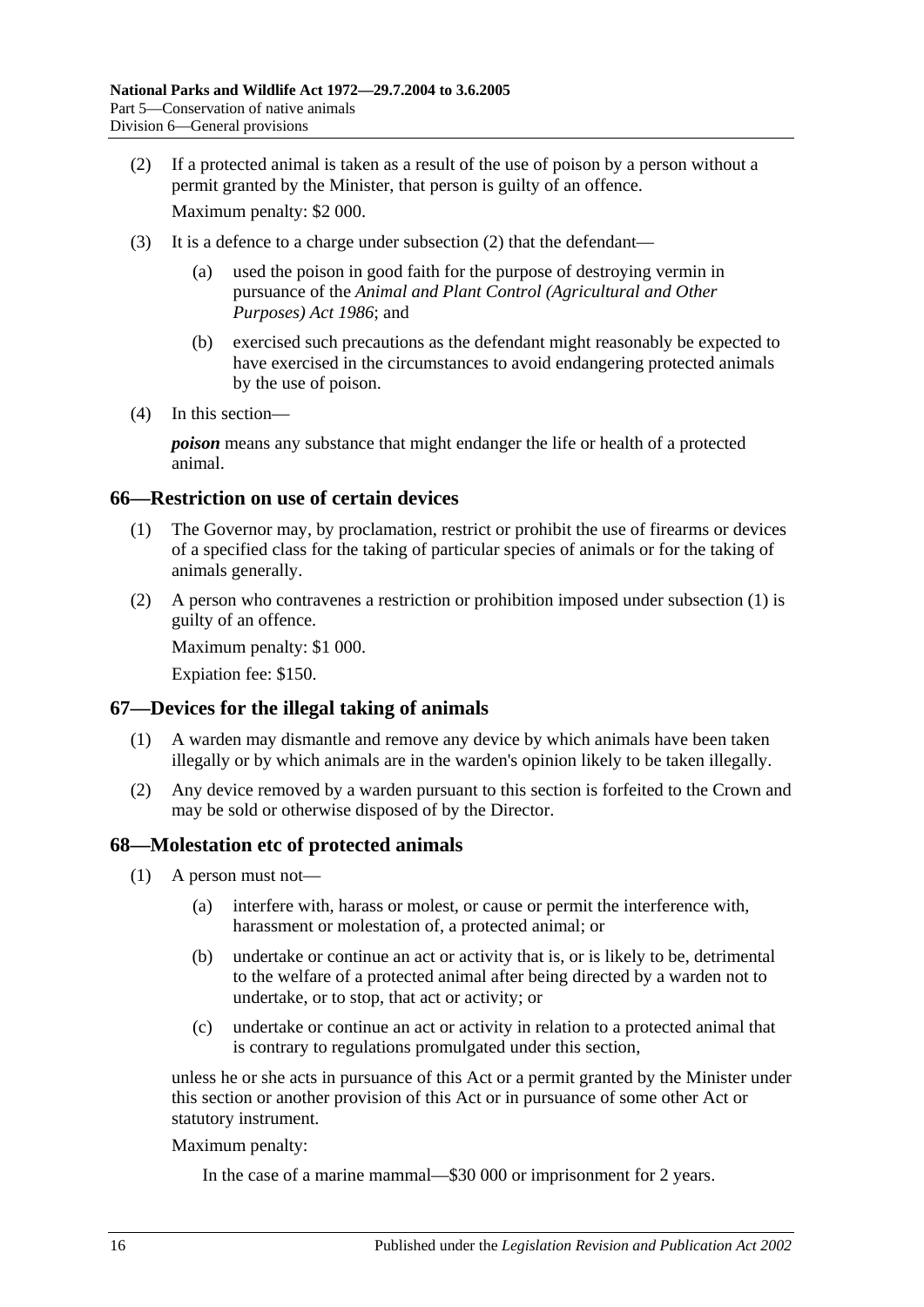In the case of an animal (not being a marine mammal) of an endangered species—\$10 000 or imprisonment for 2 years.

In the case of an animal (not being a marine mammal) of a vulnerable species—\$7 500 or imprisonment for 18 months.

In the case of an animal (not being a marine mammal) of a rare species—\$5 000 or imprisonment for 12 months.

In any other case—\$2 500 or imprisonment for 6 months.

- (2) The Minister may grant a permit to a person to undertake an act or activity that would otherwise contravene [paragraph](#page-69-2) (a), [\(b\)](#page-69-3) or [\(c\)](#page-69-4) of [subsection](#page-69-5) (1).
- (3) It is a defence to a charge of an offence against [subsection](#page-69-2)  $(1)(a)$  to prove—
	- (a) that the defendant acted in the best interests of the animal concerned; or
	- (b) that the defendant acted reasonably to frighten the animal in order to protect himself or herself or another person or to protect—
		- (i) property comprising plants cultivated for commercial or other purposes or animals; or
		- (ii) property of any other kind.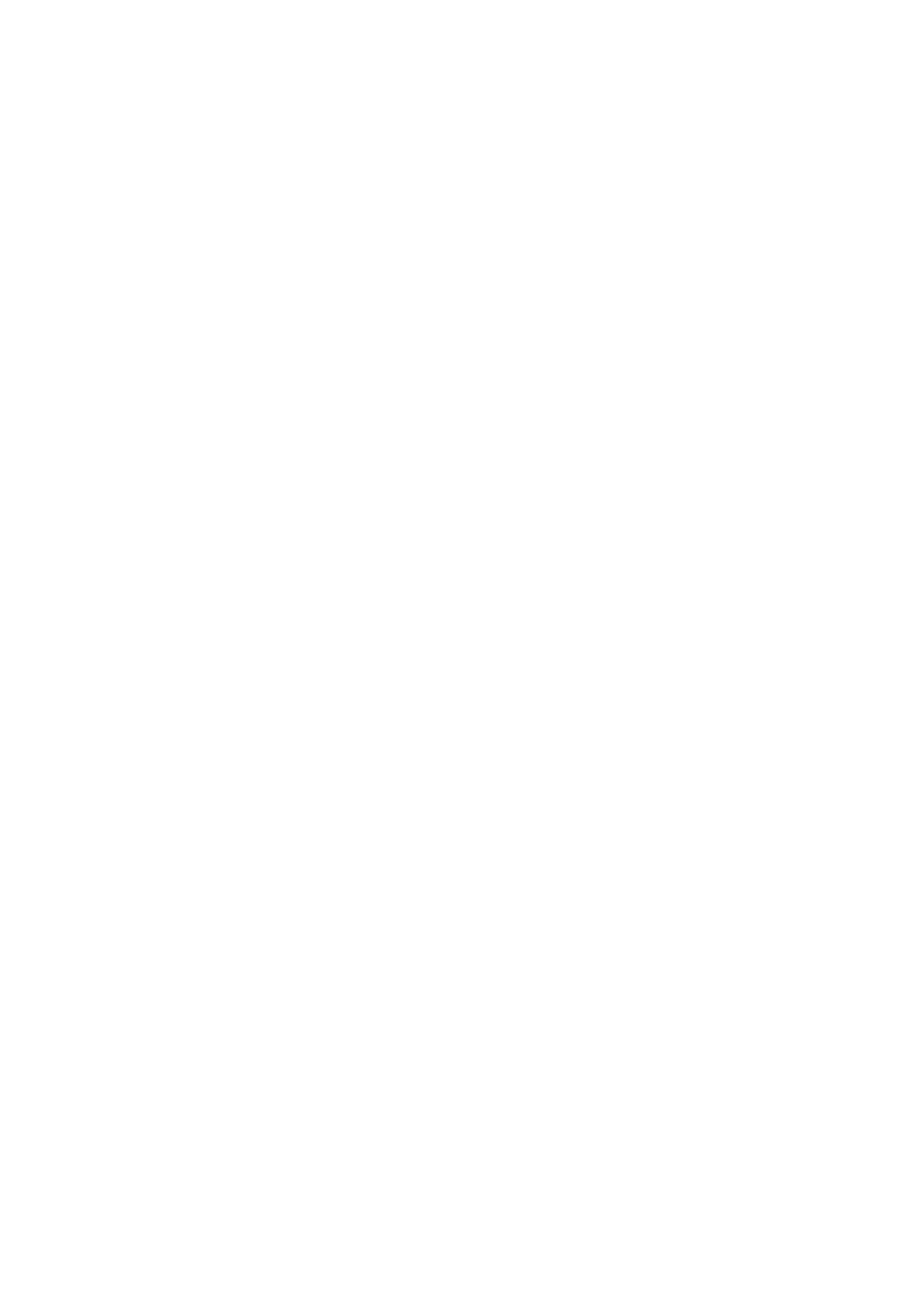# **Part 5A—Hunting**

# **Division 1—Hunting generally**

# <span id="page-72-3"></span>**68A—Hunting permits**

(1) Except as provided in [subsection](#page-72-0) (5), a person must not hunt, or have possession of any firearm or device for the purpose of hunting, unless that person holds a permit under this section.

Maximum penalty: \$1 000.

Expiation fee: \$150.

- (2) The Minister may grant to any person a permit under this section.
- (4) Where it is proved, in any proceedings for an offence against this section, that the defendant had possession of any firearm or device capable of being used for the purpose of hunting in circumstances that lead to a reasonable suspicion that the defendant had the firearm or device for that purpose, it will be presumed, in the absence of proof to the contrary, that the defendant had possession of that firearm or device for the purpose of hunting.
- <span id="page-72-0"></span>(5) No permit is required under this section for the purpose of—
	- (a) the destruction of animals that are endangering human life; or
	- (b) the destruction of animals (other than protected animals) by the owner of any land, a member of his or her household, or an employee or agent of the owner, that are causing damage to crops, stock or other property on the land; or
	- (c) the taking of an animal in pursuance of any other permit under this Act.

# <span id="page-72-2"></span>**68B—Unlawful entry on land**

(1) A person must not be on land for the purpose of hunting unless the owner of the land has given that person, within the preceding six months, permission in writing to be on the land for that purpose.

Maximum penalty: \$1 000.

Expiation fee: \$150.

- <span id="page-72-1"></span>(2) If the owner of land reasonably suspects that a person has committed or is about to commit an offence against this Act on the land, the owner may request the person—
	- (a) to state his or her full name and usual place of residence; and
	- (b) to leave the land.
- (3) A person of whom a request is made under [subsection](#page-72-1) (2) must comply with it forthwith.

Maximum penalty: \$1 000. Expiation fee: \$150.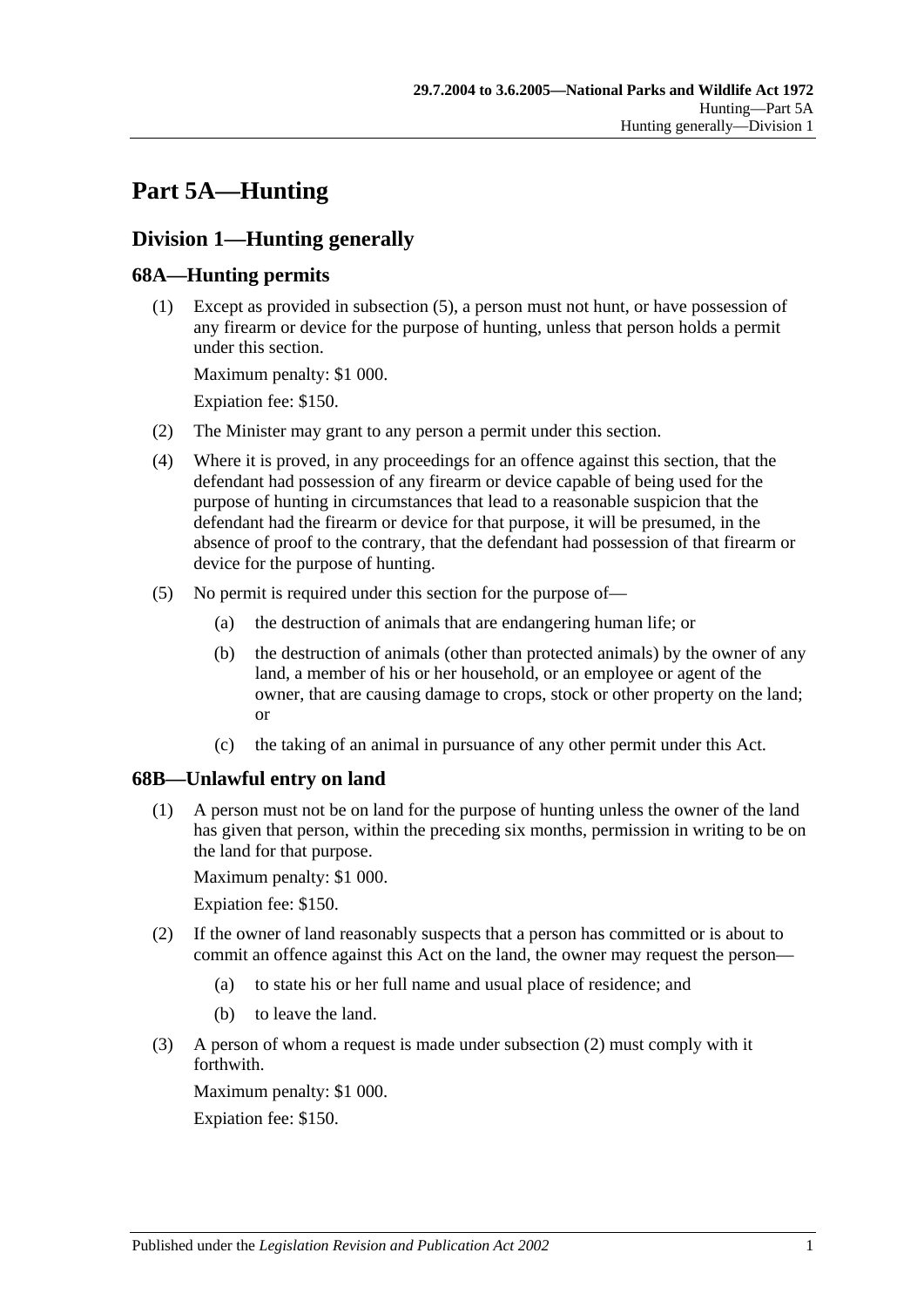(4) A person who has been requested to leave land under this section must not re-enter the land without the permission of the owner.

Maximum penalty: \$1 000.

Expiation fee: \$150.

- (5) Where it is proved, in proceedings for an offence against [subsection](#page-72-2) (1), that, while on the land, the defendant had possession or control of an animal, firearm, device, poison or bait capable of being used for hunting it will be presumed, in the absence of proof to the contrary, that the person was on the land for the purpose of hunting.
- (6) In this section—

*owner* means—

- (a) in relation to private land, the owner of the land; and
- (b) in relation to land held by a Minister, agent or instrumentality of the Crown, that Minister, agent or instrumentality or a person authorised by the Minister, agent or instrumentality; and
- (c) in relation to unalienated land of the Crown, the Minister administering the *[Crown Lands Act](http://www.legislation.sa.gov.au/index.aspx?action=legref&type=act&legtitle=Crown%20Lands%20Act%201929) 1929* or a person authorised by that Minister.

# **Division 2—Hunting and food gathering by Aboriginal persons**

## **68C—Interpretation**

- (2) This Division does not apply to the taking of—
	- (a) an animal, or the eggs of an animal, of a prescribed species or a plant of a prescribed species; or
	- (b) an animal, egg or plant by a prescribed means or in prescribed circumstances.

# **68D—Hunting and food gathering by Aboriginal persons**

- (1) It is not illegal by virtue of [section](#page-50-0) 47(1) or [\(2\)](#page-50-1) for an Aboriginal person to take a native plant in pursuance of this Division from land that is not a reserve or a wilderness protection area or wilderness protection zone.
- (2) It is not illegal by virtue of [section](#page-54-0) 51 for an Aboriginal person to take a protected animal, or the eggs of a protected animal, in pursuance of this Division from land that is not a reserve or a wilderness protection area or wilderness protection zone.
- <span id="page-73-0"></span>(3) It is not illegal by virtue of [section](#page-50-0) 47(1) for an Aboriginal person to take a native plant from a reserve (other than a co-managed park) or from a wilderness protection area or a wilderness protection zone in pursuance of this Division if the native plant is taken in accordance with a proclamation permitting the taking of the plant from the reserve or wilderness protection area or wilderness protection zone.
- <span id="page-73-1"></span>(4) It is not illegal by virtue of [section](#page-54-0) 51 for an Aboriginal person to take a protected animal, or the eggs of a protected animal, from a reserve (other than a co-managed park) or from a wilderness protection area or a wilderness protection zone in pursuance of this Division if the animal or eggs are taken in accordance with a proclamation permitting the taking of the animal or eggs from the reserve or wilderness protection area or wilderness protection zone.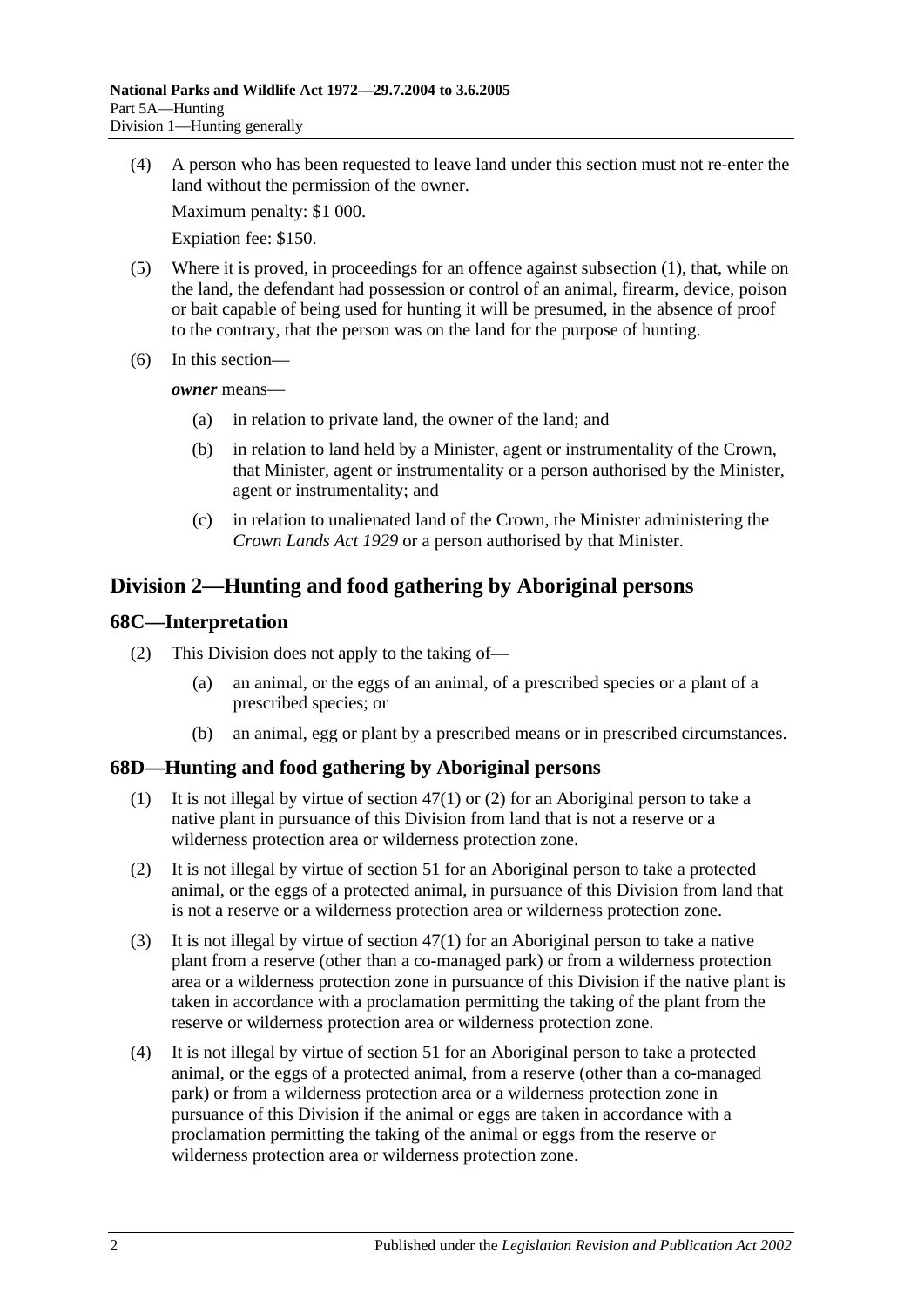- (5) The Governor may, by proclamation, vary or revoke a proclamation referred to in [subsection](#page-73-0)  $(3)$  or  $(4)$ .
- (5a) It is not illegal by virtue of [section](#page-50-0) 47(1) or [51](#page-54-0) for an Aboriginal person who is a member of the relevant Aboriginal group to take a native plant, protected animal or the eggs of a protected animal in pursuance of this Division from a co-managed park if the native plant, protected animal or eggs are taken—
	- (a) if there is a co-management board for the park—in accordance with a permission granted by the board (which may be general or specific and conditional or unconditional); or
	- (b) in accordance with the provisions of the co-management agreement for the park.
- (6) An animal, egg or plant is taken in pursuance of this Division if it is taken—
	- (a) for food for the person who takes it or for his or her dependants; or
	- (b) solely for cultural purposes of Aboriginal origin.

## **68E—Exemption from requirement to hold hunting permit**

An Aboriginal person is not required to hold a permit under [section](#page-72-3) 68A in relation to hunting if the animal hunted will be used—

- (a) as food for the hunter or for his or her dependants; or
- (b) solely for cultural purposes of Aboriginal origin.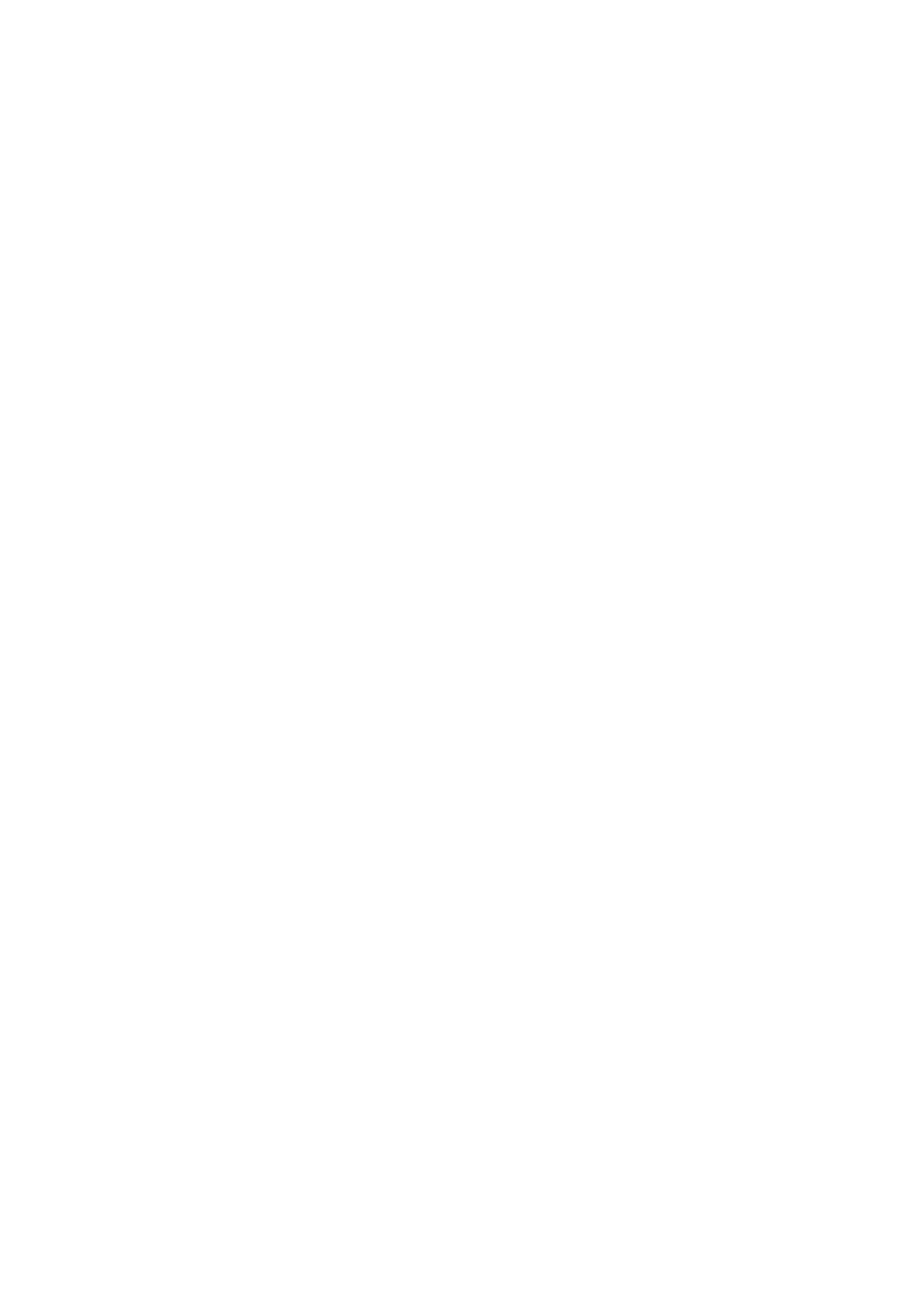# **Part 6—Miscellaneous provisions**

## **69—Permits**

- (1) An applicant for a permit under this Act—
	- (a) must make the application in a manner and form determined by the relevant authority; and
	- (b) must, subject to [subsection](#page-76-0) (2), pay to the relevant authority the appropriate fee fixed by regulation in respect of the permit at the time of the application.
- <span id="page-76-0"></span>(2) The relevant authority may, if satisfied that there are special reasons for doing so, remit the whole or any portion of any fee payable in respect of the grant of a permit under this Act.
- (2a) The relevant authority may refuse to grant a permit under any provision of this Act if, in the relevant authority's opinion—
	- (a) the applicant is not a fit and proper person to hold the permit; or
	- (b) to grant the permit would be prejudicial to the interests of conservation; or
	- (c) the applicant should fulfil certain requirements specified by the relevant authority before the permit is granted and the applicant has not fulfilled those requirements.
- (2b) If a permit granted under any provision of this Act relates to an activity that is to be, or may be, undertaken within a River Murray Protection Area, the permit must be consistent with the objects of the *[River Murray Act](http://www.legislation.sa.gov.au/index.aspx?action=legref&type=act&legtitle=River%20Murray%20Act%202003) 2003* and the *Objectives for a Healthy River Murray* under that Act.
- (2c) If an application for a permit under any provision of this Act relates to an activity that is to be, or may be, undertaken within a River Murray Protection Area and is within a class of applications prescribed by the regulations for the purposes of this provision (which class may be prescribed so as to consist of applications for all such permits), the relevant authority must, before making a decision on the application—
	- (a) consult the relevant authority to whom the administration of the *[River Murray](http://www.legislation.sa.gov.au/index.aspx?action=legref&type=act&legtitle=River%20Murray%20Act%202003)  Act [2003](http://www.legislation.sa.gov.au/index.aspx?action=legref&type=act&legtitle=River%20Murray%20Act%202003)* is committed; and
	- (b) comply with the Minister's directions (if any) in relation to the application (including a direction that the application not be granted, or that if it is to be granted, then the permit be subject to conditions specified by the relevant authority).
- (3) A permit—
	- (a) is subject to such limitations, restrictions and conditions as the relevant authority thinks fit and includes in the permit; and
	- (b) may, if the holder of the permit has in the opinion of the relevant authority contravened or failed to comply with any limitation, restriction or condition of the permit, be revoked by the relevant authority by instrument in writing served personally or by post upon that person; and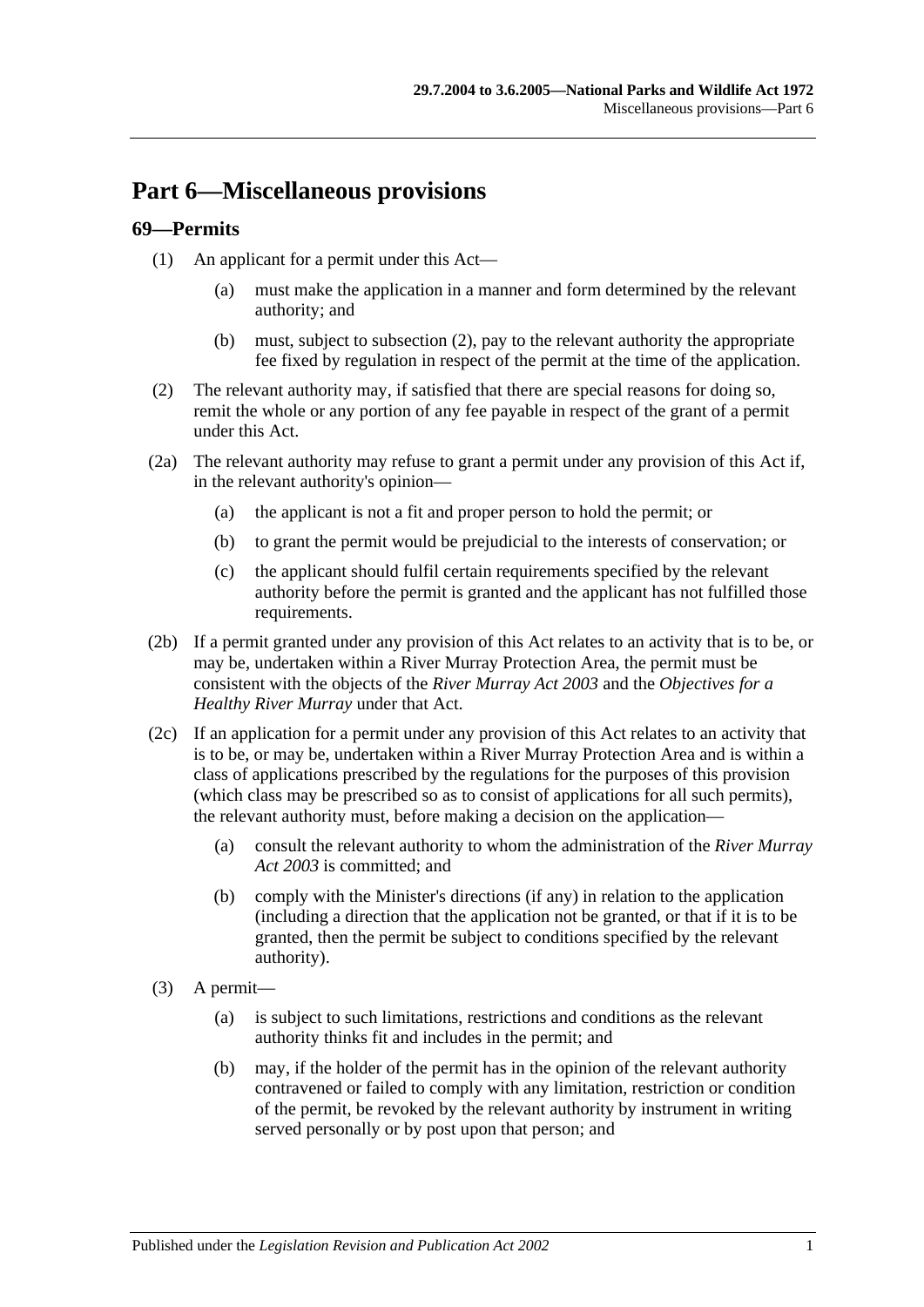- (c) may be revoked by the relevant authority by instrument in writing served personally or by post upon the holder of the permit if, in the opinion of the relevant authority, it is in the interests of conservation to do so.
- (4) Without limiting the conditions upon which a permit relating to animals may be granted under this Act, those conditions may—
	- (a) provide for marking, or otherwise identifying, animals to which the permit relates; and
	- (b) require the holder of the permit to report the escape, illness or death of any animal to which the permit relates; and
	- (c) require the holder of the permit to report to the relevant authority the birth of any progeny to the animals to which the permit relates.
- (4a) A condition of a permit may require compliance with a specified code of practice, standard or other document as in force at a specified time or as in force from time to time.
- (5) A permit—
	- (a) comes into operation on the day fixed in the permit for its commencement or, if no such day is fixed, on the day on which it is granted; and
	- (b) expires on the day fixed in the permit for its expiry or, if no such day is fixed, on the expiration of 12 months from the day on which it came into operation.
- (6) Where—
	- (a) a permit is granted for a term of more than 12 months; and
	- (b) the permit includes a condition that entitles the holder of the permit to surrender it to the relevant authority; and
	- (c) the holder of the permit surrenders the permit 12 months or more before its specified term expires,

a proportionate part of the fee paid for the permit reflecting each complete year of the unexpired term is payable by the relevant authority to the former holder of the permit.

- (7) Where—
	- (a) a hunting permit granted under [section](#page-72-3) 68A authorises the hunting of ducks but does not authorise the hunting of any other animal; and
	- (b) during the whole of a particular year of the term of the permit it is not legally possible to hunt ducks pursuant to the permit because the relevant authority has not declared an open season under [section](#page-55-0) 52 for duck hunting in any part of the State to which the permit applies,

the term of the permit is extended by one year without the payment of a fee in respect of the extension.

(8) In this section—

*relevant authority* means—

(a) in relation to a permit issued by, or to be issued by, a co-management board for a co-managed park constituted of Aboriginal-owned land—the co-management board for the park; or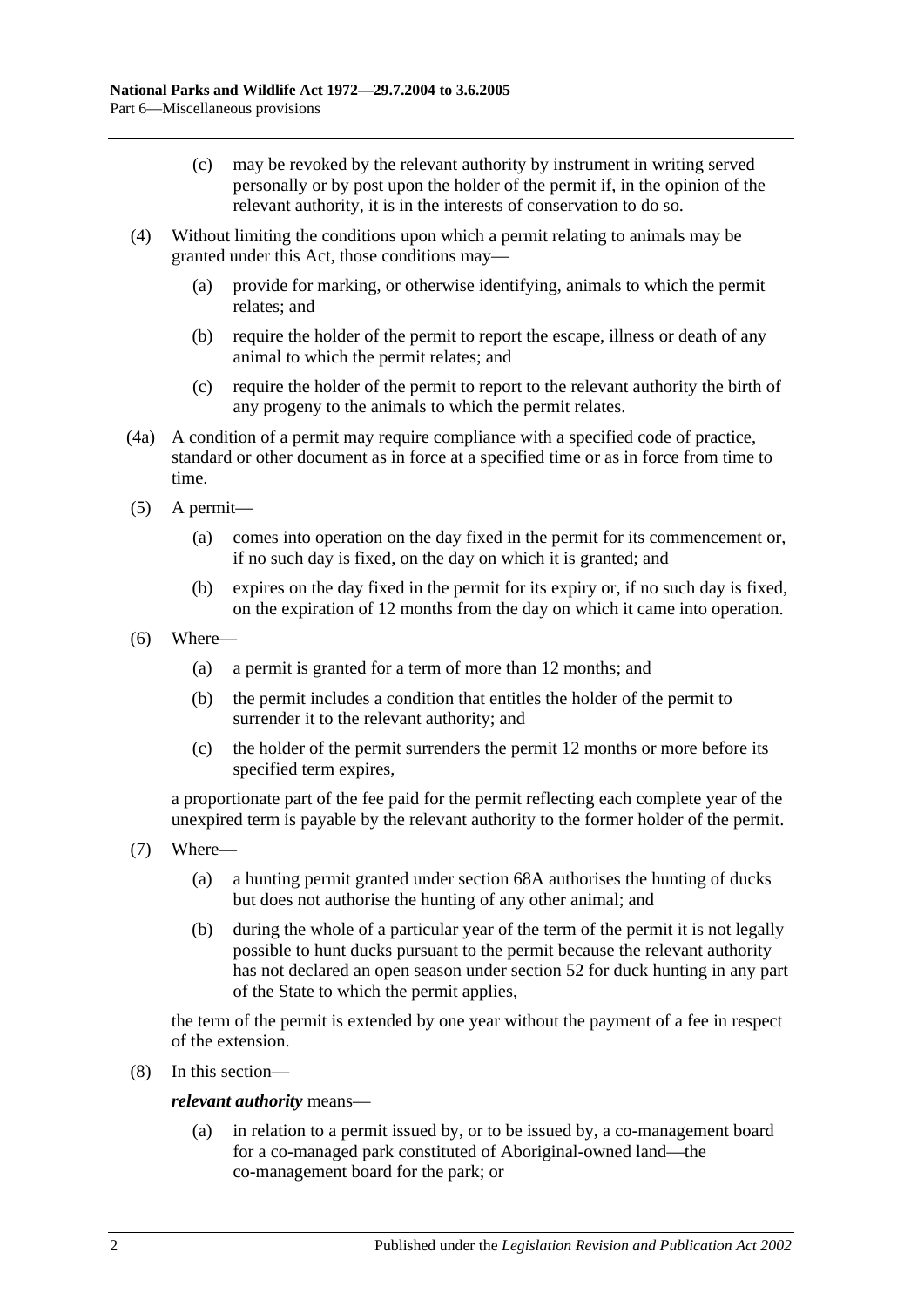(b) in any other case—the Minister.

#### **70—Obligation to produce permit**

A person required by this Act to hold a permit, or to have written permission, must if requested by a warden, produce the permit or written permission for inspection by the warden as soon as practicable after the request is made.

Maximum penalty: \$1 000.

Expiation fee: \$150.

#### **70A—Failure to comply with authority**

(1) The holder of an authority who contravenes or fails to comply with a limitation, restriction or condition of the authority is guilty of an offence.

Maximum penalty: \$2 500.

Expiation fee: \$210.

(2) In this section—

*authority* means a permit, permission or other authority granted by the Director, the Minister or a co-management board under this Act or other law.

#### **71—Duplicate**

- (1) If the relevant authority is satisfied—
	- (a) that any permit or other document issued to any person under this Act has been lost, destroyed or defaced; and
	- (b) that no improper use has been made of that permit or document,

the relevant authority may on the application of that person, and on payment of the prescribed fee, issue a duplicate of the permit or other document.

- (2) A duplicate issued under this section has the same force and effect as the original of which it is a duplicate.
- (3) In this section—

*relevant authority* means—

- (a) in relation to a co-managed park constituted of Aboriginal-owned land—the co-management board for the park; or
- (b) in any other case—the Minister.

# <span id="page-78-0"></span>**72—False or misleading statement**

- (1) A person must not make, or cause to be made, a false or misleading statement in relation to the administration of this Act. Maximum penalty: \$2 500.
- (1a) Without limiting [subsection](#page-78-0) (1), a person must not make, or cause to be made, a false or misleading statement in an application, return or other document under this Act. Maximum penalty: \$2 500.
- (2) It is a defence to a charge for an offence under this section that the defendant believed on reasonable grounds that the statement was true.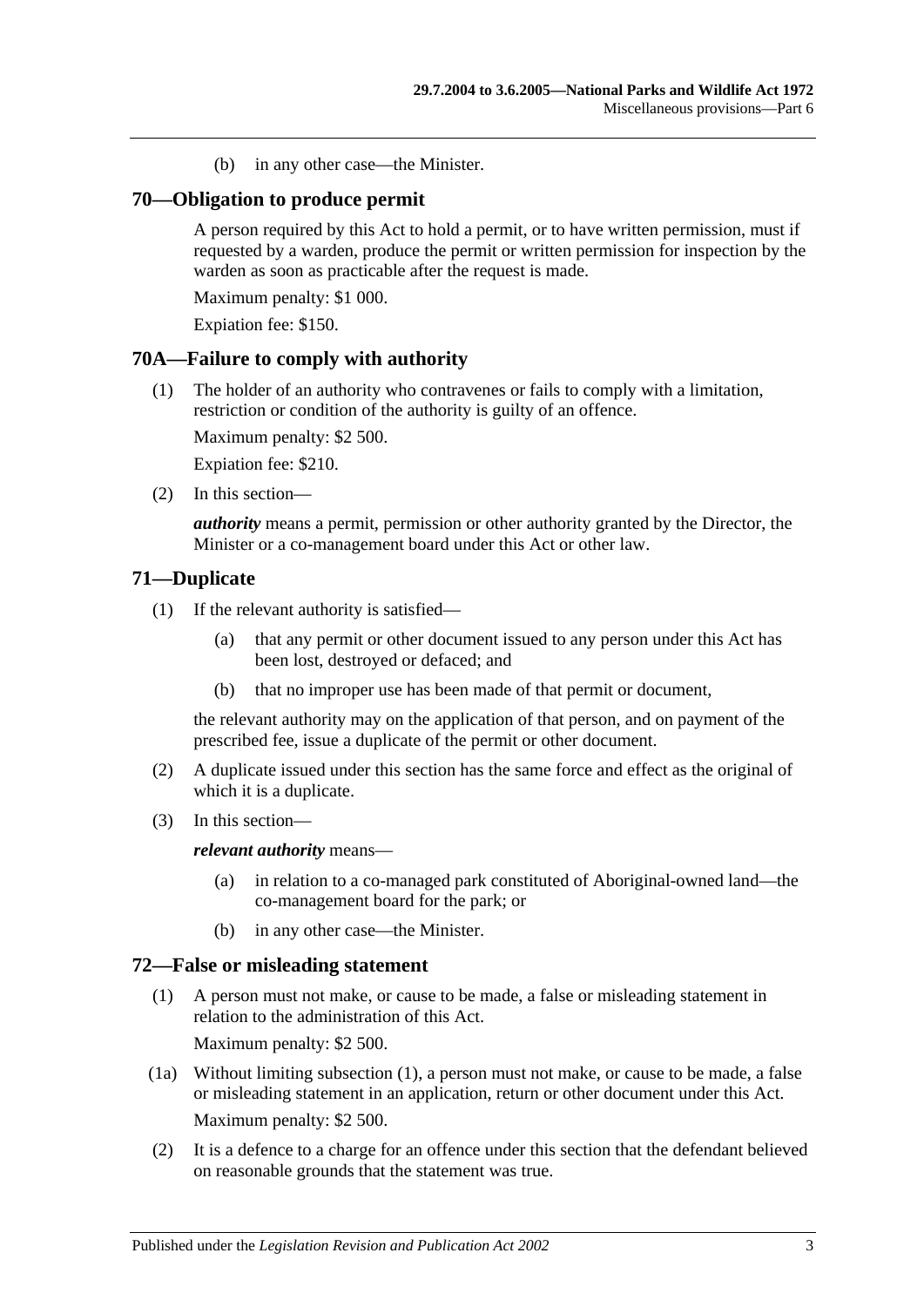### **73—Offences against provisions of proclamations and notices**

(1) A person must not contravene, or fail to comply with, any provision or condition of a proclamation or notice under this Act.

Maximum penalty: \$1 000.

Expiation fee: \$150.

(2) Where the holder of a permit, or a person acting in the employment or the authority of the holder of a permit, contravenes or fails to comply with a provision or condition of the permit, the holder of the permit is guilty of an offence.

Maximum penalty: \$1 000.

Expiation fee: \$150.

## **73A—Liability of vehicle owners and expiation of certain offences**

(1) In this section—

*owner*, in relation to a vehicle, includes—

- (a) a person registered or recorded as an owner of the vehicle under a law of this State or of the Commonwealth or another State or Territory of the Commonwealth; and
- (b) a person to whom a trade plate, a permit or other authority has been issued under the *Motor Vehicles Act 1959* or a similar law of the Commonwealth or another State or Territory of the Commonwealth, by virtue of which the vehicle is permitted to be driven on roads; and
- (c) a person who has possession of the vehicle by virtue of the hire or bailment of the vehicle;

*prescribed offence* means an offence against a provision of this Act prescribed by regulation for the purposes of this definition;

*principal offender* means a person who has committed a prescribed offence.

- <span id="page-79-0"></span>(2) Without derogating from the liability of any other person, but subject to this section, if a vehicle is involved in a prescribed offence, the owner of the vehicle is guilty of an offence and liable to the same penalty as is prescribed for the principal offence and the expiation fee that is fixed for the principal offence applies in relation to an offence against this section.
- (3) Where there are two or more owners of the same vehicle a prosecution for an offence against [subsection](#page-79-0) (2) may be brought against one of the owners or against some or all of the owners jointly as co-defendants.
- (4) The owner of a vehicle and the principal offender are not both liable through the operation of this section to be convicted of an offence arising out of the same circumstances, and consequently conviction of the owner exonerates the principal offender and conversely conviction of the principal offender exonerates the owner.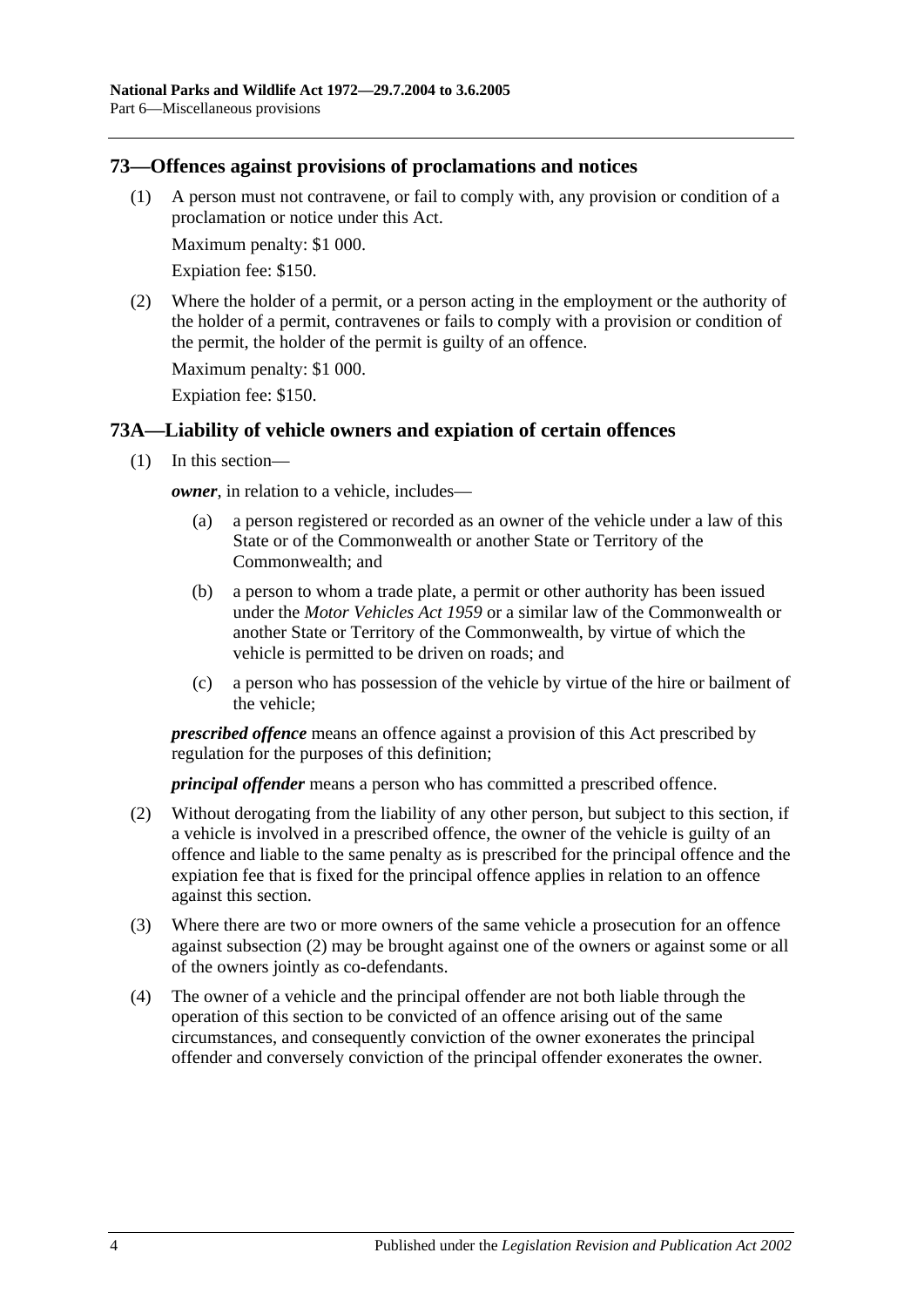- <span id="page-80-0"></span>(5) An expiation notice or expiation reminder notice given under the *[Expiation of](http://www.legislation.sa.gov.au/index.aspx?action=legref&type=act&legtitle=Expiation%20of%20Offences%20Act%201996)  [Offences Act](http://www.legislation.sa.gov.au/index.aspx?action=legref&type=act&legtitle=Expiation%20of%20Offences%20Act%201996) 1996* to the owner of a vehicle for an alleged offence against this section involving the vehicle must be accompanied by a notice inviting the owner, if he or she was not the principal offender, to provide the person specified in the notice, within the period specified in the notice, with a statutory declaration—
	- (a) setting out the name and address of the principal offender; or
	- (b) if he or she had transferred ownership of the vehicle to another prior to the time of the alleged offence and, in the case of a motor vehicle defined by section 5(1) of the *[Road Traffic Act](http://www.legislation.sa.gov.au/index.aspx?action=legref&type=act&legtitle=Road%20Traffic%20Act%201961) 1961*, has complied with the *[Motor](http://www.legislation.sa.gov.au/index.aspx?action=legref&type=act&legtitle=Motor%20Vehicles%20Act%201959)  [Vehicles Act](http://www.legislation.sa.gov.au/index.aspx?action=legref&type=act&legtitle=Motor%20Vehicles%20Act%201959) 1959* in respect of the transfer—setting out details of the transfer (including the name and address of the transferee).
- <span id="page-80-1"></span>(6) Before proceedings are commenced against the owner of a vehicle for an offence against this section involving the vehicle, the complainant must send the owner a notice—
	- (a) setting out particulars of the alleged prescribed offence; and
	- (b) inviting the owner, if he or she was not the principal offender, to provide the complainant, within 21 days of the date of the notice, with a statutory declaration setting out the matters referred to in [subsection](#page-80-0) (5).
- (7) [Subsection](#page-80-1) (6) does not apply to—
	- (a) proceedings commenced where an owner has elected under the *[Expiation of](http://www.legislation.sa.gov.au/index.aspx?action=legref&type=act&legtitle=Expiation%20of%20Offences%20Act%201996)  [Offences Act](http://www.legislation.sa.gov.au/index.aspx?action=legref&type=act&legtitle=Expiation%20of%20Offences%20Act%201996) 1996* to be prosecuted for the offence; or
	- (b) proceedings commenced against an owner of a vehicle who has been named in a statutory declaration under this section as the principal offender.
- (8) Where a person is found guilty of, or expiates, a prescribed offence or an offence against this section, neither that person nor any other person is liable to be found guilty of, or to expiate, an offence against this section or a prescribed offence in relation to the same incident.
- <span id="page-80-2"></span>(9) Subject to [subsection](#page-81-0) (10), in proceedings against the owner of a vehicle for an offence against this section, it is a defence to prove—
	- (a) that, in consequence of some unlawful act, the vehicle was not in the possession or control of the owner at the time of the alleged prescribed offence; or
	- $(b)$  that—
		- (i) the driver or operator of the vehicle was not the principal offender or one of the principal offenders; and
		- (ii) the owner does not know and cannot reasonably be expected to know the identity of the principal offender or of any one of the principal offenders; or
	- (c) that, at the time of the alleged prescribed offence, the vehicle was being used for a commercial purpose; or
	- (d) that the owner provided the complainant with a statutory declaration in accordance with an invitation under this section.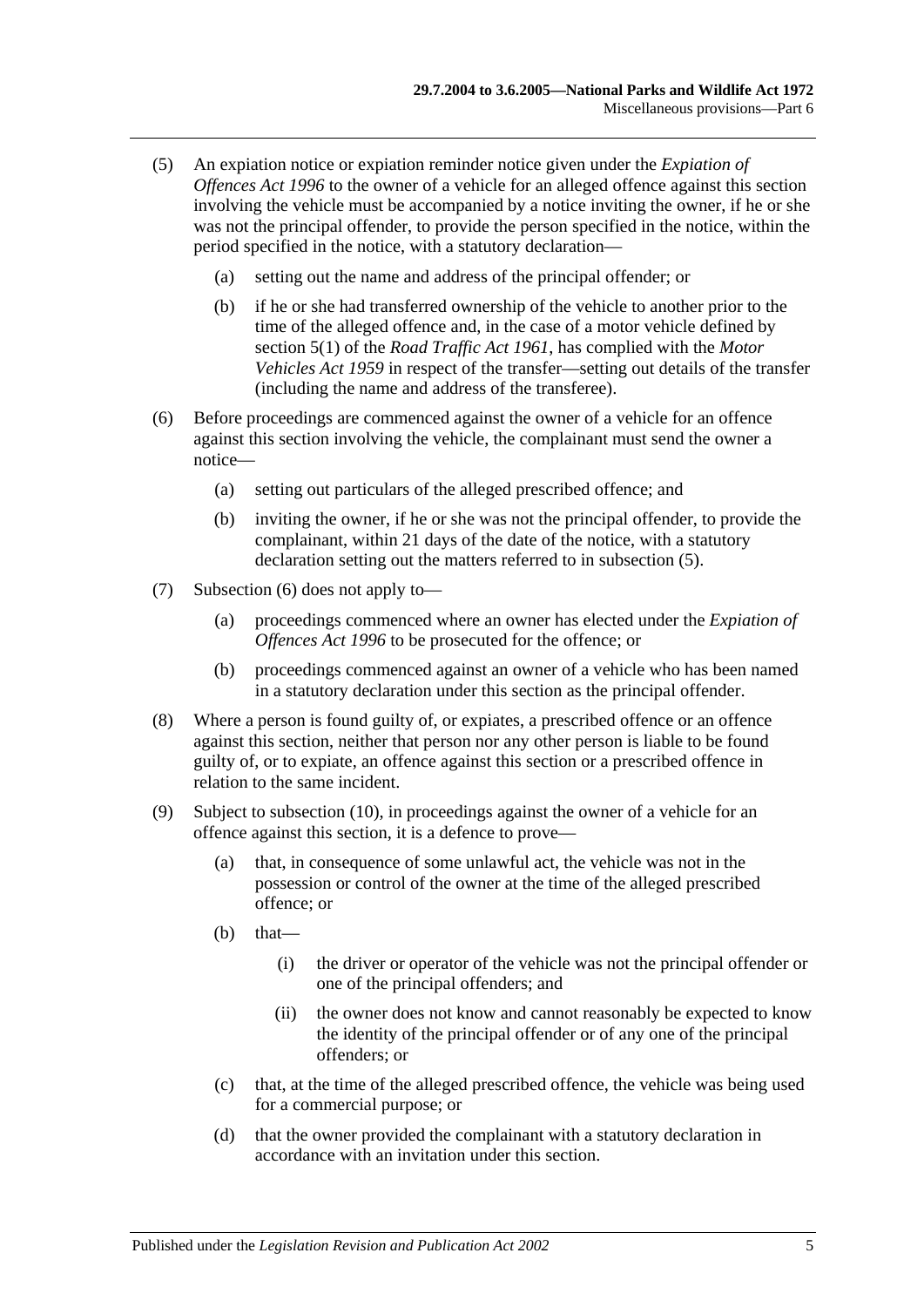- <span id="page-81-0"></span>(10) The defence in [subsection](#page-80-2) (9)(d) does not apply if it is proved that the owner made the declaration knowing it to be false in a material particular.
- $(11)$  If—
	- (a) an expiation notice is given to a person named as the alleged principal offender in a statutory declaration under this section; or
	- (b) proceedings are commenced against a person named as the alleged principal offender in such a statutory declaration,

the notice or summons, as the case may be, must be accompanied by a notice setting out particulars of the statutory declaration that named the person as the alleged principal offender.

- (12) In proceedings against a person named in a statutory declaration under this section for the offence to which the declaration relates, it will be presumed, in the absence of proof to the contrary, that the person was the principal offender.
- (13) In proceedings against the owner or the principal offender for an offence against this Act, an allegation in the complaint that a notice was given under this section on a specified day will be accepted as proof, in the absence of proof to the contrary, of the facts alleged.
- <span id="page-81-1"></span>(14) A vehicle will be taken to be involved in a prescribed offence for the purposes of [subsection](#page-79-0) (2) if it was used in, or in connection with, the commission of the offence.
- (15) Without limiting [subsection](#page-81-1) (14), a vehicle will be taken to be used in connection with the commission of an offence if it is used to convey the principal offender or equipment, articles or other things used in the commission of the offence to the place where, or to the general area in which, the offence was committed.

## **74—Additional penalty**

- (1) Where a person is convicted of an offence involving any unlawful act in relation to animals and the court is satisfied that more than one animal was involved in the offence, it must, in addition to imposing a penalty authorised by the provisions of this Act under which the offence arises, impose an additional fine based on the number of animals involved in the commission of the offence.
- <span id="page-81-4"></span><span id="page-81-3"></span><span id="page-81-2"></span>(2) The amount of the additional fine is—
	- (a) not more than \$1 000 for each animal of an endangered species involved in the commission of the offence; and
	- (b) not more than \$750 for each animal of a vulnerable species involved in the commission of the offence; and
	- (c) not more than \$500 for each animal of a rare species involved in the commission of the offence; and
	- (d) not more than \$250 for each animal (not being an animal referred to in [paragraph](#page-81-2) (a), [\(b\)](#page-81-3) or [\(c\)\)](#page-81-4) involved in the commission of the offence.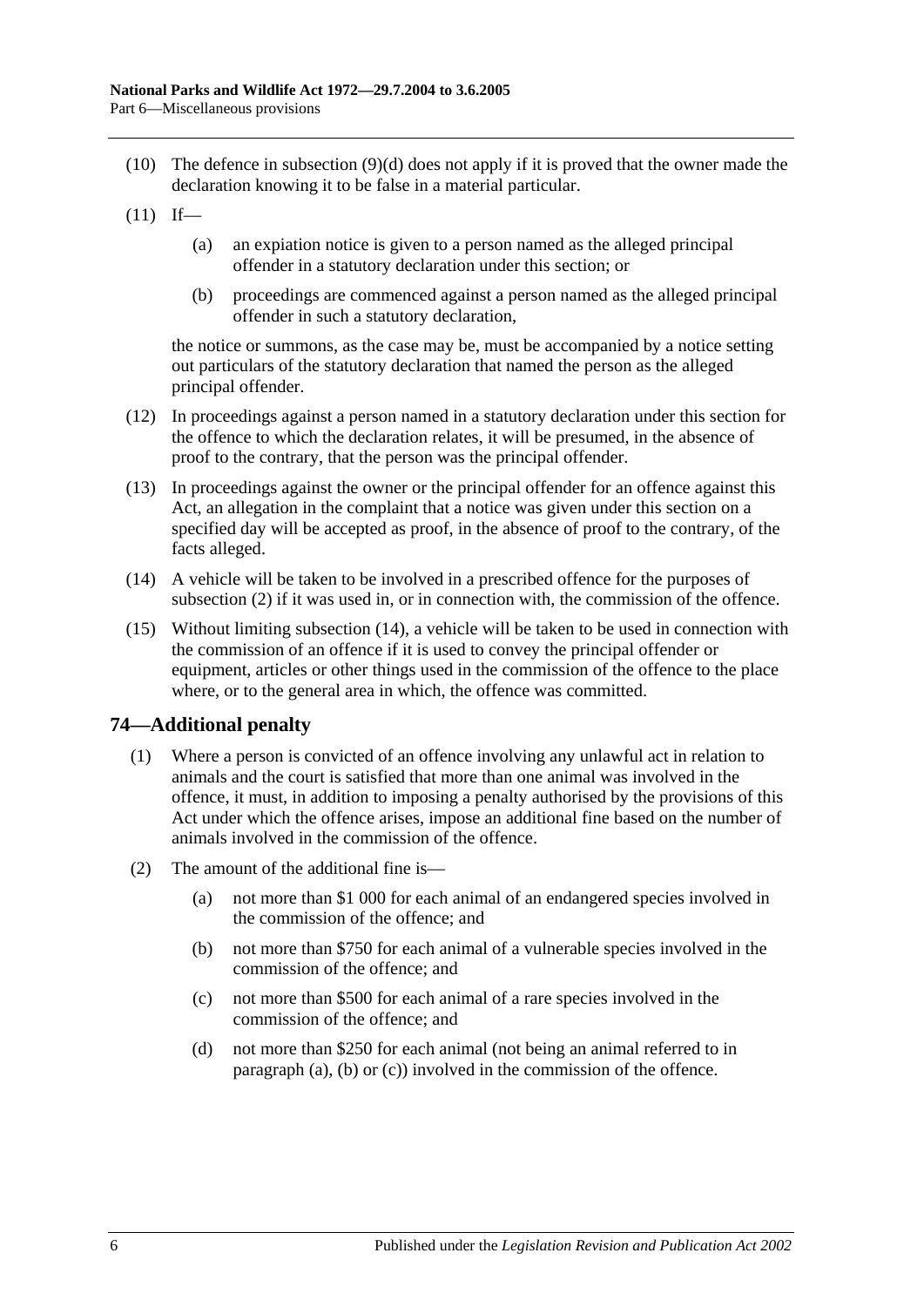#### **74A—Maximum penalties in relation to wilderness protection areas and zones**

The maximum penalties prescribed by [sections](#page-50-2) 47(3) and [51](#page-54-0) are increased by one half of those penalties in respect of the taking of a native plant or a protected animal or the eggs of a protected animal in a wilderness protection area or wilderness protection zone.

## **75—Evidentiary provisions**

- (1) In any proceedings for an offence against this Act, an apparently genuine document purporting to be signed by the Director, and to state that at any specified time or during any specified period a person was or was not the holder of a permit under this Act is proof of the matter so stated in the absence of proof to the contrary.
- (2) In any proceedings for an offence against this Act, an allegation in a complaint that a place referred to in the complaint is, or was at a time specified in the complaint, a reserve or sanctuary under this Act or a wilderness protection area or wilderness protection zone or is situated within a reserve, sanctuary, wilderness protection area or zone, will be accepted as proved in the absence of proof to the contrary.
- (3) Where in any proceedings for an offence against this Act, any question arises as to whether the defendant was duly authorised pursuant to this Act to perform the action subject to the charge, the onus of proving that authorisation lies upon the defendant.
- (4) In any proceedings for an offence against this Act, an allegation in the complaint that a person named in the complaint is, or was at a time specified in the complaint, a warden will be accepted as proved in the absence of proof to the contrary.
- (5) In proceedings for an offence against this Act, an allegation in the complaint that an animal referred to in the complaint was a protected animal, or that a carcass or egg referred to in the complaint was the carcass or egg of a protected animal, will be accepted as proved in the absence of proof to the contrary.
- (6) In any proceedings for an offence against this Act, an allegation in the complaint that an animal referred to in the complaint was of a specified species, or that a carcass or egg referred to in the complaint was the carcass or egg of an animal of a specified species, will be accepted as proved in the absence of proof to the contrary.

## **75A—Defence**

It is a defence to a charge of an offence against this Act to prove that the defendant—

- (a) acted in a manner authorised by or under the *[Native Vegetation Act](http://www.legislation.sa.gov.au/index.aspx?action=legref&type=act&legtitle=Native%20Vegetation%20Act%201991) 1991*; or
- (b) acted in compliance with a requirement of the *Animal and [Plant Control](http://www.legislation.sa.gov.au/index.aspx?action=legref&type=act&legtitle=Animal%20and%20Plant%20Control%20(Agricultural%20Protection%20and%20Other%20Purposes)%20Act%201986)  [\(Agricultural Protection and Other Purposes\) Act](http://www.legislation.sa.gov.au/index.aspx?action=legref&type=act&legtitle=Animal%20and%20Plant%20Control%20(Agricultural%20Protection%20and%20Other%20Purposes)%20Act%201986) 1986*; or
- (c) acted in compliance with a requirement of any other Act.

#### **77—Powers of court**

Upon convicting any person for an offence against this Act, the court may, in addition to imposing any other penalty, order—

- (a) that any permit of the convicted person be cancelled; and
- (b) that the convicted person be disqualified for such period as the court may specify from holding and obtaining a permit under this Act.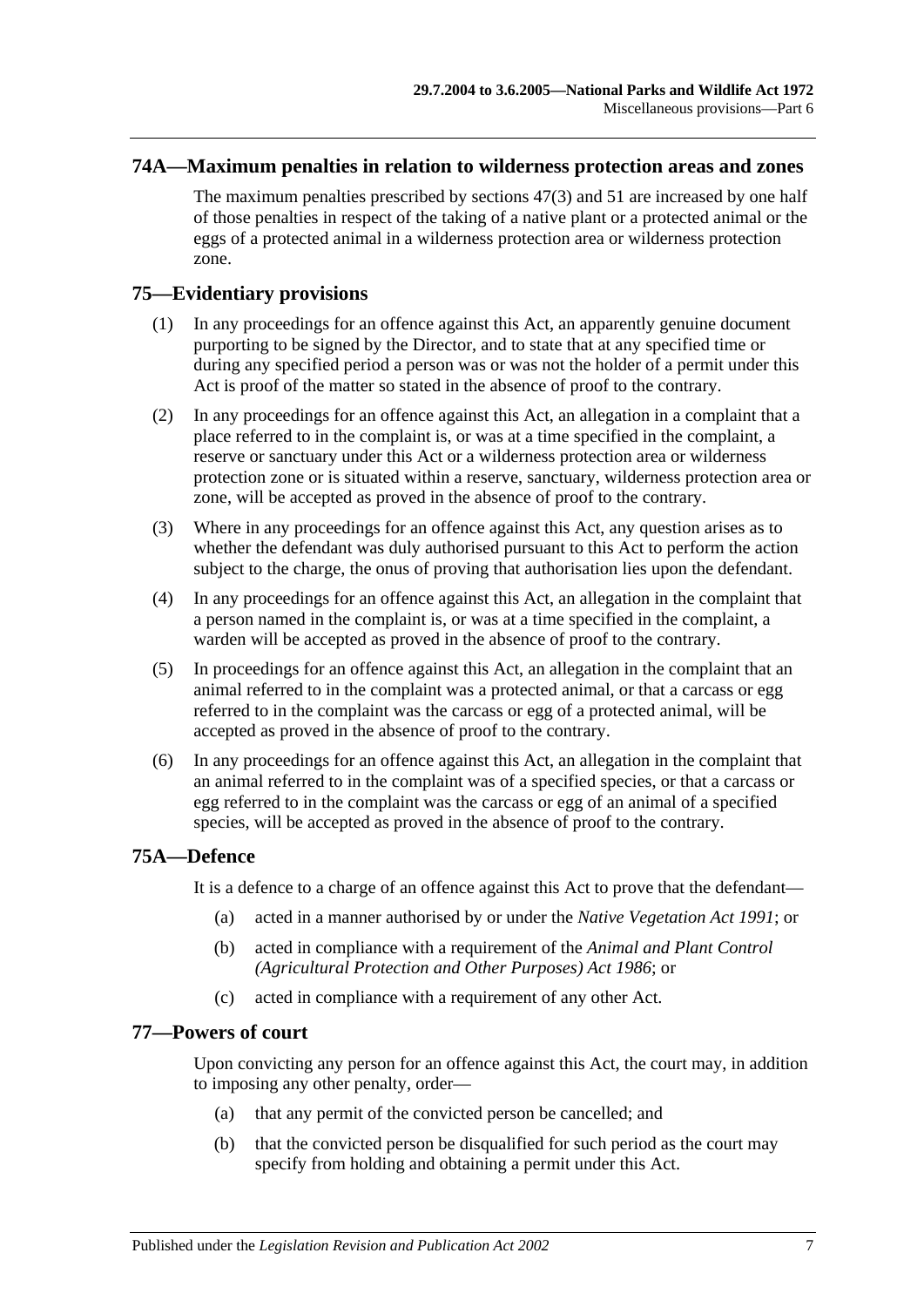### **78—Financial provision**

- (1) Subject to this Act, the money required for the purposes of this Act will be paid out of money provided by Parliament for those purposes.
- (2) Any money received or recovered by the Minister, the Chief Executive or the Director under this Act must, except as otherwise provided by this Act, be paid into the Consolidated Account.

#### **79—Wilful damage to reserve or property of Minister or relevant board**

(1) A person who, intentionally and without lawful authority, destroys or damages any part of a reserve or any property of the Minister or a co-management board on a reserve is guilty of an offence.

Maximum penalty: \$2 000 or imprisonment for 6 months.

(2) Upon convicting a person for an offence against this section, the court may order the convicted person to pay to the Minister or a co-management board such sum as the court thinks just by way of compensation.

#### <span id="page-83-0"></span>**80—Regulations**

- (1) The Governor may make such regulations as are contemplated by this Act, or as are necessary or expedient for the purposes or objects of this Act.
- (2) Without limiting the generality of [subsection](#page-83-0) (1), the regulations may—
	- (a) confer powers, authorities, duties and obligations upon the Minister, the Chief Executive, or the Director, or any officers appointed under this Act, that may be necessary or expedient for the enforcement of this Act; and
	- (b) regulate the use and enjoyment of reserves; and
	- (c) provide for the safety of persons in reserves; and
	- (d) establish standards of conduct to which those who may resort to a reserve must conform while on the reserve; and
	- (e) provide for the removal of trespassers from reserves; and
	- (f) restrict or prohibit access to reserves or any portions of reserves; and
	- (g) provide for the preservation and protection of natural features of reserves; and
	- (h) provide for the protection, conservation and management of animals and plants in reserves; and
	- (i) regulate, restrict or prohibit the taking of animals and plants into reserves or the removal of animals and plants from reserves; and
	- (ia) regulate, restrict or prohibit the removal of wood, mulch or other dead vegetation from reserves; and
	- (j) provide for the impounding, removal, destruction, or disposal of animals found straying upon reserves; and
	- (k) regulate, restrict or prohibit the taking of firearms or other devices into, or the use of firearms or other devices in, a reserve or sanctuary; and
	- (l) provide for the collection of scientific specimens and the pursuit of research in reserves; and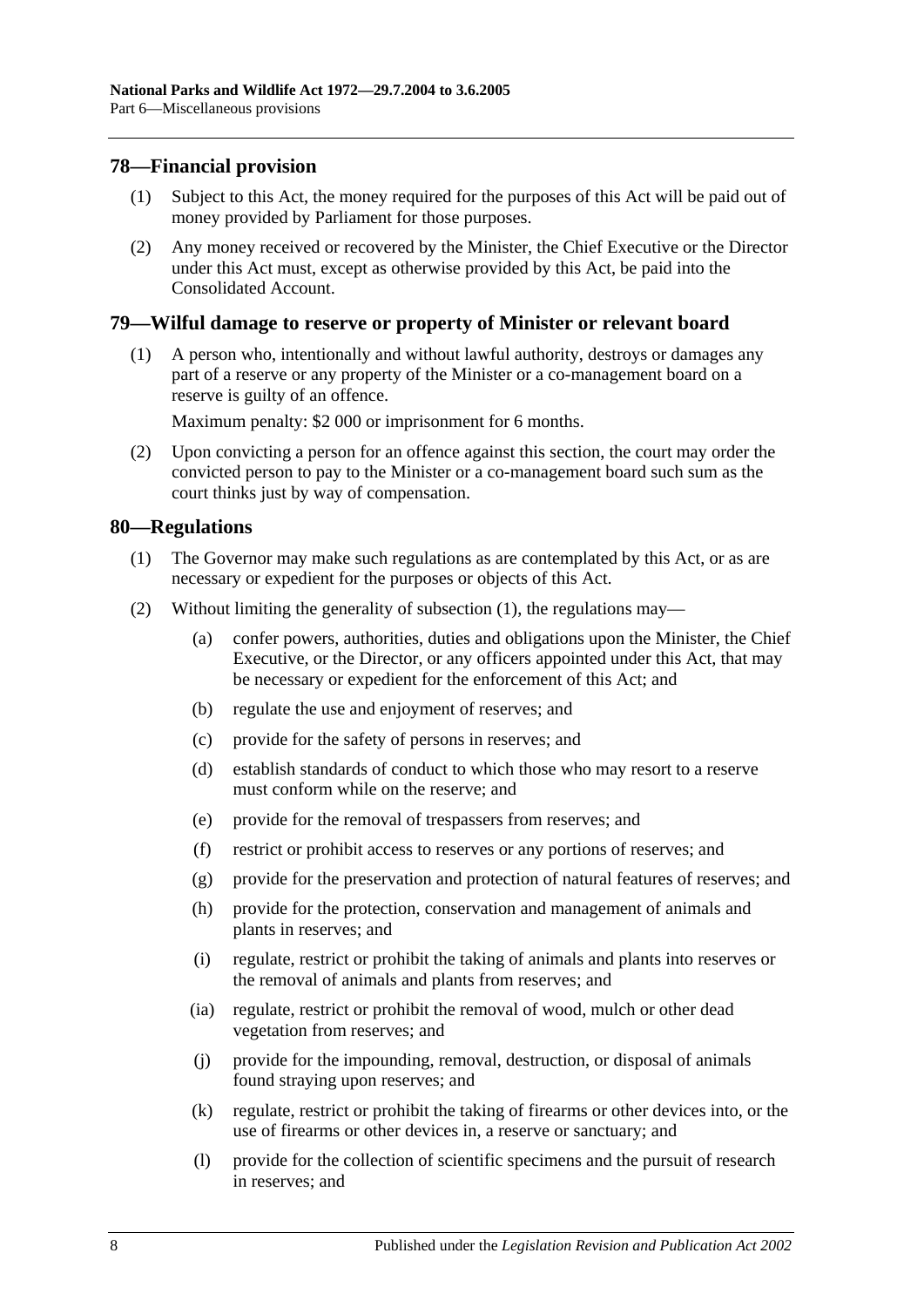- (m) reserve the whole or any portion of a reserve for a separate or exclusive use prescribed by the regulations; and
- (n) restrict or prohibit access to a reserve or any portion of a reserve by any person or class of persons; and
- (o) regulate, restrict or prohibit the use of roads or tracks in reserves; and
- (p) regulate, restrict or prohibit the use of motor vehicles or other vehicles in reserves; and
- (pa) empower the Director to fix one or more speed limits for vehicles driven within a reserve or any part of a reserve; and
- (q) provide for the impounding, removal or disposal of any vehicle or property found in a reserve in contravention of a regulation; and
- (r) prescribe fees or other charges relating to the administration of this Act; and
- (ra) provide for the recovery of fees or charges imposed by or under this Act; and
- (s) regulate, restrict or prohibit the parking of vehicles in a reserve; and
- (t) regulate, restrict or prohibit camping within a reserve; and
- (u) regulate, restrict or prohibit the erection of buildings, signs or other structures in reserves; and
- (v) provide for the protection and preservation of buildings, structures, signs and other improvements in reserves; and
- (w) exempt, conditionally or unconditionally, Aboriginal persons generally, or Aboriginal persons of a specified class, from all or any of the provisions of this Act in such portions of the State as may be specified in the regulations; and
- (x) make any other provision that may in the opinion of the Governor conduce to the preservation or conservation of wildlife; and
- (y) prescribe penalties, recoverable summarily, for breach of, or non-compliance with, any regulation; and
- (z) fix expiation fees for alleged offences against the regulations.
- (2a) The Governor may, by regulation, amend [Schedule 7,](#page-93-0) [8,](#page-101-0) [9](#page-111-0) or [10](#page-130-0) by deleting species of animals or plants from, or including species of animals or plants in, the Schedule.
- (2b) A regulation may require compliance with a specified code of practice, standard or other document as in force at a specified time or as in force from time to time.
- (3) Any fees prescribed under this Act may be differential, varying according to any factor stated in the regulation.
- (4) A fee specifically prescribed to recover the cost of issuing a permit under this Act in the form of a plastic card may, when recovered, be retained by the Director and applied for the purposes of administering this Act without further appropriation by Parliament.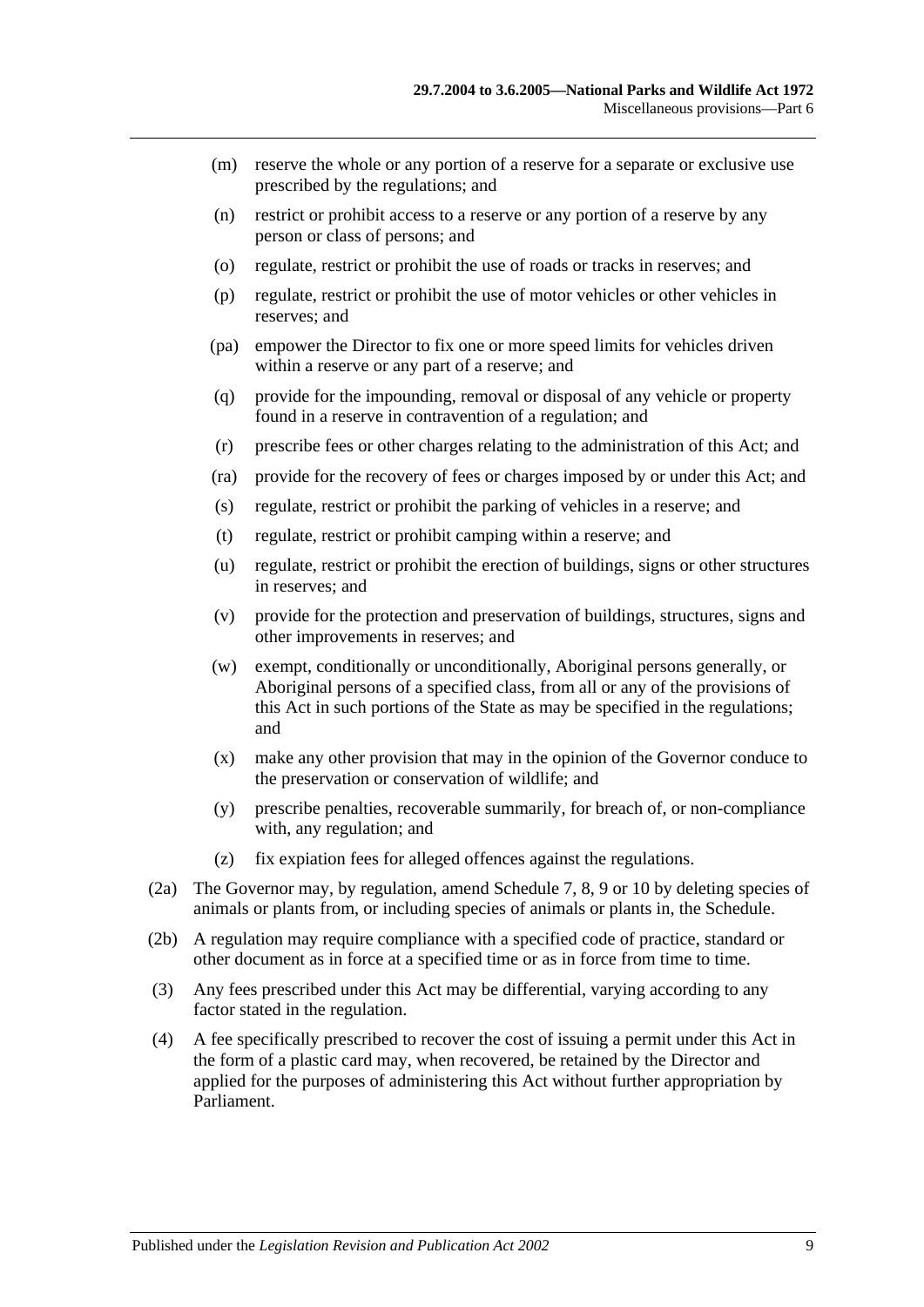### **81—Codes of practice etc**

Subject to this Act, where a code of practice, standard or other document is incorporated into or referred to in this Act, the regulations or a permit granted under this Act—

- (a) a copy of the code, standard or other document must be kept available for inspection by members of the public, without charge and during normal office hours, at an office determined by the Minister; and
- (b) evidence of the contents of the code, standard or other document may be given in any legal proceedings by production of a copy of a document apparently certified by or on behalf of the Minister to be a true copy of the code, standard or other document.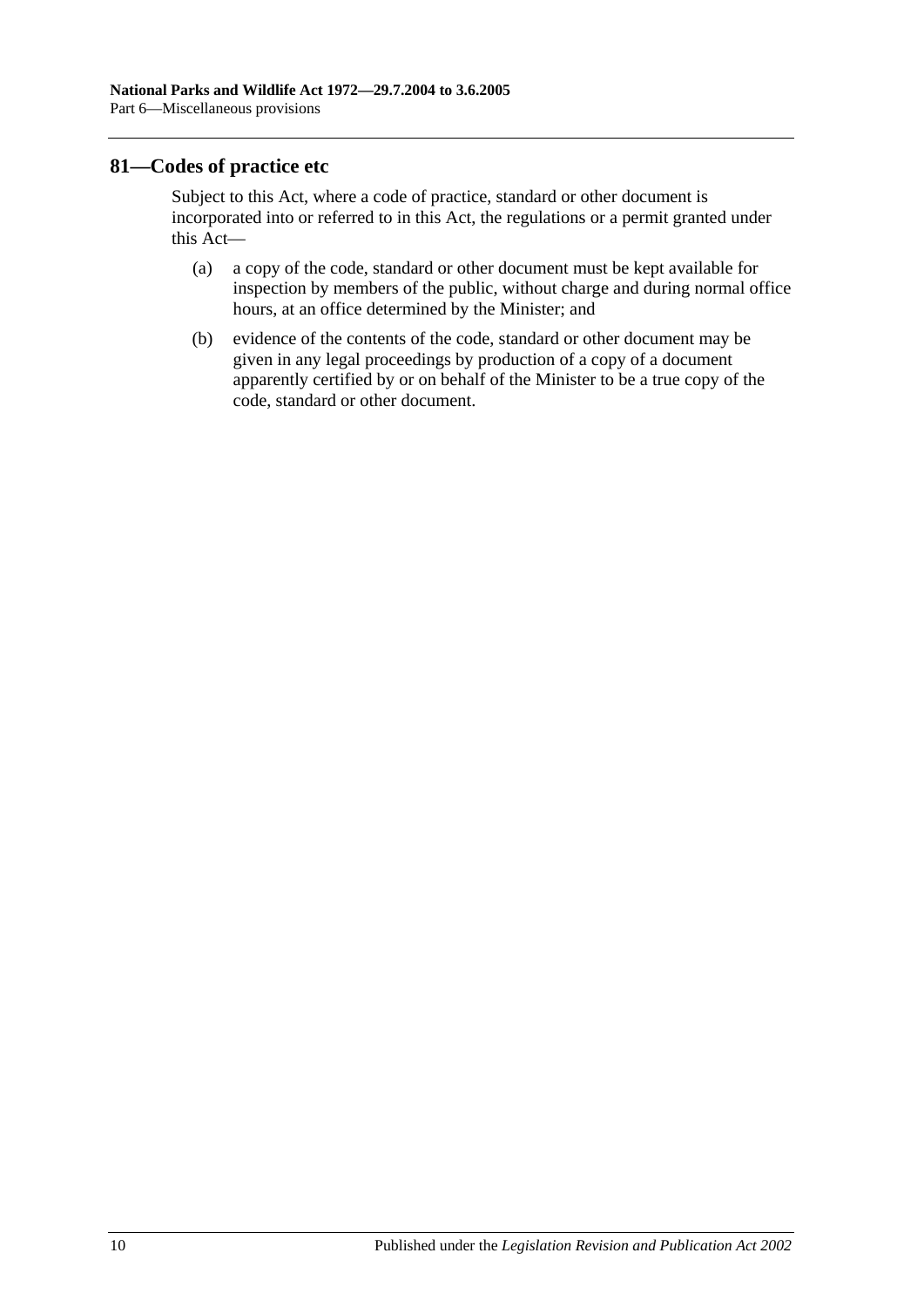# **Schedule 3—National parks**

The following areas are hereby constituted National Parks:

| <b>Lincoln National Park</b>         | Hundred Flinders, Section 2, 3, 5, 6, 12–14<br>Smith Island, Hopkins Island, Lewis Island, Little<br>Island, Owen Island, Albatross Island, Liguanea Island,<br>Rabbit Island (being Section 395, North out of<br>Hundreds)<br>Curta Rocks<br>Hundred Flinders, Section 4 |
|--------------------------------------|---------------------------------------------------------------------------------------------------------------------------------------------------------------------------------------------------------------------------------------------------------------------------|
| <b>Flinders Ranges National Park</b> | Hundred Edeowie, Section 148<br>Hundred Bunyeroo, Section 177<br>Hundred Parachilna, Section 61<br>North out of Hundreds, Section 473<br>North out of Hundreds, Section 333<br>North out of Hundreds, Section 106                                                         |
| <b>Gammon Ranges National Park</b>   | North out of Hundreds, Section 464<br>North out of Hundreds, Section 35                                                                                                                                                                                                   |
| <b>Innes National Park</b>           | Hundred Warrenben, Section 99-102<br>Islands of Pondalowie Bay (excluding South Island,<br>being Section 88, Hundred Warrenben)                                                                                                                                           |
| <b>Coorong National Park</b>         | Hundred Glyde, Section 17, 60<br>Hundred Santo, Section 6<br>Hundred Glyde, Section 59<br>Hundred Santo, Section 43<br>Hundred Santo, Section 52                                                                                                                          |
| Canunda National Park                | Hundred Rivoli Bay, Section 377, 378, 379, 396<br>Hundred Mayurra, Section 157<br>Hundred Benara, Section 386                                                                                                                                                             |
| <b>Flinders Chase National Park</b>  | Hundred Border, Section 11<br>Hundred Gosse, Section 64<br>Hundred McDonald, Section 17<br>South out of Hundreds, Section 66<br>Casuarina Islets (The Brothers)                                                                                                           |
| Mount Remarkable National Park       | Hundred Winninowie, Section 176<br>Hundred Wongyarra, Section 471<br>Hundred Wongyarra, Section 474, 489<br>Hundred Wongyarra, Section 488<br>Hundred Baroota, Section 218<br>Hundred Baroota, Section 216, 217<br>Hundred Baroota, Section 180, 210, 219                 |

# **Schedule 4—Conservation parks**

The following areas are hereby constituted Conservation Parks:

| Nixon-Skinner Conservation Park    | Hundred Myponga, Section 245                                                 |
|------------------------------------|------------------------------------------------------------------------------|
| Ferries-McDonald Conservation Park | Hundred Freeling, Section 266–268, 103, 271, 272, 238,<br>241, 242, 245, 246 |
| <b>Fairview Conservation Park</b>  | Hundred Woolumbool, Section 93, 98                                           |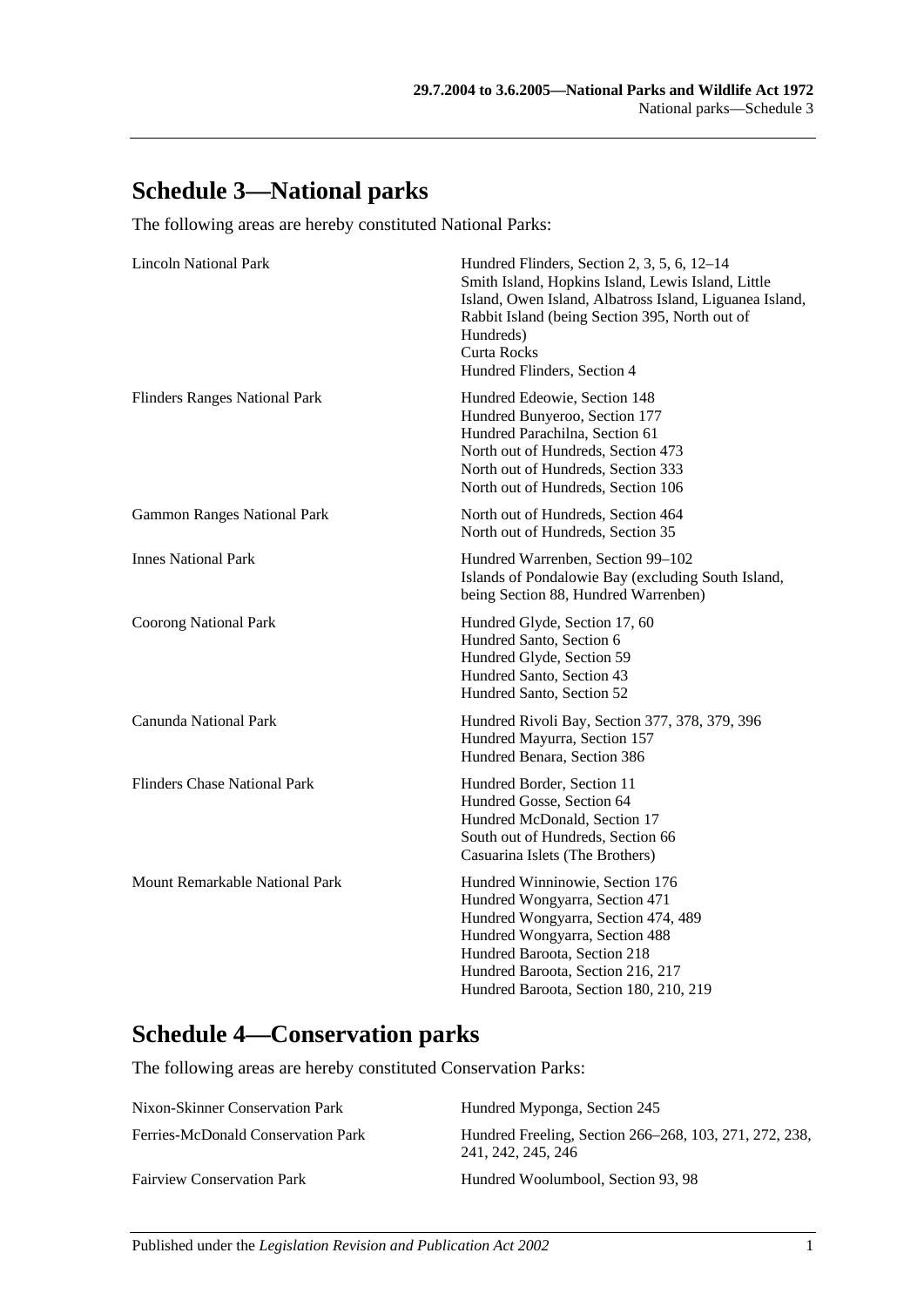#### **National Parks and Wildlife Act 1972—29.7.2004 to 3.6.2005** Schedule 4—Conservation parks

Waitpinga Conservation Park **Hundred Waitpinga, Section 355** Eric Bonython Conservation Park Hundred Waitpinga, Section 356, 357 Spring Gully Conservation Park Hundred Clare, Section 568, 572 Hundred Clare, Section 365 Hincks Conservation Park Hundred Hincks, Section 2 Hundred Murlong, Section 25 Hundred Nicholls, Section 11 Hundred Nicholls, Section 12 North out of Hundreds, Section 365 Peebinga Conservation Park Hundred Peebinga, Section 21, 22, 31, 19, 30 Hambidge Conservation Park Hundred Hambidge, Section 7 North out of Hundreds, Section 364 Kellidie Bay Conservation Park Hundred Lake Wangary, Section 1–13, 21, 273–277, 295 Mount Rescue Conservation Park Hundred Archibald, Section 7, 8, 9, 10 Hundred Makin, Section 3, 4 Billiatt Conservation Park Hundred Auld, Section 26 Hundred Billiatt, Section 15, 18 Cleland Conservation Park Hundred Adelaide, Section 608 Hundred Adelaide, Section 637 Hundred Adelaide, Section 500 Hundred Onkaparinga, Section 424 Hundred Adelaide, Section 920 Horsnell Gully Conservation Park Hundred Adelaide, Section 609, 618 The Knoll Conservation Park Hundred Adelaide, Section 612 Penguin Island Conservation Park Hundred Rivoli Bay, Section 374 South out of Hundreds, Un-numbered Section (Penguin Island) Mundoora Conservation Park Hundred Mundoora, Section 439–441 Hundred Mundoora, Section 442 Torrens Island Conservation Park Hundred Port Adelaide, Section 467 Messent Conservation Park Hundred Messent, Section 1 Hundred Colebatch, Section 1 Hale Conservation Park Hundred Barossa, Section 119, 124, 125, 135, 138, 315 Big Heath Conservation Park Hundred Spence, Section 17–20, 169 Sandy Creek Conservation Park Hundred Barossa, Section 72 Hundred Barossa, Section 317, 319 Spring Mount Conservation Park Hundred Encounter Bay, Section 633, 715 Warren Conservation Park Hundred Barossa, Section 321 Hundred Para Wirra, Section 118, 387, 388 Calectasia Conservation Park Hundred Short, Section 157 Desert Camp Conservation Park Hundred Marcollat, Section 87 Hundred Marcollat, Section 105 Guichen Bay Conservation Park Hundred Waterhouse, Section 360, 361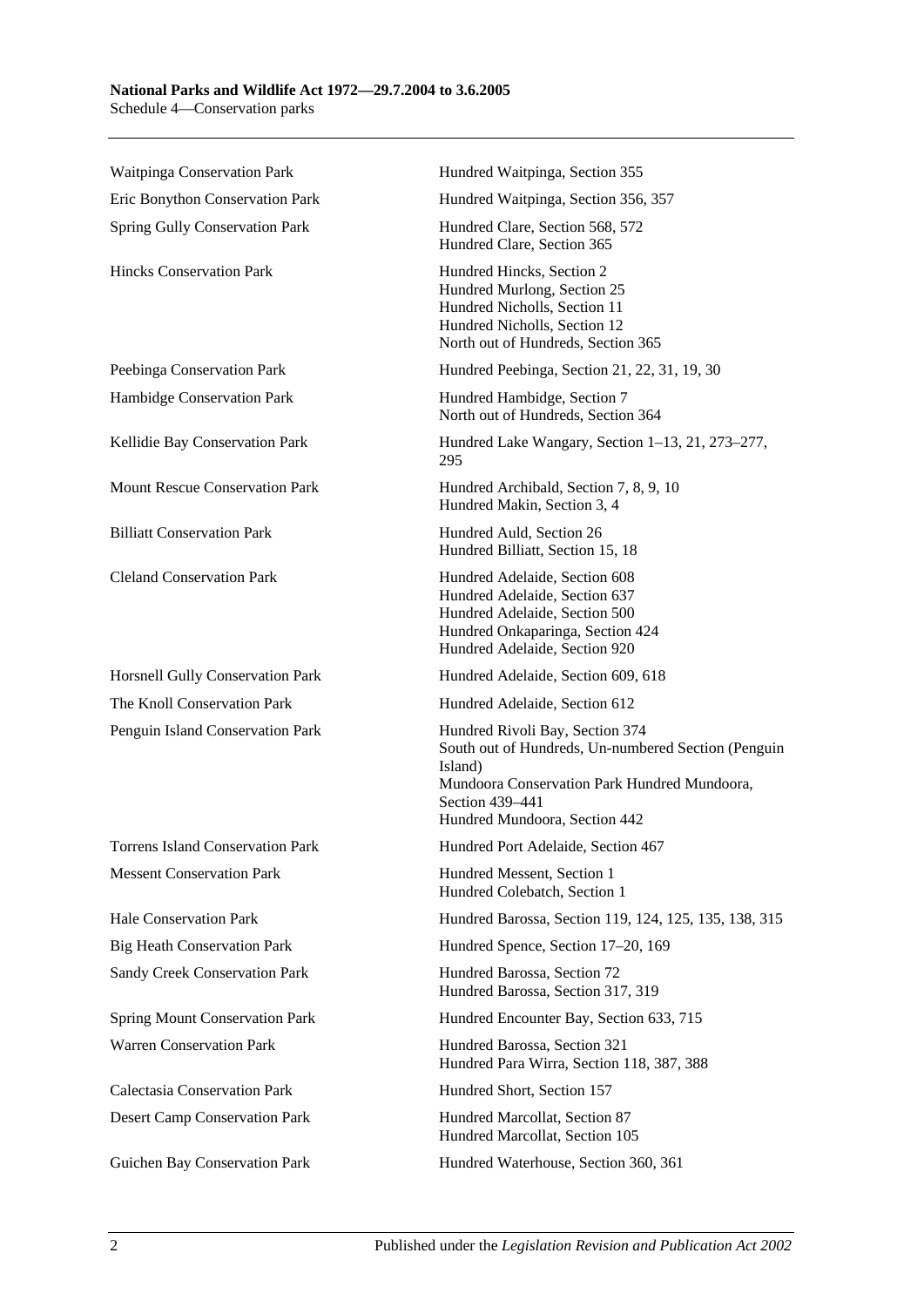Jip Jip Conservation Park Hundred Peacock, Section 86 Mount Magnificent Conservation Park Hundred Kuitpo, Section 293 Morialta Conservation Park **Hundred Adelaide, Section 833** 

Mount Boothby Conservation Park Hundred Colebatch, Section 3

Carcuma Conservation Park Hundred Carcuma, Section 23 Karte Conservation Park Hundred Kingsford, Section 3, 4 Sleaford Mere Conservation Park Hundred Sleaford, Section 36 Unnamed Conservation Park Hundred Messent, Section 14

Scorpion Springs Conservation Park Hundred Fisk, Section 16

Hundred Adelaide, Section 834 Elliot Price Conservation Park North out of Hundreds, Section 49 Simpson Desert Conservation Park North out of Hundreds, Section 48 Ridley Conservation Park Hundred Ridley, Section 479, 480, 483 Hundred Fisher, Section 144 Yumbarra Conservation Park North out of Hundreds, Section 457 Beachport Conservation Park Hundred Lake George, Section 5, 31, 32, 40, 58 Parndana Conservation Park Hundred Seddon, Section 58 Warrenben Conservation Park Hundred Warrenben, Section 97 Hundred Warrenben, Section 44, 45, 54 Wittelbee Conservation Park Hundred Bonython, Section 101 Scott Conservation Park Hundred Goolwa, Section 218, 347 White's Dam Conservation Park Hundred Lindley, Section 202 Hundred Lindley, Section 197, 199, 201 Hundred Maude, Section 252 Piccaninnie Ponds Conservation Park Hundred Caroline, Section 598, 692 Hundred Santo, Section 19 Cox's Scrub Conservation Park Hundred Kondoparinga, Section 1972, 1979–1985 Dudley Conservation Park Hundred Dudley, Section 294–296, 302, 303 Unnamed Conservation Park North out of Hundreds, Section 50 Pooginook Conservation Park Hundred Pooginook, Section 7, 8, 14 Swan Reach Conservation Park Hundred Fisher, Section 38, 39, 55, 56, 59, 60 Mount Taylor Conservation Park Hundred Newland, Section 102 Bascombe Well Conservation Park Hundred Kappawanta, Section 2 Hundred Barwell, Section 29 Hundred Blesing, Section 11 Hundred Cowan, Section 39, 65 Hundred Quirke, Section 9, 10 South out of Hundreds, Section 65 Gum Lagoon Conservation Park Hundred Wells, Section 9, 30 Hundred Petherick, Section 8, 37 Telowie Gorge Conservation Park Hundred Telowie, Section 439, 491 Penola Conservation Park Hundred Monbulla, Section 255, 256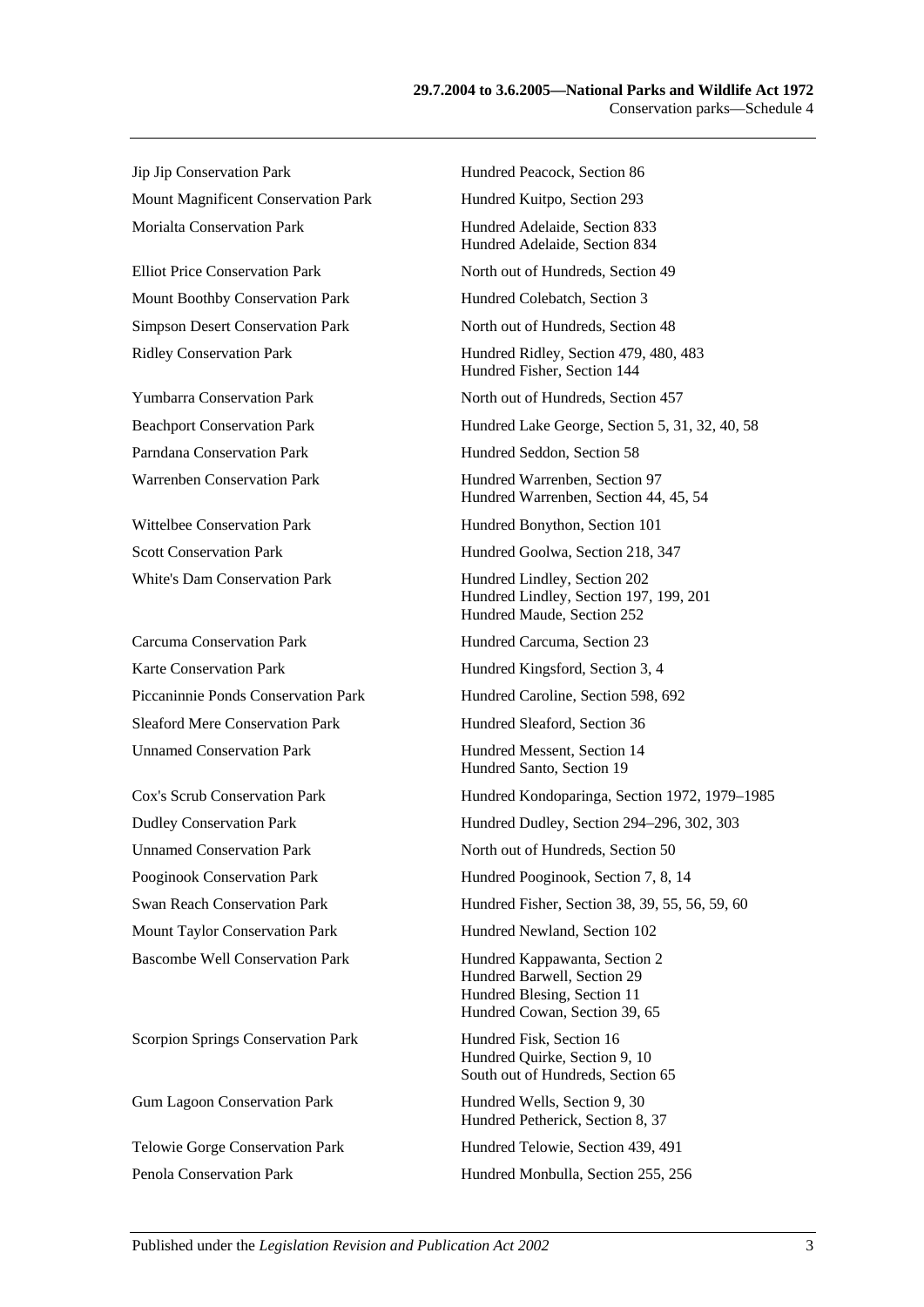Clinton Conservation Park Hundred Clinton, Section 568

Gower Conservation Park Hundred Hindmarsh, Section 517 Cape Torrens Conservation Park Hundred Borda, Section 10 Cape Hart Conservation Park Hundred Dudley, Section 377, 384

Western River Conservation Park Hundred Gosse, Section 8, 47 Kelly Hill Conservation Park **Hundred Ritchie, Section 5** 

Seddon Conservation Park Hundred Seddon, Section 67

Kelvin Powrie Conservation Park Hundred Archibald, Section 34

Padthaway Conservation Park Hundred Parsons, Section 136 Cudlee Creek Conservation Park Hundred Talunga, Section 57

Lowan Conservation Park Hundred Bowhill, Section 71

Whyalla Conservation Park Hundred Cultana, Section 14 Mount Shaugh Conservation Park Hundred Shaugh, Section 5

Naracoorte Caves Conservation Park Hundred Jessie, Section 466

Tumby Island Conservation Park North out of Hundreds, Section 682

Glen Roy Conservation Park Hundred Comaum, Section 276, 279, 479

Pinkawillinie Conservation Park Hundred Pinkawillinie, Section 114 Hundred Panitya, Section 29

Cape Gantheaume Conservation Park Hundred Haines, Section 258, 275–279, 284 Hundred MacGillivray, Section 66, 67 Hundred Seddon, Section 52 plus Pelorus Island (s.e. from Vivonne Bay)

Vivonne Bay Conservation Park Hundred Newland, Section 7, 8, 106

Hundred Ritchie, Section 9 and 10

Port Gawler Conservation Park Hundred Port Gawler, Section 616 Hundred Port Adelaide, Section 483

Hundred Stirling, Section 475

Montacute Conservation Park Hundred Onkaparinga, Section 473, 523, 524, 5586, 5587, 5589, 5590

Deep Creek Conservation Park Hundred Waitpinga, Section 130, 216, 217, 365

Lake Gilles Conservation Park Hundred O'Connor, Section 1–14, 16–20, 43 North out of Hundreds, Pastoral Block 958, Section 316

Black Hill Conservation Park Hundred Adelaide, Section 669, 670, 671 Hundred Onkaparinga, Section 526

Dingley Dell Conservation Park Hundred MacDonnell, Part Section 138, C.T. Vol. 1231, Fol. 123

Fort Glanville Conservation Park Hundred Port Adelaide, Part Section 415, C.T. Vol. 1987, Fol. 104

Hundred Joanna, Section 392, 395, 396, 398, 397

Tantanoola Caves Conservation Park Hundred Hindmarsh, Section 213

Kapunda Island Conservation Park Hundred Bookpurnong (Kapunda Island) in River Murray

Media Island Conservation Park Hundred Gordon (Media Island) in River Murray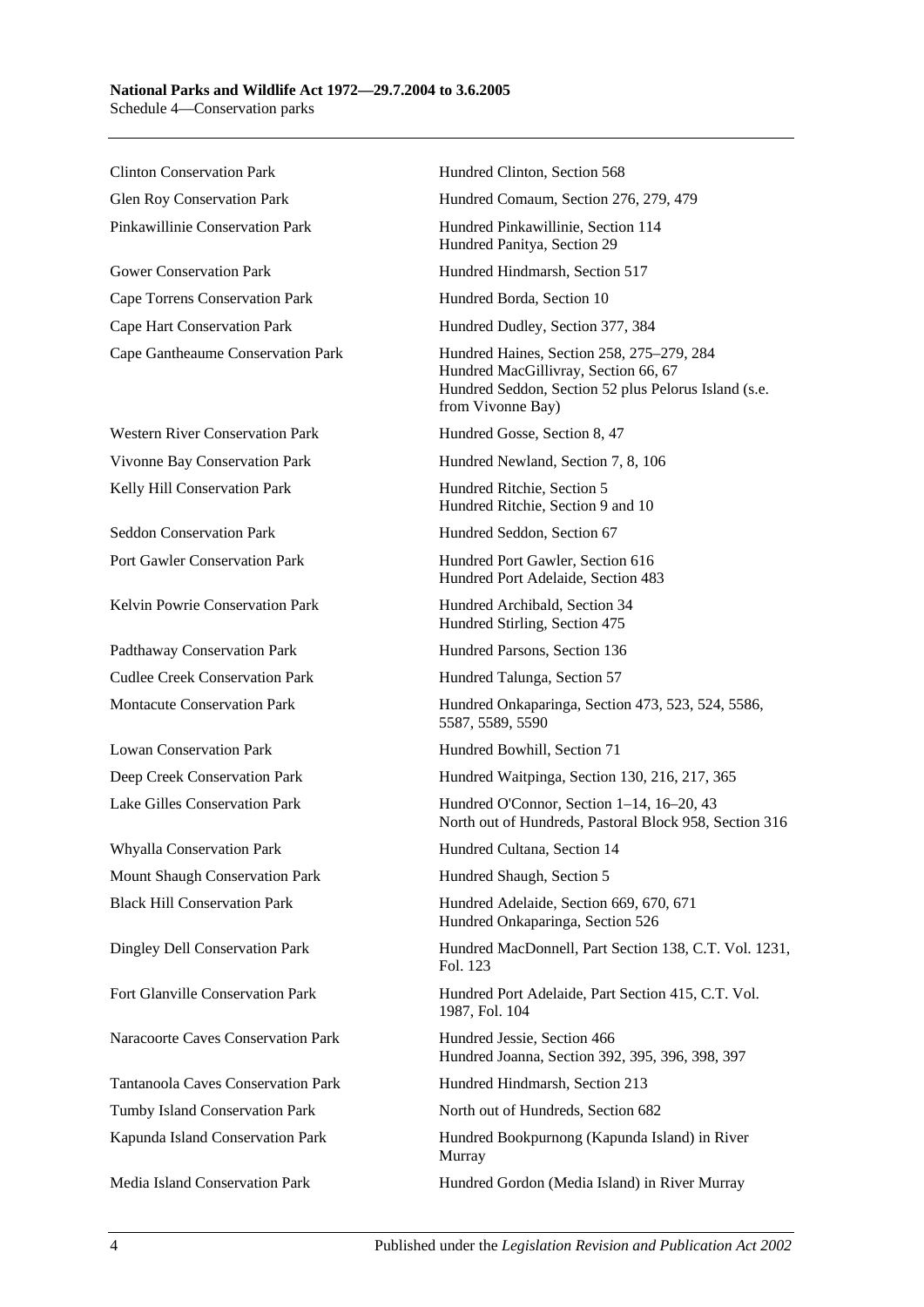| <b>Rilli Island Conservation Park</b>       | Hundred Gordon (Rilli Island) in River Murray                                                                                                                                                                                                                                                                                                                                                                                                                                                                                                                                                                      |
|---------------------------------------------|--------------------------------------------------------------------------------------------------------------------------------------------------------------------------------------------------------------------------------------------------------------------------------------------------------------------------------------------------------------------------------------------------------------------------------------------------------------------------------------------------------------------------------------------------------------------------------------------------------------------|
| Seal Bay Conservation Park                  | That portion of Hundred of Seddon, bounded as follows:<br>Commencing at S.W. corner of Section 2, Hundred<br>Seddon, thence generally E. along S. boundary of latter<br>section and across road to S.W. corner of Section 52;<br>generally S.E. along S.W. boundary of latter Section to<br>its intersection with E. boundary of said Hundred; S.<br>along portion of latter boundary to L.W.M.; generally<br>N.W. and W. along portion of said L.W.M. to its<br>intersection with production S.E. of S.W. boundary of<br>Section 2, Hundred Seddon; thence N.W. along said<br>production to point of commencement |
|                                             | Nobby Island                                                                                                                                                                                                                                                                                                                                                                                                                                                                                                                                                                                                       |
| Eba Island Conservation Park                | In Streaky Bay, adjacent to Hundred Scott, out of<br>Hundreds                                                                                                                                                                                                                                                                                                                                                                                                                                                                                                                                                      |
| <b>West Island Conservation Park</b>        | Hundred Waitpinga, Section 360                                                                                                                                                                                                                                                                                                                                                                                                                                                                                                                                                                                     |
| Nuyt's Archipelago Conservation Park        | Eyre Island<br>Franklin Islands, Goat Island, Lacey Island, Lound<br>Island, Purdie Island                                                                                                                                                                                                                                                                                                                                                                                                                                                                                                                         |
| Isles of St. Francis Conservation Park      | Freeling Island, Smooth Island<br>St. Francis Island (excluding Section 220, North out of<br>Hundreds) Dog Island, Egg Island, Fenelong Island,<br>Masillon Island, West Island, Hart Island                                                                                                                                                                                                                                                                                                                                                                                                                       |
| <b>Investigator Group Conservation Park</b> | Topgallant Island, Ward Island, Pearson Island<br>(excluding Section 12 and 13, North out of Hundreds)                                                                                                                                                                                                                                                                                                                                                                                                                                                                                                             |
| <b>Gambier Islands Conservation Park</b>    | Three islets S. and W. from Wedge Island<br>North Island                                                                                                                                                                                                                                                                                                                                                                                                                                                                                                                                                           |
| Sir Joseph Banks Group Conservation Park    | Blyth Island, Boucaut Island, Duffield Island, English<br>Island, Sibsey Island                                                                                                                                                                                                                                                                                                                                                                                                                                                                                                                                    |
| <b>Whidbey Isles Conservation Park</b>      | Four Hummocks Islands (excluding Southern-most<br>Island)<br>Perforated Island, Price Island<br>Unnamed Island south from Pt. Avoid                                                                                                                                                                                                                                                                                                                                                                                                                                                                                |
| <b>Beatrice Islet Conservation Park</b>     | Beatrice Islet, N.N.E. from Kingscote                                                                                                                                                                                                                                                                                                                                                                                                                                                                                                                                                                              |
| <b>Busby Islet Conservation Park</b>        | Busby Islet, N.N.E. from Kingscote                                                                                                                                                                                                                                                                                                                                                                                                                                                                                                                                                                                 |
| The Pages Conservation Park                 | The Pages Islands, S.E. from Cape Jervis                                                                                                                                                                                                                                                                                                                                                                                                                                                                                                                                                                           |
| Pullen Island Conservation Park             | Pullen Island, adjacent Port Elliot                                                                                                                                                                                                                                                                                                                                                                                                                                                                                                                                                                                |
| Neptune Islands Conservation Park           | North and South Neptunes (excluding southern-most<br>Island of South Neptunes)                                                                                                                                                                                                                                                                                                                                                                                                                                                                                                                                     |
| Althorpe Islands Conservation Park          | Althorpe Islands (excluding Section 13 and 61, South<br>out of Hundreds)                                                                                                                                                                                                                                                                                                                                                                                                                                                                                                                                           |
| <b>Lipson Island Conservation Park</b>      | Lipson Island (N.E. from Tumby Bay)                                                                                                                                                                                                                                                                                                                                                                                                                                                                                                                                                                                |
| Olive Island Conservation Park              | Olive Island (N.W. from Streaky Bay)                                                                                                                                                                                                                                                                                                                                                                                                                                                                                                                                                                               |
| Rocky Island (north) Conservation Park      | Rocky Island (N. from Coffin Bay)                                                                                                                                                                                                                                                                                                                                                                                                                                                                                                                                                                                  |
| Rocky Island (south) Conservation Park      | Rocky Island (W. from Four Hummocks)                                                                                                                                                                                                                                                                                                                                                                                                                                                                                                                                                                               |

Sinclair Island Conservation Park Sinclair Island (E.S.E. from Fowlers Bay)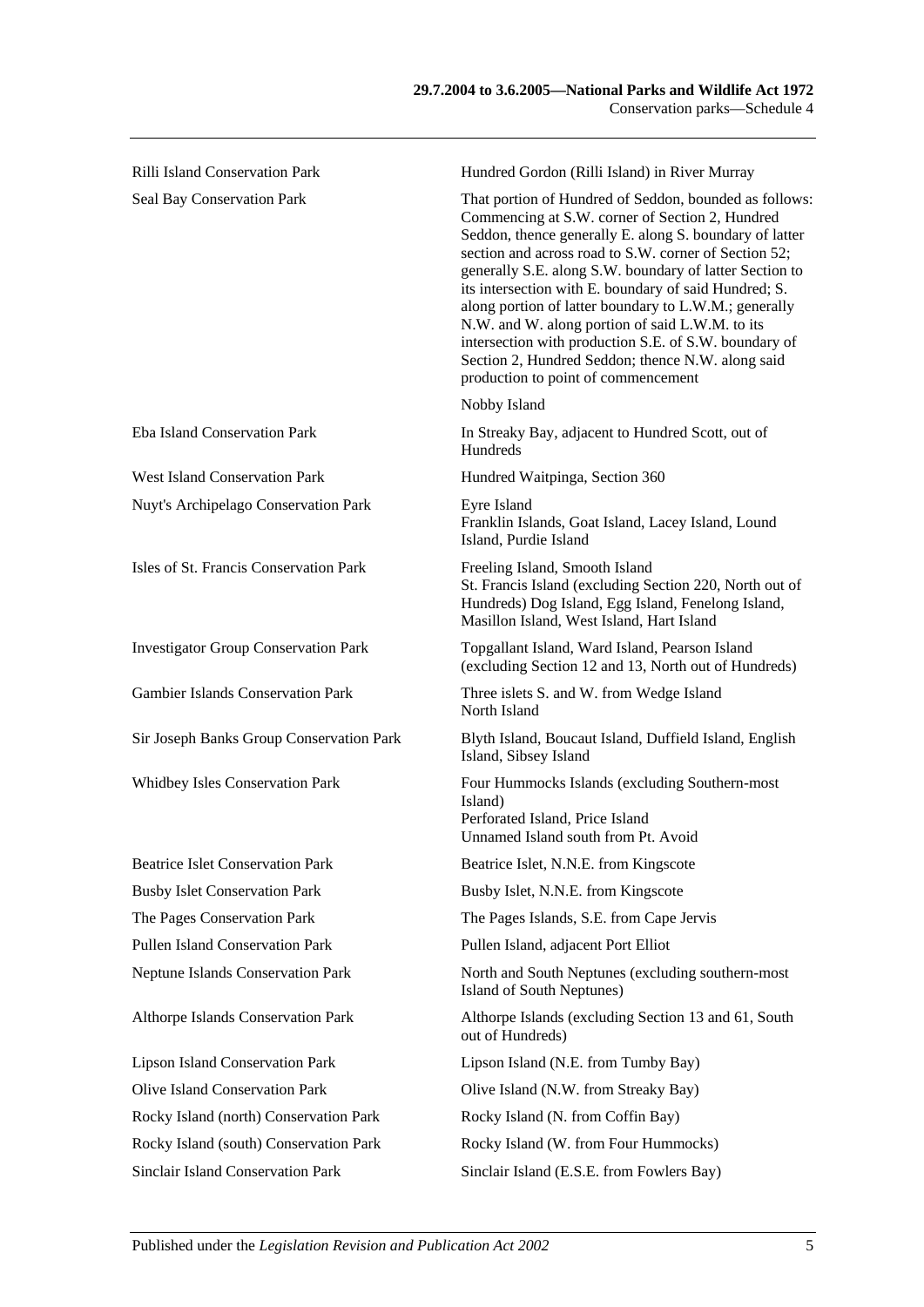Cap Island Conservation Park Cap Island (N.W. from Mount Hope) Baird Bay Islands Conservation Park Hundred Wrenfordsley, Section 181, island in Baird Bay Jones Island Nuyt's Reef Conservation Park Hundred Wookata, Nuyt's Reefs south of Cape Adieu Greenly Island Conservation Park Hundred Lake Wangary, Greenly Island, 20 miles W.S.W. from Port Whidbey Mount Dutton Bay Conservation Park All Islands in Mount Dutton Bay The Brothers, Goat Island and Rabbit Island Waldegrave Islands Conservation Park Waldegrave Island and small island west of Waldegrave Island adjacent to Hundred Ward Pelican Lagoon Conservation Park Hundred Dudley, Section 475, 476, 477, 478 and 479 Pigface Island Conservation Park Pigface Island, Hundred Scott, adjacent to Section 54 Avoid Bay Islands Conservation Park Black Rocks adjacent Coffin Bay Peninsula and small unnamed islands, S.E. from Section 107 and 108, Hundred Lake Wangary Bird Islands Conservation Park Bird Islands, S.W. from Wallaroo, Hundred of Wallaroo Salt Lagoon Islands Conservation Park Islands E. of Section 78 and 80, Hundred Baker and waters within 5 chains Maize Island Lagoon Conservation Park Section 365, 427, Waikerie Irrigation Area, Holder Division, Hundred Holder Baudin Rocks Conservation Park Godfrey Islands, north of town of Robe and west from Hundred Waterhouse Myponga Conservation Park Hundred Myponga, Section 269 and 270 Belt Hill Conservation Park Hundred Rivoli Bay, Section 339 Carribie Conservation Park Hundred Carribie, Section 153 Goose Island Conservation Park Goose Island and White Rocks Island N.W. of Wardang Island and N.W. from Port Victoria Kyeema Conservation Park Hundred Kuitpo, Section 92, 522, 688, 850 and 302 Hacks Lagoon Conservation Park Hundred Robertson, Section 249

# **Schedule 5—Game reserves**

The following areas are hereby constituted Game Reserves:

| Katarapko Game Reserve   | Hundred Katarapko, Cobdogla Irrigation Area, Weigall<br>Division. Section 73, 74 |
|--------------------------|----------------------------------------------------------------------------------|
| Bool Lagoon Game Reserve | Hundred Robertson, Section 223, 224, Section 356                                 |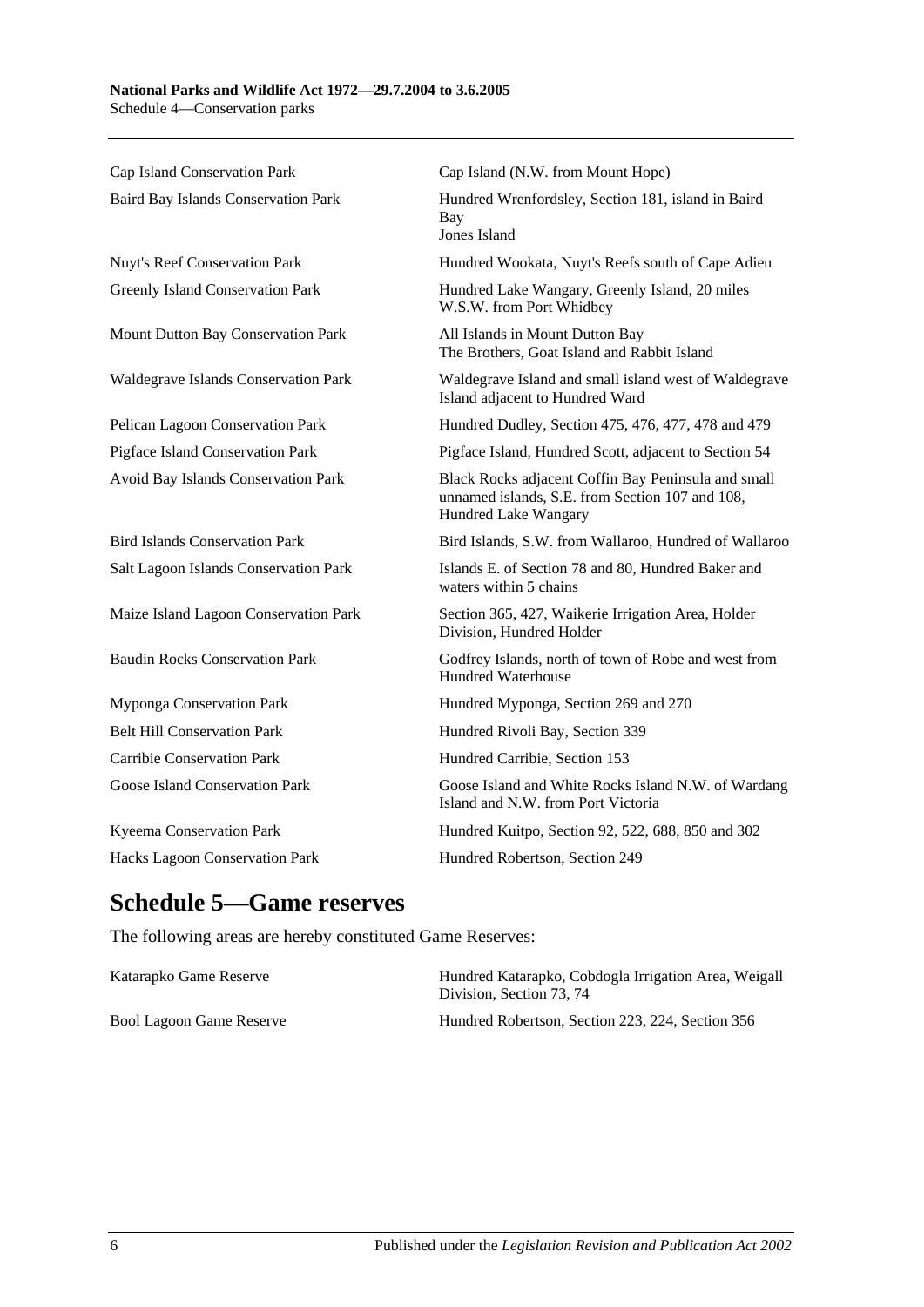| Coorong Game Reserve           | Hundred Santo, that portion of the Coorong situate<br>between a straight line joining Jacks Point to the N.E.<br>corner of Section 5 and a straight line, being the<br>production of the S.E. boundary of Section 5 to the<br>Eastern boundary of the Coorong<br>Teal Island, North Pelican Island, Halfway Island,<br>Pelican Island and Mellor Island<br>Hundred Santo, Section 1, 5, 36 and 37, and 150 link<br>reserve adjacent to Section 5 and 13, Pelican Reef,<br>South Reef, Seagull Island, Snipe Island and Wild Dog<br><b>Island</b><br>Hundred Santo, Section 31, 40, 44–48, 50 and 51 |
|--------------------------------|-----------------------------------------------------------------------------------------------------------------------------------------------------------------------------------------------------------------------------------------------------------------------------------------------------------------------------------------------------------------------------------------------------------------------------------------------------------------------------------------------------------------------------------------------------------------------------------------------------|
| Mud Islands Game Reserve       | Hundred Baker, Section 642–644, 646–652                                                                                                                                                                                                                                                                                                                                                                                                                                                                                                                                                             |
| Tolderol Game Reserve          | Hundred Freeling, Section 349 and 150 link reserve<br>adjacent to section 349                                                                                                                                                                                                                                                                                                                                                                                                                                                                                                                       |
| <b>Bucks Lake Game Reserve</b> | Hundred Kongorong, Section 618                                                                                                                                                                                                                                                                                                                                                                                                                                                                                                                                                                      |

# **Schedule 6—Recreation parks**

The following areas are hereby constituted Recreation Parks:

| <b>Belair Recreation Park</b>          | Hundred Adelaide, Section 675                                                                                                                                                                            |
|----------------------------------------|----------------------------------------------------------------------------------------------------------------------------------------------------------------------------------------------------------|
| Para Wirra Recreation Park             | Hundred Barossa, Section 311<br>Hundred Barossa, Section 183-185, 217, 181, 237, 238<br>and 299<br>Hundred Para Wirra, Section 423<br>Hundred Para Wirra, Section 428<br>Hundred Para Wirra, Section 429 |
| <b>Glossop Recreation Park</b>         | Berri Irrigation Area, Section 1444                                                                                                                                                                      |
| <b>Totness Recreation Park</b>         | Hundred Macclesfield, Section 124                                                                                                                                                                        |
| <b>Caratoola Recreation Park</b>       | Hundred Haslam, Section 53                                                                                                                                                                               |
| <b>Brownhill Creek Recreation Park</b> | Hundred Adelaide, Section 676                                                                                                                                                                            |
| <b>Coulthard Recreation Park</b>       | Hundred Moorooroo, Part Section 161, C.T. 2362/58                                                                                                                                                        |
| The Elbow Recreation Park              | Hundred Adelaide, Part Section 1285, C.T. 1655/79                                                                                                                                                        |
| <b>Ferguson Recreation Park</b>        | Hundred Adelaide, Part Section 289, C.T. 367/196, C.T.<br>2051/195                                                                                                                                       |
| <b>Greenhill Recreation Park</b>       | Hundred Adelaide, Section 578                                                                                                                                                                            |
| <b>Kingston Park</b>                   | Recreation Park Hundred Noarlunga, Section 1540,<br>1541                                                                                                                                                 |
| <b>Lenswood Recreation Park</b>        | Hundred Onkaparinga, Part Section 5148, C.T.<br>2126/186                                                                                                                                                 |
| <b>Loftia Recreation Park</b>          | Hundred Noarlunga, Part Section 421 and 422, C.T.<br>3635/150                                                                                                                                            |
| <b>Windy Point Recreation Park</b>     | Hundred Adelaide, Section 597                                                                                                                                                                            |
| Shepherds Hill Recreation Park         | Hundred Adelaide, Part Section 14 and Part Section 35,<br>C.T. 2396/141<br>Hundred Adelaide, Part Section 15, C.T. 3481/181<br>Hundred Adelaide, Part Section 36, C.T. 2201/97                           |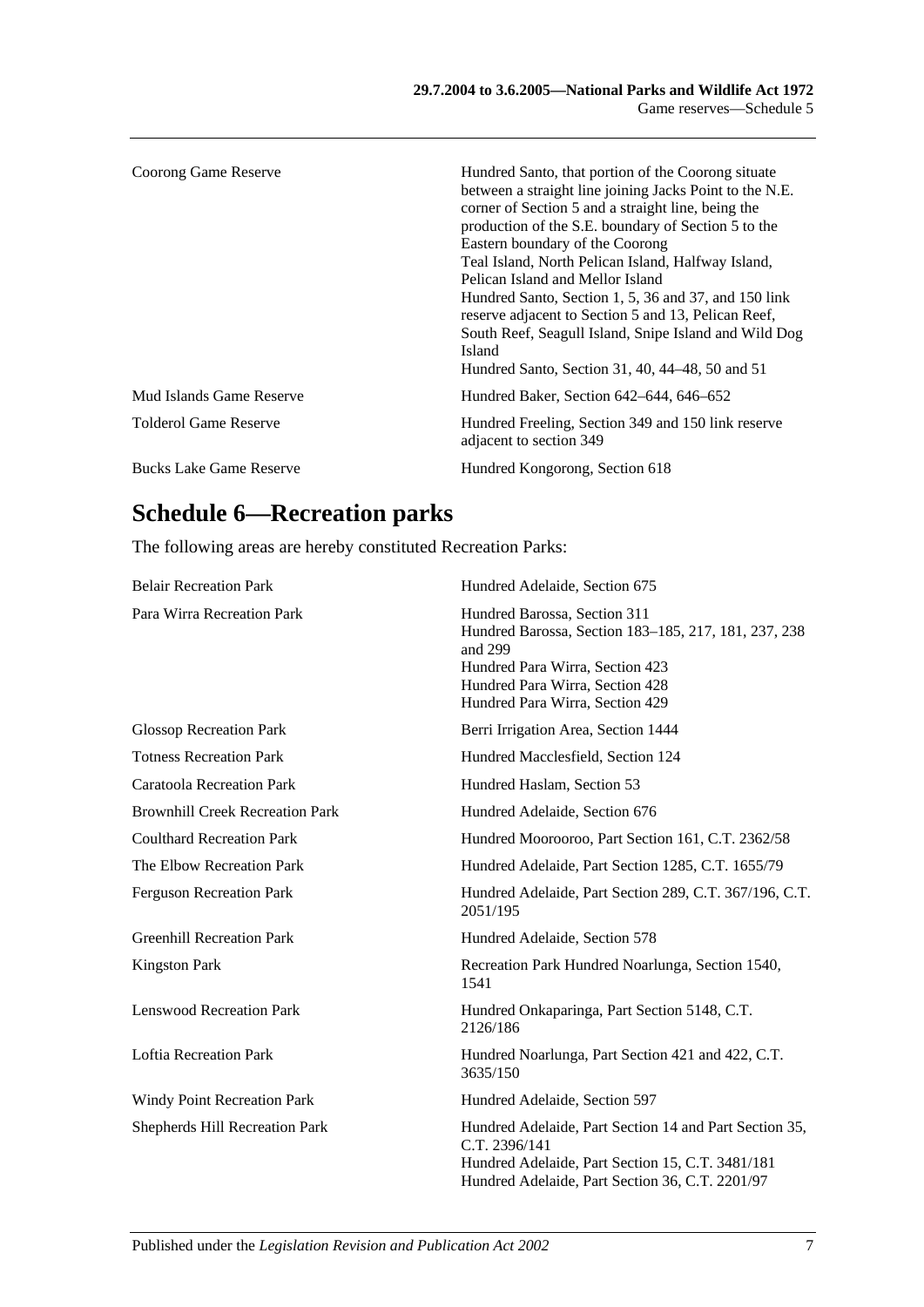# <span id="page-93-0"></span>**Schedule 7—Endangered species Part 1—Animals**

| <b>Common name</b>                                    | <b>Species</b>                             |
|-------------------------------------------------------|--------------------------------------------|
| <b>Mammals</b>                                        |                                            |
|                                                       | ORNITHORHYNCHIDAE                          |
| Platypus                                              | Ornithorhynchus anatinus                   |
|                                                       | <b>DASYURIDAE</b>                          |
| <b>Swamp Antechinus</b>                               | Antechinus minimus                         |
| Mulgara                                               | Dasycercus cristicauda cristicauda         |
| Western Quoll                                         | Dasyurus geoffroii                         |
| Spotted-tailed Quoll                                  | Dasyurus maculatus                         |
| Eastern Quoll                                         | Dasyurus viverrinus                        |
| Red-tailed Phascogale                                 | Phascogale calura                          |
| <b>Brush-tailed Phascogale</b>                        | Phascogale tapoatafa                       |
| Kangaroo Island Dunnart                               | Sminthopsis aitkeni                        |
| Sandhill Dunnart                                      | Sminthopsis psammophila                    |
|                                                       | <b>MYRMECOBIIDAE</b>                       |
| Numbat                                                | Myrmecobius fasciatus                      |
|                                                       | <b>MACROPODIDAE</b>                        |
| Rufous Hare-wallaby (Mala)                            | Lagorchestes hirsutus                      |
| Eastern Hare-wallaby                                  | Lagorchestes leporides                     |
| Tammar Wallaby (mainland SA subspecies)               | Macropus eugenii eugenii                   |
| Toolache Wallaby                                      | Macropus greyi                             |
| <b>Crescent Nailtail Wallaby</b>                      | Onychogalea lunata                         |
| Black-footed Rock-wallaby (MacDonnell Ranges<br>race) | Petrogale lateralis Macdonnell Ranges race |
| <b>Tasmanian Pademelon</b>                            | Thylogale billardierii                     |
|                                                       | <b>POTORIDAE</b>                           |
| <b>Burrowing Bettong</b>                              | Bettongia lesueur                          |
| Desert Rat-kangaroo                                   | Caloprymnus campestris                     |
| Long-nosed Potoroo                                    | Potorous tridactylus                       |
|                                                       | <b>PETAURIDAE</b>                          |
| Yellow-bellied Glider                                 | Petaurus australis                         |
| Squirrel Glider                                       | Petaurus norfolcensis                      |
|                                                       | <b>ACROBATIDAE</b>                         |
| Feathertail Glider                                    | Acrobates pygmaeus                         |
|                                                       | NOTORYCTIDAE                               |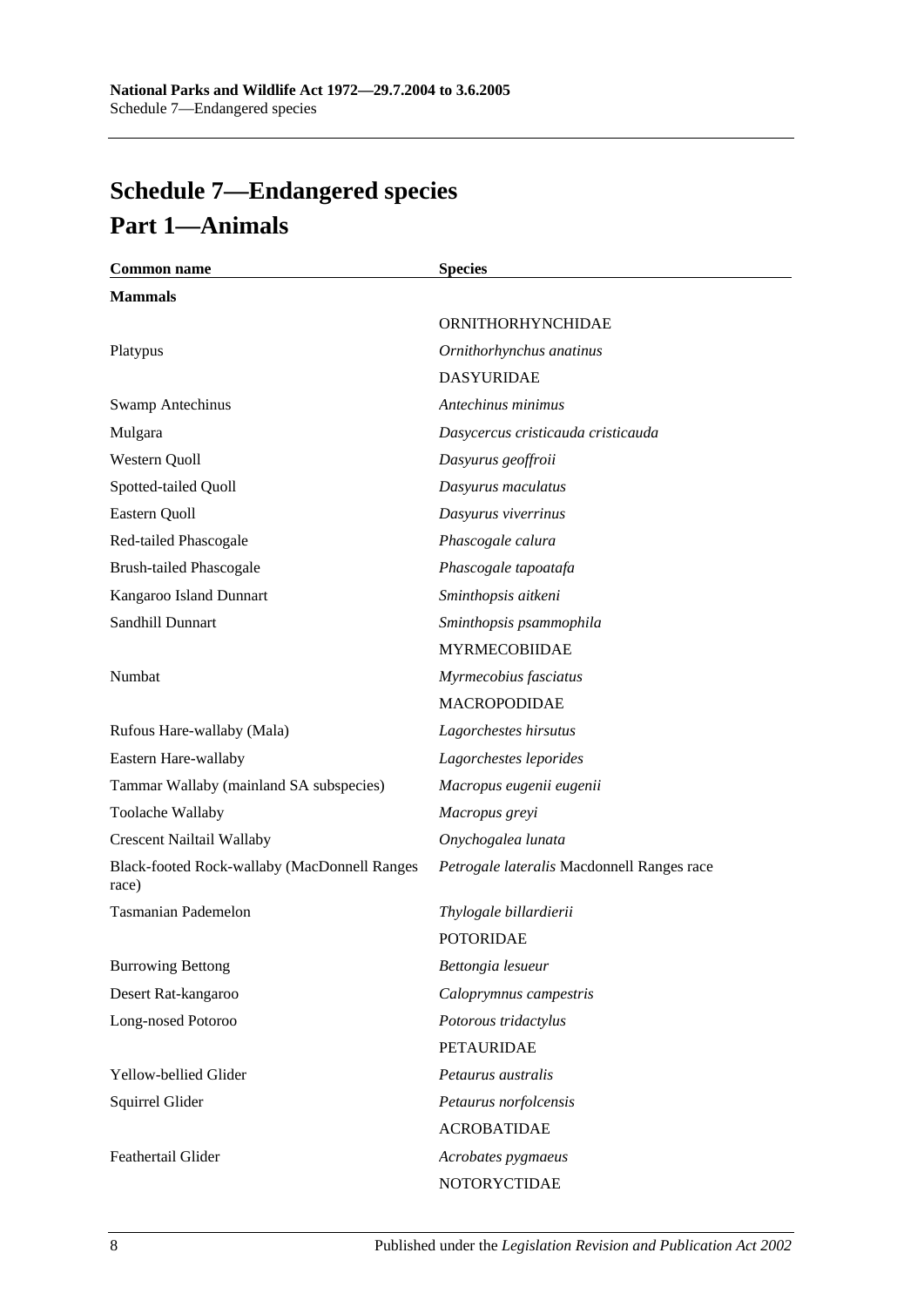| <b>Common name</b>                      | <b>Species</b>               |
|-----------------------------------------|------------------------------|
| Southern Marsupial Mole (Itjari-itjari) | Notoryctes typhlops          |
|                                         | PERAMELIDAE                  |
| Pig-footed Bandicoot                    | Chaeropus ecaudatus          |
| Golden Bandicoot                        | Isoodon auratus              |
| <b>Greater Bilby</b>                    | Macrotis lagotis             |
| Lesser Bilby                            | Macrotis leucura             |
| <b>Western Barred Bandicoot</b>         | Perameles bougainville       |
| Desert Bandicoot                        | Perameles eremiana           |
| <b>Eastern Barred Bandicoot</b>         | Perameles gunnii             |
|                                         | <b>MURIDAE</b>               |
| White-footed Tree-rat                   | Conilurus albipes            |
| Lesser Stick-nest Rat                   | Leporillus apicalis          |
| Fawn Hopping-mouse                      | Notomys cervinus             |
| Heath Rat                               | Pseudomys shortridgei        |
| Pale Field-Rat                          | Rattus tunneyi               |
|                                         | MEGADERMATIDAE               |
| Ghost Bat                               | Macroderma gigas             |
|                                         | VESPERTILIONIDAE             |
| Southern Myotis                         | Myotis macropus              |
| Gould's Long-eared Bat                  | Nyctophilus gouldi           |
|                                         | <b>BALAENOPTERIDAE</b>       |
| <b>Blue Whale</b>                       | Balaenoptera musculus        |
| <b>Birds</b>                            |                              |
|                                         | <b>CASUARIIDAE</b>           |
| Kangaroo Island Emu                     | Dromaius baudinianus         |
|                                         | PHASIANIDAE                  |
| King Quail                              | Coturnix chinensis           |
|                                         | ANSERANATIDAE                |
| Magpie Goose                            | Anseranas semipalmata        |
|                                         | <b>DIOMEDEIDAE</b>           |
| Northern Royal Albatross                | Diomedea epomophora sanfordi |
|                                         | PEDIONOMIDAE                 |
| Plains-wanderer                         | Pedionomus torquatus         |
|                                         | <b>LARIDAE</b>               |
| Antarctic Tern                          | Sterna vittata bethunei      |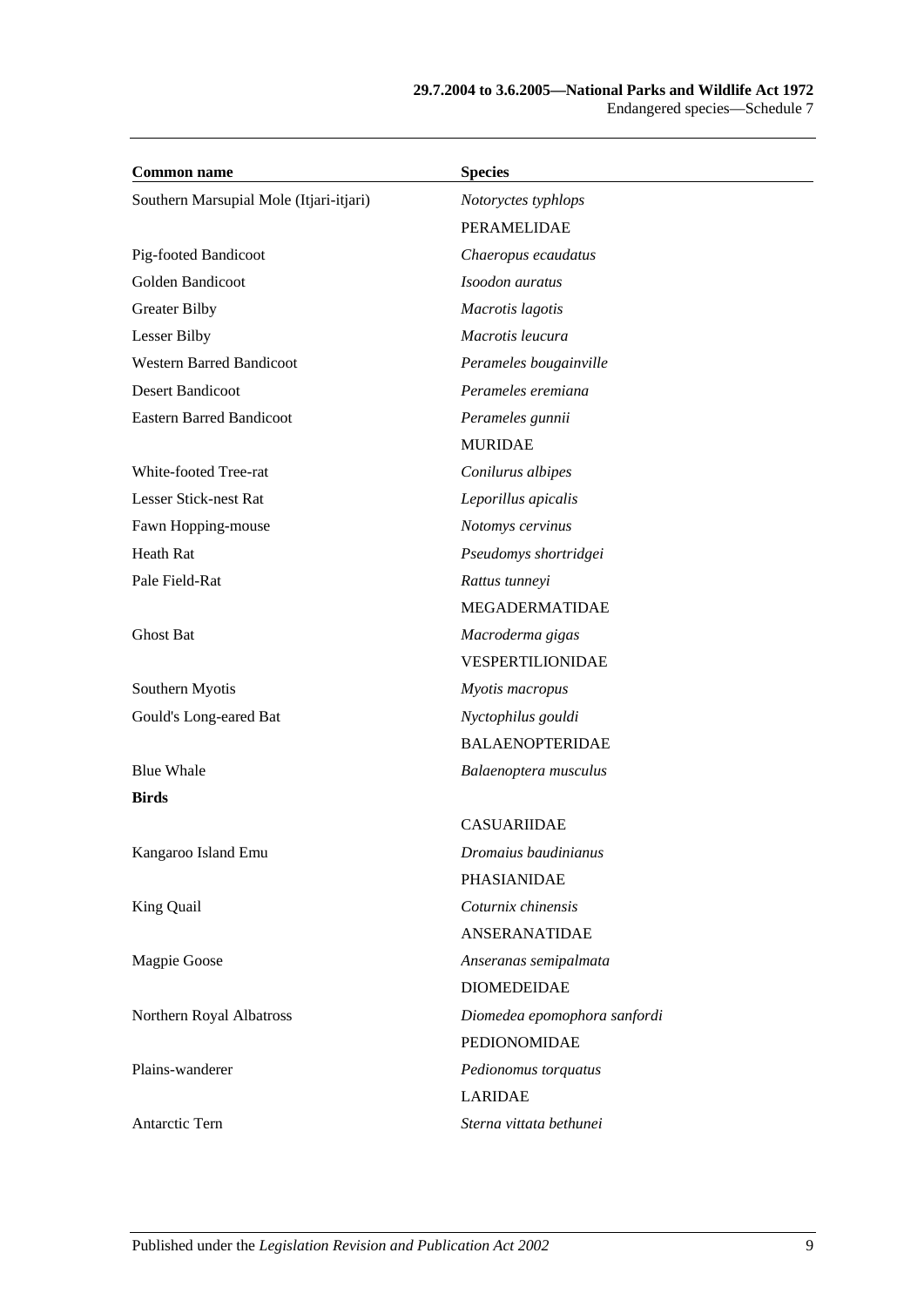# **National Parks and Wildlife Act 1972—29.7.2004 to 3.6.2005**

Schedule 7—Endangered species

| <b>Common name</b>                                      | <b>Species</b>                       |
|---------------------------------------------------------|--------------------------------------|
|                                                         | <b>CACATUIDAE</b>                    |
| Red-tailed Black-Cockatoo (south-eastern<br>subspecies) | Calyptorhynchus banksii graptogyne   |
| Glossy Black-Cockatoo (Kangaroo Island<br>subspecies)   | Calyptorhynchus lathami halmaturinus |
|                                                         | <b>PSITTACIDAE</b>                   |
| Orange-bellied Parrot                                   | Neophema chrysogaster                |
| <b>Night Parrot</b>                                     | Pezoporus occidentalis               |
| <b>Ground Parrot</b>                                    | Pezoporus wallicus                   |
|                                                         | <b>TYTONIDAE</b>                     |
| Masked Owl                                              | Tyto novaehollandiae                 |
|                                                         | <b>ALCEDINIDAE</b>                   |
| Azure Kingfisher                                        | Alcedo azurea                        |
|                                                         | <b>MALURIDAE</b>                     |
| Thick-billed Grasswren (western subspecies)             | Amytornis textilis textilis          |
| Southern Emu-wren (Mt Lofty Ranges subspecies)          | Stipiturus malachurus intermedius    |
| Southern Emu-wren (Eyre Peninsula subspecies)           | Stipiturus malachurus parimeda       |
|                                                         | <b>MELIPHAGIDAE</b>                  |
| <b>Black-eared Miner</b>                                | Manorina melanotis                   |
| <b>Regent Honeyeater</b>                                | Xanthomyza phrygia                   |
|                                                         | <b>PSOPHODIDAE</b>                   |
| Spotted Quailthrush                                     | Cinclosoma punctatum                 |
|                                                         | PTILONORHYNCHIDAE                    |
| Spotted Bowerbird                                       | Chlamydera maculata                  |
| <b>Reptiles</b>                                         |                                      |
|                                                         | <b>GEKKONIDAE</b>                    |
| Striped Snake-lizard                                    | Delma impar                          |
|                                                         | <b>SCINCIDAE</b>                     |
| Swamp Skink                                             | Egernia coventryi                    |
| Tjakura (Great Desert Skink)                            | Egernia kintorei                     |
| <b>Black-striped Desert Skink</b>                       | Egernia slateri                      |
| Glossy Grass Skink                                      | Pseudemoia rawlinsoni                |
| Pygmy Bluetongue                                        | Tiliqua adelaidensis                 |
| <b>Part 2-Plants</b>                                    |                                      |
| <b>Common Name</b>                                      | <b>Species</b>                       |

ACANTHACEAE *Xerothamnella parvifolia*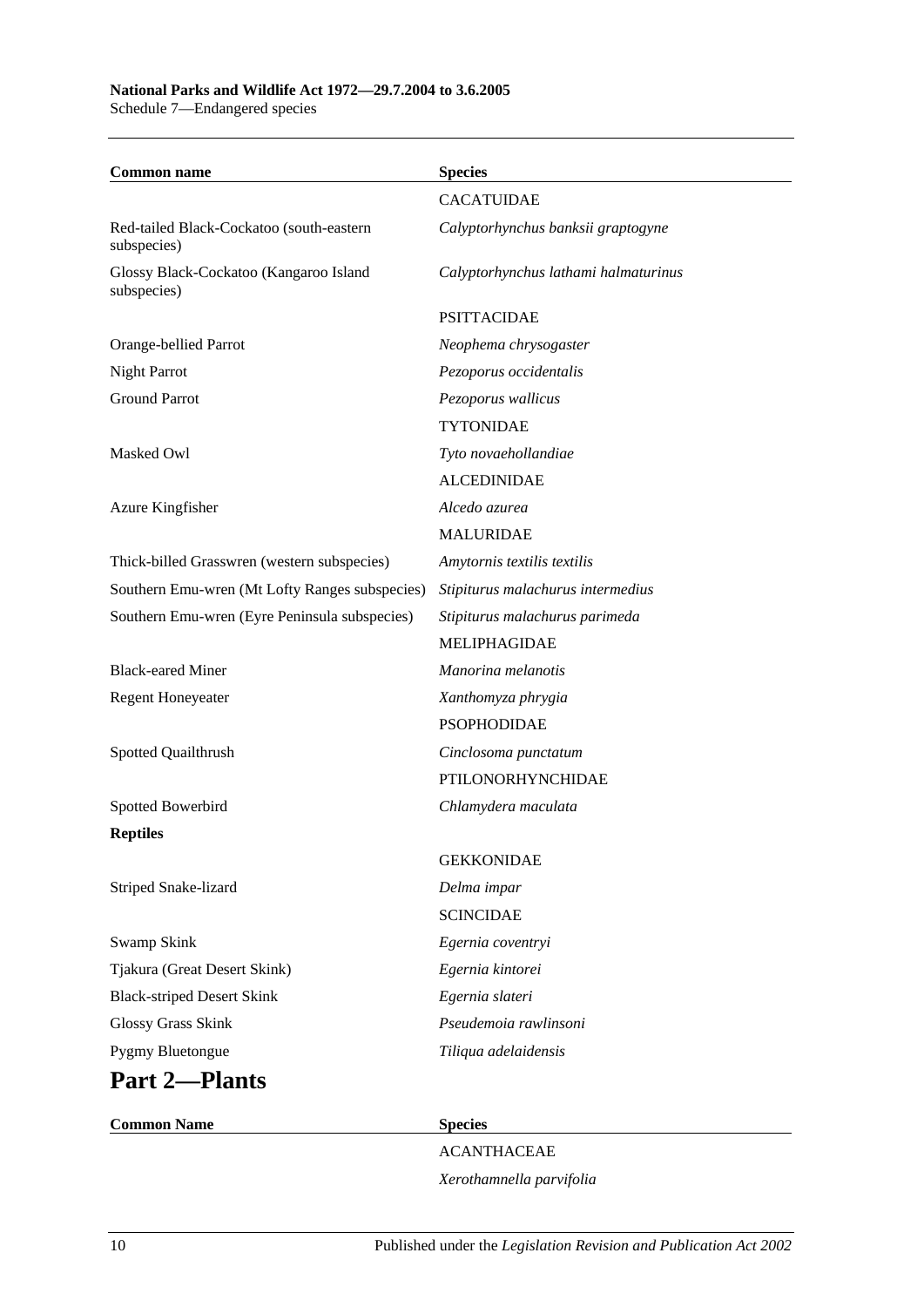#### **29.7.2004 to 3.6.2005—National Parks and Wildlife Act 1972** Endangered species—Schedule 7

| <b>Common Name</b>      | <b>Species</b>                            |
|-------------------------|-------------------------------------------|
|                         | <b>AMARANTHACEAE</b>                      |
| lamb's tails            | Ptilotus exaltatus var. semilanatus       |
|                         | <b>ASPLENIACEAE</b>                       |
| mother spleenwort       | Asplenium bulbiferum ssp. gracillimum     |
|                         | <b>BLECHNACEAE</b>                        |
| lance water-fern        | Blechnum chambersii                       |
| small rasp-fern         | Doodia caudata                            |
|                         | CARYOPHYLLACEAE                           |
| tufted knawel           | Scleranthus diander                       |
|                         | <b>CASUARINACEAE</b>                      |
| Mount Compass oak-bush  | Allocasuarina robusta                     |
|                         | <b>CHENOPODIACEAE</b>                     |
| coral saltbush          | Atriplex papillata                        |
| black cotton-bush       | Maireana decalvans                        |
| five-wing bonefruit     | Osteocarpum pentapterum                   |
|                         | <b>COMPOSITAE</b>                         |
| spiny everlasting       | Acanthocladium dockeri                    |
| field daisy             | Brachycome decipiens                      |
| tall daisy              | Brachycome diversifolia var. diversifolia |
| Corunna daisy           | Brachycome muelleri                       |
| milky beauty-heads      | Calocephalus lacteus                      |
| pale everlasting        | Helichrysum rutidolepis                   |
| sand ixodia             | Ixodia achillaeoides ssp. arenicola       |
| moth daisy-bush         | Olearia erubescens                        |
| sticky daisy-bush       | Olearia glutinosa                         |
| small-flower daisy-bush | Olearia microdisca                        |
| clustered daisy-bush    | Olearia suffructicosa                     |
|                         | Pycnosorus chrysanthes                    |
| chamomile everlasting   | Rhodanthe anthemoides                     |
| Behr's groundsel        | Senecio behrianus                         |
| George's groundsel      | Senecio georgianus var. georgianus        |
|                         | CRASSULACEAE                              |
| Sieber's crassula       | Crassula sieberiana ssp. sieberiana       |
|                         | <b>CRUCIFERAE</b>                         |
| winged peppercress      | Lepidium monoplocoides                    |
|                         | <b>CYPERACEAE</b>                         |
| bristle-rush            | Chorizandra australis                     |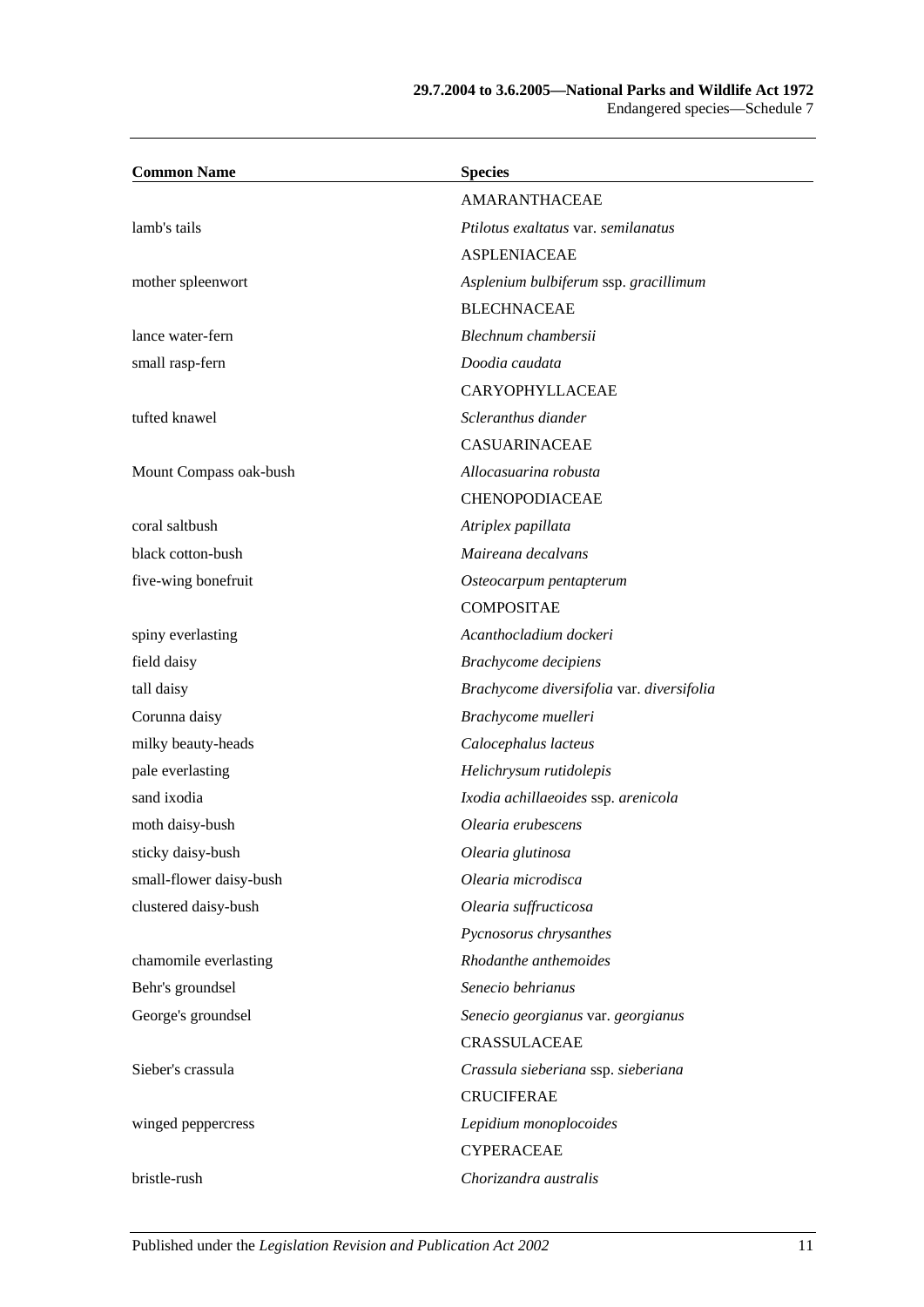# **National Parks and Wildlife Act 1972—29.7.2004 to 3.6.2005**

Schedule 7—Endangered species

| <b>Common Name</b>    | <b>Species</b>                      |
|-----------------------|-------------------------------------|
| leafy flat-sedge      | Cyperus lucidus                     |
| button grass          | Gymnoschoenus sphaerocephalus       |
| needle bog-rush       | Tricostularia pauciflora            |
|                       | DENNSTAEDTIACEAE                    |
| lacy ground-fern      | Dennstaedtia davallioides           |
| bat's-wing fern       | Histiopteris incisa                 |
|                       | <b>DICKSONIACEAE</b>                |
| soft tree-fern        | Dicksonia antarctica                |
|                       | <b>DILLENIACEAE</b>                 |
|                       | Hibbertia sessiliflora              |
|                       | Hibbertia tenuis                    |
|                       | <b>DRYOPTERIDACEAE</b>              |
| shiny shield-fern     | Lastreopsis acuminata               |
| mother shield-fern    | Polystichum proliferum              |
|                       | <b>ERIOCAULACEAE</b>                |
| salt pipewort         | Eriocaulon carsonii                 |
|                       | <b>GOODENIACEAE</b>                 |
| Aldinga dampiera      | Dampiera lanceolata var. intermedia |
| lanky goodenia        | Goodenia elongata                   |
| creeping fanflower    | Scaevola hookeri                    |
|                       | <b>GRAMINEAE</b>                    |
| Spalding blown-grass  | Agrostis limitanea                  |
| fine-head spear-grass | Austrostipa oligostachya            |
| lake millet           | Echinochloa lacunaria               |
|                       | <b>GYROSTEMONACEAE</b>              |
| slender bell-fruit    | Codonocarpus pyramidalis            |
|                       | <b>HALORAGACEAE</b>                 |
| prickly raspwort      | Haloragis eyreana                   |
| clustered milfoil     | Myriophyllum glomeratum             |
|                       | <b>JUNCACEAE</b>                    |
|                       | Juncus prismatocarpus               |
|                       | <b>LABIATAE</b>                     |
| Monarto mintbush      | Prostanthera eurybioides            |
|                       | <b>LEGUMINOSAE</b>                  |
| spidery wattle        | Acacia araneosa                     |
| chalky wattle         | Acacia cretacea                     |
| jumping-jack wattle   | Acacia enterocarpa                  |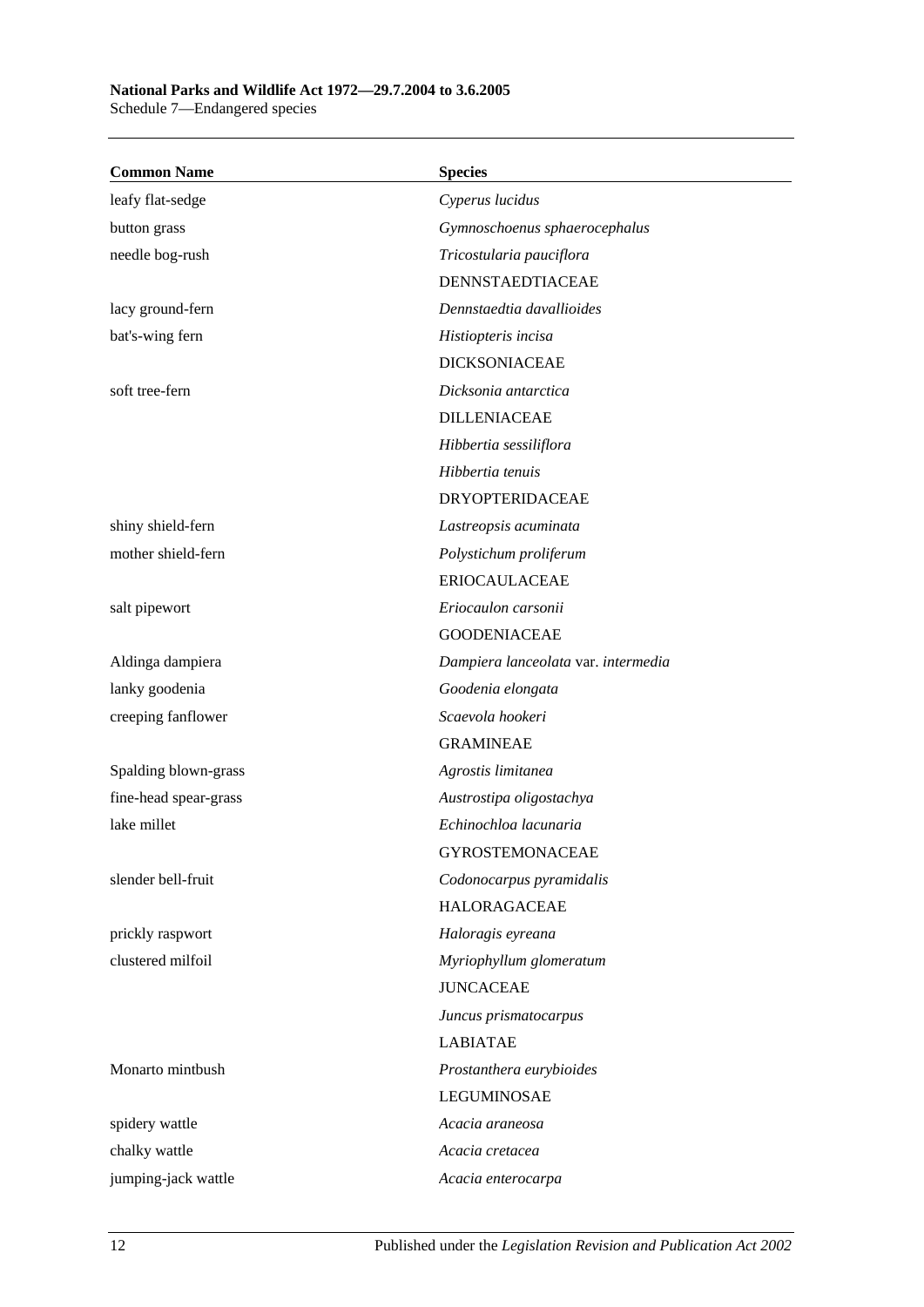| <b>Common Name</b>         | <b>Species</b>                                             |
|----------------------------|------------------------------------------------------------|
| broom wattle               | Acacia genistifolia                                        |
| hairy-pod wattle           | Acacia glandulicarpa                                       |
| fat-leaf wattle            | Acacia pinguifolia                                         |
| three-nerve wattle         | Acacia trineura                                            |
| Whibley's wattle           | Acacia whibleyana                                          |
| mountain scurf-pea         | Cullen microcephalum                                       |
| disjunct bitter-pea        | Daviesia sejugata                                          |
| grey parrot-pea            | Dillwynia cinerascens                                      |
| Beyeria bush-pea           | Pultenaea insularis                                        |
| silky swainson-pea         | Swainsona sericea                                          |
|                            | <b>LILIACEAE</b>                                           |
| swamp flax-lily            | Dianella callicarpa                                        |
| late-flowered flax-lily    | Dianella tarda                                             |
| many-flower mat-rush       | Lomandra multiflora ssp. multiflora                        |
|                            | Thysanotus nudicaulis                                      |
| lagoon Nancy               | Wurmbea dioica ssp. lacunaria                              |
|                            | Wurmbea sinora                                             |
| one-flower Nancy           | Wurmbea uniflora                                           |
| pygmy yacca                | Xanthorrhoea minor ssp. lutea                              |
|                            | <b>LYCOPODIACEAE</b>                                       |
| bog clubmoss               | Lycopodiella serpentina                                    |
| bushy clubmoss             | Lycopodium deuterodensum                                   |
|                            | <b>MARSILEACEAE</b>                                        |
| variable nardoo            | Marsilea mutica                                            |
|                            | <b>MYRTACEAE</b>                                           |
| western swamp-paperbark    | Melaleuca cuticularis                                      |
|                            | <b>NAJADACEAE</b>                                          |
| water nymph                | Najas tenuifolia                                           |
|                            | OPHIOGLOSSACEAE                                            |
| austral moonwort           | Botrychium australe                                        |
|                            | ORCHIDACEAE                                                |
| Bordertown spider-orchid   | Caladenia "Bordertown" (R.S.Rogers 788): R.Bates           |
| Finniss spider-orchid      | Caladenia "Finniss" (R.Bates 308): R.Bates                 |
| Koolunga spider-orchid     | Caladenia "Koolunga" (R.Pedler s.n. 08/1992):<br>D.L.Jones |
| white beauty spider-orchid | Caladenia argocalla                                        |
| Audas' spider-orchid       | Caladenia audasii                                          |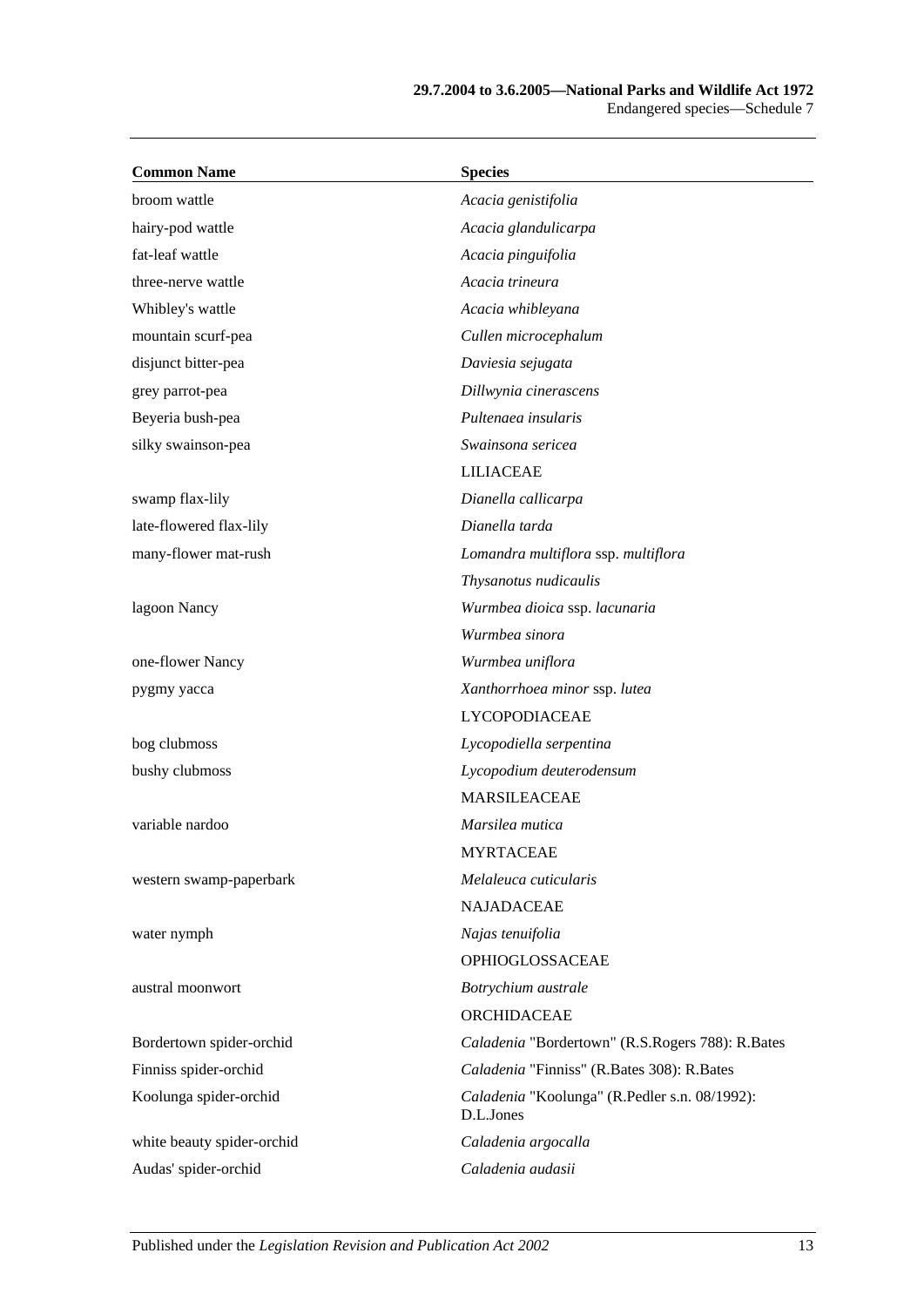**Common Name Species** pink-lip spider-orchid *Caladenia behrii* plain-lip spider-orchid *Caladenia clavigera* coloured spider-orchid *Caladenia colorata* coast spider-orchid *Caladenia conferta* bayonet spider-orchid *Caladenia gladiolata* musky caladenia *Caladenia gracilis* large-club spider-orchid *Caladenia macroclavia* small green-comb spider-orchid *Caladenia parva* Little Dip spider-orchid *Caladenia richardsiorum* stiff white spider-orchid *Caladenia rigida* yellow-lip spider-orchid *Caladenia xanthochila* Flinders Ranges white caladenia *Caladenia xantholeuca* copper beard-orchid *Calochilus cupreus* green bird-orchid *Chiloglottis cornuta* dainty bird-orchid *Chiloglottis trapeziformis* Finniss helmet-orchid *Corybas* "Finniss" (R.Bates 28794): D.L.Jones toothed helmet-orchid *Corybas dentatus* swamp helmet-orchid *Corybas fordhamii* cowslip orchid *Diuris lanceolata* purple donkey-orchid *Diuris punctata* swamp midge-orchid *Genoplesium ciliatum* bearded midge-orchid *Genoplesium morrisii* black-beak duck-orchid *Paracaleana* "aff. *nigrita*": D.L.Jones maroon leek-orchid *Prasophyllum frenchii* dense leek-orchid *Prasophyllum spicatum* Broughton greenhood *Pterostylis* "Broughton Gorge": D.L.Jones Mt Olinthus greenhood *Pterostylis* "Mt Olinthus": D.L.Jones marsh greenhood *Pterostylis uliginosa* Halbury greenhood *Pterostylis* "Halbury" (R.Bates 8425): D.L.Jones Mt Bryan greenhood *Pterostylis* "Mt Bryan": D.L.Jones Hale greenhood *Pterostylis* "Hale" (R.Bates 21725): D.L.Jones Hindmarsh Valley greenhood *Pterostylis bryophila* trim greenhood *Pterostylis concinna* forked greenhood *Pterostylis furcata* bristly greenhood *Pterostylis setifera* naked sun-orchid *Thelymitra circumsepta* metallic sun-orchid *Thelymitra epipactoides*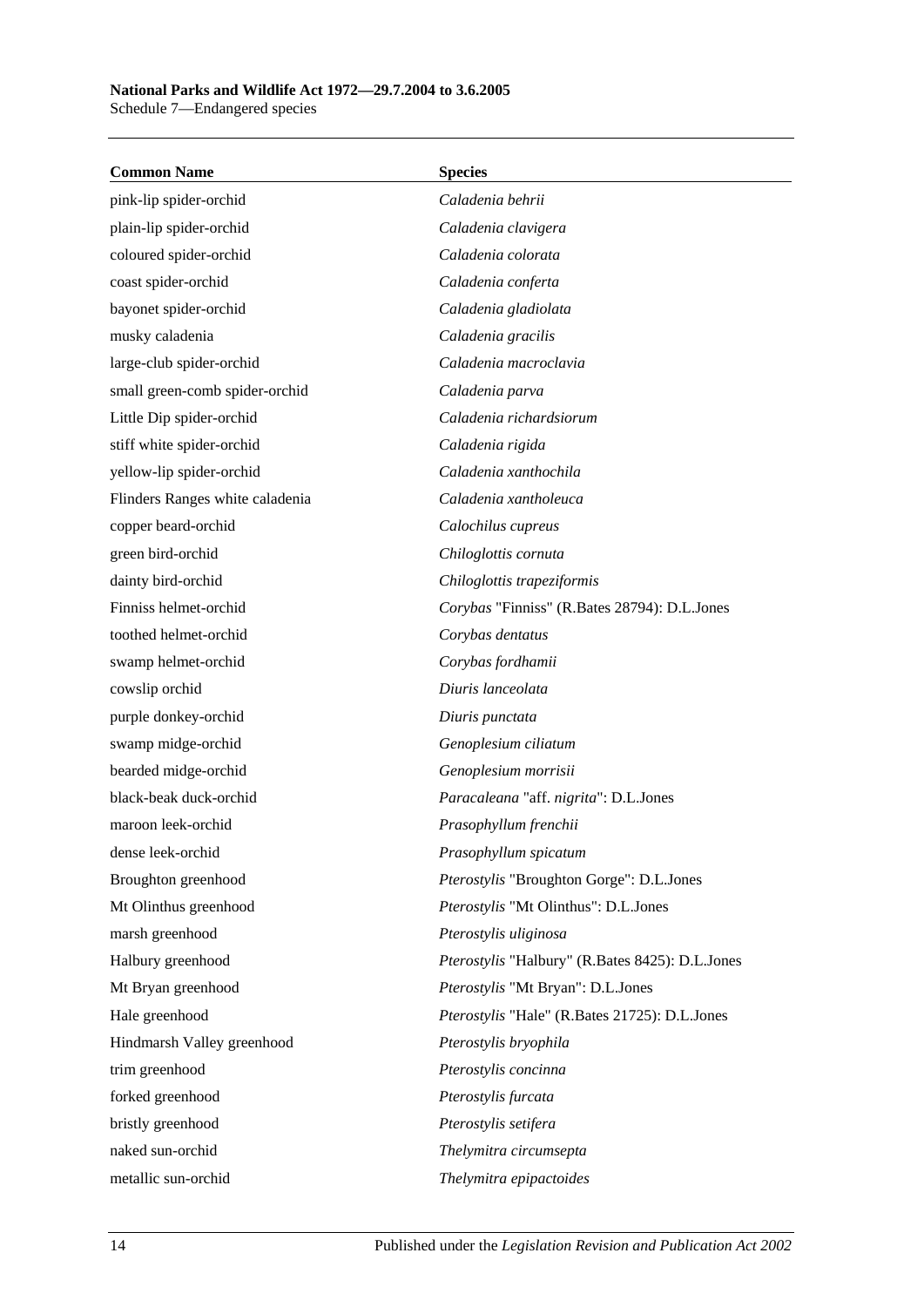| <b>Common Name</b>        | <b>Species</b>                         |
|---------------------------|----------------------------------------|
| mauve-tufted sun-orchid   | Thelymitra malvina                     |
| spiral sun-orchid         | Thelymitra matthewsii                  |
| veined sun-orchid         | Thelymitra venosa                      |
|                           | <b>OSMUNDACEAE</b>                     |
| king fern                 | Todea barbara                          |
|                           | PITTOSPORACEAE                         |
| Lehmann's apple-berry     | Billardiera lehmanniana                |
|                           | <b>PSILOTACEAE</b>                     |
| skeleton fork-fern        | Psilotum nudum                         |
|                           | <b>RUBIACEAE</b>                       |
| alpine woodruff           | Asperula pusilla                       |
| Maori bedstraw            | Galium propinquum                      |
| matted nertera            | Nertera granadensis                    |
|                           | <b>RUTACEAE</b>                        |
| Kangaroo Island phebalium | Leionema equestre                      |
| glandular phebalium       | Phebalium glandulosum ssp. glandulosum |
| scaly phebalium           | Phebalium squamulosum                  |
|                           | <b>SANTALACEAE</b>                     |
|                           | Leptomeria preissiana                  |
|                           | <b>SAPINDACEAE</b>                     |
|                           | Dodonaea subglandulifera               |
|                           | <b>SCROPHULARIACEAE</b>                |
| Derwent speedwell         | Derwentia derwentiana ssp. derwentiana |
| Mount Lofty Speedwell     | Derwentia derwentiana ssp. homalodonta |
| Mueller's eyebright       | Euphrasia collina ssp. muelleri        |
| Osborn's eyebright        | Euphrasia collina ssp. osbornii        |
| swamp eyebright           | Euphrasia collina ssp. paludosa        |
|                           | Euphrasia collina ssp. trichocalycina  |
| rough eyebright           | Euphrasia scabra                       |
|                           | THYMELAEACEAE                          |
| tall riceflower           | Pimelea ligustrina ssp. ligustrina     |
|                           | <b>UMBELLIFERAE</b>                    |
| Kangaroo Island pennywort | Hydrocotyle diantha                    |
| Australian carraway       | Oreomyrrhis eriopoda                   |
|                           | <b>VIOLACEAE</b>                       |
| showy violet              | Viola betonicifolia ssp. betonicifolia |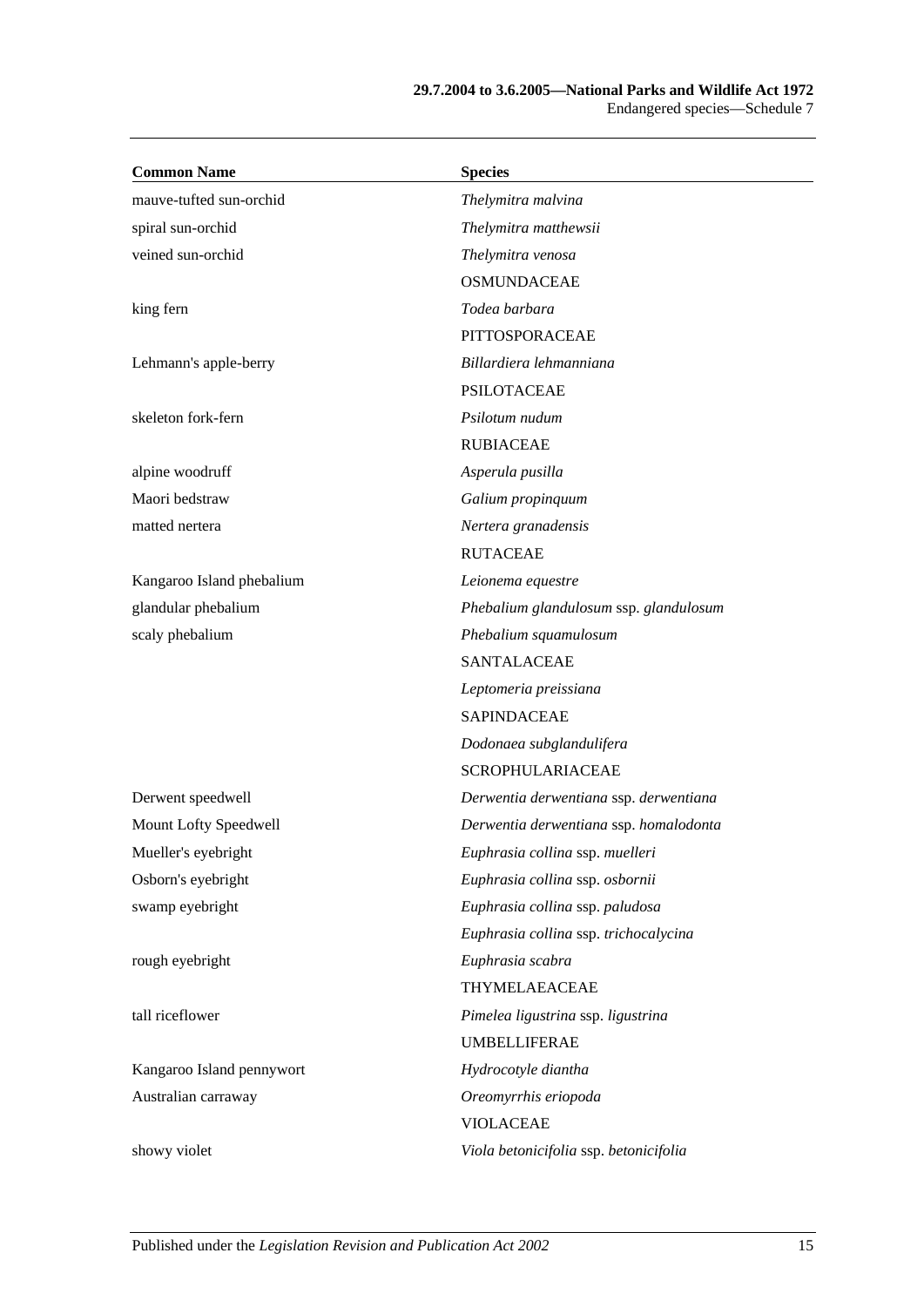# <span id="page-101-0"></span>**Schedule 8—Vulnerable species Part 1—Animals**

| <b>Common name</b>                              | <b>Species</b>               |
|-------------------------------------------------|------------------------------|
| <b>Mammals</b>                                  |                              |
|                                                 | <b>DASYURIDAE</b>            |
| Kowari                                          | Dasycercus byrnei            |
|                                                 | <b>BURRAMYIDAE</b>           |
| Eastern Pygmy-possum                            | Cercartetus nanus            |
|                                                 | <b>MACROPODIDAE</b>          |
| Black-footed Rock-wallaby (Pearson Island race) | Petrogale lateralis pearsoni |
| Yellow-footed Rock-wallaby                      | Petrogale xanthopus          |
| Swamp Wallaby                                   | Wallabia bicolor             |
|                                                 | PERAMELIDAE                  |
| Southern Brown Bandicoot                        | Isoodon obesulus             |
|                                                 | <b>MURIDAE</b>               |
| <b>Greater Stick-nest Rat</b>                   | Leporillus conditor          |
| Dusky Hopping-mouse                             | Notomys fuscus               |
| Plains Rat                                      | Pseudomys australis          |
|                                                 | VESPERTILIONIDAE             |
| Little Pied Bat                                 | Chalinolobus picatus         |
| Greater Long-eared Bat                          | Nyctophilus timoriensis      |
|                                                 | <b>BALAENIDAE</b>            |
| Southern Right Whale                            | Eubalaena australis          |
|                                                 | <b>BALAENOPTERIDAE</b>       |
| Fin Whale                                       | Balaenoptera physalus        |
| Humpback Whale                                  | Megaptera novaeangliae       |
| <b>Birds</b>                                    |                              |
|                                                 | MEGAPODIIDAE                 |
| Malleefowl                                      | Leipoa ocellata              |
|                                                 | PHASIANIDAE                  |
| <b>Brown Quail</b>                              | Coturnix ypsilophora         |
|                                                 | <b>ANATIDAE</b>              |
| <b>Freckled Duck</b>                            | Stictonetta naevosa          |
|                                                 | <b>PROCELLARIIDAE</b>        |
| <b>Blue Petrel</b>                              | Halobaena caerulea           |
| Soft-plumaged Petrel                            | Pterodroma mollis            |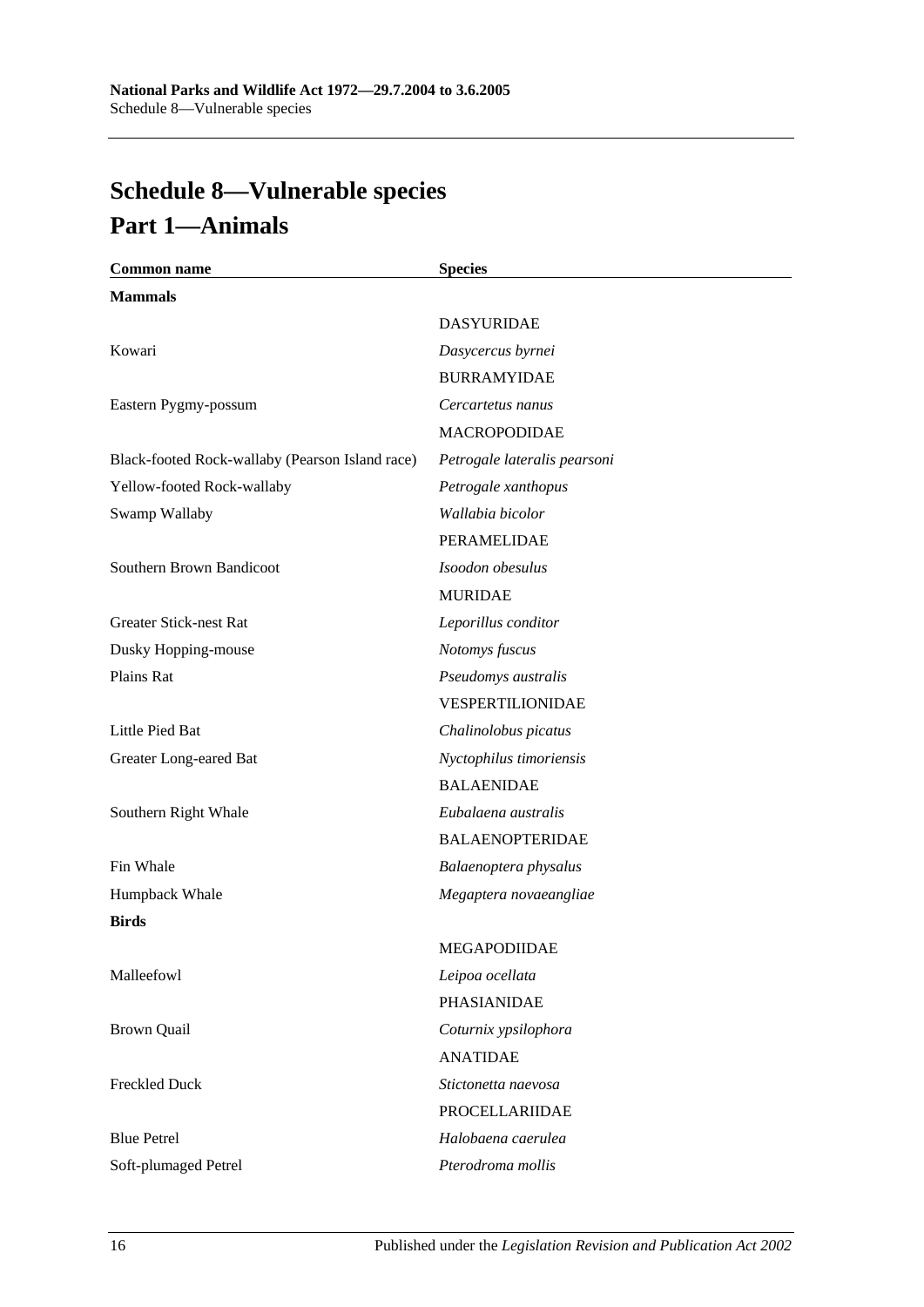#### **29.7.2004 to 3.6.2005—National Parks and Wildlife Act 1972** Vulnerable species—Schedule 8

| <b>Common name</b>           | <b>Species</b>                 |
|------------------------------|--------------------------------|
|                              | <b>DIOMEDEIDAE</b>             |
| <b>Buller's Albatross</b>    | Diomedea bulleri               |
| <b>Shy Albatross</b>         | Diomedea cauta cauta           |
| Salvin's Albatross           | Diomedea cauta salvini         |
| Grey-headed Albatross        | Diomedea chrysostoma           |
| Southern Royal Albatross     | Diomedea epomophora epomophora |
| <b>Wandering Albatross</b>   | Diomedea exulans               |
| Sooty Albatross              | Diomedea fusca                 |
| Campbell Albatross           | Diomedea melanophris impavida  |
|                              | <b>ARDEIDAE</b>                |
| Australasian Bittern         | Botaurus poiciloptilus         |
|                              | <b>ACCIPITRIDAE</b>            |
| White-bellied Sea-Eagle      | Haliaeetus leucogaster         |
| Square-tailed Kite           | Lophoictinia isura             |
|                              | <b>GRUIDAE</b>                 |
| <b>Brolga</b>                | Grus rubicunda                 |
|                              | <b>RALLIDAE</b>                |
| Lewin's Rail                 | Rallus pectoralis              |
|                              | <b>OTIDIDAE</b>                |
| Australian Bustard           | Ardeotis australis             |
|                              | <b>TURNICIDAE</b>              |
| Painted Button-quail         | Turnix varia                   |
|                              | <b>SCOLOPACIDAE</b>            |
| Latham's Snipe               | Gallinago hardwickii           |
| Eastern Curlew               | Numenius madagascariensis      |
|                              | <b>BURHINIDAE</b>              |
| <b>Bush Stone-curlew</b>     | Burhinus grallarius            |
|                              | CHARADRIIDAE                   |
| <b>Hooded Plover</b>         | Thinornis rubricollis          |
|                              | <b>LARIDAE</b>                 |
| Little Tern                  | Sterna albifrons               |
| Fairy Tern                   | Sterna nereis                  |
|                              | <b>COLUMBIDAE</b>              |
| Flock Bronzewing             | Phaps histrionica              |
|                              | <b>CACATUIDAE</b>              |
| Major Mitchell's Cockatoo    | Cacatua leadbeateri            |
| Yellow-tailed Black-Cockatoo | Calyptorhynchus funereus       |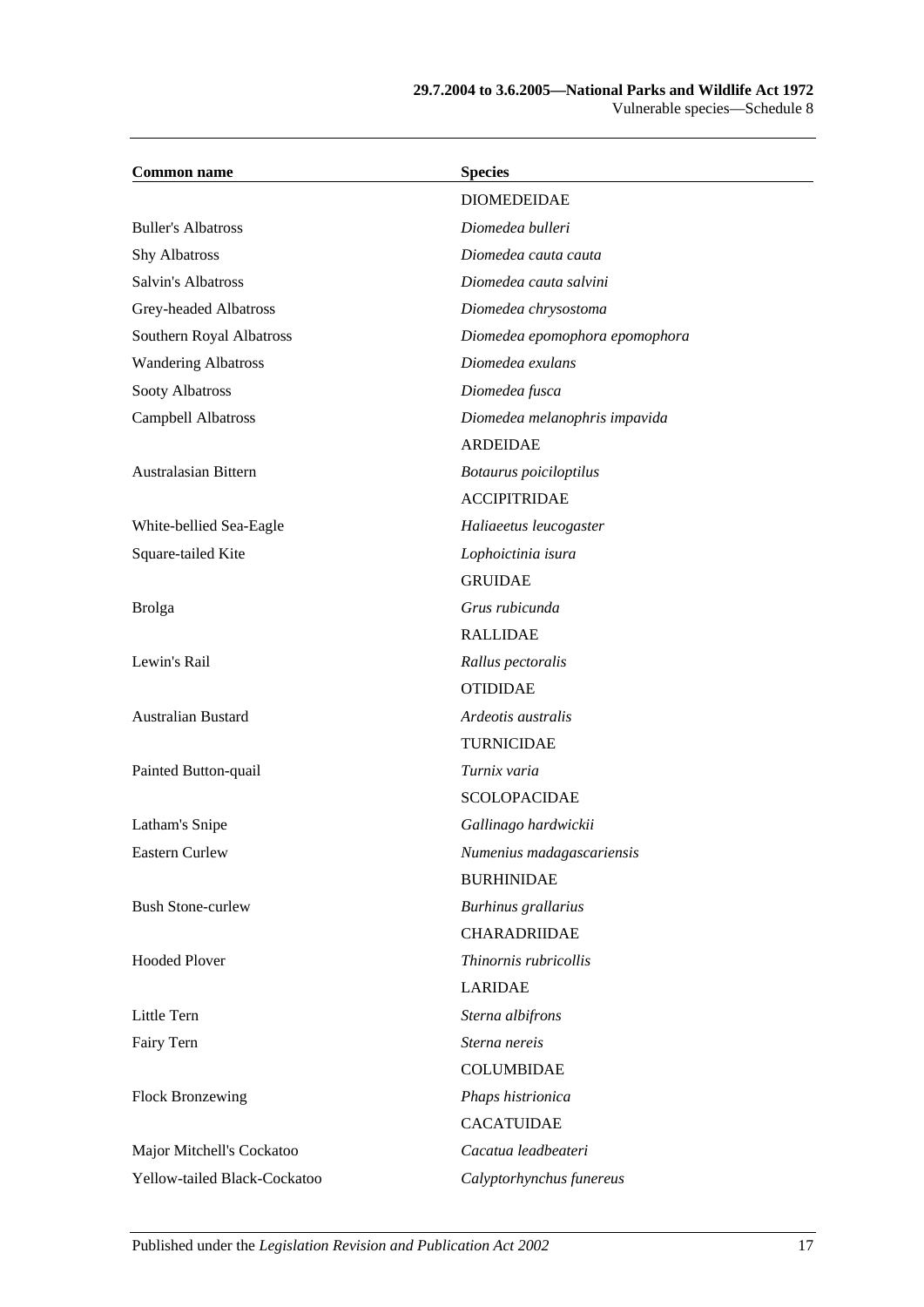#### **National Parks and Wildlife Act 1972—29.7.2004 to 3.6.2005** Schedule 8—Vulnerable species

| <b>Common name</b>                    | <b>Species</b>                     |
|---------------------------------------|------------------------------------|
|                                       | <b>PSITTACIDAE</b>                 |
| Little Lorikeet                       | Glossopsitta pusilla               |
| <b>Swift Parrot</b>                   | Lathamus discolor                  |
| <b>Blue-winged Parrot</b>             | Neophema chrysostoma               |
| Naretha Bluebonnet                    | Northiella haematogaster narethae  |
| Regent Parrot (eastern subspecies)    | Polytelis anthopeplus monarchoides |
|                                       | <b>MALURIDAE</b>                   |
| Mallee Emu-wren                       | Stipiturus mallee                  |
|                                       | PARDALOTIDAE                       |
| Slender-billed Thornbill              | Acanthiza iredalei                 |
| Rufous Bristlebird                    | Dasyornis broadbenti               |
| Chestnut-rumped Heathwren             | Hylacola pyrrhopygia               |
|                                       | MELIPHAGIDAE                       |
| <b>Black-chinned Honeyeater</b>       | Melithreptus gularis               |
|                                       | <b>PSOPHODIDAE</b>                 |
| Western Whipbird (eastern subspecies) | Psophodes nigrogularis leucogaster |
|                                       | <b>PACHYCEPHALIDAE</b>             |
| <b>Crested Shriketit</b>              | Falcunculus frontatus              |
| Olive Whistler                        | Pachycephala olivacea              |
| Red-lored Whistler                    | Pachycephala rufogularis           |
|                                       | <b>PASSERIDAE</b>                  |
| Diamond Firetail                      | Stagonopleura guttata              |
| <b>Reptiles</b>                       |                                    |
|                                       | <b>CHELIDAE</b>                    |
| Broad-shelled Tortoise                | Chelodina expansa                  |
| Loggerhead Turtle                     | Caretta caretta                    |
| Green Turtle                          | Chelonia mydas                     |
|                                       | <b>DERMOCHELYIDAE</b>              |
| Leathery Turtle                       | Dermochelys coriacea               |
|                                       | <b>GEKKONIDAE</b>                  |
| Pernatty Knob-tailed Gecko            | Nephrurus deleani                  |
| <b>Bronzeback Legless Lizard</b>      | Ophidiocephalus taeniatus          |
|                                       | <b>SCINCIDAE</b>                   |
| Cunningham's Skink                    | Egernia cunninghamii               |
|                                       | <b>BOIDAE</b>                      |
| Carpet Python                         | Morelia spilota                    |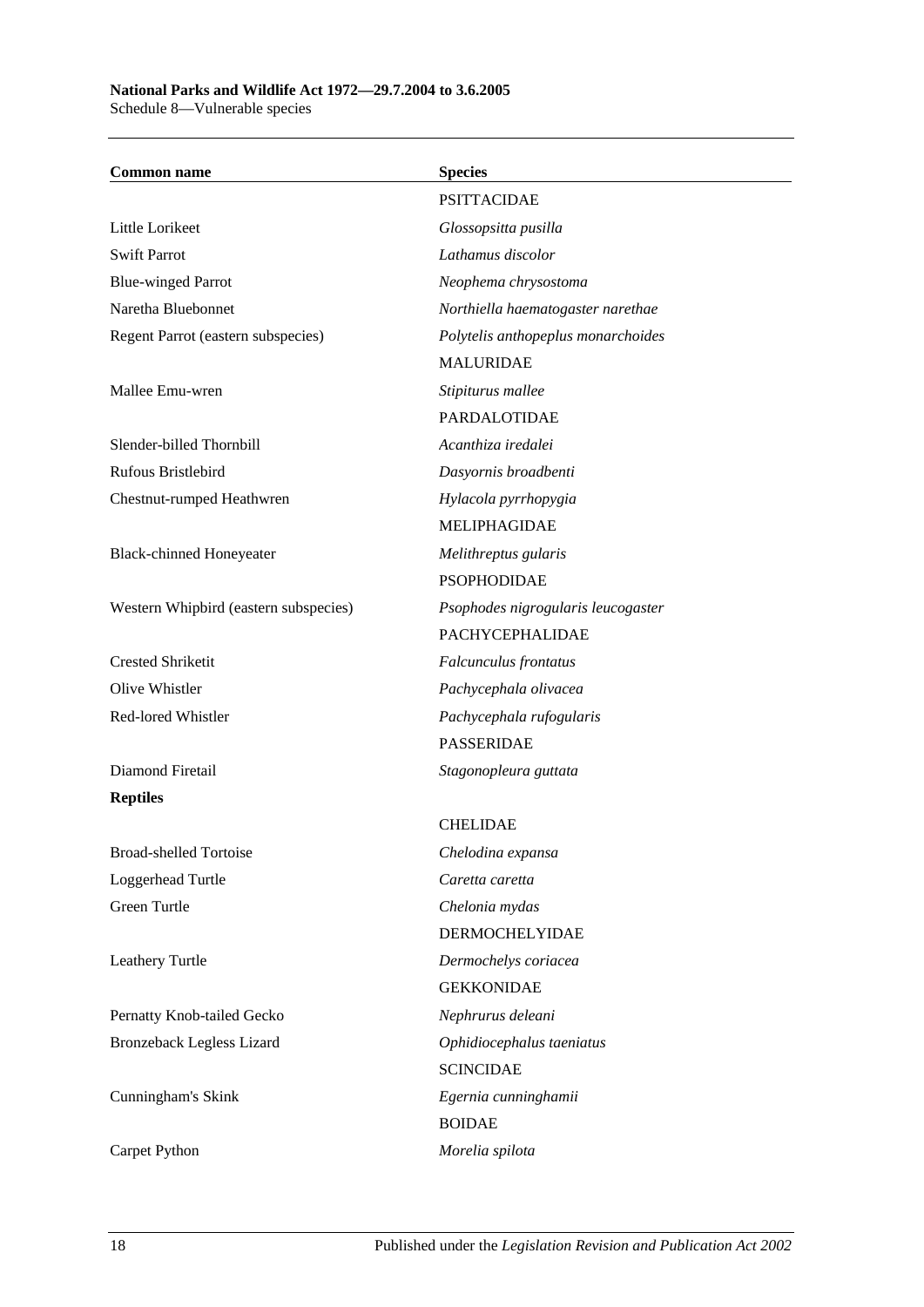#### **29.7.2004 to 3.6.2005—National Parks and Wildlife Act 1972** Vulnerable species—Schedule 8

| <b>Common name</b>    | <b>Species</b>                                     |
|-----------------------|----------------------------------------------------|
| <b>Amphibians</b>     |                                                    |
|                       | <b>HYLIDAE</b>                                     |
| Southern Bell Frog    | Litoria raniformis                                 |
| <b>Part 2-Plants</b>  |                                                    |
|                       |                                                    |
| <b>Common name</b>    | <b>Species</b>                                     |
|                       | <b>ADIANTACEAE</b>                                 |
| dainty maiden-hair    | Adiantum capillus-veneris                          |
|                       | <b>AIZOACEAE</b>                                   |
| ridged noon-flower    | Sarcozona bicarinata                               |
|                       | <b>AMARANTHACEAE</b>                               |
| pigface hemichroa     | Hemichroa mesembryanthema                          |
|                       | Ptilotus "Cordillo Downs" (B.Lay 1487): W.R.Barker |
|                       | Ptilotus aristatus var. eichlerianus               |
| ironstone mulla mulla | Ptilotus beckerianus                               |
|                       | Ptilotus robynsianus                               |
|                       | <b>ARACEAE</b>                                     |
|                       | Typhonium alismifolium                             |
|                       | <b>BORAGINACEAE</b>                                |
|                       | Embadium johnstonii                                |
|                       | Plagiobothrys orthostatus                          |
|                       | CALLITRICHACEAE                                    |
|                       | Callitriche umbonata                               |
|                       | <b>CAMPANULACEAE</b>                               |
| showy lobelia         | Lobelia beaugleholei                               |
|                       | Pratia puberula                                    |
| naked bluebell        | Wahlenbergia gymnoclada                            |
|                       | CARYOPHYLLACEAE                                    |
| coast colobanth       | Colobanthus apetalus                               |
| starwort              | Stellaria caespitosa                               |
|                       | <b>CHENOPODIACEAE</b>                              |
|                       | Atriplex humifusa                                  |
| Koch's saltbush       | Atriplex kochiana                                  |
|                       | Atriplex morrisii                                  |
|                       | Halosarcia cupuliformis                            |
| bead samphire         | Halosarcia flabelliformis                          |
| bottle fissure-plant  | Maireana excavata                                  |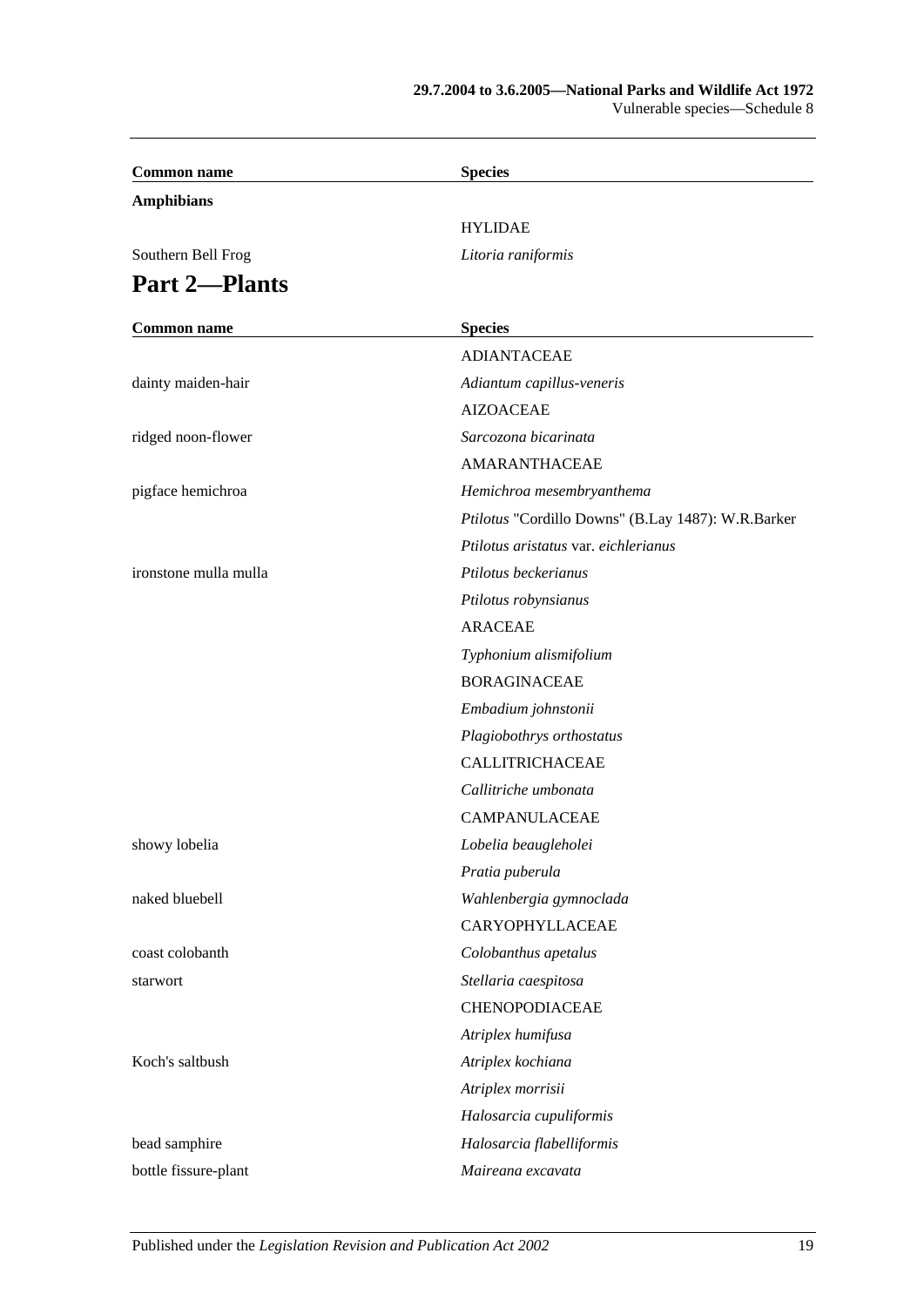# **National Parks and Wildlife Act 1972—29.7.2004 to 3.6.2005**

Schedule 8—Vulnerable species

| <b>Common name</b>           | <b>Species</b>                             |
|------------------------------|--------------------------------------------|
| black-fruit bluebush         | Maireana melanocarpa                       |
| slender soft-horns           | Malacocera gracilis                        |
|                              | Sclerolaena fusiformis                     |
| Symon's bindyi               | Sclerolaena symoniana                      |
|                              | <b>COMPOSITAE</b>                          |
| black-fruit daisy            | Brachycome melanocarpa                     |
| swamp buttons                | Craspedia paludicola                       |
| scaly haeckeria              | Haeckeria pholidota                        |
| slender bottle-daisy         | Lagenifera gracilis                        |
| desert daisy-bush            | Olearia arida                              |
| swamp daisy-bush             | Olearia glandulosa                         |
| silver daisy-bush            | Olearia pannosa ssp. pannosa               |
|                              | Ozothamnus scaber                          |
| silver candles               | Pleuropappus phyllocalymmeus               |
| button podolepis             | Podolepis muelleri                         |
| drumsticks                   | Pycnosorus globosus                        |
| twin-leaf everlasting        | Rhodanthe oppositifolia ssp. oppositifolia |
| large-fruit groundsel        | Senecio macrocarpus                        |
| superb groundsel             | Senecio megaglossus                        |
| broad-leaf scented groundsel | Senecio odoratus var. obtusifolius         |
|                              | Senecio psilocarpus                        |
|                              | Vittadinia australasica var. oricola       |
|                              | CONVOLVULACEAE                             |
| Tasmanian dodder             | Cuscuta tasmanica                          |
|                              | <b>CRUCIFERAE</b>                          |
| spade-leaf bitter-cress      | Cardamine gunnii                           |
| erect peppercress            | Lepidium pseudopapillosum                  |
| shade peppercress            | Lepidium pseudotasmanicum                  |
|                              | Microlepidium alatum                       |
| Nullarbor cress              | Phlegmatospermum richardsii                |
|                              | <b>CYPERACEAE</b>                          |
|                              | Cyperus dactylotes                         |
|                              | Cyperus lhotskyanus                        |
| nutty club-rush              | Isolepis producta                          |
| stiff rapier-sedge           | Lepidosperma neesii                        |
| medusa bog-rush              | Schoenus latelaminatus                     |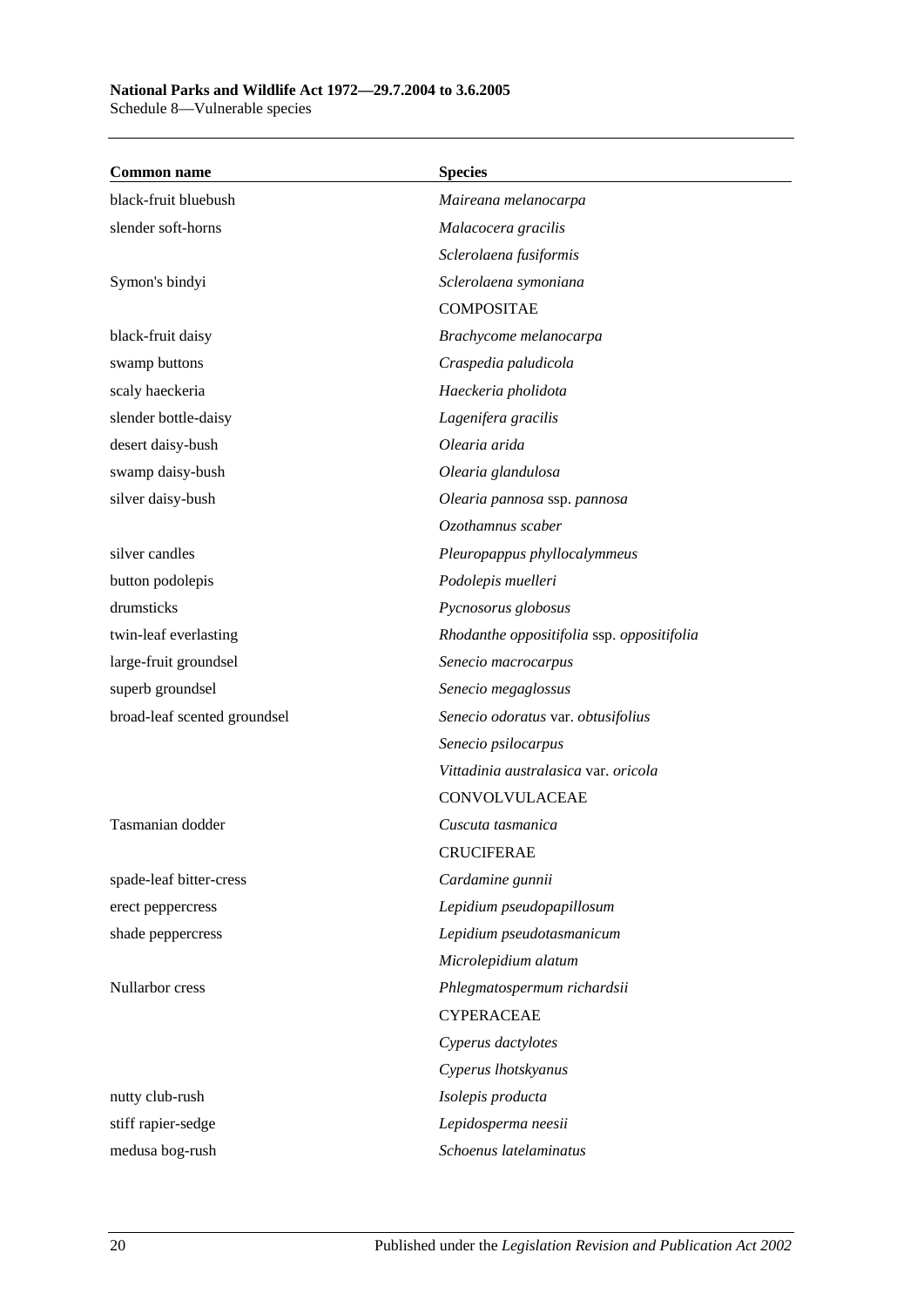#### **29.7.2004 to 3.6.2005—National Parks and Wildlife Act 1972** Vulnerable species—Schedule 8

| <b>Common name</b>              | <b>Species</b>                                    |
|---------------------------------|---------------------------------------------------|
|                                 | <b>DILLENIACEAE</b>                               |
| Ooldea guinea-flower            | Hibbertia crispula                                |
|                                 | Hibbertia obtusibracteata                         |
|                                 | <b>DROSERACEAE</b>                                |
| erect sundew                    | Drosera "rigidior" (C.R.Alcock 2796): H.R.Toelken |
|                                 | <b>ELATINACEAE</b>                                |
|                                 | Bergia occultipetala                              |
|                                 | <b>EUPHORBIACEAE</b>                              |
| Kangaroo Island turpentine bush | Beyeria subtecta                                  |
|                                 | Sauropus ramosissimus                             |
|                                 | <b>GENTIANACEAE</b>                               |
| Cleland's gentian               | Chionogentias clelandii                           |
| mountain gentian                | Chionogentias gunniana                            |
|                                 | <b>GOODENIACEAE</b>                               |
|                                 | Goodenia lineata                                  |
| leafless lechenaultia           | Lechenaultia aphylla                              |
| dune fanflower                  | Scaevola calendulacea                             |
|                                 | Scaevola obovata                                  |
|                                 | <b>GRAMINEAE</b>                                  |
| ruddy bent                      | Agrostis rudis                                    |
| club spear-grass                | Austrostipa nullanulla                            |
| prickly spear-grass             | Austrostipa pilata                                |
| red-leg grass                   | Bothriochloa macra                                |
| small bent-grass                | Deyeuxia minor                                    |
| fine-leaf tussock-grass         | Poa meionectes                                    |
|                                 | Polypogon tenellus                                |
| hairy rice-grass                | Tetrarrhena distichophylla                        |
|                                 | Triodia truncata                                  |
|                                 | HALORAGACEAE                                      |
| upright milfoil                 | Myriophyllum crispatum                            |
|                                 | <b>JUNCACEAE</b>                                  |
|                                 | Juncus amabilis                                   |
| wiry rush                       | Juncus homalocaulis                               |
| hoary rush                      | Juncus radula                                     |
| pale woodrush                   | Luzula flaccida                                   |
|                                 | <b>JUNCAGINACEAE</b>                              |
| turret arrowgrass               | Triglochin turriferum                             |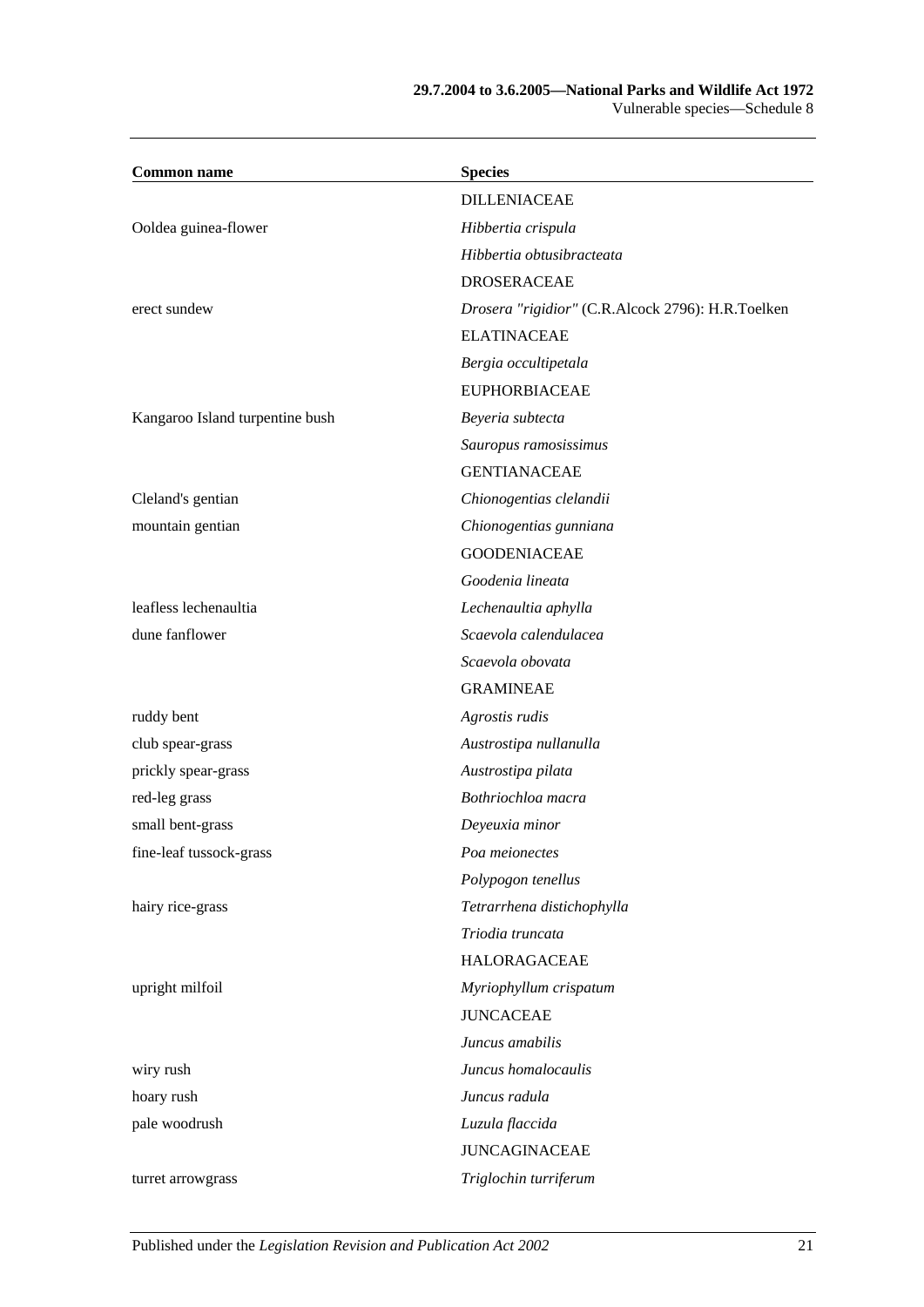#### **National Parks and Wildlife Act 1972—29.7.2004 to 3.6.2005** Schedule 8—Vulnerable species

**Common name Species** LABIATAE West Coast mintbush *Prostanthera calycina* Mount Illbilie mintbush *Prostanthera nudula Teucrium grandiusculum* ssp. *grandiusculum Teucrium grandiusculum* ssp. *pilosum* LEGUMINOSAE Hall's wattle *Acacia* "Strathalbyn" (D.Murfet 147): M.O'Leary needle wattle *Acacia carnei* Menzel's wattle *Acacia menzelii* weeping myall *Acacia pendula* senna wattle *Acacia praemorsa* resin wattle *Acacia rhetinocarpa* Spiller's wattle *Acacia spilleriana* sweet wattle *Acacia suaveolens* sword bossiaea *Bossiaea ensata Cullen mentiens* small scurf-pea *Cullen parvum* clover glycine *Glycine latrobeana* variable glycine *Glycine tabacina Hovea linearis Pultenaea villifera* var. *glabrescens* Behr's swainson-pea *Swainsona behriana Swainsona fuscoviridis Swainsona kingii* small-flower swainson-pea *Swainsona minutiflora* Murray swainson-pea *Swainsona murrayana* Broughton pea *Swainsona procumbens Swainsona vestita* creeping Darling pea *Swainsona viridis* leafy templetonia *Templetonia stenophylla* LENTIBULARIACEAE Beauglehole's bladderwort *Utricularia beaugleholei* small bladderwort *Utricularia lateriflora* LILIACEAE pale vanilla-lily *Arthropodium milleflorum* eastern blue tinsel-lily *Calectasia intermedia Dianella porracea*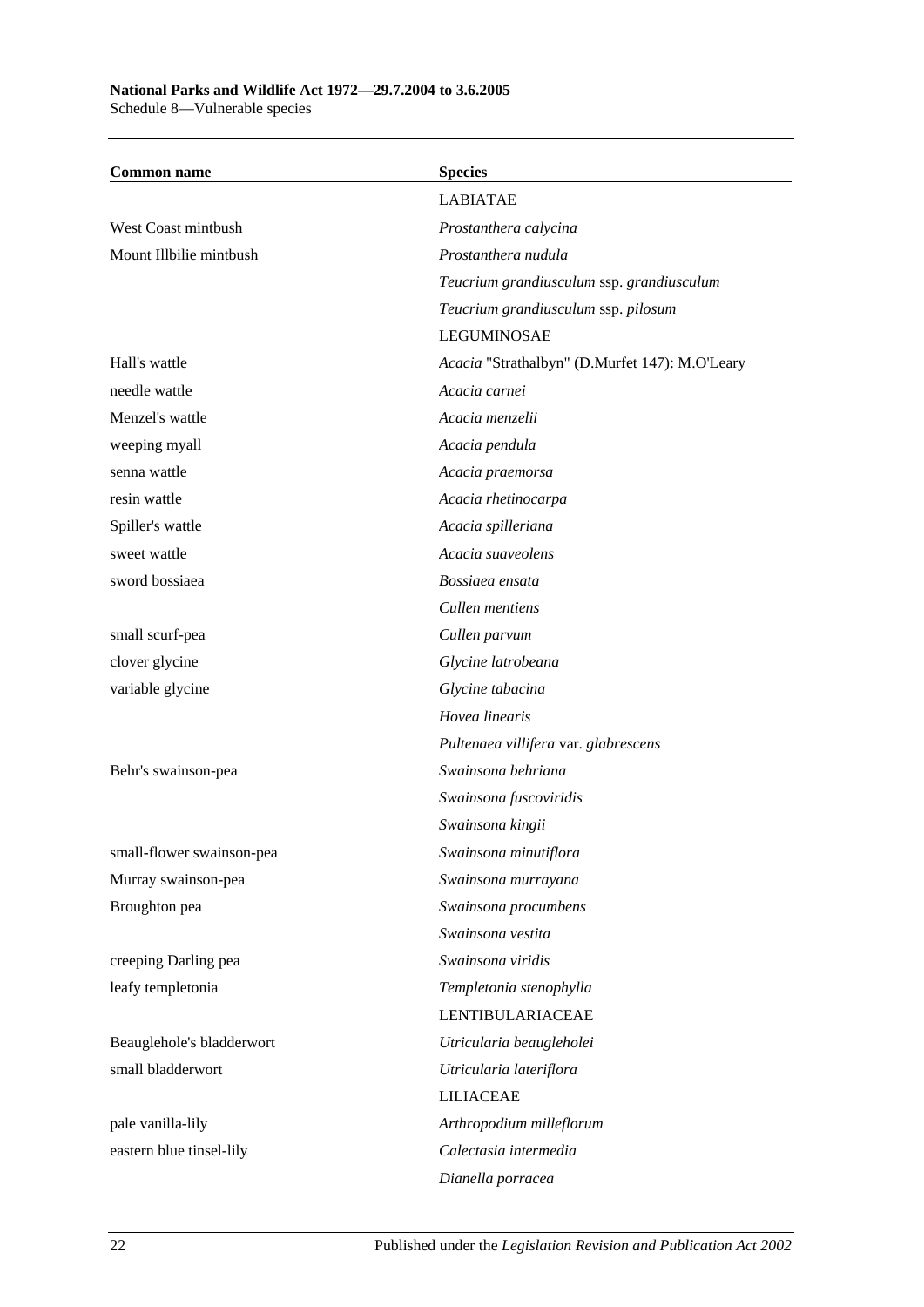#### **29.7.2004 to 3.6.2005—National Parks and Wildlife Act 1972** Vulnerable species—Schedule 8

| <b>Common name</b>            | <b>Species</b>                        |
|-------------------------------|---------------------------------------|
| nodding grass-lily            | Stypandra glauca                      |
| tufted lily                   | Thelionema caespitosum                |
| tuber fringe-lily             | Thysanotus tuberosus                  |
| broad-leaf Nancy              | Wurmbea latifolia ssp. latifolia      |
|                               | LOGANIACEAE                           |
| Kangaroo Island logania       | Logania insularis                     |
| hairy mitrewort               | Mitrasacme pilosa var. pilosa         |
|                               | Phyllangium sulcatum                  |
|                               | <b>MALVACEAE</b>                      |
| Australian mallow             | Althaea australis                     |
|                               | Alyogyne pinoniana var. microandra    |
|                               | MENYANTHACEAE                         |
| entire marshwort              | Nymphoides geminata                   |
| Beauglehole's marsh-flower    | Villarsia umbricola var. beaugleholei |
|                               | <b>MYRTACEAE</b>                      |
| southern blue gum             | Eucalyptus globulus ssp. bicostata    |
| Mount Compass swamp gum       | Eucalyptus paludicola                 |
| snow gum                      | Eucalyptus pauciflora ssp. pauciflora |
| Carpenter Rocks manna gum     | Eucalyptus splendens ssp. arcana      |
|                               | ORCHIDACEAE                           |
| winter spider-orchid          | Caladenia brumalis                    |
| limestone spider-orchid       | Caladenia calcicola                   |
|                               | Caladenia cleistogama                 |
| elegant spider orchid         | Caladenia formosa                     |
| Kangaroo Island spider-orchid | Caladenia ovata                       |
| large white spider-orchid     | Caladenia venusta                     |
| Grampians spider-orchid       | Caladenia versicolor                  |
| Woolcock's spider-orchid      | Caladenia woolcockiorum               |
| large duck-orchid             | Caleana major                         |
| red beard-orchid              | Calochilus paludosus                  |
| moose orchid                  | Cryptostylis subulata                 |
| bell-flower hyacinth orchid   | Dipodium campanulatum                 |
| leopard hyacinth-orchid       | Dipodium pardalinum                   |
|                               | Gastrodia vescula                     |
| sharp midge-orchid            | Genoplesium despectans                |
| small duck-orchid             | Paracaleana minor                     |
| limestone leek-orchid         | Prasophyllum calcicola                |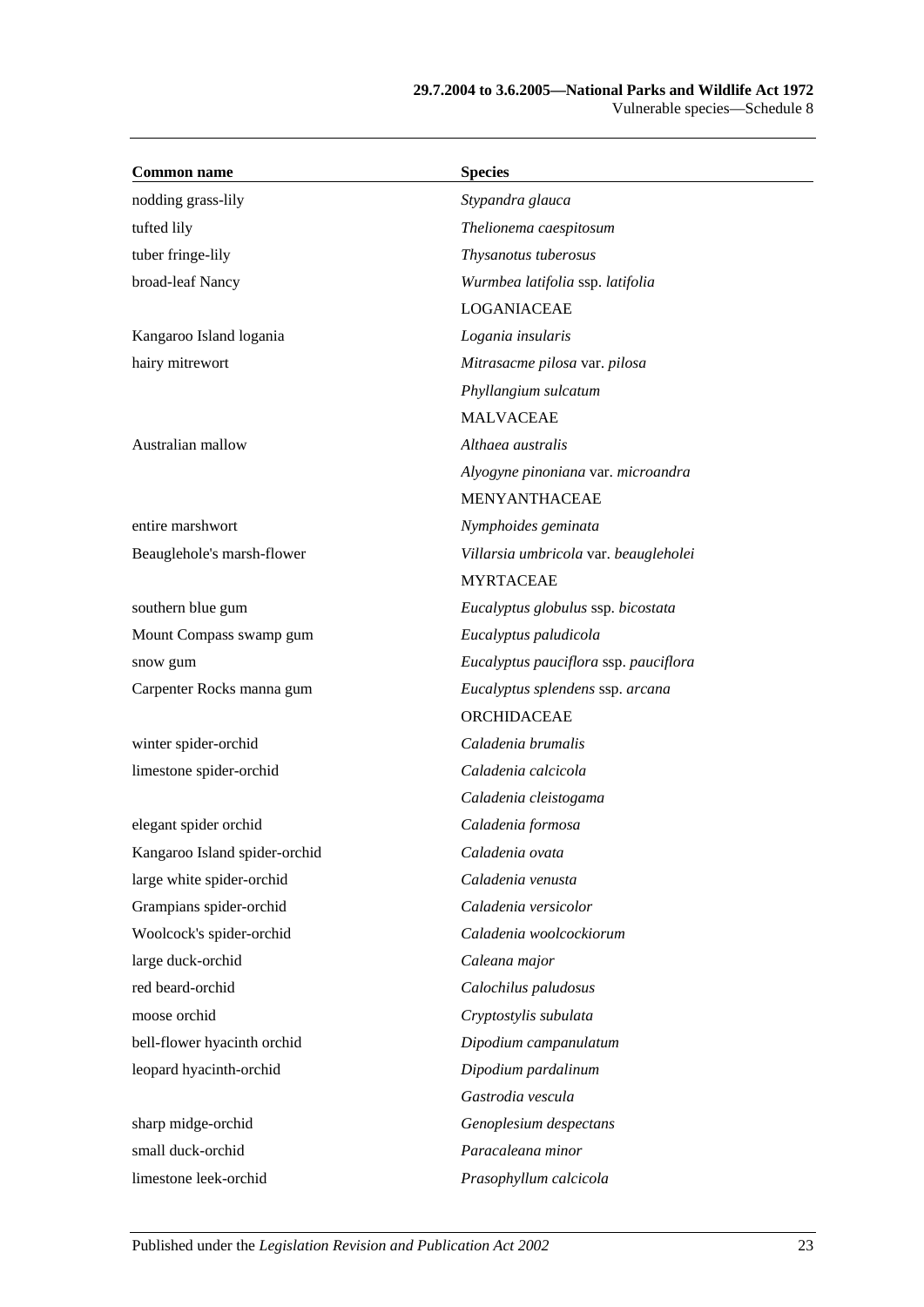Schedule 8—Vulnerable species

| <b>Common name</b>           | <b>Species</b>                                                      |
|------------------------------|---------------------------------------------------------------------|
| pale leek-orchid             | Prasophyllum pallidum                                               |
| plum leek-orchid             | Prasophyllum pruinosum                                              |
| Mount Remarkable leek-orchid | Prasophyllum validum                                                |
| Mt Victoria greenhood        | Pterostylis "Mt Victoria Uranium Mine"<br>(R.Bates16740): D.L.Jones |
| Oratan Rock greenhood        | Pterostylis "Oratan Rock" (R.Bates 16756): D.L.Jones                |
|                              | Pterostylis tasmanica                                               |
| Sandy Creek greenhood        | Pterostylis "Sandy Creek": D.L.Jones                                |
| tiny green-hood              | Pterostylis aff. parviflora: D.L.Jones                              |
| sandhill greenhood           | Pterostylis arenicola                                               |
| leafy greenhood              | Pterostylis cucullata                                               |
|                              | Pterostylis sp. Eyre Peninsula (R. Bates 19474):<br>D.L.Jones       |
| swamp greenhood              | Pterostylis tenuissima                                              |
| desert greenhood             | Pterostylis xerophila                                               |
| blue star sun-orchid         | Thelymitra holmesii                                                 |
|                              | PITTOSPORACEAE                                                      |
| twining finger-flower        | Cheiranthera volubilis                                              |
|                              | <b>PLANTAGINACEAE</b>                                               |
|                              | Plantago multiscapa                                                 |
|                              | PORTULACACEAE                                                       |
| waterblinks                  | Montia fontana ssp. chondrosperma                                   |
|                              | <b>POTAMOGETONACEAE</b>                                             |
| thin pondweed                | Potamogeton australiensis                                           |
|                              | <b>PROTEACEAE</b>                                                   |
| rough spider-flower          | Grevillea muricata                                                  |
| scarlet grevillea            | Grevillea treueriana                                                |
|                              | <b>RANUNCULACEAE</b>                                                |
| mountain clematis            | Clematis aristata                                                   |
| shining buttercup            | Ranunculus glabrifolius                                             |
| large river buttercup        | Ranunculus papulentus                                               |
| smooth-fruit ferny buttercup | Ranunculus pumilio var. politus                                     |
| annual buttercup             | Ranunculus sessiliflorus var. pilulifer                             |
|                              | <b>RESTIONACEAE</b>                                                 |
| bundled cord-rush            | Loxocarya fasciculata                                               |
| flat cord-rush               | Restio complanatus                                                  |
| tassel cord-rush             | Restio tetraphyllus                                                 |
|                              | <b>RHAMNACEAE</b>                                                   |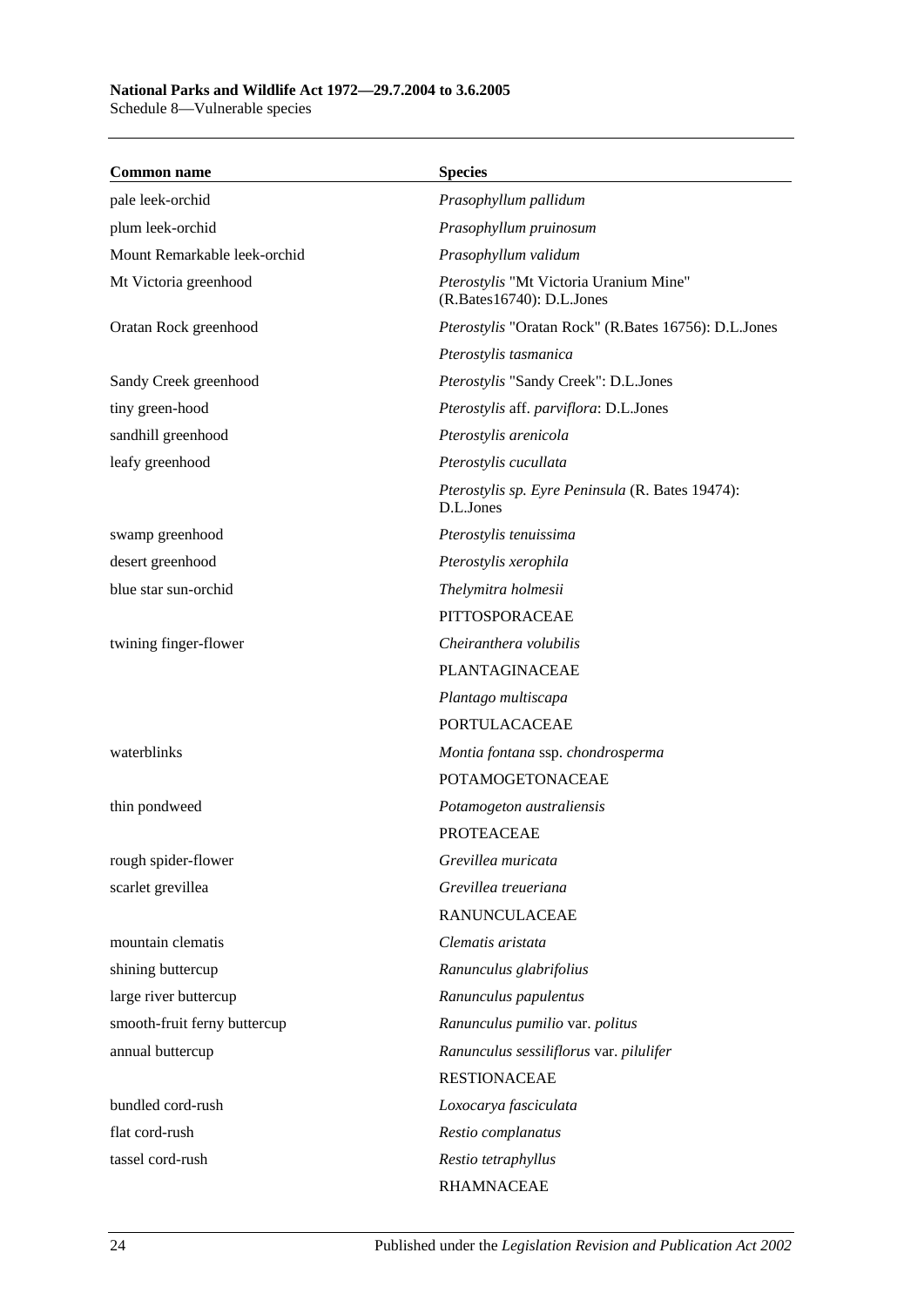#### **29.7.2004 to 3.6.2005—National Parks and Wildlife Act 1972** Vulnerable species—Schedule 8

| <b>Common name</b>         | <b>Species</b>                                                         |
|----------------------------|------------------------------------------------------------------------|
|                            | Pomaderris halmaturina ssp. continentis                                |
| Kangaroo Island pomaderris | Pomaderris halmaturina ssp. halmaturina                                |
| Marble Range spyridium     | Spyridium bifidum var. "Marble Range" (W.R.Barker<br>7601): W.R.Barker |
| Wanilla spyridium          | Spyridium bifidum var. "Wanilla" (K.Clipstone 88):<br>W.R.Barker       |
| butterfly spyridium        | Spyridium coactilifolium                                               |
| MacGillivray spyridium     | Spyridium eriocephalum var. glabrisepalum                              |
| cloaked spyridium          | Spyridium erymnocladum                                                 |
| rusty spyridium            | Spyridium tricolor                                                     |
|                            | <b>RUBIACEAE</b>                                                       |
| broad-leaf woodruff        | Asperula euryphylla var. tetraphylla                                   |
| mountain woodruff          | Asperula gunnii                                                        |
|                            | <b>RUTACEAE</b>                                                        |
| downy star-bush            | Asterolasia phebalioides                                               |
| Hindmarsh correa           | Correa calycina var. calycina                                          |
| De Mole River correa       | Correa calycina var. halmaturorum                                      |
| Deep Creek correa          | Correa eburnea                                                         |
| desert lime                | Eremocitrus glauca                                                     |
| lowan phebalium            | Phebalium lowanense                                                    |
| small-leaf wax-flower      | Philotheca difformis ssp. difformis                                    |
| Bendigo wax-flower         | Philotheca verrucosa                                                   |
|                            | <b>SANTALACEAE</b>                                                     |
| sandalwood                 | Santalum spicatum                                                      |
|                            | <b>SAPINDACEAE</b>                                                     |
| trailing hop-bush          | Dodonaea procumbens                                                    |
|                            | <b>SCHIZAEACEAE</b>                                                    |
| forked comb-fern           | Schizaea bifida                                                        |
| narrow comb-fern           | Schizaea fistulosa                                                     |
|                            | <b>SCROPHULARIACEAE</b>                                                |
| purple eyebright           | Euphrasia collina ssp. collina                                         |
|                            | Glossostigma "Long stout-pedicelled" (W.R.Barker<br>2481): W.R.Barker  |
| granite mudwort            | Limosella granitica                                                    |
| swamp mazus                | Mazus pumilio                                                          |
| Australian broomrape       | Orobanche cernua var. australiana                                      |
| slender speedwell          | Veronica gracilis                                                      |
| Port Lincoln speedwell     | Veronica parnkalliana                                                  |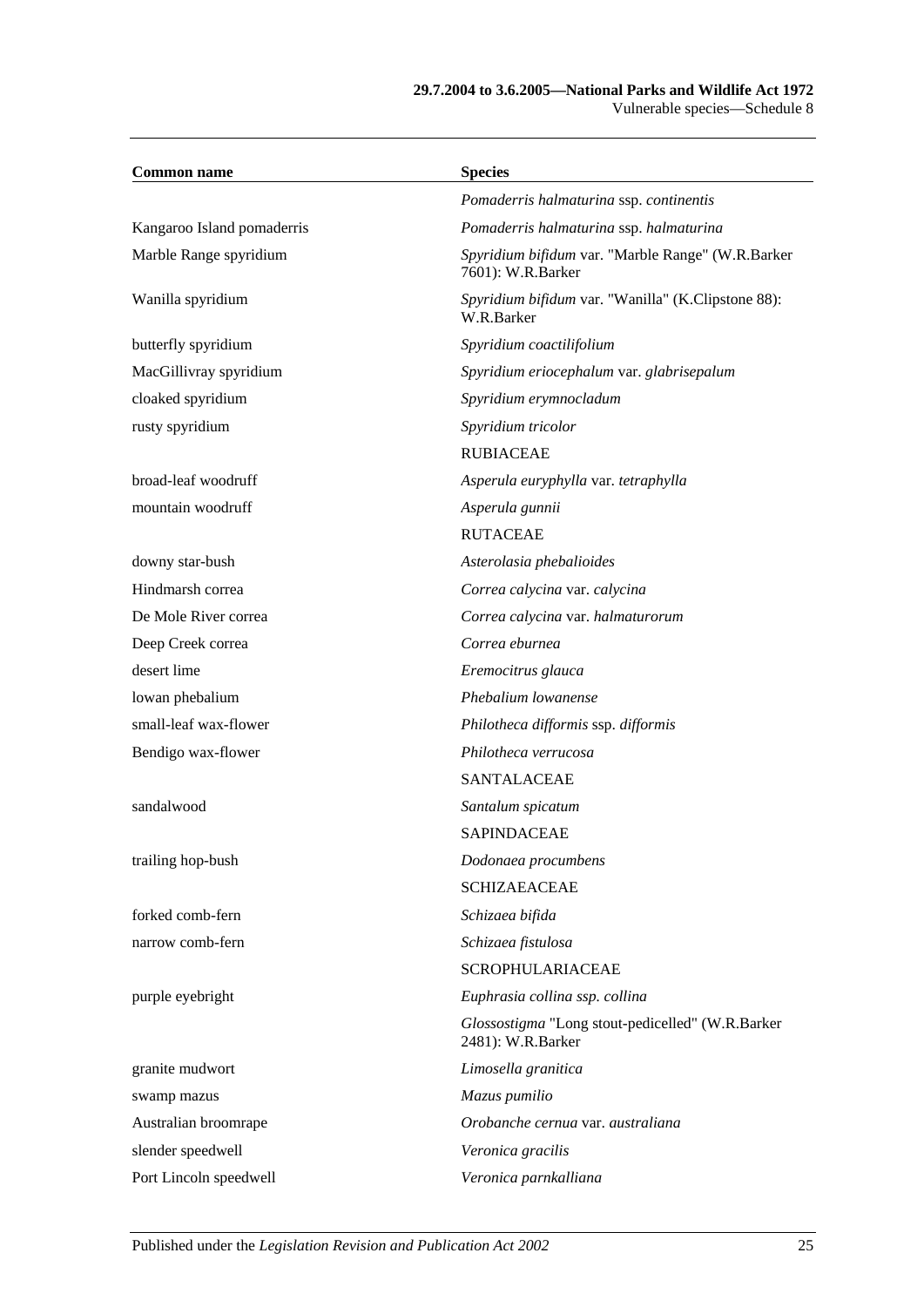| <b>Common name</b> | <b>Species</b>                       |
|--------------------|--------------------------------------|
|                    | Veronica "subtilis": Briggs & Ehrend |
|                    | <b>STACKHOUSIACEAE</b>               |
| annual candles     | Stackhousia annua                    |
|                    | <b>STERCULIACEAE</b>                 |
|                    | Rulingia craurophylla                |
|                    | <b>STYLIDIACEAE</b>                  |
| slender stylewort  | Levenhookia sonderi                  |
|                    | Stylidium desertorum                 |
|                    | Stylidium inaequipetalum             |
|                    | THYMELAEACEAE                        |
|                    | Pimelea hewardiana                   |
|                    | <b>UMBELLIFERAE</b>                  |
|                    | Centella uniflora                    |
| blue devil         | Eryngium rostratum                   |

# **Schedule 9—Rare species Part 1—Animals**

| <b>Common name</b>                   | <b>Species</b>                  |  |
|--------------------------------------|---------------------------------|--|
| <b>Mammals</b>                       |                                 |  |
|                                      | <b>DASYURIDAE</b>               |  |
| Ampurta                              | Dasycercus cristicauda hillieri |  |
| Hairy-footed Dunnart                 | Sminthopsis hirtipes            |  |
| Lesser Hairy-footed Dunnart          | Sminthopsis youngsoni           |  |
|                                      | <b>MACROPODIDAE</b>             |  |
| Eastern Grey Kangaroo                | Macropus giganteus              |  |
| Red-necked Wallaby                   | Macropus rufogriseus            |  |
|                                      | <b>POTORIDAE</b>                |  |
| <b>Brush-tailed Bettong</b>          | Bettongia penicillata           |  |
|                                      | <b>PETAURIDAE</b>               |  |
| Sugar Glider                         | Petaurus breviceps              |  |
|                                      | <b>PHASCOLARCTIDAE</b>          |  |
| Koala                                | Phascolarctos cinereus          |  |
|                                      | <b>VOMBATIDAE</b>               |  |
| Common Wombat                        | Vombatus ursinus                |  |
|                                      | <b>EMBALLONURIDAE</b>           |  |
| <b>Yellow-bellied Sheathtail Bat</b> | Saccolaimus flaviventris        |  |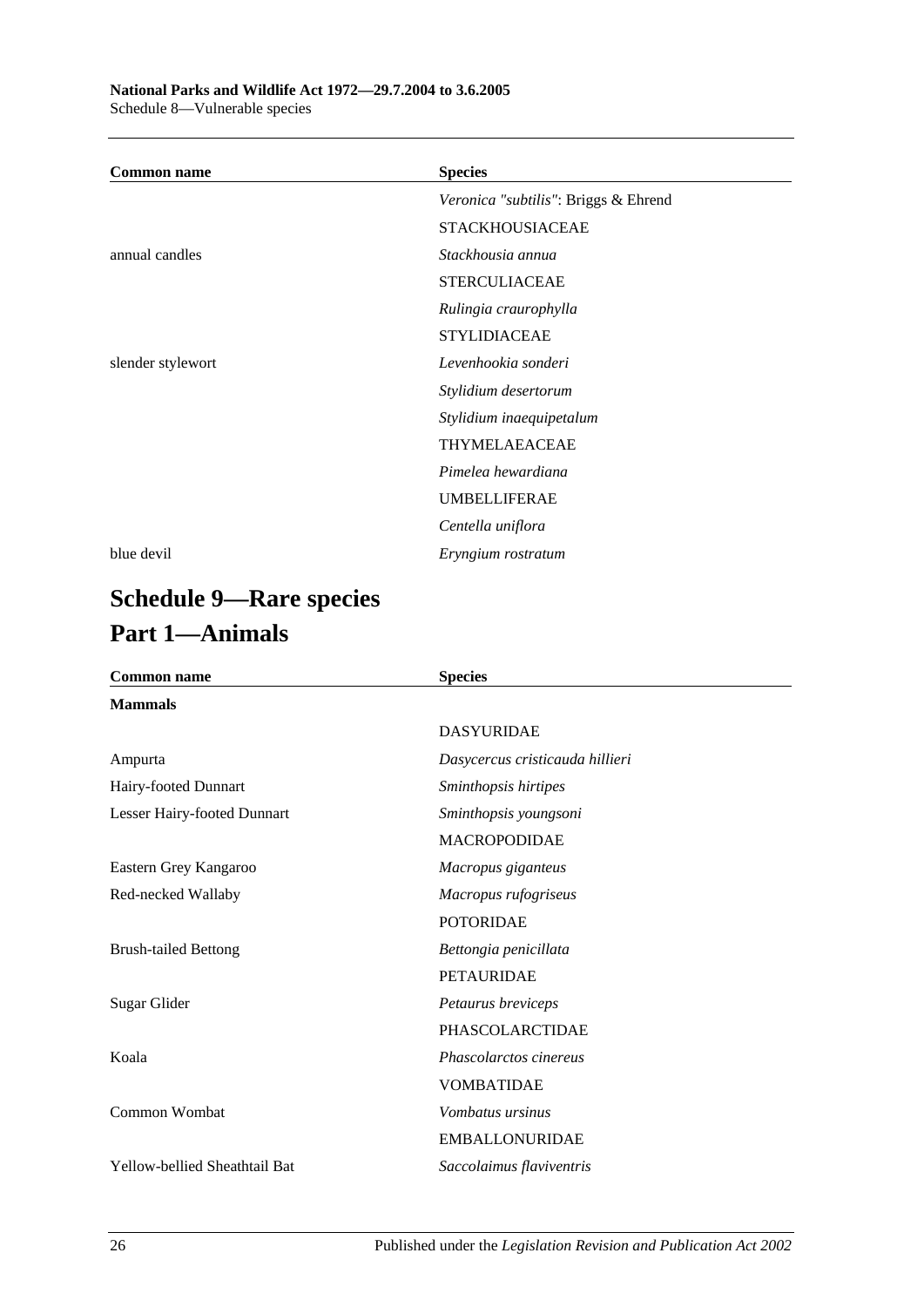| <b>Common name</b>           | <b>Species</b>                       |
|------------------------------|--------------------------------------|
| Hill's Sheathtail Bat        | Taphozous hilli                      |
|                              | <b>MOLOSSIDAE</b>                    |
| Hairy Rostrum Freetail Bat   | Mormopterus sp.6 (Adams et al. 1988) |
|                              | VESPERTILIONIDAE                     |
| Eastern False Pipistrelle    | Falsistrellus tasmaniensis           |
|                              | <b>BALAENOPTERIDAE</b>               |
| Minke Whale                  | Balaenoptera acutorostrata           |
|                              | NEOBALAENIDAE                        |
| Pygmy Right Whale            | Caperea marginata                    |
|                              | <b>DELPHINIDAE</b>                   |
| Short-finned Pilot Whale     | Globicephala macrorhynchus           |
| Risso's Dolphin              | Grampus griseus                      |
| Dusky Dolphin                | Lagenorhynchus obscurus              |
| <b>False Killer Whale</b>    | Pseudorca crassidens                 |
|                              | <b>KOGIIDAE</b>                      |
| Pygmy Sperm Whale            | Kogia breviceps                      |
| Dwarf Sperm Whale            | Kogia simus                          |
|                              | PHYSETERIDAE                         |
| Sperm Whale                  | Physeter macrocephalus               |
|                              | ZIPHIIDAE                            |
| Arnoux's Beaked Whale        | Berardius arnuxii                    |
| Southern Bottlenose Whale    | Hyperoodon planifrons                |
| Andrew's Beaked Whale        | Mesoplodon bowdoini                  |
| Gray's Beaked Whale          | Mesoplodon grayi                     |
| Hector's Beaked Whale        | Mesoplodon hectori                   |
| Shepherd's Beaked Whale      | Tasmacetus shepherdi                 |
| <b>Cuvier's Beaked Whale</b> | Ziphius cavirostris                  |
|                              | <b>OTARIIDAE</b>                     |
| Australian Fur-seal          | Arctocephalus pusillus doriferus     |
| Australian Sea-lion          | Neophoca cinerea                     |
|                              | <b>PHOCIDAE</b>                      |
| Leopard Seal                 | Hydrurga leptonyx                    |
| Southern Elephant Seal       | Mirounga leonina                     |
| <b>Birds</b>                 |                                      |
|                              | <b>ANATIDAE</b>                      |
| Australasian Shoveler        | Anas rhynchotis                      |
| <b>Musk Duck</b>             | Biziura lobata                       |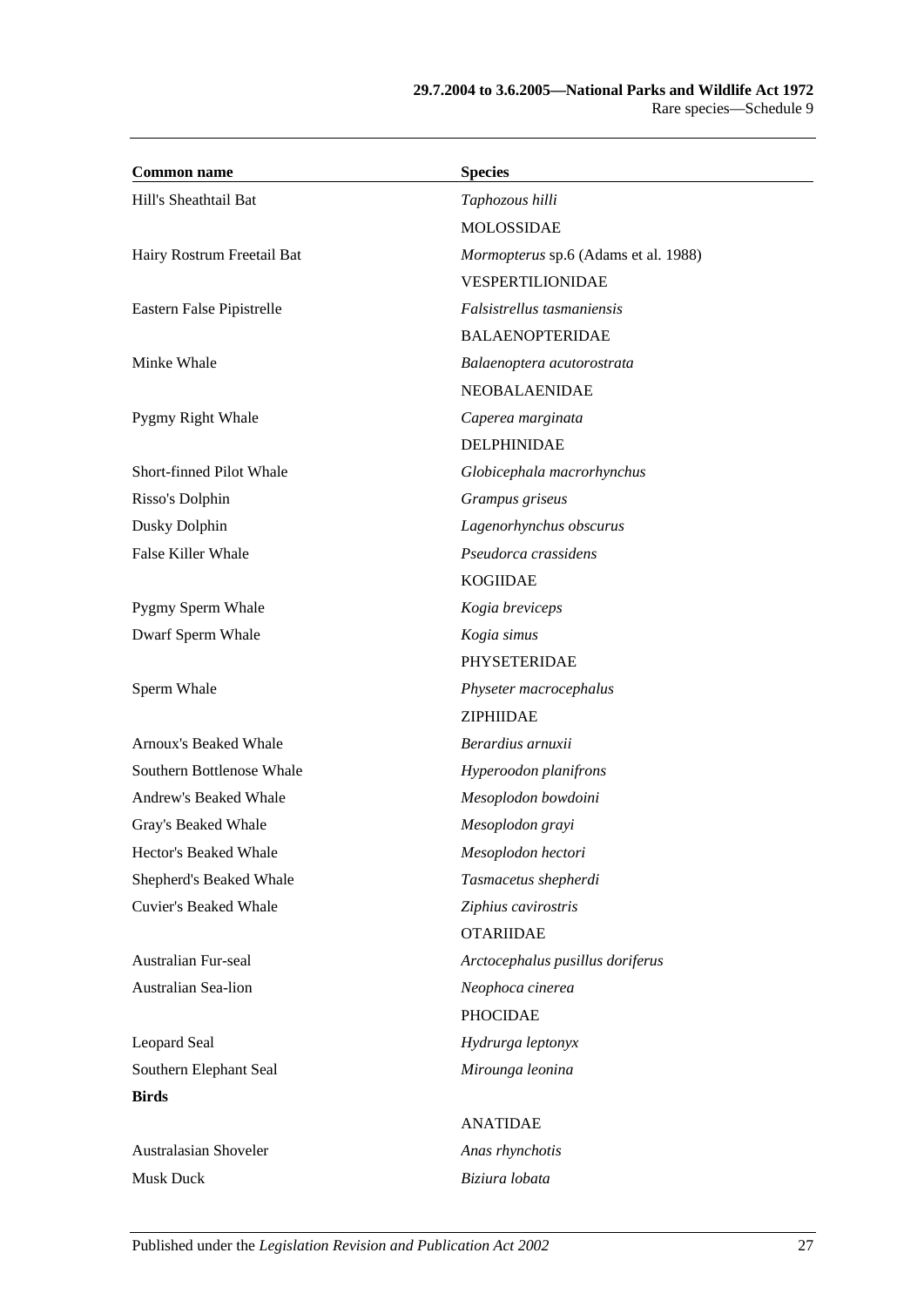| <b>Common name</b>                               | <b>Species</b>                  |
|--------------------------------------------------|---------------------------------|
| Cape Barren Goose                                | Cereopsis novaehollandiae       |
| <b>Blue-billed Duck</b>                          | Oxyura australis                |
|                                                  | <b>PODICIPEDIDAE</b>            |
| <b>Great Crested Grebe</b>                       | Podiceps cristatus              |
|                                                  | <b>PROCELLARIIDAE</b>           |
| Flesh-footed Shearwater                          | Puffinus carneipes              |
|                                                  | <b>ARDEIDAE</b>                 |
| Intermediate Egret                               | Ardea intermedia                |
| Eastern Reef Egret                               | Ardea sacra                     |
| Little Bittern                                   | Ixobrychus minutus              |
|                                                  | <b>THRESKIORNITHIDAE</b>        |
| Glossy Ibis                                      | Plegadis falcinellus            |
|                                                  | <b>ACCIPITRIDAE</b>             |
| Grey Goshawk                                     | Accipiter novaehollandiae       |
| <b>Black-breasted Buzzard</b>                    | Hamirostra melanosternon        |
| Osprey                                           | <b>Pandion haliaetus</b>        |
|                                                  | <b>FALCONIDAE</b>               |
| Grey Falcon                                      | Falco hypoleucos                |
| Peregrine Falcon                                 | Falco peregrinus                |
|                                                  | <b>RALLIDAE</b>                 |
| <b>Baillon's Crake</b>                           | Porzana pusilla                 |
|                                                  | <b>TURNICIDAE</b>               |
| Red-chested Button-quail                         | Turnix pyrrhothorax             |
|                                                  | <b>ROSTRATULIDAE</b>            |
| Painted Snipe                                    | Rostratula benghalensis         |
|                                                  | LARIDAE                         |
| Common Tern                                      | Sterna hirundo                  |
|                                                  | <b>COLUMBIDAE</b>               |
| Spinifex Pigeon                                  | Geophaps plumifera              |
|                                                  | <b>CACATUIDAE</b>               |
| Red-tailed Black-Cockatoo (semi-arid subspecies) | Calyptorhynchus banksii samueli |
|                                                  | <b>PSITTACIDAE</b>              |
| Red-winged Parrot                                | Aprosmictus erythropterus       |
| <b>Rock Parrot</b>                               | Neophema petrophila             |
| Scarlet-chested Parrot                           | Neophema splendida              |
| Princess Parrot                                  | Polytelis alexandrae            |
|                                                  | <b>CUCULIDAE</b>                |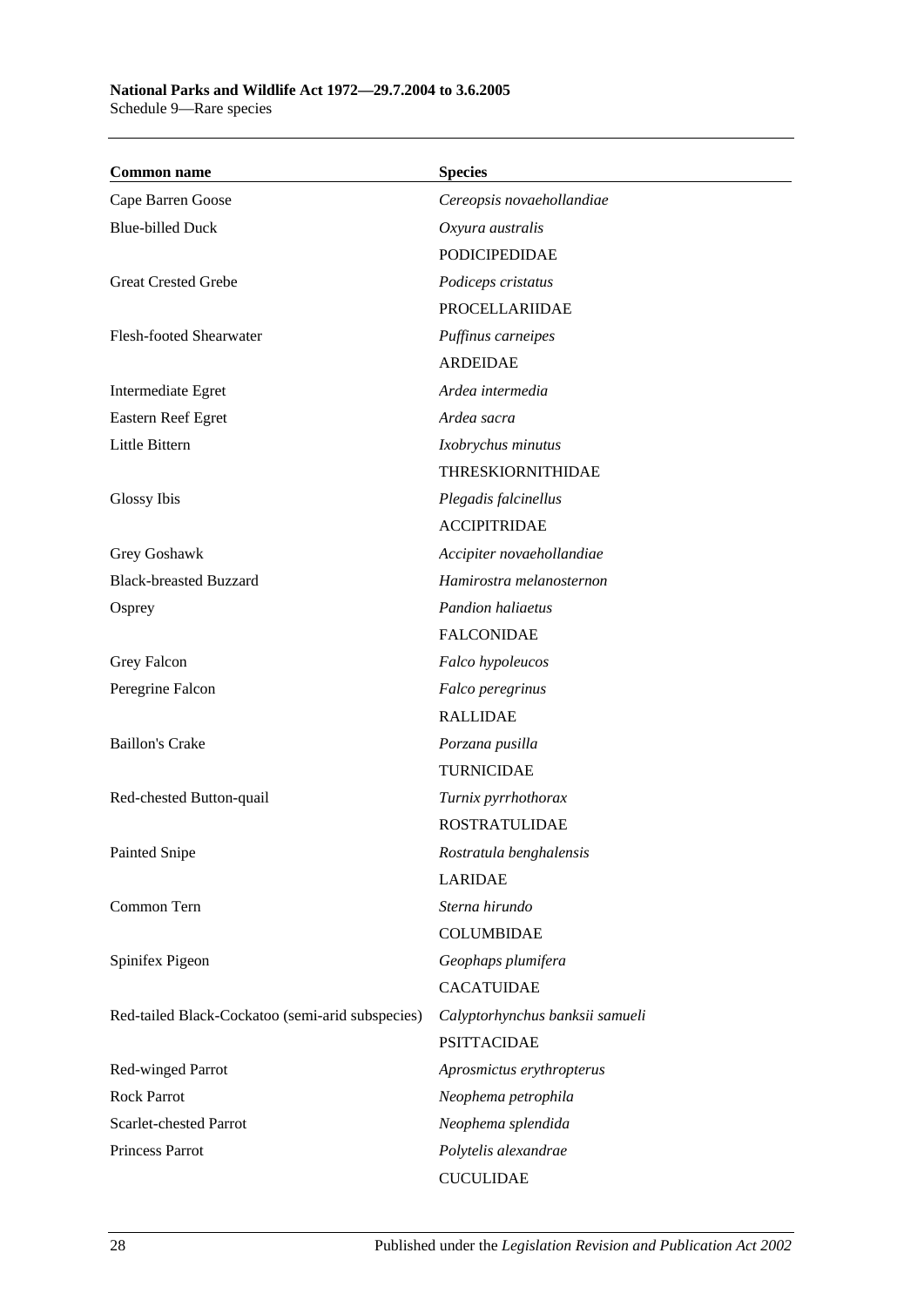| <b>Common name</b>                                                         | <b>Species</b>                     |
|----------------------------------------------------------------------------|------------------------------------|
| Shining Bronze Cuckoo                                                      | Chrysococcyx lucidus               |
|                                                                            | <b>STRIGIDAE</b>                   |
| <b>Barking Owl</b>                                                         | Ninox connivens                    |
|                                                                            | <b>TYTONIDAE</b>                   |
| Grass Owl                                                                  | Tyto capensis                      |
|                                                                            | <b>CLIMACTERIDAE</b>               |
| White-browed Treecreeper                                                   | Climacteris affinis                |
|                                                                            | <b>MALURIDAE</b>                   |
| Grey Grasswren                                                             | Amytornis barbatus                 |
| <b>Striated Grasswren</b>                                                  | Amytornis striatus                 |
| Thick-billed Grasswren (eastern subspecies)                                | Amytornis textilis modestus        |
| Thick-billed Grasswren (Gawler Ranges subspecies) Amytornis textilis myall |                                    |
| Southern Emu-wren (Kangaroo Island subspecies)                             | Stipiturus malachurus halmaturinus |
| Southern Emu-wren (south-eastern subspecies)                               | Stipiturus malachurus malachurus   |
| Rufous-crowned Emu-wren                                                    | Stipiturus ruficeps                |
|                                                                            | PARDALOTIDAE                       |
| Slaty-backed Thornbill                                                     | Acanthiza robustirostris           |
| <b>Chestnut-breasted Whiteface</b>                                         | Aphelocephala pectoralis           |
| Western Gerygone                                                           | Gerygone fusca                     |
| White-throated Gerygone                                                    | Gerygone olivacea                  |
| Redthroat                                                                  | Pyrrholaemus brunneus              |
|                                                                            | MELIPHAGIDAE                       |
| Grey Honeyeater                                                            | Conopophila whitei                 |
| <b>Blue-faced Honeyeater</b>                                               | Entomyzon cyanotis                 |
| <b>Yellow Chat</b>                                                         | Epthianura crocea                  |
| Grey-headed Honeyeater                                                     | Lichenostomus keartlandi           |
| <b>Brown Honeyeater</b>                                                    | Lichmera indistincta               |
| Golden-backed Honeyeater                                                   | Melithreptus gularis laetior       |
| Little Friarbird                                                           | Philemon citreogularis             |
| <b>Striped Honeyeater</b>                                                  | Plectorhyncha lanceolata           |
|                                                                            | <b>PETROICIDAE</b>                 |
| Flame Robin                                                                | Petroica phoenicea                 |
|                                                                            | <b>POMATOSTOMIDAE</b>              |
| Grey-crowned Babbler                                                       | Pomatostomus temporalis            |
|                                                                            | <b>PSOPHODIDAE</b>                 |
| <b>Chestnut Quailthrush</b>                                                | Cinclosoma castanotus              |
| Nullarbor Quailthrush                                                      | Cinclosoma cinnamomeum alisteri    |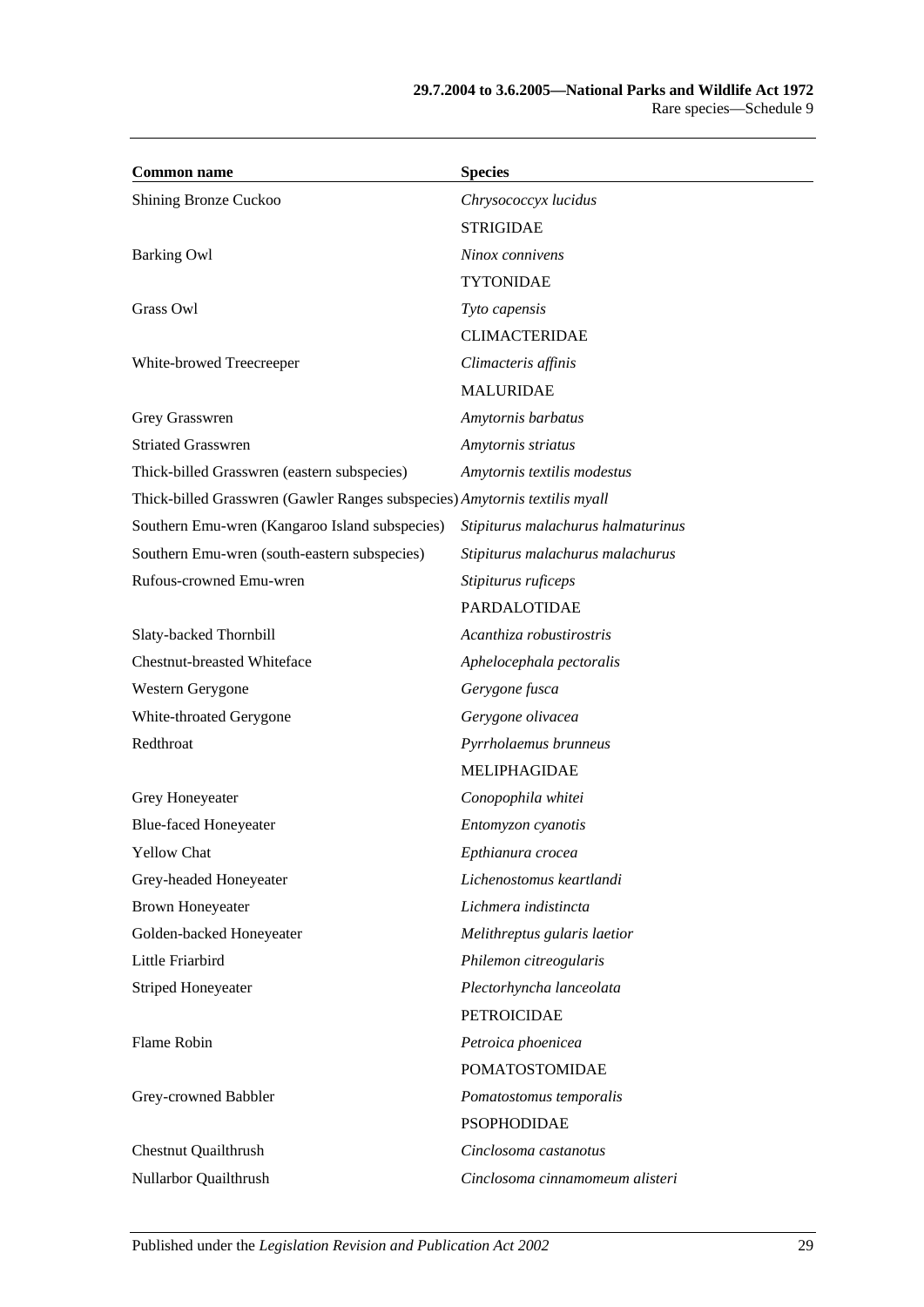**Common name Species** Western Whipbird (Kangaroo Island subspecies) *Psophodes nigrogularis lashmari* DICRURIDAE Satin Flycatcher *Myiagra cyanoleuca* CAMPEPHAGIDAE White-bellied Cuckooshrike *Coracina papuensis* ORIOLIDAE Olive-backed Oriole *Oriolus sagittatus* PTILONORHYNCHIDAE Western Bowerbird *Chlamydera guttata* PASSERIDAE Painted Finch *Emblema pictum* Beautiful Firetail *Stagonopleura bella* SYLVIIDAE Golden-headed Cisticola *Cisticola exilis* Spinifexbird *Eremiornis carteri* MUSCICAPIDAE Bassian Thrush *Zoothera lunulata* **Reptiles** AGAMIDAE Gilbert's Dragon *Amphibolurus gilberti* Jacky Lizard *Amphibolurus muricatus* McKenzie's Dragon *Ctenophorus mckenziei* Claypan Dragon *Ctenophorus salinarum* Nullarbor Bearded Dragon *Pogona nullarbor* GEKKONIDAE Thorn-tailed Gecko *Strophurus assimilis* Olive Snake-lizard *Delma inornata* SCINCIDAE Western Three-lined Skink *Bassiana trilineata* Blacksoil Ctenotus *Ctenotus joanae* Yellow-bellied Water Skink *Eulamprus heatwolei* Beach Slider *Lerista arenicola* Dwarf Four-toed Slider *Lerista distinguenda* Long-legged Slider *Lerista microtis* Musgrave Slider *Lerista speciosa* Ribbon Slider *Lerista taeniata* Desert Glossy Skink *Notoscincus ornatus*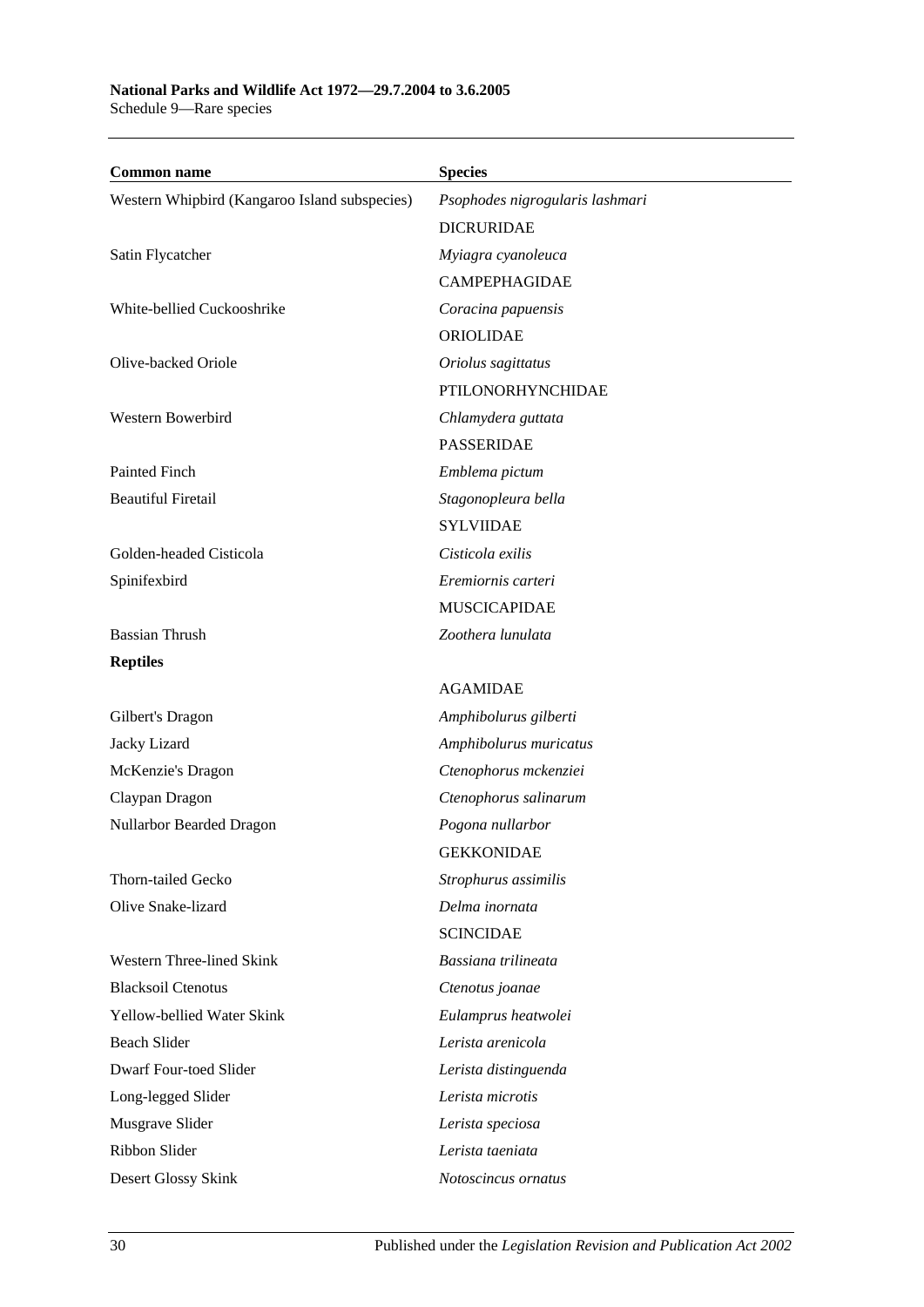| <b>Common name</b>        | <b>Species</b>                                       |
|---------------------------|------------------------------------------------------|
| <b>Blacksoil Skink</b>    | Proablepharus kinghorni                              |
| Silvereye Skink           | Proablepharus reginae                                |
| <b>Bight Coast Skink</b>  | Pseudemoia baudini                                   |
| <b>Tussock Skink</b>      | Pseudemoia pagenstecheri                             |
|                           | <b>VARANIDAE</b>                                     |
| Heath Goanna              | Varanus rosenbergi                                   |
| Lace Goanna               | Varanus varius                                       |
|                           | <b>ELAPIDAE</b>                                      |
| Desert Death Adder        | Acanthophis pyrrhus                                  |
| <b>Bardick</b>            | Echiopsis curta                                      |
| <b>Common Bandy Bandy</b> | Vermicella annulata                                  |
| <b>Amphibians</b>         |                                                      |
|                           | <b>LEPTODACTYLIDAE</b>                               |
| Smooth Frog               | Geocrinia laevis                                     |
| <b>Part 2-Plants</b>      |                                                      |
| <b>Common name</b>        | <b>Species</b>                                       |
|                           | <b>ADIANTACEAE</b>                                   |
| annual fern               | Anogramma leptophylla                                |
|                           | <b>AIZOACEAE</b>                                     |
| Koch's pigface            | Gunniopsis kochii                                    |
|                           | <b>AMARANTHACEAE</b>                                 |
|                           | Ptilotus aristatus var. aristatus                    |
| Barker's mulla mulla      | Ptilotus barkeri                                     |
| hairy-tails               | Ptilotus erubescens                                  |
|                           | Ptilotus schwartzii var. schwartzii forma schwartzii |
| Symon's mulla mulla       | Ptilotus symonii                                     |
|                           | <b>ASPLENIACEAE</b>                                  |
| common spleenwort         | Asplenium trichomanes                                |
|                           | <b>BAUERACEAE</b>                                    |
| wiry bauera               | Bauera rubioides                                     |
|                           | <b>BLECHNACEAE</b>                                   |
| fishbone water-fern       | Blechnum nudum                                       |
| hard water-fern           | Blechnum wattsii                                     |
|                           | <b>BORAGINACEAE</b>                                  |
|                           | Embadium stagnense                                   |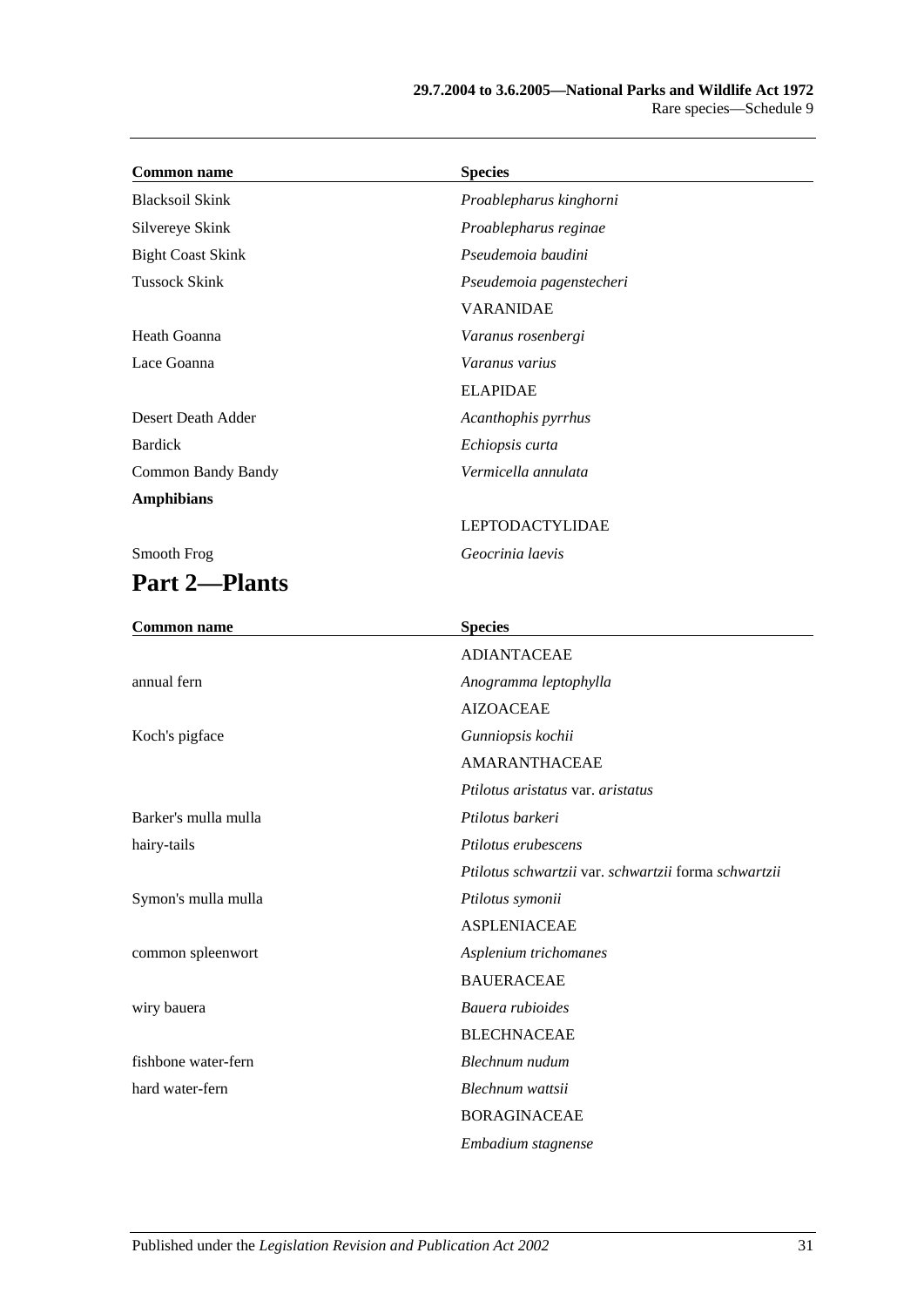Schedule 9—Rare species

| <b>Common name</b>          | <b>Species</b>                               |
|-----------------------------|----------------------------------------------|
|                             | CALLITRICHACEAE                              |
| matted water starwort       | Callitriche sonderi                          |
|                             | <b>CAMPANULACEAE</b>                         |
| swamp isotome               | Isotoma fluviatilis ssp. australis           |
| salt isotome                | Isotoma scapigera                            |
|                             | Lobelia heterophylla                         |
| poison lobelia              | Lobelia pratioides                           |
| poison pratia               | Pratia concolor                              |
|                             | CARYOPHYLLACEAE                              |
| rayless starwort            | Stellaria multiflora                         |
| swamp starwort              | Stellaria palustris var. tenella             |
| prickly starwort            | Stellaria pungens                            |
|                             | <b>CENTROLEPIDACEAE</b>                      |
| cushion centrolepis         | Centrolepis cephaloformis ssp. cephaloformis |
| cushion centrolepis         | Centrolepis cephaloformis ssp. murrayi       |
| smooth centrolepis          | Centrolepis glabra                           |
|                             | <b>CERATOPHYLLACEAE</b>                      |
| hornwort                    | Ceratophyllum demersum                       |
|                             | CHENOPODIACEAE                               |
|                             | Atriplex australasica                        |
| Eichler's saltbush          | Atriplex eichleri                            |
| papery goosefoot            | Chenopodium erosum                           |
|                             | Halosarcia lepidosperma                      |
| slender fissure-plant       | Maireana pentagona                           |
| Rohrlach's bluebush         | Maireana rohrlachii                          |
| lax bluebush                | Maireana suaedifolia                         |
| wingless bonefruit          | Osteocarpum acropterum var. deminutum        |
| Black's bindyi              | Sclerolaena blackiana                        |
| Holt's bindyi               | Sclerolaena holtiana                         |
| five-spine bindyi           | Sclerolaena muricata var. villosa            |
|                             | <b>COMPOSITAE</b>                            |
| Kangaroo Island river daisy | Achnophora tatei                             |
|                             | Basedowia tenerrima                          |
| swamp daisy                 | Brachycome basaltica var. gracilis           |
| short-stem daisy            | Brachycome breviscapis                       |
| swamp daisy                 | Brachycome cardiocarpa                       |
|                             | Brachycome ciliaris var. subintegrifolia     |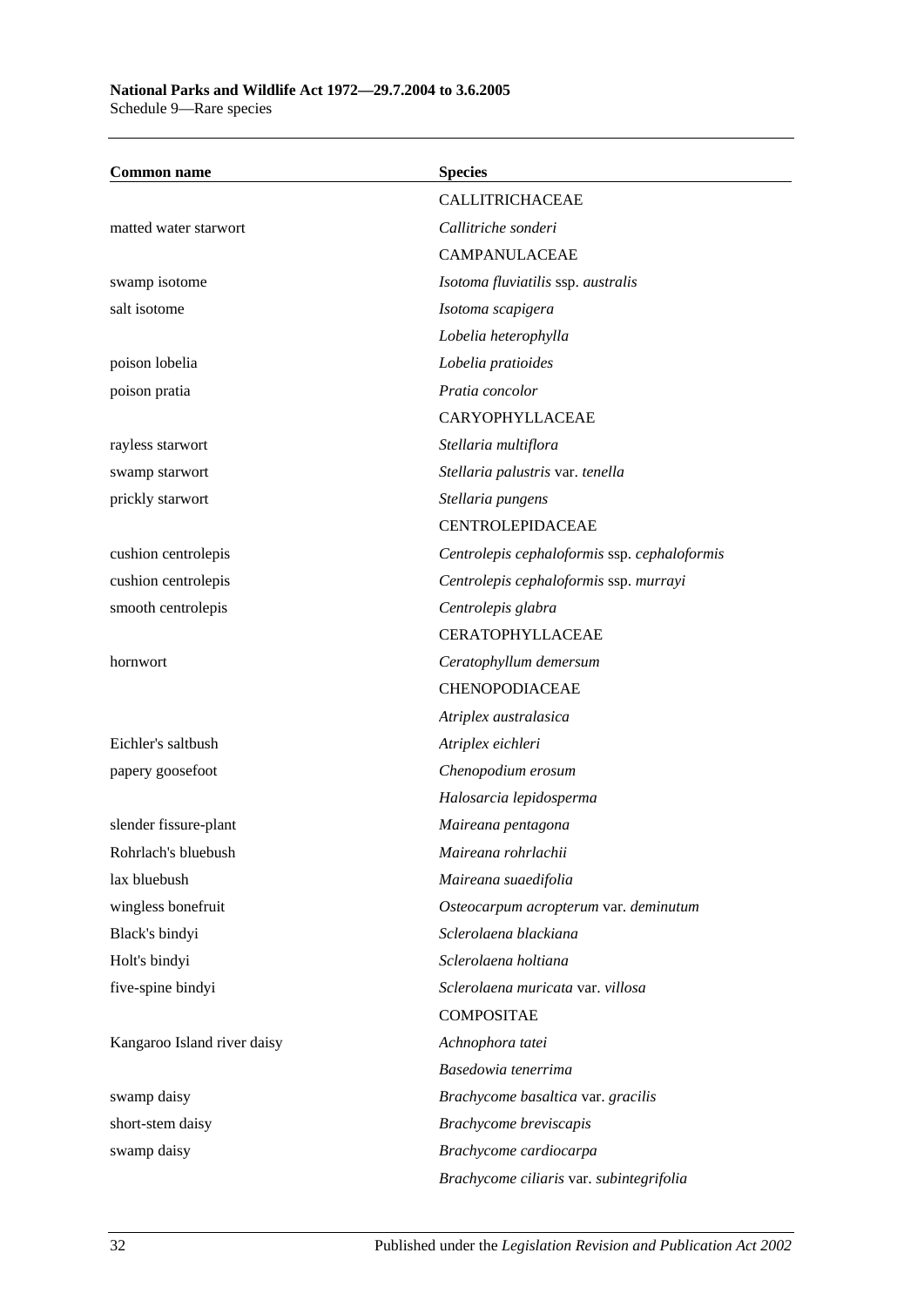| <b>Common name</b>            | <b>Species</b>                        |
|-------------------------------|---------------------------------------|
| weak daisy                    | Brachycome debilis                    |
|                               | Brachycome eriogona                   |
| grass daisy                   | Brachycome graminea                   |
| coast daisy                   | Brachycome parvula var. lissocarpa    |
| coast daisy                   | Brachycome parvula var. parvula       |
| Reader's daisy                | Brachycome readeri                    |
| Nullarbor daisy               | Brachycome tatei                      |
| wet-heath daisy               | Brachycome uliginosa                  |
| yellow-fruit daisy            | Brachycome xanthocarpa                |
| pale beauty-heads             | Calocephalus sonderi                  |
| yellow burr-daisy             | Calotis lappulacea                    |
| tufted burr-daisy             | Calotis scapigera                     |
| wingwort                      | Ceratogyne obionoides                 |
| salt button-daisy             | Chondropyxis halophila                |
| creeping cotula               | Cotula reptans                        |
| shiny elachanth               | Elachanthus glaber                    |
|                               | Gratwickia monochaeta                 |
| dogwood haeckeria             | Haeckeria cassiniaeformis             |
| sticky haeckeria              | Haeckeria punctulata                  |
| small nut-heads               | Haegiela tatei                        |
|                               | Hyalosperma stoveae                   |
|                               | Ixiolaena pluriseta                   |
| lanky buttons                 | Leptorhynchos elongatus               |
| annual buttons                | Leptorhynchos scabrus                 |
| wiry buttons                  | Leptorhynchos tenuifolius             |
| musk daisy-bush               | Olearia adenolasia                    |
| velvet daisy-bush             | Olearia pannosa ssp. cardiophylla     |
| sticky daisy-bush             | Olearia passerinoides ssp. glutescens |
| rasp daisy-bush               | Olearia picridifolia                  |
| gypsum groundsel              | Othonna gypsicola                     |
| squat picris                  | Picris squarrosa                      |
| showy copper-wire daisy       | Podolepis jaceoides                   |
| narrow-leaf scented groundsel | Senecio odoratus var. longifolius     |
|                               | CRASSULACEAE                          |
| large-fruit crassula          | Crassula exserta                      |
| purple crassula               | Crassula peduncularis                 |
|                               | <b>CRUCIFERAE</b>                     |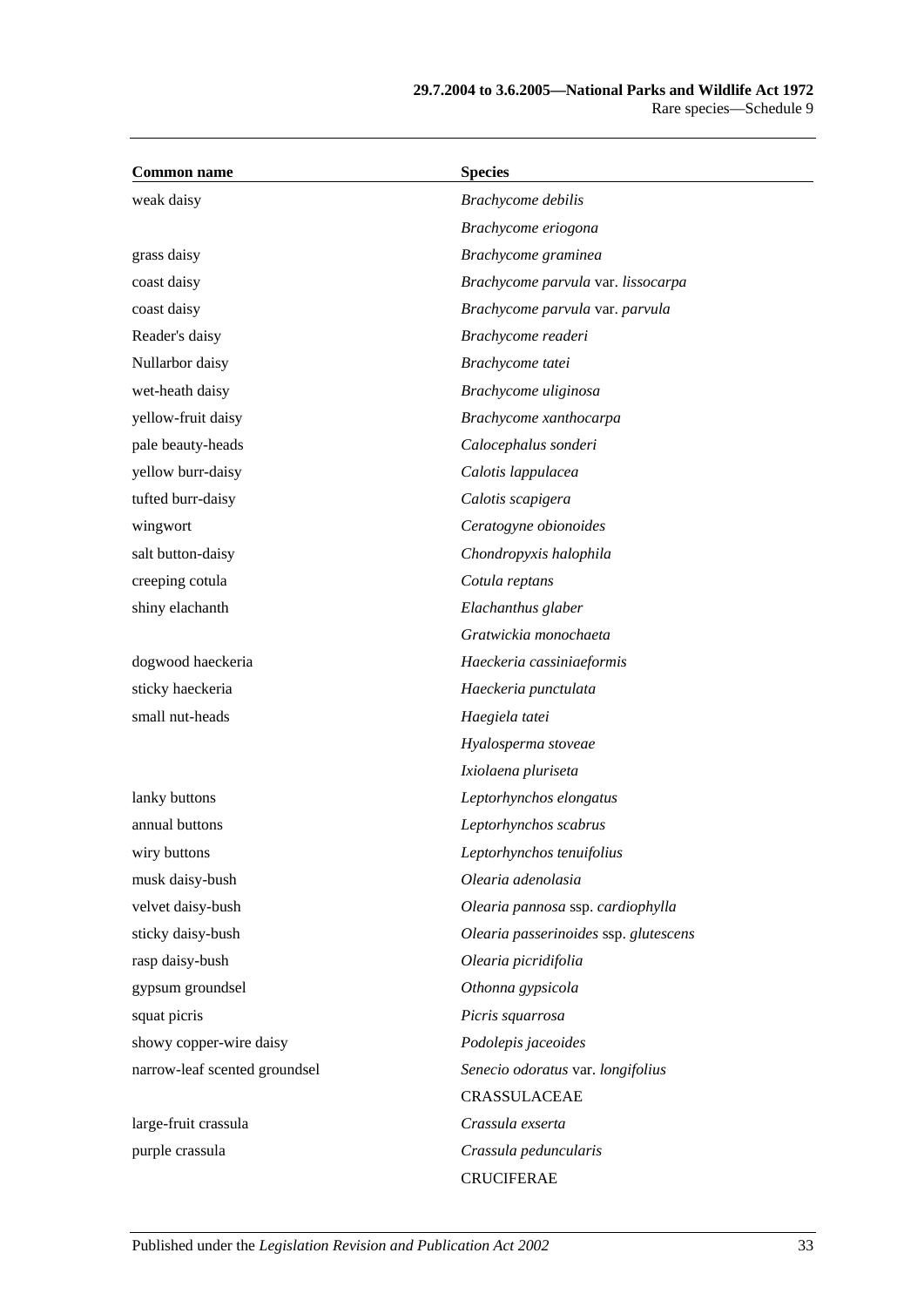| <b>Common name</b>     | <b>Species</b>                          |
|------------------------|-----------------------------------------|
| annual bitter-cress    | Cardamine paucijuga                     |
| slender bitter-cress   | Cardamine tenuifolia                    |
| Kangaroo Island cress  | Irenepharsus phasmatodes                |
| bushy peppercress      | Lepidium desvauxii                      |
|                        | Lepidium pseudoruderale                 |
|                        | Menkea lutea                            |
| hairy shepherd's-purse | Microlepidium pilosulum                 |
| spreading cress        | Phlegmatospermum eremaeum               |
| forest bitter-cress    | Rorippa dictyosperma                    |
| jagged bitter-cress    | Rorippa laciniata                       |
|                        | <b>CYPERACEAE</b>                       |
| pale twig-rush         | Baumea acuta                            |
| slender twig-rush      | Baumea gunnii                           |
| lax twig-rush          | Baumea laxa                             |
|                        | Bolboschoenus fluviatilis               |
|                        | Bulbostylis turbinata                   |
| mountain sedge         | Carex gunniana                          |
| knob sedge             | Carex inversa var. inversa              |
| knob sedge             | Carex inversa var. major                |
| leafy twig-rush        | Cladium procerum                        |
| downs flat-sedge       | Cyperus bifax                           |
| flaccid flat-sedge     | Cyperus flaccidus                       |
|                        | Cyperus nervulosus                      |
| dark flat-sedge        | Cyperus sanguinolentus                  |
| tuber spike-rush       | Eleocharis atricha                      |
|                        | Eleocharis geniculata                   |
| summer fringe-rush     | Fimbristylis aestivalis                 |
| tall saw-sedge         | Gahnia clarkei                          |
| spiky saw-sedge        | Gahnia hystrix                          |
| thatch saw-sedge       | Gahnia radula                           |
| remote sword-sedge     | Lepidosperma avium                      |
| tiny bog-rush          | Schoenus discifer                       |
|                        | Schoenus laevigatus                     |
| slender bog-rush       | Schoenus lepidosperma ssp. lepidosperma |
| gimlet bog-rush        | Schoenus sculptus                       |
| grassy bog-rush        | Schoenus tesquorum                      |
|                        | DENNSTAEDTIACEAE                        |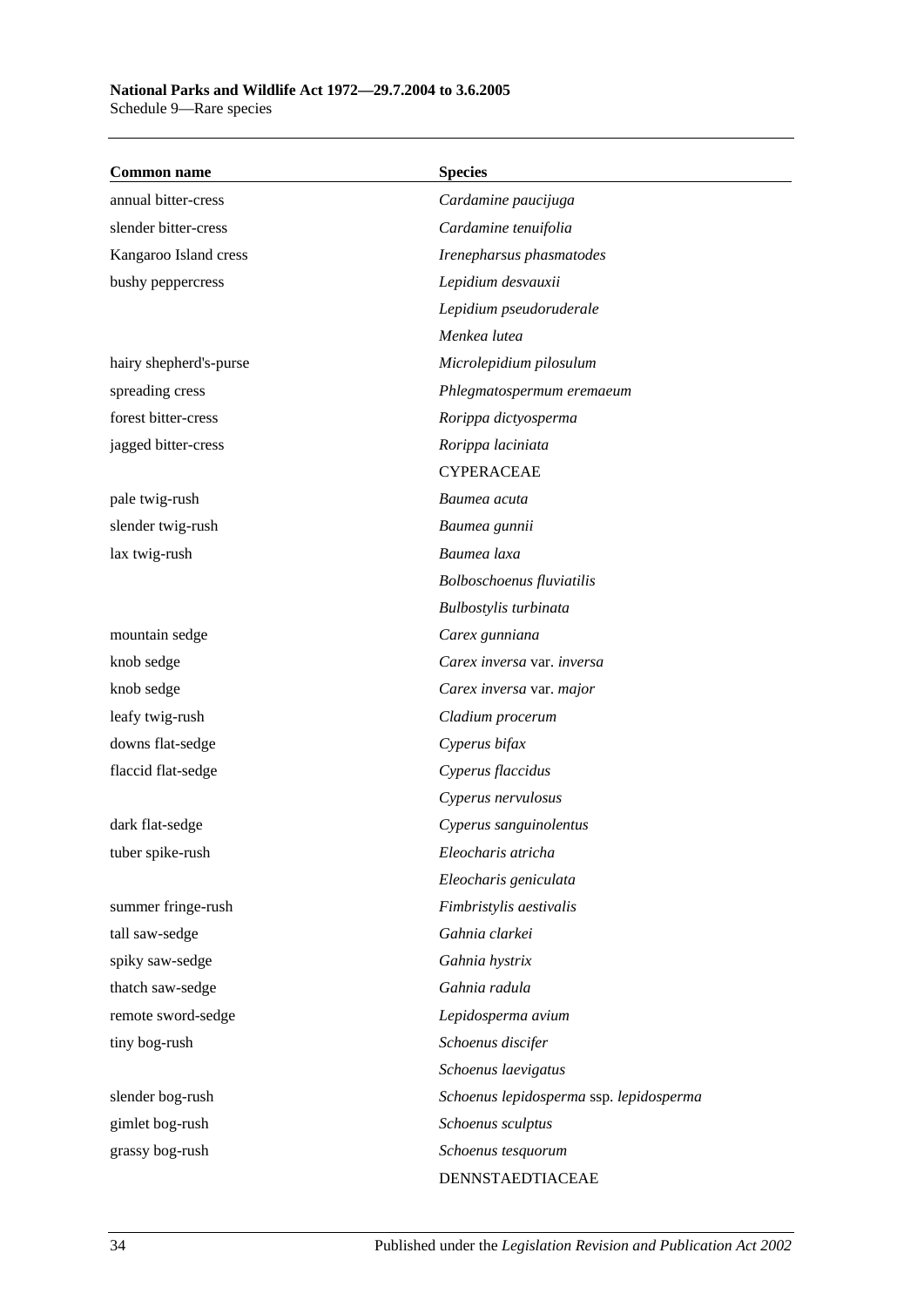| <b>Common name</b>               | <b>Species</b>                                           |
|----------------------------------|----------------------------------------------------------|
| ruddy ground-fern                | Hypolepis rugosula                                       |
|                                  | <b>DILLENIACEAE</b>                                      |
|                                  | Hibbertia "humilis" (H.R.Toelken 9196): H.R.Toelken      |
| Central Australian guinea-flower | Hibbertia glaberrima                                     |
|                                  | <b>DROSERACEAE</b>                                       |
| forked sundew                    | Drosera binata                                           |
| early sundew                     | Drosera praefolia                                        |
|                                  | Drosera whittakeri ssp. aberrans                         |
|                                  | <b>ELATINACEAE</b>                                       |
| waterwort                        | Elatine gratioloides                                     |
|                                  | <b>EPACRIDACEAE</b>                                      |
| Cleland's beard-heath            | Leucopogon clelandii                                     |
| hairy beard-heath                | Leucopogon hirsutus                                      |
|                                  | Leucopogon revolutus                                     |
| pink swamp-heath                 | Sprengelia incarnata                                     |
|                                  | <b>EUPHORBIACEAE</b>                                     |
| snowdrop spurge                  | Phyllanthus calycinus                                    |
| fringed pseudanthus              | Pseudanthus micranthus                                   |
|                                  | <b>FRANKENIACEAE</b>                                     |
|                                  | Frankenia cinerea                                        |
|                                  | Frankenia cupularis                                      |
|                                  | Frankenia plicata                                        |
|                                  | Frankenia subteres                                       |
|                                  | <b>GERANIACEAE</b>                                       |
|                                  | Erodium "Blesing" (J.R.Wheeler 461): W.R.Barker          |
|                                  | Geranium "Linear segments" (K.Preiss 128):<br>W.R.Barker |
|                                  | <b>GLEICHENIACEAE</b>                                    |
| coral fern                       | Gleichenia microphylla                                   |
|                                  | <b>GOODENIACEAE</b>                                      |
|                                  | Dampiera roycei                                          |
|                                  | Goodenia anfracta                                        |
| Bentham's goodenia               | Goodenia benthamiana                                     |
|                                  | Goodenia brunnea                                         |
|                                  | Goodenia chambersii                                      |
|                                  | Goodenia glandulosa                                      |
| spreading goodenia               | Goodenia heteromera                                      |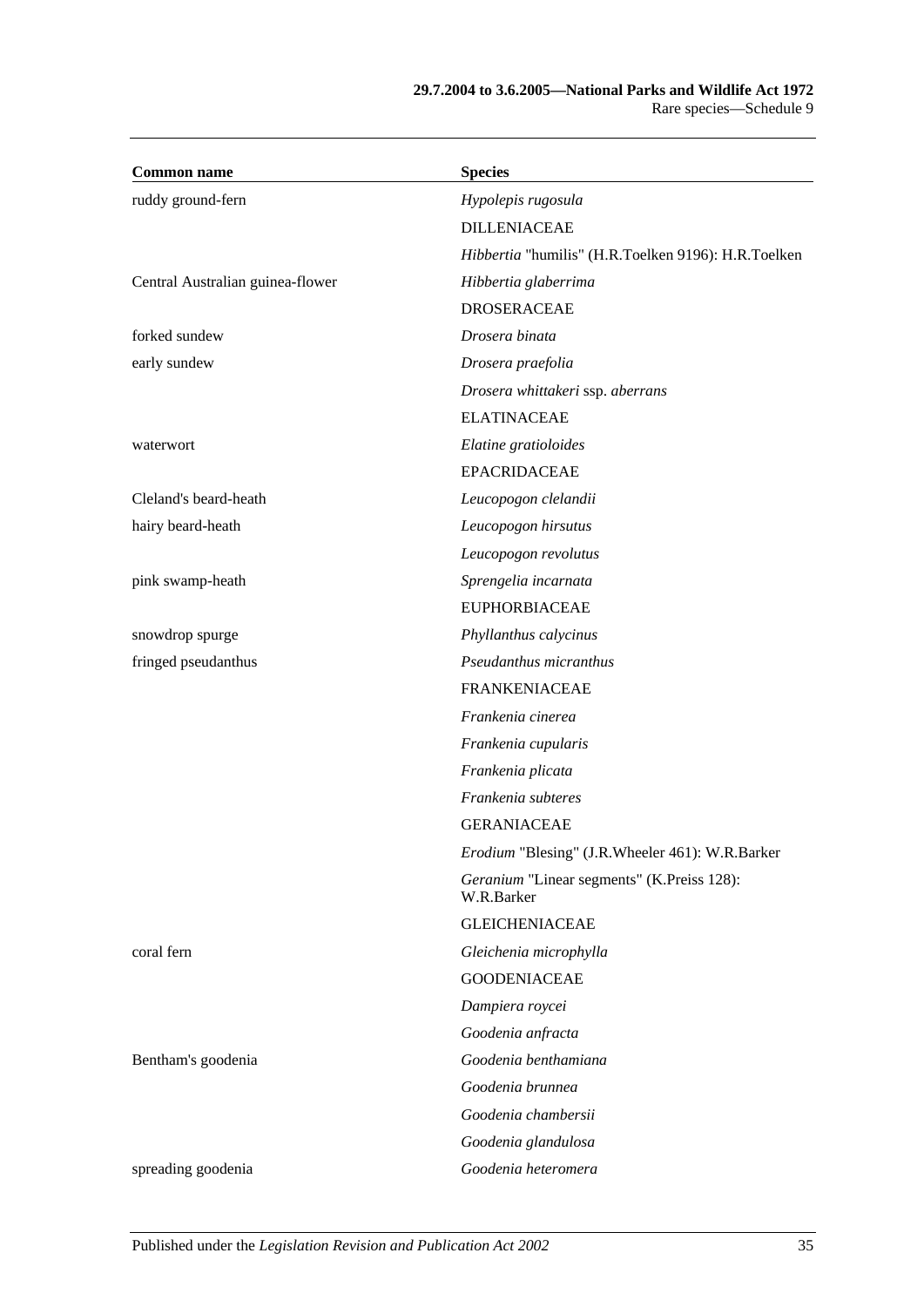| <b>Common name</b>             | <b>Species</b>                          |
|--------------------------------|-----------------------------------------|
|                                | Goodenia lobata                         |
| Flinders Range goodenia        | Goodenia saccata                        |
| myrtle fanflower               | Scaevola myrtifolia                     |
|                                | Velleia cycnopotamica                   |
|                                | <b>GRAMINEAE</b>                        |
| narrow-leaf blown-grass        | Agrostis billardieri var. filifolia     |
| tall blown-grass               | Agrostis billardieri var. robusta       |
| pointed swamp wallaby-grass    | Amphibromus archeri                     |
| long-nosed swamp wallaby-grass | Amphibromus macrorhinus                 |
| dark swamp wallaby-grass       | Amphibromus recurvatus                  |
|                                | Aristida arida                          |
|                                | Aristida australis                      |
| cane spear-grass               | Austrostipa breviglumis                 |
| foxtail spear-grass            | Austrostipa densiflora                  |
| spiny spear-grass              | Austrostipa echinata                    |
|                                | Austrostipa gibbosa                     |
|                                | Austrostipa multispiculis               |
| Flinders Range spear-grass     | Austrostipa petraea                     |
|                                | Austrostipa plumigera                   |
|                                | Austrostipa puberula                    |
|                                | Austrostipa tenuifolia                  |
| Tucker's spear-grass           | Austrostipa tuckeri                     |
| Vickery's spear-grass          | Austrostipa vickeryana                  |
| short wallaby-grass            | Danthonia carphoides var. carphoides    |
| brown-back wallaby-grass       | Danthonia duttoniana                    |
| smooth wallaby-grass           | Danthonia laevis                        |
| short-awn wallaby-grass        | Danthonia tenuior                       |
| heath bent-grass               | Deyeuxia densa                          |
| small-flower beetle-grass      | Diplachne parviflora                    |
| rough-beard grass              | Echinopogon ovatus var. ovatus          |
| barren cane-grass              | Eragrostis infecunda                    |
| purple love-grass              | Eragrostis lacunaria                    |
| Bentham's fescue               | Festuca benthamiana                     |
| woolly mulga-grass             | Neurachne lanigera                      |
| five-awn spear-grass           | Pentapogon quadrifidus var. quadrifidus |
| knotted poa                    | Poa drummondiana                        |
| scaly poa                      | Poa fax                                 |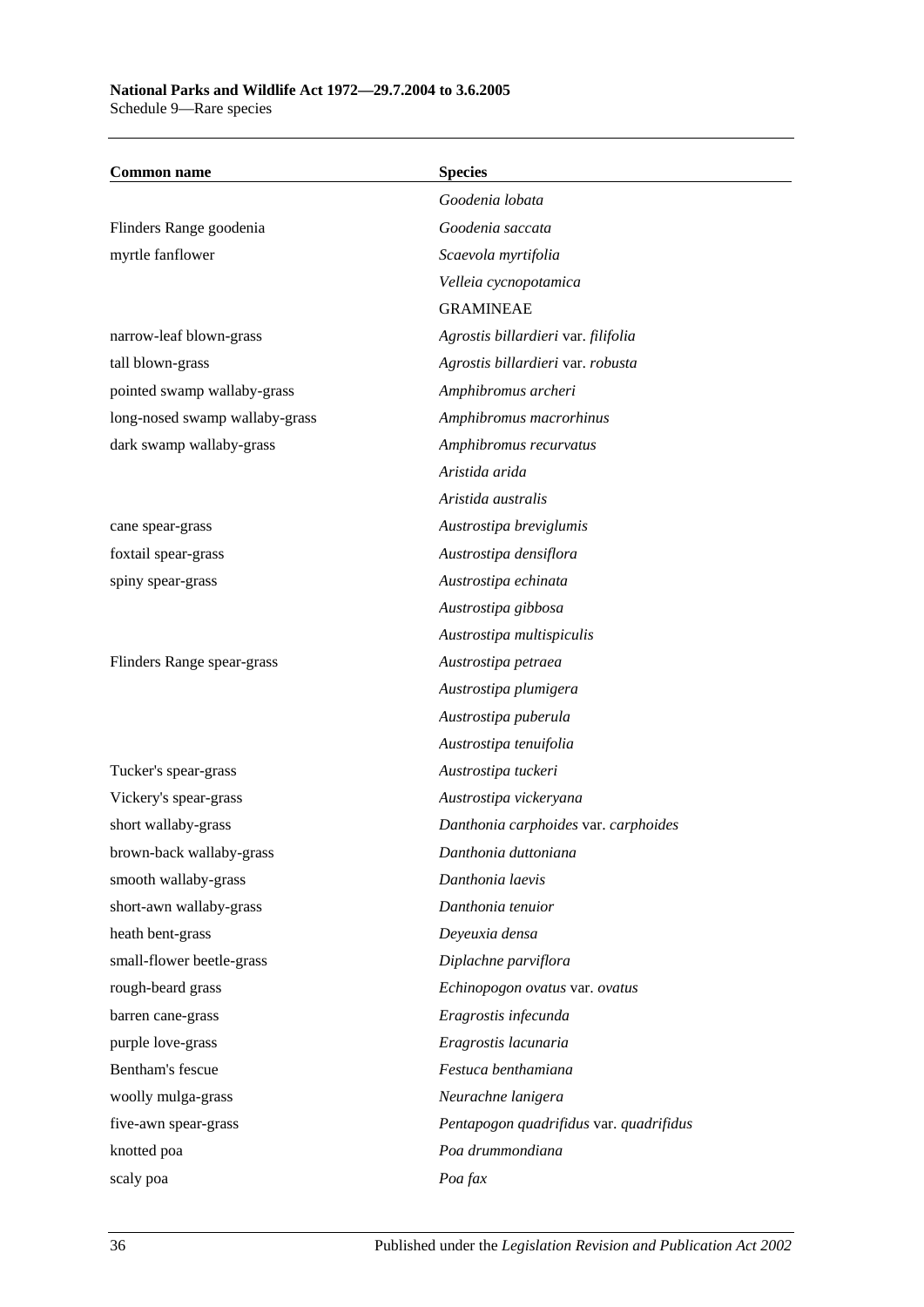| <b>Common name</b>     | <b>Species</b>                        |
|------------------------|---------------------------------------|
| soft tussock-grass     | Poa morrisii                          |
| velvet tussock-grass   | Poa rodwayi                           |
|                        | Poa sieberiana var. hirtella          |
| shade tussock-grass    | Poa umbricola                         |
| gummy spinifex         | Triodia pungens var. pungens          |
| Manila grass           | Zoysia matrella                       |
|                        | <b>GUTTIFERAE</b>                     |
| matted St John's wort  | Hypericum japonicum                   |
|                        | <b>HALORAGACEAE</b>                   |
| shade raspwort         | Gonocarpus humilis                    |
| creeping raspwort      | Gonocarpus micranthus ssp. micranthus |
| swamp raspwort         | Haloragis brownii                     |
| Eichler's raspwort     | Haloragis eichleri                    |
|                        | Haloragis myriocarpa                  |
| broad milfoil          | Myriophyllum amphibium                |
| tiny milfoil           | Myriophyllum integrifolium            |
| robust milfoil         | Myriophyllum papillosum               |
| varied milfoil         | Myriophyllum variifolium              |
|                        | <b>HYDROCHARITACEAE</b>               |
| waterthyme             | Hydrilla verticillata                 |
| swamp lily             | Ottelia ovalifolia                    |
|                        | <b>ISOETACEAE</b>                     |
| plain quillwort        | Isoetes drummondii ssp. drummondii    |
|                        | <b>JUNCACEAE</b>                      |
| austral rush           | Juncus australis                      |
| tall rush              | Juncus procerus                       |
|                        | Luzula ovata                          |
|                        | <b>JUNCAGINACEAE</b>                  |
| Alcock's water-ribbons | Triglochin alcockiae                  |
| tiny arrowgrass        | Triglochin minutissumum               |
|                        | <b>LABIATAE</b>                       |
| slender mint           | Mentha diemenica                      |
| native pennyroyal      | Mentha satureioides                   |
|                        | Microcorys macrediana                 |
| green mintbush         | Prostanthera chlorantha               |
| dwarf skullcap         | Scutellaria humilis                   |
|                        | LEGUMINOSAE                           |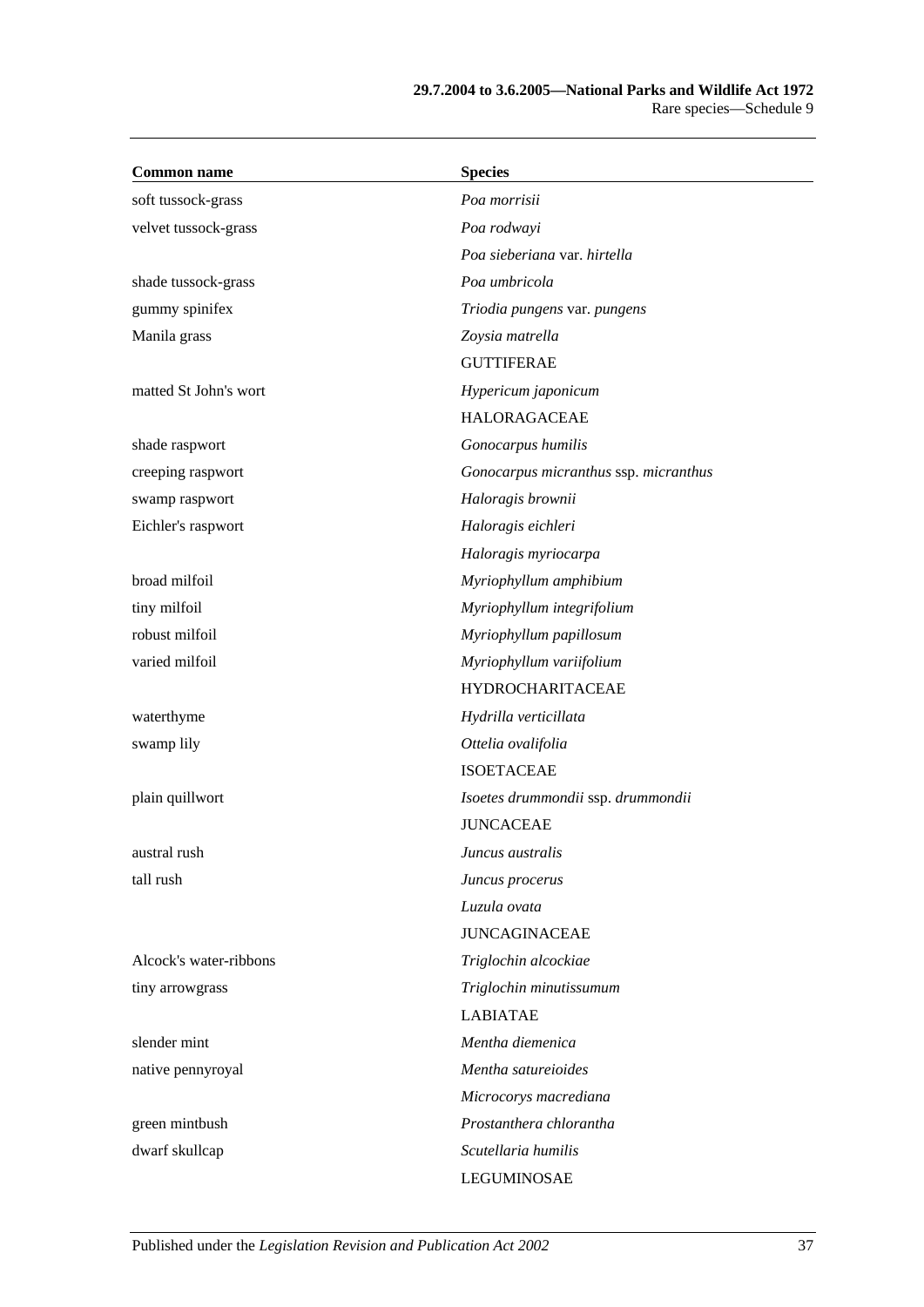Schedule 9—Rare species

| <b>Common name</b>         | <b>Species</b>                               |
|----------------------------|----------------------------------------------|
|                            | Acacia "Nectar Brook"(T.Hall 262): M.O'Leary |
| Alcock's wattle            | Acacia alcockii                              |
|                            | Acacia ammobia                               |
| Baratta wattle             | Acacia barattensis                           |
| Arkaroola wattle           | Acacia confluens                             |
| hop-bush wattle            | Acacia dodonaeifolia                         |
| prickly wattle             | Acacia erinacea                              |
| Georgina gidgea            | Acacia georginae                             |
| graceful wattle            | Acacia gracilifolia                          |
| ploughshare wattle         | Acacia gunnii                                |
| Helm's wattle              | Acacia helmsiana                             |
|                            | Acacia hemiteles                             |
| six-nerve spine-bush       | Acacia hexaneura                             |
| feathery wattle            | Acacia imbricata                             |
| Flinders Ranges wattle     | Acacia iteaphylla                            |
| Coonavittra wattle         | Acacia jennerae                              |
| Latz's wattle              | Acacia latzii                                |
| streaked wattle            | Acacia lineata                               |
| nealie                     | Acacia loderi                                |
| Mitchell's wattle          | Acacia mitchellii                            |
| mallee wattle              | Acacia montana                               |
|                            | Acacia mutabilis ssp. angustifolia           |
| Pickard's wattle           | Acacia pickardii                             |
| Quorn wattle               | Acacia quornensis                            |
| dagger-leaf wattle         | Acacia rhigiophylla                          |
| minni ritchi               | Acacia rhodophloia                           |
| hop wattle                 | Acacia stricta                               |
| Symon's wattle             | Acacia symonii                               |
|                            | Acacia tenuior                               |
|                            | Acacia tenuissima                            |
| mallee bitter-pea          | Daviesia benthamii ssp. humilis              |
| zig-zag bitter-pea         | Daviesia pectinata                           |
| Flinders Ranges bitter-pea | Daviesia stricta                             |
|                            | Hovea purpurea                               |
| clustered bush-pea         | Pultenaea dentata                            |
| Tothill bush-pea           | Pultenaea kraehenbuehlii                     |
| rough bush-pea             | Pultenaea scabra                             |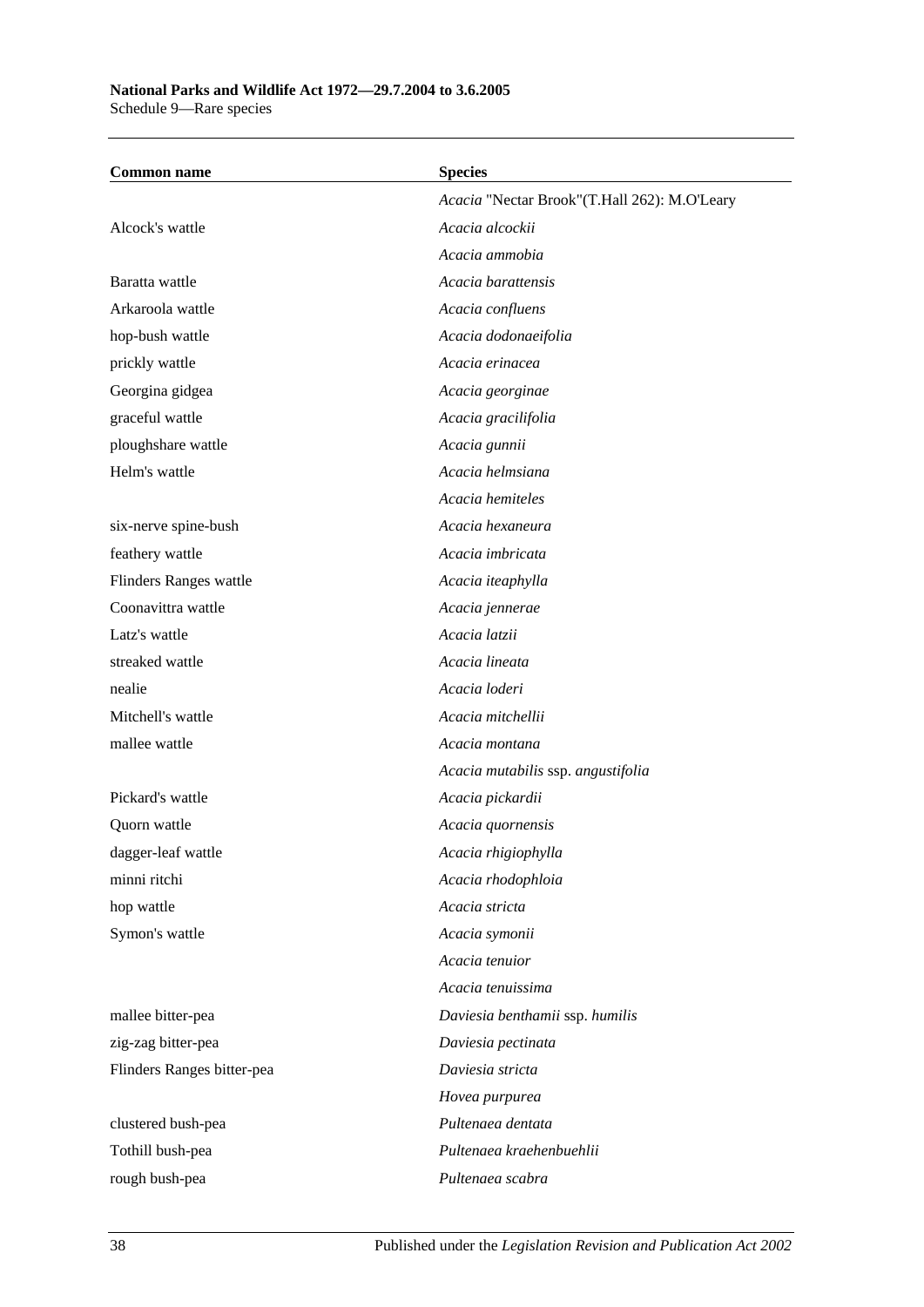| <b>Common name</b>         | <b>Species</b>                          |
|----------------------------|-----------------------------------------|
| short-leaf bush-pea        | Pultenaea teretifolia var. brachyphylla |
| tufted bush-pea            | Pultenaea trichophylla                  |
| leafless globe-pea         | Sphaerolobium minus                     |
|                            | Swainsona dictyocarpa                   |
| Lee's swainson-pea         | Swainsona leeana                        |
| wild violet                | Swainsona microcalyx                    |
|                            | Swainsona oligophylla                   |
| yellow swainson-pea        | Swainsona pyrophila                     |
| ashy-haired swainson-pea   | Swainsona tephrotricha                  |
| spiny templetonia          | Templetonia battii                      |
| native broom               | Viminaria juncea                        |
|                            | LENTIBULARIACEAE                        |
| yellow bladderwort         | Utricularia australis                   |
| violet bladderwort         | Utricularia violacea                    |
|                            | <b>LILIACEAE</b>                        |
| pale grass-lily            | Caesia parviflora var. minor            |
| sand lily                  | Corynotheca licrota                     |
|                            | Dianella longifolia var. grandis        |
| wattle mat-rush            | Lomandra filiformis ssp. coriacea       |
| grassy fringe-lily         | Thysanotus tenellus                     |
| Eyre Peninsula fringe-lily | Thysanotus wangariensis                 |
| trailing Nancy             | Wurmbea decumbens                       |
| desert Nancy               | Wurmbea deserticola                     |
|                            | Wurmbea latifolia ssp. vanessae         |
|                            | Wurmbea stellata                        |
| desert grass-tree          | Xanthorrhoea thorntonii                 |
|                            | LOGANIACEAE                             |
| rock logania               | Logania saxatilis                       |
| rough logania              | Logania scabrella                       |
| tiny mitrewort             | Phyllangium distylis                    |
|                            | <b>LYCOPODIACEAE</b>                    |
| slender clubmoss           | Lycopodiella lateralis                  |
| pigmy clubmoss             | Phylloglossum drummondii                |
|                            | <b>LYTHRACEAE</b>                       |
| purple loosestrife         | Lythrum salicaria                       |
|                            | <b>MALVACEAE</b>                        |
|                            | Abutilon oxycarpum var. incanum         |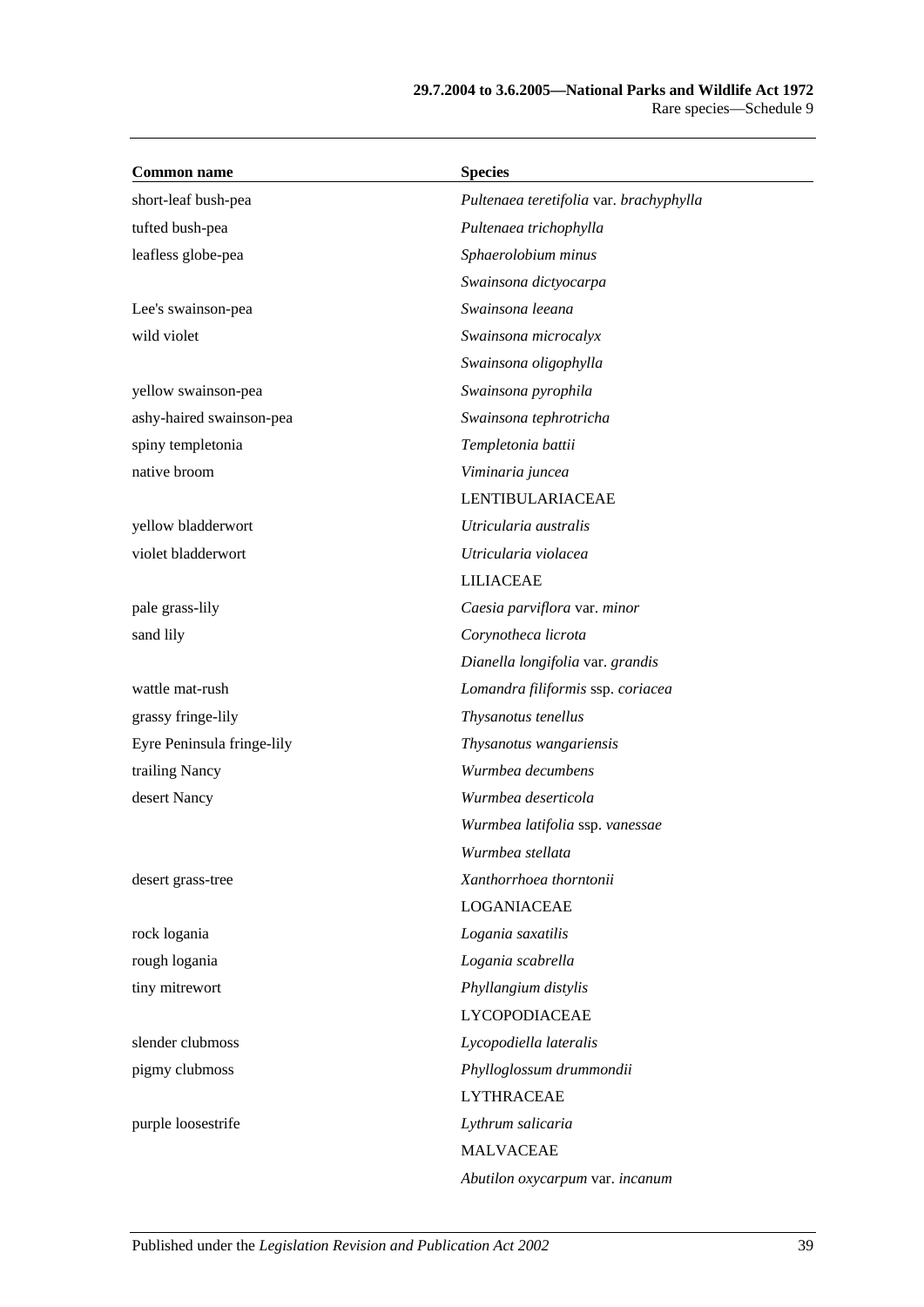| <b>Common name</b>             | <b>Species</b>                                                                |
|--------------------------------|-------------------------------------------------------------------------------|
| showy lawrencia                | Lawrencia berthae                                                             |
|                                | Sida "billbarkeri" (R.J.Chinnock 6928): R.M.Barker                            |
|                                | Sida "sp. N" (C.Dunlop 1984): W.R.Barker                                      |
|                                | <b>MARSILEACEAE</b>                                                           |
| austral pillwort               | Pilularia novae-hollandiae                                                    |
|                                | <b>MENYANTHACEAE</b>                                                          |
| wavy marshwort                 | Nymphoides crenata                                                            |
|                                | <b>MYOPORACEAE</b>                                                            |
|                                | Eremophila "praecox" (R.J.Chinnock 7293):<br>R.J.Chinnock                     |
| Blue Range emubush             | Eremophila barbata                                                            |
| coccid emubush                 | Eremophila gibbifolia                                                         |
| Hill's emubush                 | Eremophila hillii                                                             |
|                                | Eremophila interstans var. interstans                                         |
| small-leaf emubush             | Eremophila parvifolia                                                         |
|                                | Eremophila pentaptera                                                         |
| twiggy emubush                 | Eremophila polyclada                                                          |
| green-flower emubush           | Eremophila subfloccosa ssp. "glandulosa"<br>(R.J.Chinnock 5049): R.J.Chinnock |
| creeping boobialla             | Myoporum parvifolium                                                          |
|                                | <b>MYRTACEAE</b>                                                              |
| prickly bottlebrush            | Callistemon brachyandrus                                                      |
| Kangaroo Island heath-myrtle   | Calytrix smeatoniana                                                          |
|                                | Corymbia opaca                                                                |
|                                | <i>Eucalyptus</i> "Flinders Ranges" (Brooker 9460):<br>D.Nicolle              |
| white box                      | Eucalyptus albens                                                             |
| broad-leaf box                 | Eucalyptus behriana                                                           |
| Spafford's square-fruit mallee | Eucalyptus calycogona var. staffordii                                         |
|                                | Eucalyptus canescens ssp. beadellii                                           |
| Port Lincoln mallee            | Eucalyptus conglobata                                                         |
| Darke Peak mallee              | Eucalyptus cretata                                                            |
| candlebark gum                 | Eucalyptus dalrympleana ssp. dalrympleana                                     |
|                                | Eucalyptus diversifolia ssp. hesperia                                         |
| glaucous long-leaf box         | Eucalyptus goniocalyx ssp. "exposa" (D.Nicolle 1997):<br>D.Nicolle            |
| Mount Lindsay gum              | Eucalyptus incurva                                                            |
| Kingsmill mallee               | Eucalyptus kingsmillii ssp. alatissima                                        |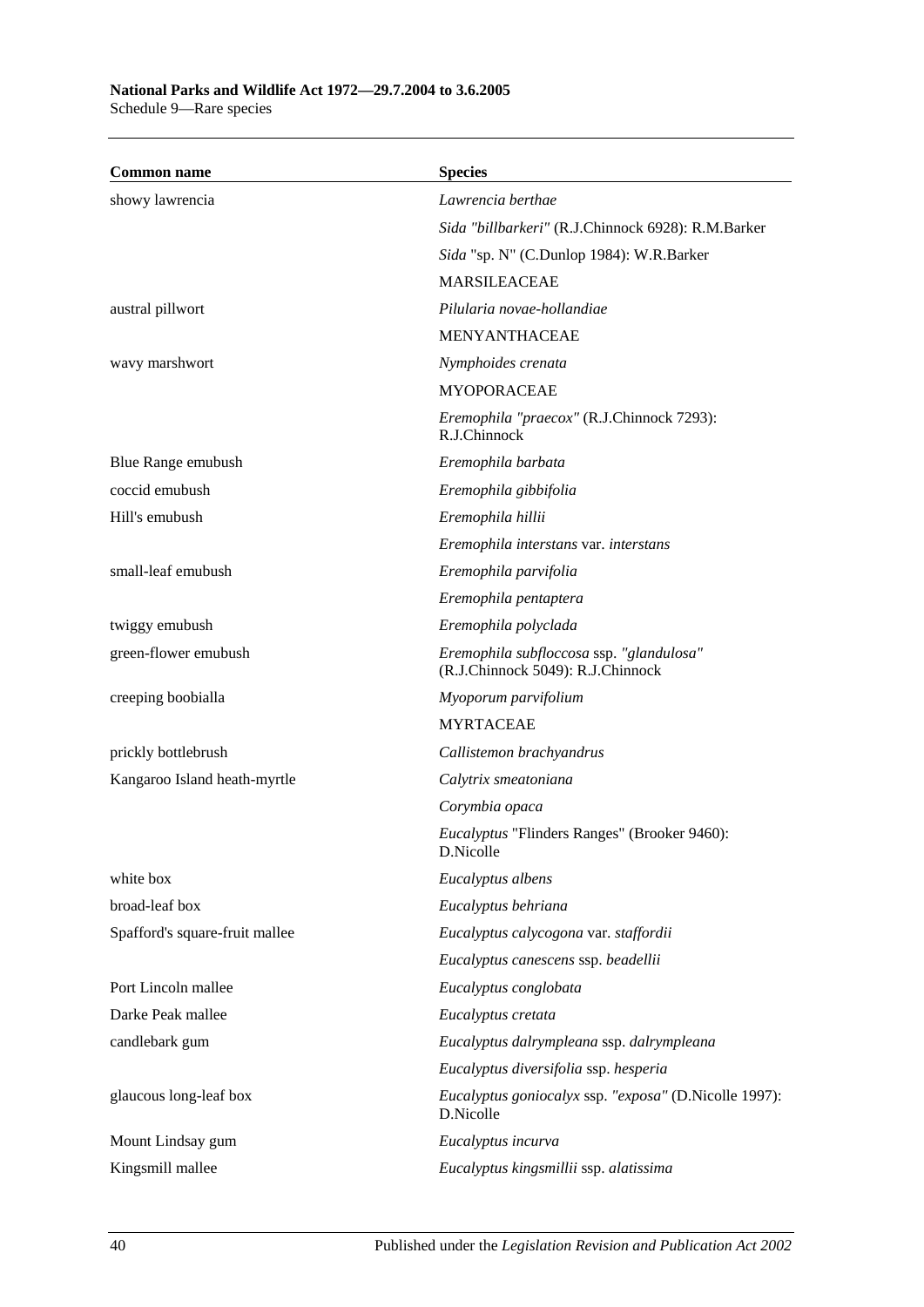| <b>Common name</b>        | <b>Species</b>                               |
|---------------------------|----------------------------------------------|
| crimson mallee            | Eucalyptus lansdowneana ssp. lansdowneana    |
| whipstick mallee          | Eucalyptus leptopoda ssp. elevata            |
| large-fruit blue gum      | Eucalyptus leucoxylon ssp. megalocarpa       |
| red stringybark           | Eucalyptus macrorhyncha ssp. macrorhyncha    |
| ribbed white mallee       | Eucalyptus percostata                        |
| manna gum                 | Eucalyptus viminalis ssp. viminalis          |
| green mallee              | Eucalyptus viridis ssp. viridis              |
| Wimmera mallee            | Eucalyptus viridis ssp. wimmerensis          |
| Wyola Lake mallee         | Eucalyptus wyolensis                         |
| needle-leaf honey-myrtle  | Melaleuca armillaris ssp. akineta            |
| wrinkled honey-myrtle     | Melaleuca fulgens ssp. corrugata             |
| pungent honey-myrtle      | Melaleuca leiocarpa                          |
| dwarf-leaf honey-myrtle   | Melaleuca nanophylla                         |
| pointed-leaf honey-myrtle | Melaleuca oxyphylla                          |
| swamp honey-myrtle        | Melaleuca squamea                            |
| bottlebrush tea-tree      | Melaleuca squarrosa                          |
| Wilson's honey-myrtle     | Melaleuca wilsonii                           |
| fringed heath-myrtle      | Micromyrtus ciliata                          |
|                           | <b>OLACACEAE</b>                             |
|                           | Olax obcordata                               |
|                           | OPHIOGLOSSACEAE                              |
| large adder's-tongue      | Ophioglossum polyphyllum                     |
|                           | ORCHIDACEAE                                  |
|                           | Caladenia bicalliata                         |
| black-tongue caladenia    | Caladenia congesta                           |
| hooded caladenia          | Caladenia cucullata                          |
| scented spider-orchid     | Caladenia fragrantissima ssp. fragrantissima |
| pigmy caladenia           | Caladenia minor                              |
| late spider-orchid        | Caladenia necrophylla                        |
| robust spider-orchid      | Caladenia valida                             |
| plain caladenia           | Caladenia vulgaris                           |
| plains beard-orchid       | Calochilus campestris                        |
| small helmet-orchid       | Corybas unguiculatus                         |
| Behr's cowslip orchid     | Diuris behrii                                |
| short-leaf donkey-orchid  | Diuris brevifolia                            |
| tiger orchid              | Diuris sulphurea                             |
| potato orchid             | Gastrodia sesamoides                         |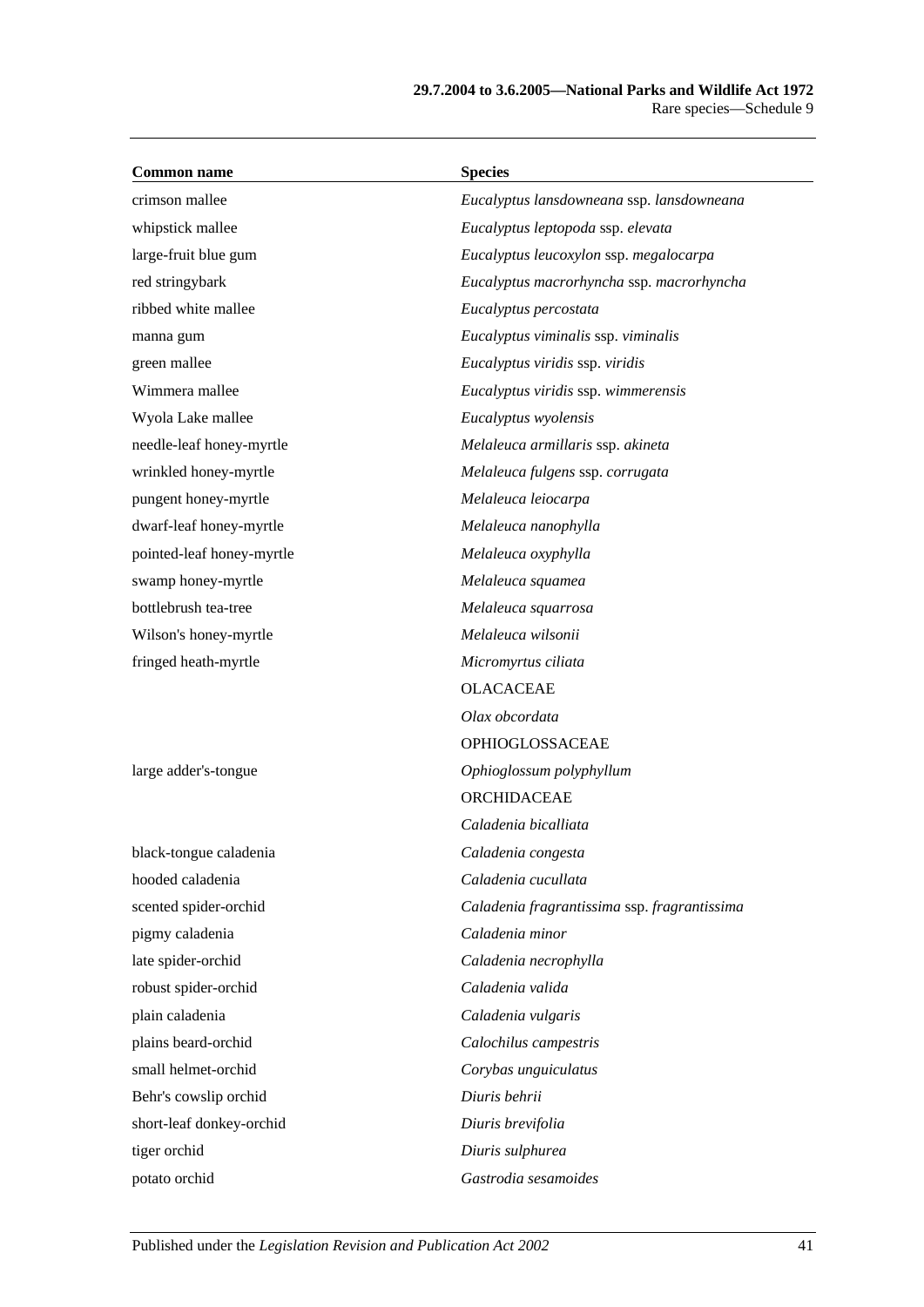| <b>Common name</b>      | <b>Species</b>                                     |
|-------------------------|----------------------------------------------------|
| yellow onion-orchid     | Microtis atrata                                    |
| swamp onion-orchid      | Microtis orbicularis                               |
| sweet onion-orchid      | Microtis rara                                      |
| austral leek-orchid     | Prasophyllum australe                              |
| tawny leek-orchid       | Prasophyllum constrictum                           |
|                         | Prasophyllum fecundum                              |
| Goldsack's leek-orchid  | Prasophyllum goldsackii                            |
|                         | Prasophyllum occultans                             |
| blunt greenhood         | Pterostylis curta                                  |
| slender greenhood       | Pterostylis foliata                                |
| austral lady's tresses  | Spiranthes sinensis ssp. australis                 |
| small pink sun-orchid   | Thelymitra carnea                                  |
| twisted sun-orchid      | Thelymitra flexuosa                                |
| plum sun-orchid         | Thelymitra mucida                                  |
|                         | PITTOSPORACEAE                                     |
| eastern apple-berry     | Billardiera scandens var. scandens                 |
| white rhytidosporum     | Rhytidosporum procumbens                           |
|                         | PLANTAGINACEAE                                     |
| shade plantain          | Plantago "subtilis" (H.Eichler 18089): H.R.Toelken |
| Pearson Island plantain | Plantago "sp. A" (D.E.Symon 6660B): H.R.Toelken    |
|                         | POLYGONACEAE                                       |
|                         | Muehlenbeckia coccoloboides                        |
| spiny lignum            | Muehlenbeckia horrida                              |
| wiry dock               | Rumex dumosus                                      |
| bead purslane           | PORTULACACEAE                                      |
|                         | Calandrinia sphaerophylla                          |
| white purslane          | Calandrinia stagnensis                             |
|                         | Montia australasica                                |
| blunt pondweed          | POTAMOGETONACEAE                                   |
|                         | Potamogeton ochreatus                              |
| desert samolus          | PRIMULACEAE                                        |
|                         | Samolus eremaeus                                   |
|                         | <b>PROTEACEAE</b>                                  |
| prickly grevillea       | Grevillea anethifolia                              |
|                         | Grevillea aquifolium                               |
| Roger's spider-flower   | Grevillea pauciflora ssp. leptophylla              |
| Kangaroo Island hakea   | Grevillea rogersii                                 |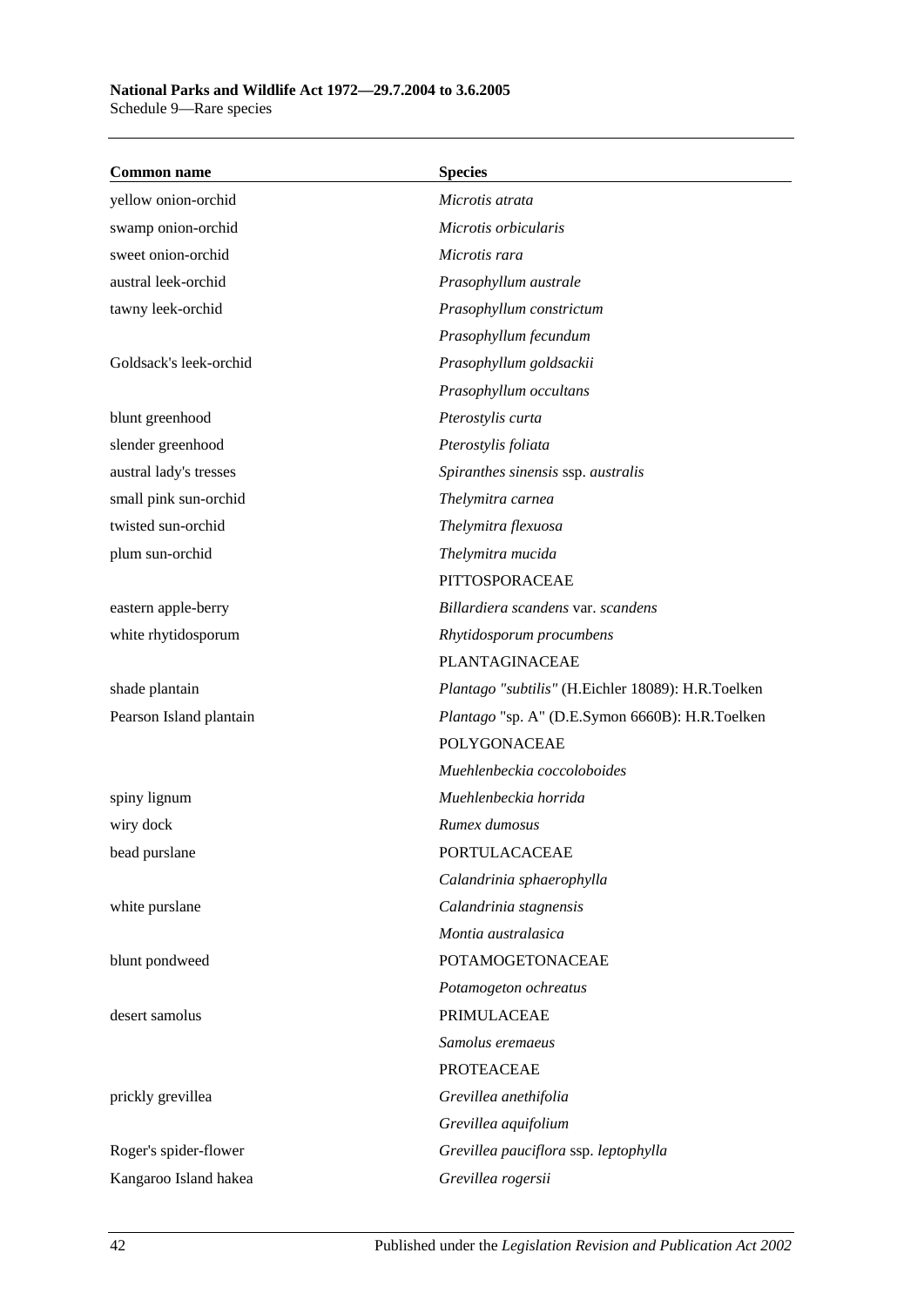| <b>Common name</b>         | <b>Species</b>                            |
|----------------------------|-------------------------------------------|
| hooked needlewood          | Hakea aenigma                             |
|                            | Hakea tephrosperma                        |
|                            | <b>PTERIDACEAE</b>                        |
| tender brake               | Pteris tremula                            |
|                            | <b>RANUNCULACEAE</b>                      |
| river buttercup            | Ranunculus inundatus                      |
| slender buttercup          | Ranunculus robertsonii                    |
|                            | <b>RESTIONACEAE</b>                       |
| Kangaroo Island scale-rush | Lepyrodia valliculae                      |
|                            | <b>RHAMNACEAE</b>                         |
| long-flower cryptandra     | Cryptandra amara var. longiflora          |
|                            | Pomaderris forrestiana                    |
|                            | Spyridium bifidum var. integrifolium      |
| rough spyridium            | Spyridium halmaturinum var. scabridum     |
| silvery spyridium          | Spyridium leucopogon                      |
| spoon-leaf spyridium       | Spyridium spathulatum                     |
|                            | <b>RUBIACEAE</b>                          |
| water woodruff             | Asperula subsimplex                       |
| Southern Flinders woodruff | Asperula syrticola                        |
| tight bedstraw             | Galium curvihirtum                        |
| dwarf nertera              | Leptostigma reptans                       |
|                            | <b>RUTACEAE</b>                           |
| rough star-bush            | Asterolasia muricata                      |
| swamp boronia              | Boronia parviflora                        |
| hairy boronia              | Boronia pilosa                            |
| hairy correa               | Correa aemula                             |
| white correa               | Correa alba var. pannosa                  |
| wilga                      | Geijera parviflora                        |
| limestone phebalium        | Leionema brachyphyllum                    |
| Mount Lofty phebalium      | Leionema hillebrandii                     |
| narrow-leaf wax-flower     | Philotheca angustifolia ssp. angustifolia |
| pink zieria                | Zieria veronicea                          |
|                            | <b>SANTALACEAE</b>                        |
| yellow-flower sour-bush    | Choretrum glomeratum var. chrysanthum     |
| spiked sour-bush           | Choretrum spicatum                        |
| pale-fruit cherry          | Exocarpos strictus                        |
|                            | SCROPHULARIACEAE                          |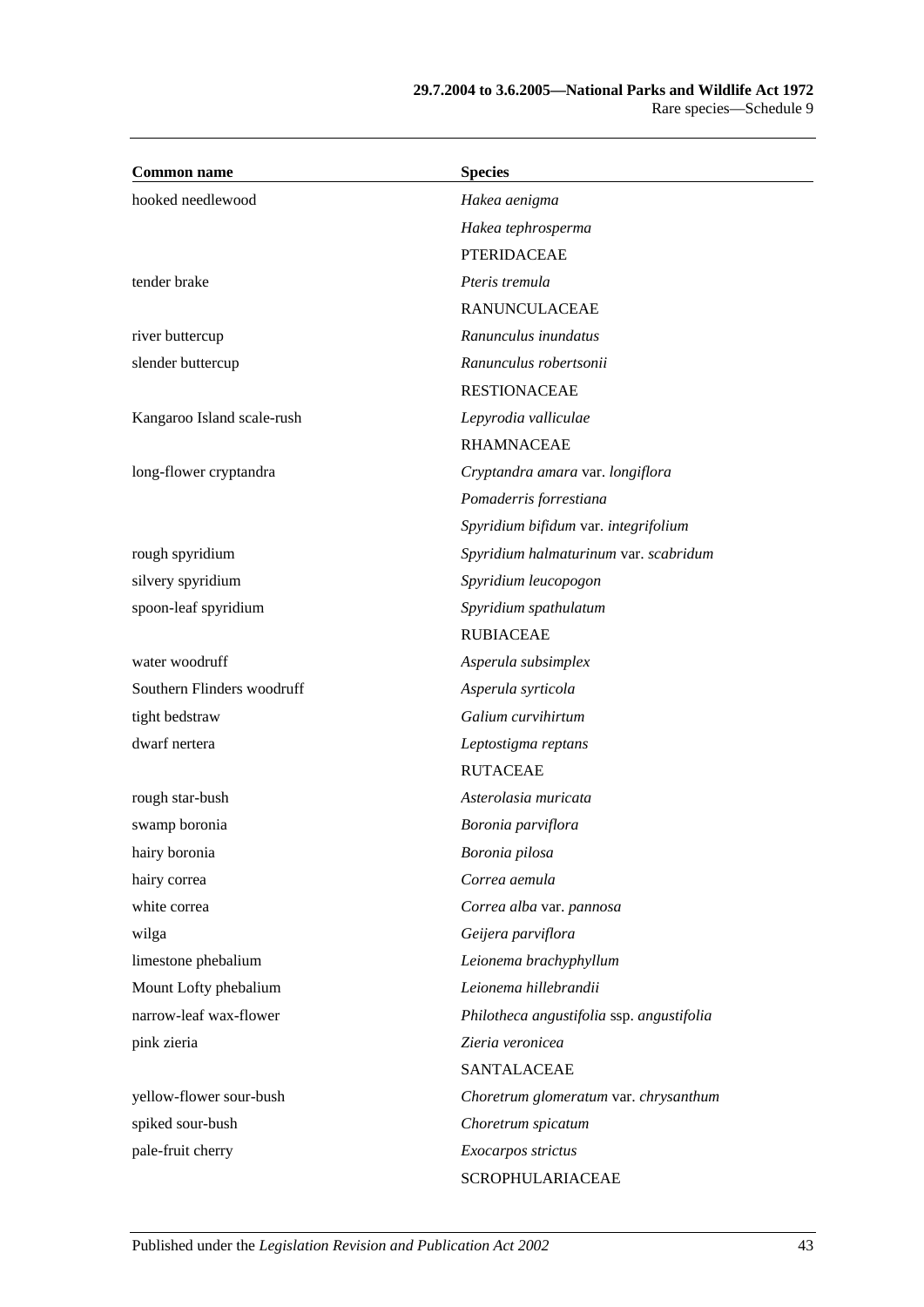Schedule 9—Rare species

| <b>Common name</b>            | <b>Species</b>                                 |
|-------------------------------|------------------------------------------------|
| showy speedwell               | Derwentia decorosa                             |
| Kangaroo Island speedwell     | Derwentia derwentiana ssp. anisodonta          |
| stalked brooklime             | Gratiola pedunculata                           |
| glandular brooklime           | Gratiola pubescens                             |
| dwarf brooklime               | Gratiola pumilo                                |
| small monkey-flower           | Mimulus prostratus                             |
| Haegi's stemodia              | Stemodia "haegii" (J.Z.Weber 9055): W.B.Barker |
|                               | <b>SOLANACEAE</b>                              |
| narrow-leaf ray-flower        | Anthocercis angustifolia                       |
| Port Lincoln ray-flower       | Anthocercis anisantha ssp. anisantha           |
|                               | Nicotiana burbidgei                            |
|                               | Nicotiana truncata                             |
| rare nightshade               | Solanum eremophilum                            |
|                               | <b>STERCULIACEAE</b>                           |
| western tar-vine              | Gilesia biniflora                              |
|                               | <b>STYLIDIACEAE</b>                            |
|                               | Levenhookia stipitata                          |
| Beauglehole's trigger-plant   | Stylidium beaugleholei                         |
|                               | Stylidium ecorne                               |
| Kangaroo Island trigger-plant | Stylidium tepperianum                          |
|                               | <b>THELYPTERIDACEAE</b>                        |
| soft shield-fern              | Christella dentata                             |
|                               | <b>THYMELAEACEAE</b>                           |
| curved riceflower             | Pimelea curviflora                             |
| sandhill riceflower           | Pimelea penicillaris                           |
| Williamson's riceflower       | Pimelea williamsonii                           |
|                               | <b>UMBELLIFERAE</b>                            |
| prostrate blue devil          | Eryngium vesiculosum                           |
| fringe-fruit pennywort        | Hydrocotyle comocarpa                          |
| spreading pennywort           | Hydrocotyle crassiuscula                       |
|                               | Neosciadium glochidiatum                       |
| Kangaroo Island platysace     | Platysace heterophylla var. tepperi            |
| native parsnip                | Trachymene anisocarpa                          |
| southern xanthosia            | Xanthosia tasmanica                            |
|                               | <b>XYRIDACEAE</b>                              |
| tall yellow-eye               | Xyris operculata                               |
|                               | ZANNICHELLIACEAE                               |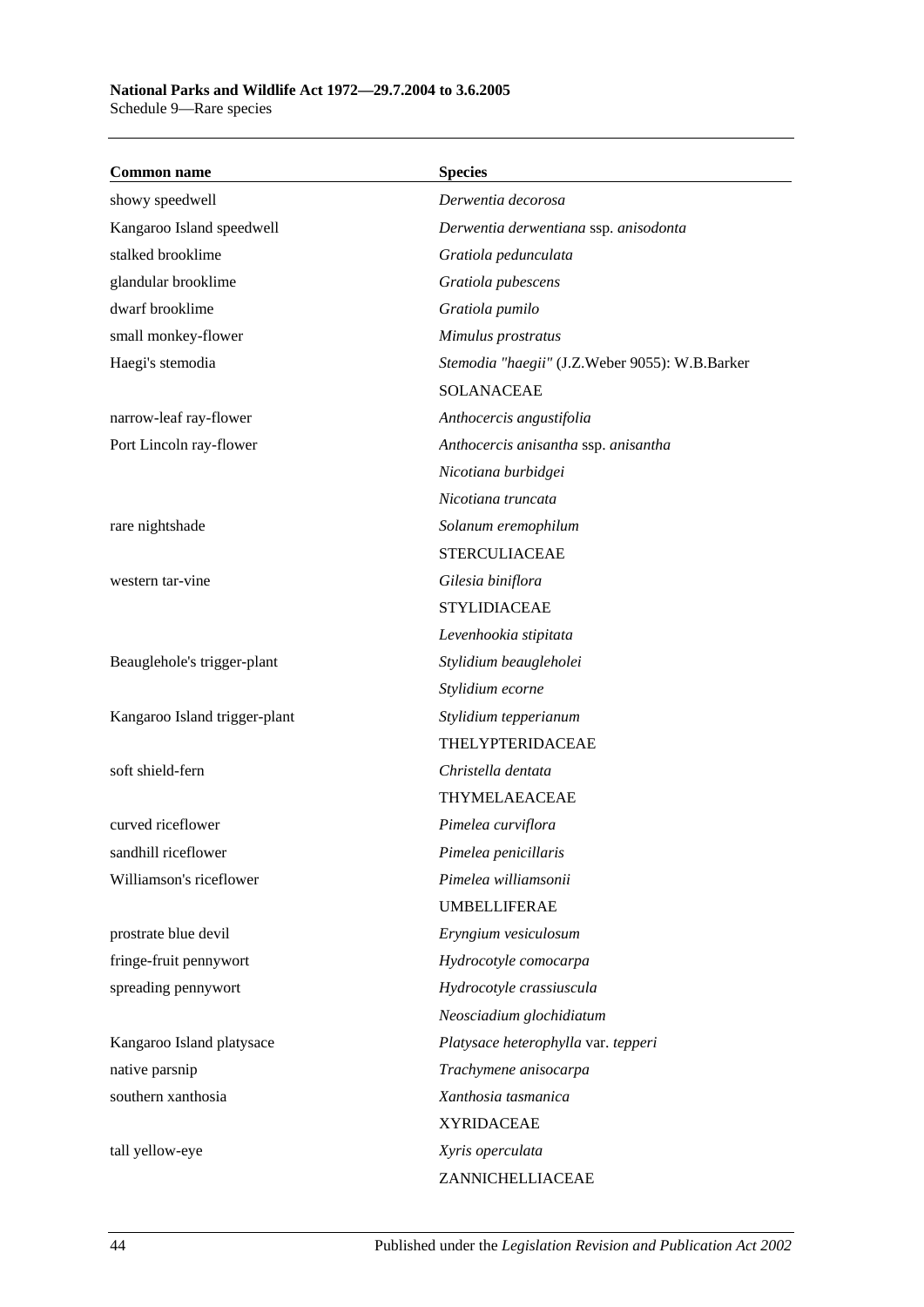| <b>Common name</b>   | <b>Species</b>           |  |
|----------------------|--------------------------|--|
|                      | Zannichellia palustris   |  |
|                      | <b>ZOSTERACEAE</b>       |  |
| garweed              | Zostera mucronata        |  |
|                      | ZYGOPHYLLACEAE           |  |
| thick twinleaf       | Zygophyllum crassissimum |  |
| small-fruit twinleaf | Zygophyllum humillimum   |  |
|                      | Zygophyllum hybridum     |  |

### **Schedule 10—Unprotected species**

Zebra Finch *(Poephila guttata)* Budgerygah *(Melopsittacus undulatus)* Red Wattlebird *(Anthochaera carunculata)* Grey-backed Silvereye *(Zosterops lateralis halmaturina)* Galah *(Cacatua roseicapilla)* Little Corella *(Cacatua sanguinea)* Australian Raven *(Corvus coronoides)* Little Crow *(Corvus bennetti)* Australian Crow *(Corvus orru cecilae)* Little Raven *(Corvus mellori)* Wild Dog (Dingo) *(Canis familiaris)*

## **Schedule 11—Species to which [Part 5 Division 4A](#page-60-0) applies**

Emu DROMAIUS NOVAEHOLLANDIAE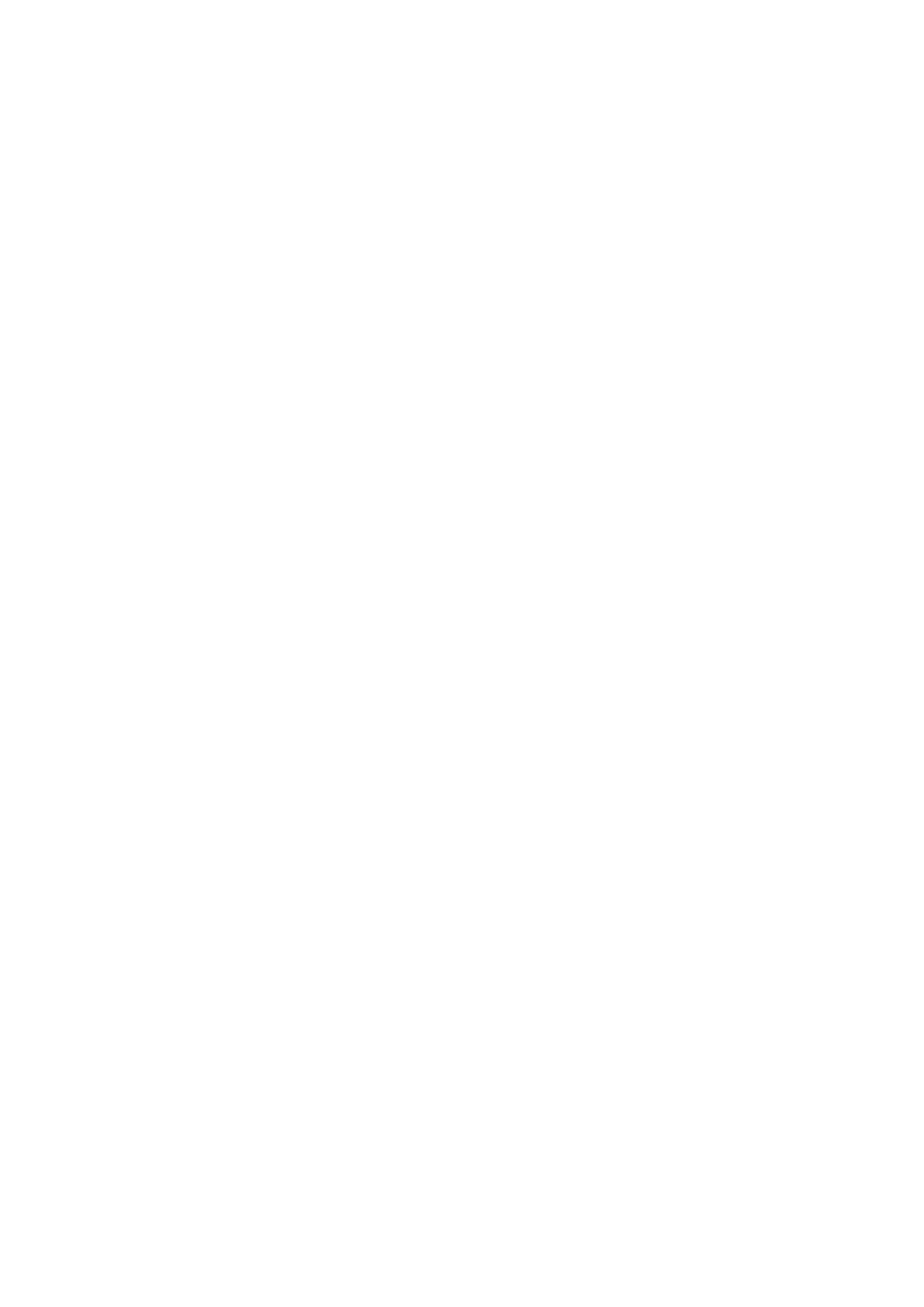## **Legislative history**

### **Notes**

• This version is comprised of the following:

| Part 1  | 29.7.2004                  |
|---------|----------------------------|
| Part 2  | 29.7.2004                  |
| Part 3  | 29.7.2004                  |
| Part 3A | 29.7.2004                  |
| Part 4  | 24.11.2003 (Reprint No 11) |
| Part 5  | 24.11.2003 (Reprint No 11) |
| Part 5A | 29.7.2004                  |
| Part 6  | 29.7.2004                  |
| Schs    | 24.11.2003 (Reprint No 11) |
|         |                            |

- Amendments of this version that are uncommenced are not incorporated into the text.
- Please note—References in the legislation to other legislation or instruments or to titles of bodies or offices are not automatically updated as part of the program for the revision and publication of legislation and therefore may be obsolete.
- Earlier versions of this Act (historical versions) are listed at the end of the legislative history.
- For further information relating to the Act and subordinate legislation made under the Act see the Index of South Australian Statutes or www.legislation.sa.gov.au.

### **Legislation repealed by principal Act**

The *National Parks and Wildlife Act 1972* repealed the following:

*Fauna and Flora Reserve Act 1919 Fauna and Flora Reserve Act Amendment Act 1940 Fauna Conservation Act 1964 Fauna Conservation Act Amendment Act 1965 National Parks Act 1966 The National Pleasure Resorts Act 1914 National Pleasure Resorts Act Amendment Act 1960 Native Plants Protection Act 1936*

### **Legislation amended by principal Act**

The *National Parks and Wildlife Act 1972* amended the following:

*The Lands for Public Purposes Acquisition Act 1914 Statute Law Revision Act 1935*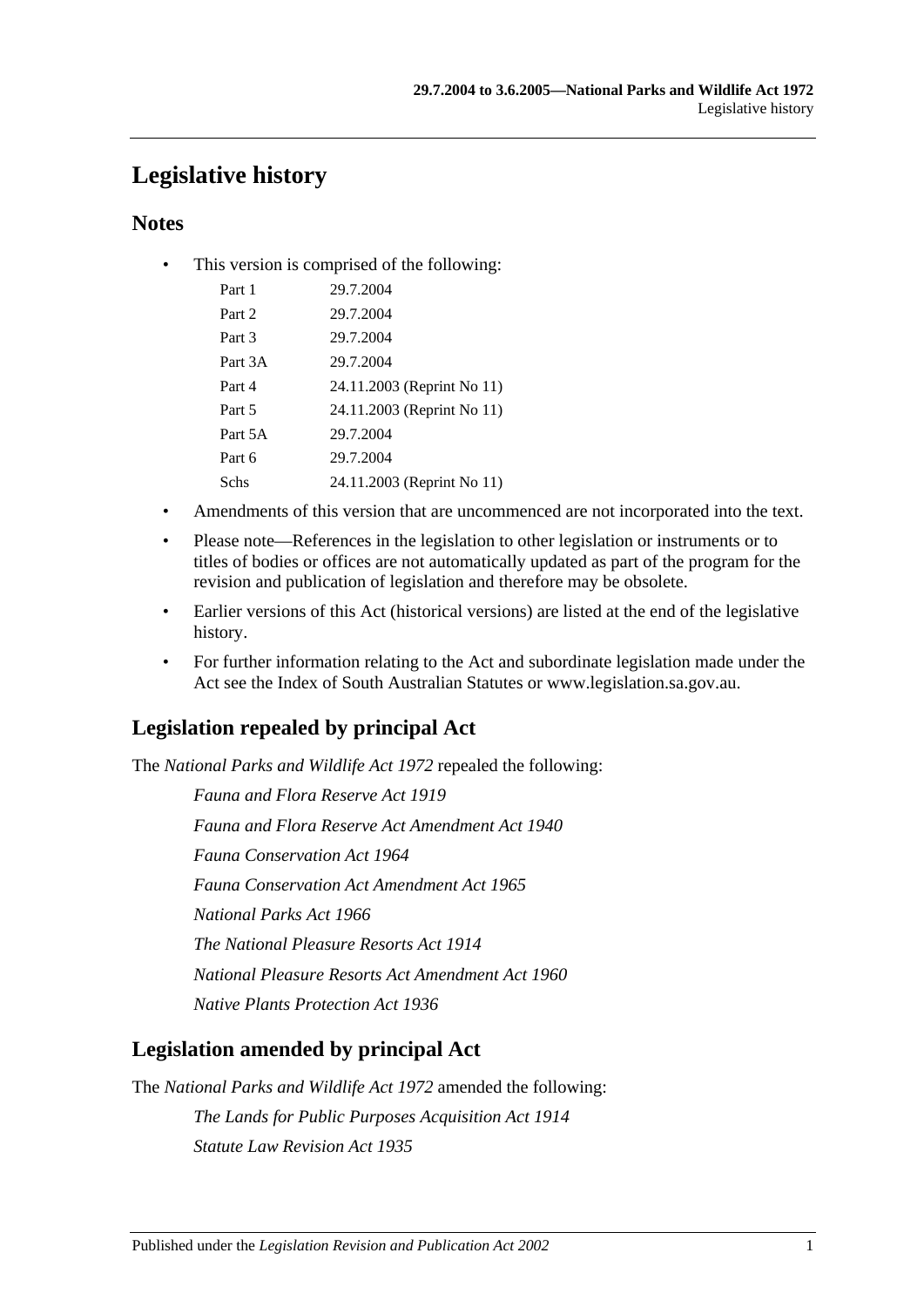# **Principal Act and amendments**

| New entries appear in bold. |  |  |
|-----------------------------|--|--|
|                             |  |  |

| Year | N <sub>o</sub> | Title                                                                                                                                              | Assent     | Commencement                                                                                                                                                                                                 |
|------|----------------|----------------------------------------------------------------------------------------------------------------------------------------------------|------------|--------------------------------------------------------------------------------------------------------------------------------------------------------------------------------------------------------------|
| 1972 | 56             | National Parks and Wildlife Act 1972 27.4.1972                                                                                                     |            | 3.7.1972 (Gazette 29.6.1972 p2689)                                                                                                                                                                           |
| 1974 | 130            | National Parks and Wildlife Act<br>Amendment Act 1974                                                                                              | 12.12.1974 | 1.2.1975 (Gazette 30.1.1975 p341)                                                                                                                                                                            |
| 1978 | 35             | National Parks and Wildlife Act<br>Amendment Act 1978                                                                                              | 6.4.1978   | 8.6.1978 (Gazette 8.6.1978 p1973)                                                                                                                                                                            |
| 1978 | 100            | National Parks and Wildlife Act<br>Amendment Act (No. 2) 1978                                                                                      | 7.12.1978  | 14.8.1980 (Gazette 14.8.1980 p528)                                                                                                                                                                           |
| 1981 | 19             | National Parks and Wildlife Act<br>Amendment Act 1981                                                                                              | 19.3.1981  | 2.4.1981 (Gazette 2.4.1981 p1017)                                                                                                                                                                            |
| 1981 | 54             | National Parks and Wildlife Act<br>Amendment Act (No. 2) 1981                                                                                      | 25.6.1981  | 25.6.1981                                                                                                                                                                                                    |
| 1987 | 94             | National Parks and Wildlife Act<br>Amendment Act 1987                                                                                              | 17.12.1987 | 17.12.1987 (Gazette 17.12.1987 p1851)<br>except ss 29, 30, 32 and 37-1.7.1988<br>(Gazette 23.6.1988 p1983)                                                                                                   |
| 1991 | (57)           | National Parks and Wildlife<br>Endangered, Vulnerable and Rare<br>Species (Amendment of Schedules)<br>Regulations 1991 (Gazette 16.5.1991<br>p1590 |            | 16.5.1991                                                                                                                                                                                                    |
| 1992 | 28             | <b>Wilderness Protection Act 1992</b>                                                                                                              | 21.5.1992  | 25.6.1992 (Gazette 18.6.1992 p1756)                                                                                                                                                                          |
| 1992 | 71             | <b>Statutes Amendment (Expiation of</b><br>Offences) Act 1992                                                                                      | 19.11.1992 | 1.3.1993 (Gazette 18.2.1993 p600)                                                                                                                                                                            |
| 1993 | 45             | National Parks and Wildlife<br>(Miscellaneous) Amendment Act 1993                                                                                  | 20.5.1993  | 1.8.1993 (Gazette 22.7.1993 p598)                                                                                                                                                                            |
| 1993 | 54             | <b>Statutes Repeal and Amendment</b><br>(Development) Act 1993                                                                                     | 27.5.1993  | 15.1.1994 (Gazette 27.10.1993 p1889)                                                                                                                                                                         |
| 1996 | 13             | National Parks and Wildlife<br>(Miscellaneous) Amendment Act 1996                                                                                  | 24.4.1996  | 23.5.1996 (Gazette 23.5.1996 p2534)                                                                                                                                                                          |
| 1996 | 34             | <b>Statutes Amendment and Repeal</b><br>(Common Expiation Scheme) Act 1996                                                                         | 2.5.1996   | Sch (cl 25)-3.2.1997 (Gazette<br>19.12.1996 p1923)                                                                                                                                                           |
| 1998 | 54             | National Parks and Wildlife<br>(Bookmark Biosphere Trust)<br>Amendment Act 1998                                                                    | 3.9.1998   | 3.9.1998                                                                                                                                                                                                     |
| 2000 | -11            | Offshore Minerals Act 2000                                                                                                                         | 4.5.2000   | $4.5.2002$ (s $7(5)$ Acts Interpretation<br>Act 1915)—certain amendments<br>contained in Sch 2 were rendered<br>nugatory by the prior amendment of ss 5,<br>14 & 43 of the principal Act by $62/2000$<br>Sch |
| 2000 | 62             | National Parks and Wildlife<br>(Miscellaneous) Amendment Act 2000                                                                                  | 27.7.2000  | 24.8.2000 (Gazette 24.8.2000 p592)                                                                                                                                                                           |
| 2003 | 35             | River Murray Act 2003                                                                                                                              | 31.7.2003  | Sch (cl 14)-24.11.2003 (Gazette<br>20.11.2003 p4203)                                                                                                                                                         |
| 2003 | 44             | <b>Statute Law Revision Act 2003</b>                                                                                                               | 23.10.2003 | Sch 1-24.11.2003 (Gazette 13.11.2003<br>p4048)                                                                                                                                                               |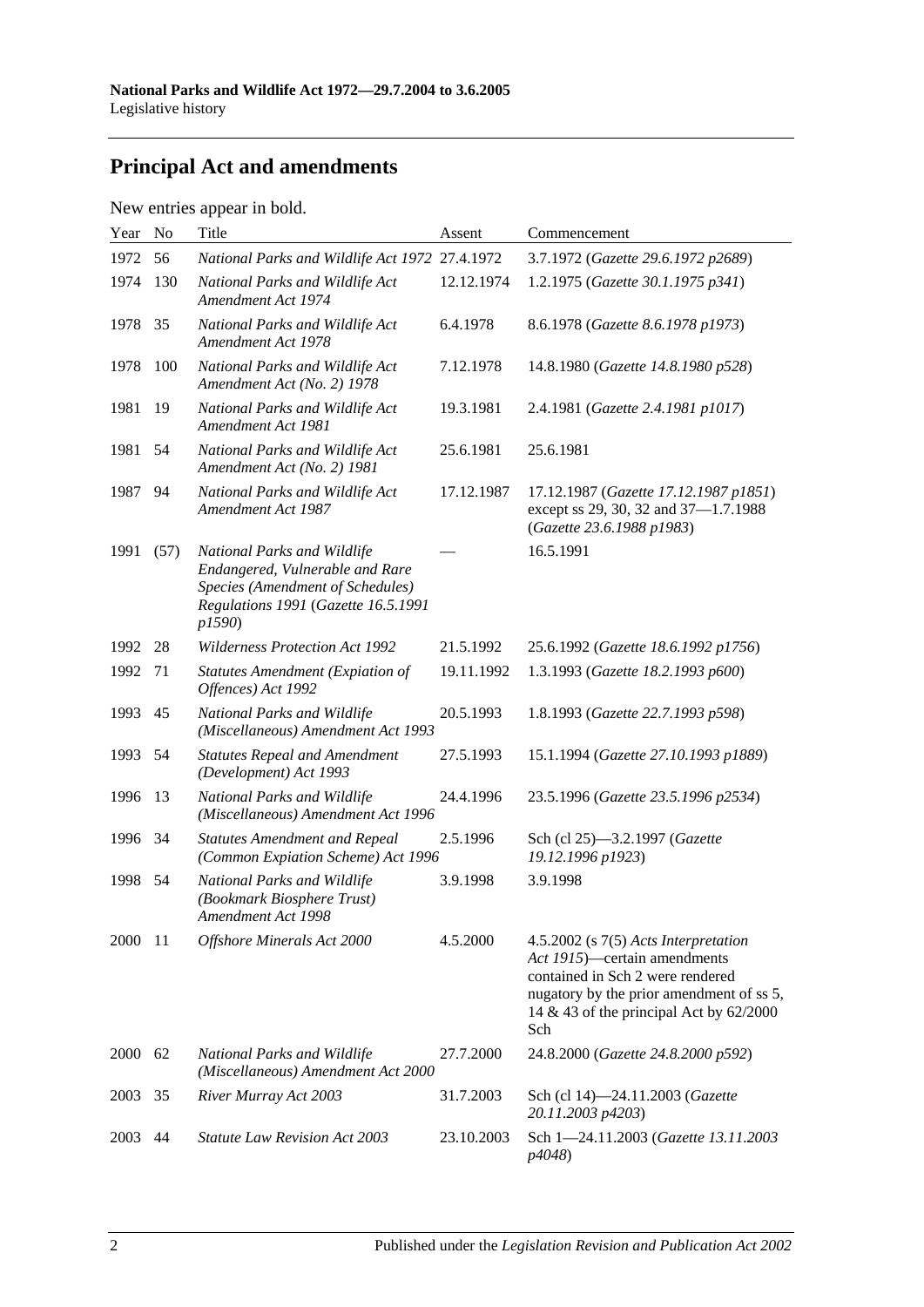| 2003    | 63   | <b>National Parks and Wildlife</b><br>(Innamincka Regional Reserve)<br><b>Amendment Act 2003</b> | 11.12.2003 | 22.7.2004 (Gazette 22.7.2004 p2594)                    |
|---------|------|--------------------------------------------------------------------------------------------------|------------|--------------------------------------------------------|
| 2004    | - 27 | <b>Statutes Amendment (Co-managed)</b><br>Parks) Act 2004                                        | 29.7.2004  | Pt 3 (ss 13-38)-29.7.2004 (Gazette<br>29.7.2004 p2682) |
| 2004 34 |      | Natural Resources Management Act 5.8.2004<br>2004                                                |            | Sch 4 (cl 23)—uncommenced                              |
| 2005 5  |      | Adelaide Dolphin Sanctuary Act 2005 14.4.2005                                                    |            | Sch 2 (cll 42—48)—uncommenced                          |

### **Provisions amended since 3 February 1976**

- Legislative history prior to 3 February 1976 appears in marginal notes and footnotes included in the consolidation of this Act contained in Volume 7 of The Public General Acts of South Australia 1837-1975 at page 540.
- Certain textual alterations were made to this Act by the Commissioner of Statute Revision when preparing the reprint of the Act that incorporated all amendments in force as at 11 July 1988. A schedule of these alterations was laid before Parliament on 16 August 1988.

New entries appear in bold.

Entries that relate to provisions that have been deleted appear in italics.

| Provision                  | How varied                                                                                    | Commencement |
|----------------------------|-----------------------------------------------------------------------------------------------|--------------|
| Pt <sub>1</sub>            |                                                                                               |              |
| ss $2$ and $3$             | deleted in pursuance of the Acts Republication<br>Act 1967 as their function is now exhausted | 11.7.1988    |
| $s\,4$                     | amended by 35/1978 s 3                                                                        | 8.6.1978     |
|                            | amended by 100/1978 s 3                                                                       | 14.8.1980    |
|                            | deleted by 94/1987 Sch                                                                        | 17.12.1987   |
| s <sub>5</sub>             |                                                                                               |              |
| Aboriginal                 | inserted by $27/2004$ s $13(1)$                                                               | 29.7.2004    |
| land                       | Aboriginal-owned inserted by 27/2004 s 13(1)                                                  | 29.7.2004    |
|                            | Aboriginal person inserted by 27/2004 s 13(1)                                                 | 29.7.2004    |
| aircraft                   | inserted by $94/1987$ s 3(a)                                                                  | 17.12.1987   |
|                            | appointed member inserted by $13/1996$ s $3(a)$                                               | 23.5.1996    |
| the Advisory<br>Council    | deleted by $100/1978 s 4(b)$                                                                  | 14.8.1980    |
|                            | appointed member deleted by $100/1978$ s $4(a)$                                               | 14.8.1980    |
| carcass                    | substituted by $94/1987$ s 3(b)                                                               | 17.12.1987   |
| Officer                    | the Chief Executive inserted by $94/1987$ s 3(j)                                              | 17.12.1987   |
|                            | amended by 62/2000 Sch                                                                        | 24.8.2000    |
|                            | co-managed park inserted by $27/2004$ s $13(2)$                                               | 29.7.2004    |
| co-management<br>agreement | inserted by $27/2004$ s $13(2)$                                                               | 29.7.2004    |
| co-management<br>board     | inserted by $27/2004$ s $13(2)$                                                               | 29.7.2004    |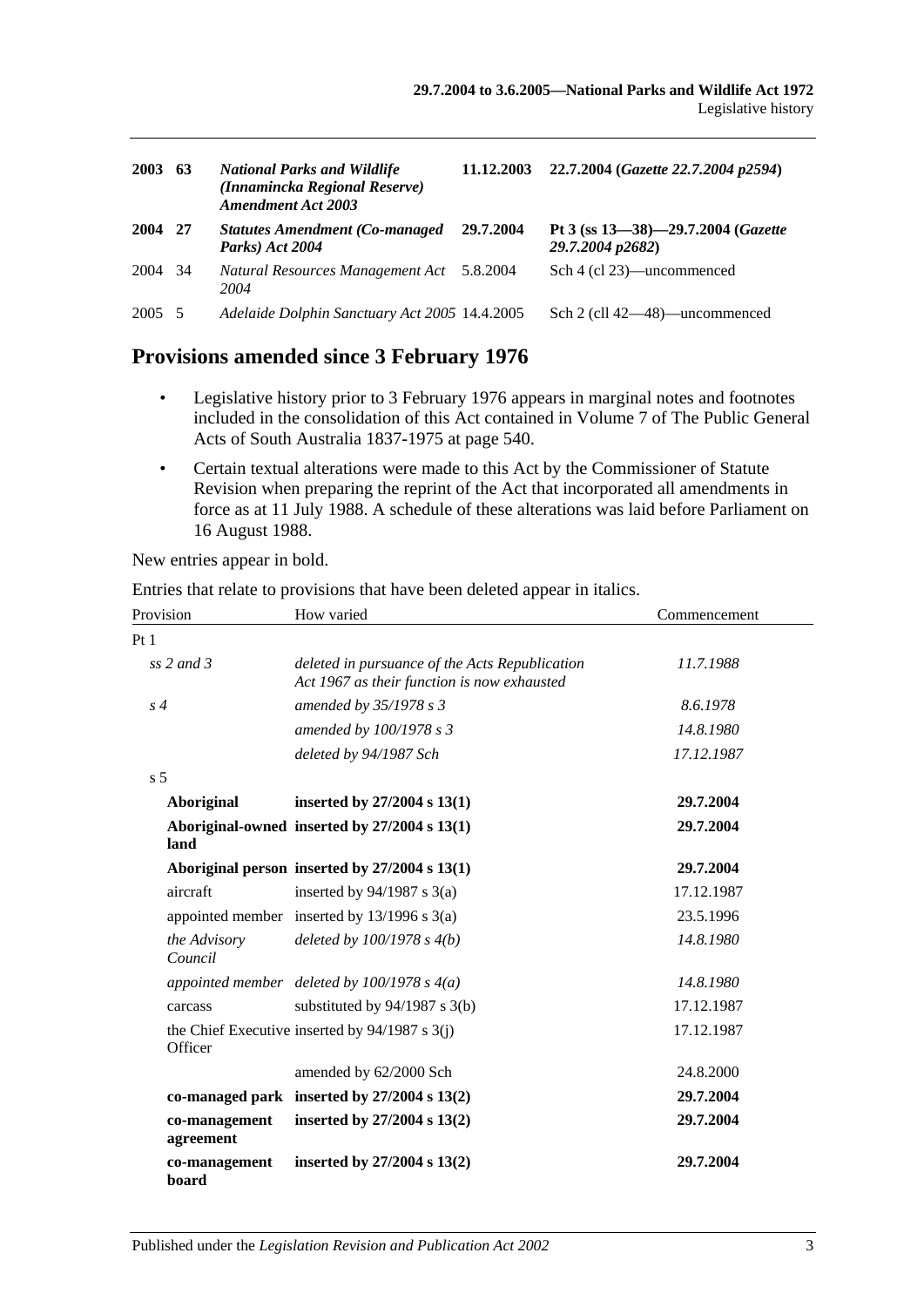| the Council                                                 | deleted by $100/1978$ s $4(b)$                    | 14.8.1980  |
|-------------------------------------------------------------|---------------------------------------------------|------------|
|                                                             | inserted by $13/1996$ s $3(b)$                    | 23.5.1996  |
| Crown lands                                                 | deleted by 94/1987 Sch                            | 17.12.1987 |
| Crown land                                                  | inserted by 94/1987 Sch                           | 17.12.1987 |
| the Department                                              | substituted by $94/1987$ s $3(k)$                 | 17.12.1987 |
|                                                             | substituted by $13/1996$ s $3(c)$                 | 23.5.1996  |
| device                                                      | amended by 13/1996 s 3(d)                         | 23.5.1996  |
| the Director                                                | amended by 94/1987 s 3(1)                         | 17.12.1987 |
|                                                             | endangered species inserted by 94/1987 s 3(c)     | 17.12.1987 |
| land under the<br>jurisdiction of the<br>Minister of Marine | deleted by 62/2000 Sch                            | 24.8.2000  |
| marine mammal                                               | inserted by $45/1993$ s 3                         | 1.8.1993   |
| mining Act                                                  | inserted by 62/2000 Sch                           | 24.8.2000  |
| mining production<br>tenement                               | inserted by $94/1987$ s 3(d)                      | 17.12.1987 |
|                                                             | amended by 62/2000 Sch                            | 24.8.2000  |
|                                                             | amended by 11/2000 Sch 2                          | 4.5.2002   |
| mining tenement                                             | inserted by $94/1987$ s 3(d)                      | 17.12.1987 |
|                                                             | substituted by 62/2000 Sch                        | 24.8.2000  |
| the Minister                                                | deleted by $94/1987 s 3(m)$                       | 17.12.1987 |
| additions to a public<br>road                               | minor alterations or inserted by $94/1987$ s 3(d) | 17.12.1987 |
| Murray-Darling<br><b>Basin</b>                              | inserted by $35/2003$ Sch cl 14(a)                | 24.11.2003 |
| the Permanent<br>Head                                       | deleted by $94/1987 s 3(n)$                       | 17.12.1987 |
| plant                                                       | substituted by $94/1987$ s 3(e)                   | 17.12.1987 |
| premises                                                    | inserted by $94/1987$ s 3(e)                      | 17.12.1987 |
|                                                             | protected animal amended by 94/1987 s 3(f)        | 17.12.1987 |
| protected native<br>plant                                   | deleted by $94/1987 s 3(g)$                       | 17.12.1987 |
| protected<br>wildflower                                     | deleted by $94/1987 s 3(g)$                       | 17.12.1987 |
| public road                                                 | inserted by $94/1987$ s 3(g)                      | 17.12.1987 |
|                                                             | amended by 62/2000 Sch                            | 24.8.2000  |
| rare species                                                | substituted by $94/1987$ s 3(g)                   | 17.12.1987 |
| relevant<br><b>Aboriginal group</b>                         | inserted by 27/2004 s 13(3)                       | 29.7.2004  |
| relevant mining<br>Minister                                 | inserted by 62/2000 Sch                           | 24.8.2000  |
| and Flora Reserve<br>Act                                    | the repealed Fauna deleted by 62/2000 Sch         | 24.8.2000  |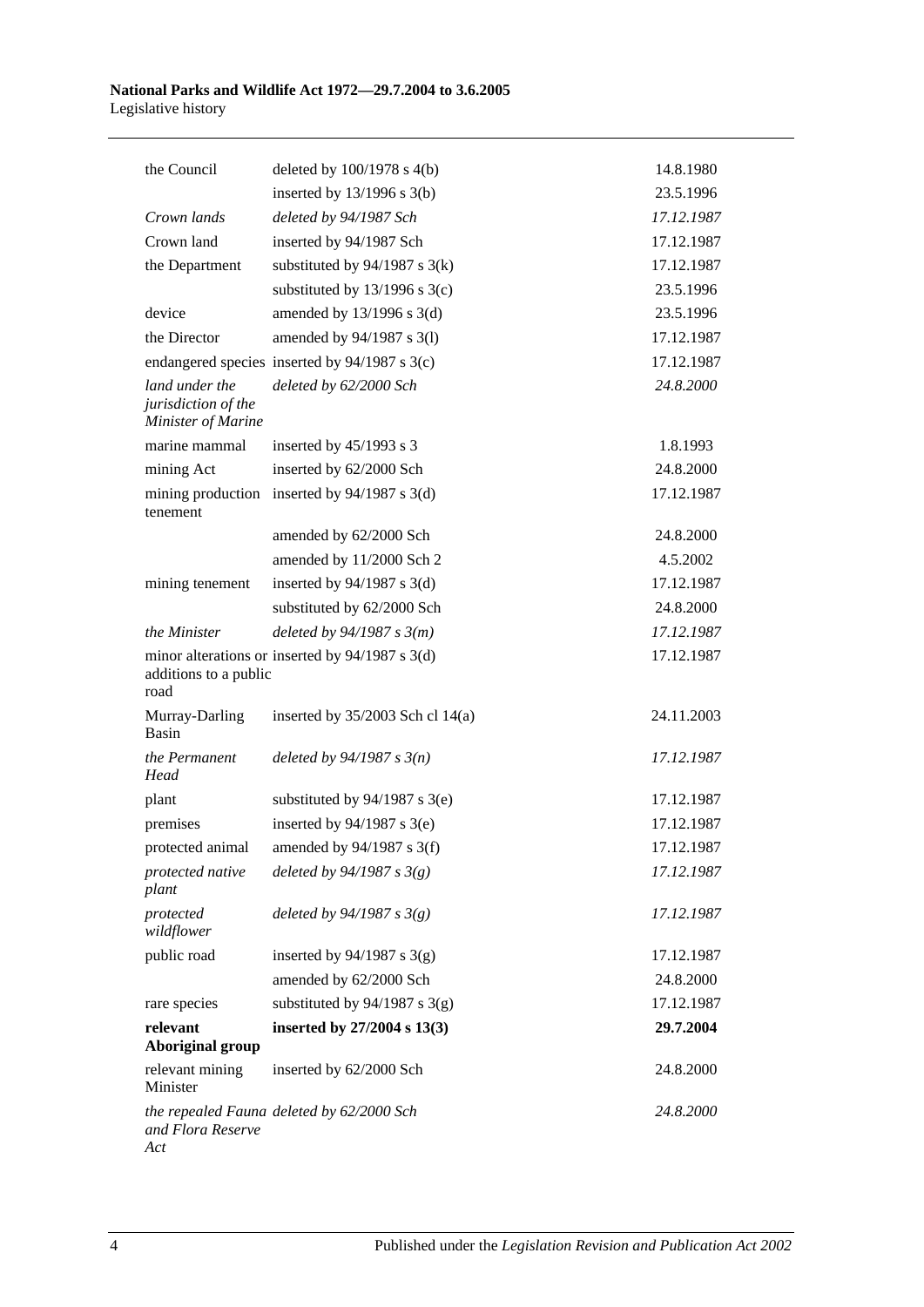| the repealed<br><b>National Parks Act</b> | deleted by 62/2000 Sch              | 24.8.2000  |
|-------------------------------------------|-------------------------------------|------------|
| reserve                                   | substituted by $94/1987$ s 3(h)     | 17.12.1987 |
| <b>River Murray</b><br>Protection Area    | inserted by 35/2003 Sch cl 14(b)    | 24.11.2003 |
| the Reserves<br><b>Advisory Committee</b> | inserted by $100/1978$ s $4(c)$     | 14.8.1980  |
|                                           | deleted by $13/1996$ s $3(e)$       | 23.5.1996  |
| the Committee                             | inserted by $100/1978$ s $4(c)$     | 14.8.1980  |
|                                           | deleted by $13/1996 s 3(e)$         | 23.5.1996  |
| take                                      | amended by $94/1987$ s 3(i)         | 17.12.1987 |
| threatened species                        | deleted by $94/1987 s 3(o)$         | 17.12.1987 |
| traditional<br>association                | inserted by 27/2004 s 13(4)         | 29.7.2004  |
| vehicle                                   | inserted by $94/1987$ s $3(p)$      | 17.12.1987 |
| vulnerable species                        | inserted by $94/1987$ s 3(p)        | 17.12.1987 |
| wilderness<br>protection area             | inserted by 28/1992 Sch 1           | 25.6.1992  |
| wilderness<br>protection zone             | inserted by 28/1992 Sch 1           | 25.6.1992  |
| wildflower                                | deleted by $94/1987 s 3(q)$         | 17.12.1987 |
| Pt 2                                      |                                     |            |
| Div 1                                     |                                     |            |
| heading                                   | amended by 94/1987 s 4              | 17.12.1987 |
| s <sub>6</sub>                            |                                     |            |
| s(6(1))                                   | substituted by 94/1987 Sch          | 17.12.1987 |
| s(6(2))                                   | amended by 94/1987 Sch              | 17.12.1987 |
| $ss$ 7 and 8                              | deleted by 94/1987 Sch              | 17.12.1987 |
| s <sub>9</sub>                            |                                     |            |
| $s\,9(2)$                                 | substituted by 94/1987 Sch          | 17.12.1987 |
|                                           | amended by 62/2000 Sch              | 24.8.2000  |
| s 10                                      |                                     |            |
| 10(2)                                     | amended by 94/1987 Sch              | 17.12.1987 |
| s 11                                      |                                     |            |
| s 11(2)                                   | amended by $13/1996$ s $4(a)$       | 23.5.1996  |
|                                           | amended by $62/2000$ s $3(a)$ , (b) | 24.8.2000  |
| s 11(3)                                   | amended by 100/1978 s 5             | 14.8.1980  |
|                                           | amended by 94/1987 Sch              | 17.12.1987 |
|                                           | amended by $13/1996$ s $4(b)$ —(d)  | 23.5.1996  |
| s 11(4)                                   | inserted by $62/2000$ s 3(c)        | 24.8.2000  |
| s 12                                      | substituted by 94/1987 s 5          | 17.12.1987 |
| s 12(1)                                   | amended by $13/1996$ s $5(a)$       | 23.5.1996  |
|                                           | amended by 62/2000 Sch              | 24.8.2000  |
| s 12(2)                                   | amended by 13/1996 s 5(b)           | 23.5.1996  |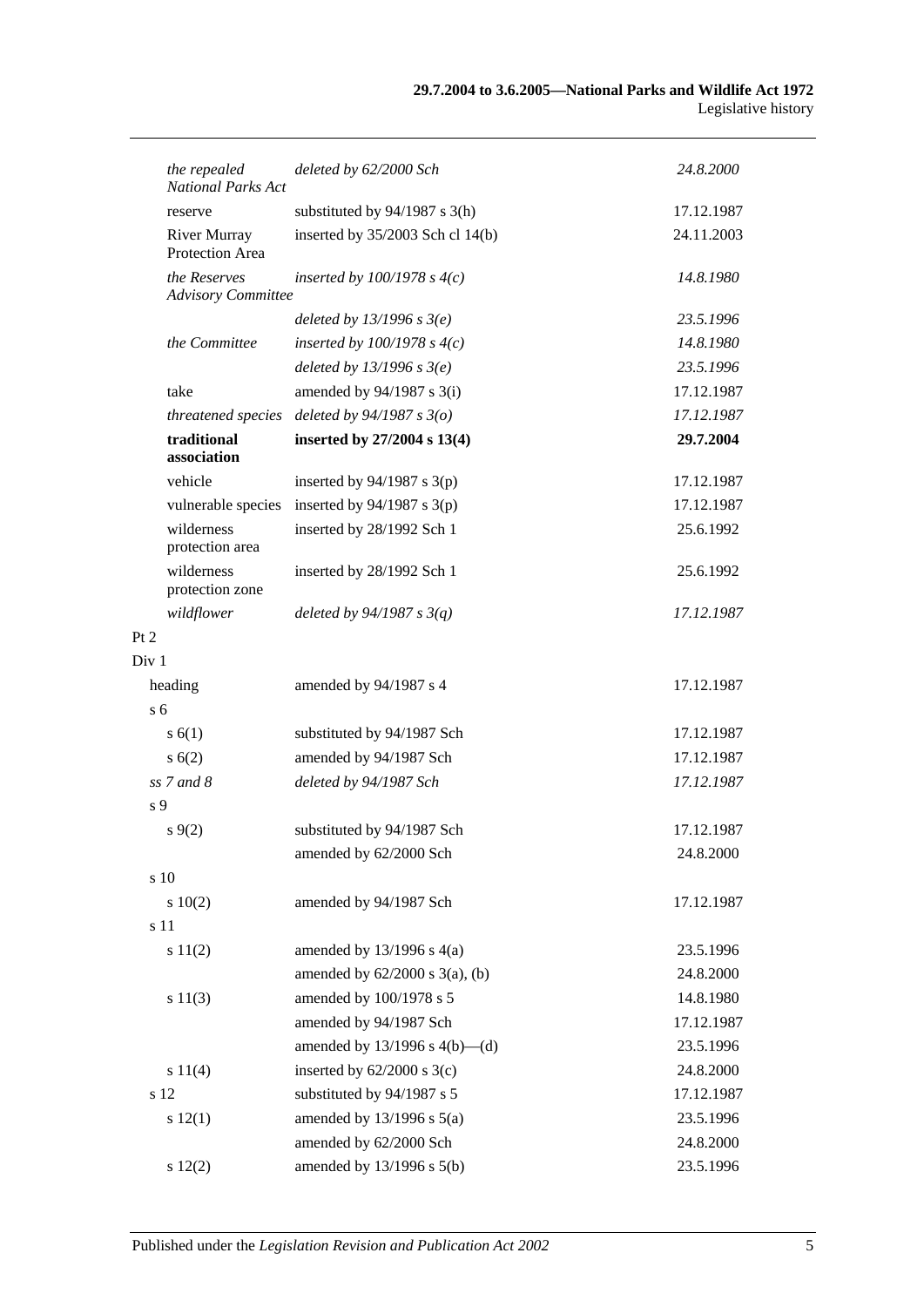|                    | amended by 62/2000 Sch             | 24.8.2000  |
|--------------------|------------------------------------|------------|
| s 12(3)            | amended by $13/1996$ s $5(c)$      | 23.5.1996  |
| s 13               | substituted by 94/1987 s 6         | 17.12.1987 |
|                    | substituted by 62/2000 s 4         | 24.8.2000  |
| s 14               | substituted by 94/1987 s 6         | 17.12.1987 |
|                    | amended by 62/2000 Sch             | 24.8.2000  |
| Div 2              | substituted by 100/1978 s 6        | 14.8.1980  |
|                    | amended by 94/1987 s 7, Sch        | 17.12.1987 |
|                    | substituted by 13/1996 s 6         | 23.5.1996  |
| Div <sub>2</sub> A | inserted by 13/1996 s 6            | 23.5.1996  |
| Div 2B             | inserted by 13/1996 s 6            | 23.5.1996  |
| Div <sub>3</sub>   |                                    |            |
| s 20               |                                    |            |
| $s \ 20(1)$        | amended by $94/1987$ s $8(a)$      | 17.12.1987 |
|                    | amended by 27/2004 s 14(1)         | 29.7.2004  |
| $s \ 20(2)$        | amended by 94/1987 Sch             | 17.12.1987 |
| $s\ 20(3)$         | amended by 94/1987 Sch             | 17.12.1987 |
|                    | substituted by 27/2004 s 14(2)     | 29.7.2004  |
| $s \ 20(4)$        | amended by 94/1987 Sch             | 17.12.1987 |
|                    | deleted by 27/2004 s 14(2)         | 29.7.2004  |
| $s \, 20(5)$       | amended by 94/1987 Sch             | 17.12.1987 |
| $s\,20(6)$         | inserted by $94/1987$ s $8(b)$     | 17.12.1987 |
| $s\,20(7)$         | inserted by 27/2004 s 14(3)        | 29.7.2004  |
| s 21               | substituted by 94/1987 s 9         | 17.12.1987 |
| s 22               | substituted by 94/1987 s 10        | 17.12.1987 |
| $s\,22(1)$         | amended by 13/1996 s 7             | 23.5.1996  |
|                    | amended by $62/2000$ s $5(a)$      | 24.8.2000  |
| s 22(1a)—(1c)      | inserted by $62/2000$ s $5(b)$     | 24.8.2000  |
| $s\ 22(7)$         | amended by 62/2000 Sch             | 24.8.2000  |
| $s\,22(8)$         | inserted by 27/2004 s 15           | 29.7.2004  |
| s 23               | amended by 19/1981 s 3             | 2.4.1981   |
|                    | substituted by 94/1987 s 11        | 17.12.1987 |
| $s\,23(4)$         | amended by $13/1996$ s $8(a)$ —(d) | 23.5.1996  |
| $s\,23(5)$         | amended by 62/2000 Sch             | 24.8.2000  |
| $s\,23(5a)$        | inserted by $13/1996$ s $8(e)$     | 23.5.1996  |
|                    | amended by 62/2000 Sch             | 24.8.2000  |
| s 24               | amended by 19/1981 s 4 (Sch)       | 2.4.1981   |
|                    | substituted by 94/1987 s 12        | 17.12.1987 |
| $s\,24(1)$ —(3)    | amended by 62/2000 Sch             | 24.8.2000  |
| s 24A              | inserted by $62/2000$ s 6          | 24.8.2000  |
| s <sub>25</sub>    | substituted by 94/1987 s 13        | 17.12.1987 |
| s 26               | amended by 19/1981 s 4 (Sch)       | 2.4.1981   |
|                    | amended by 94/1987 Sch             | 17.12.1987 |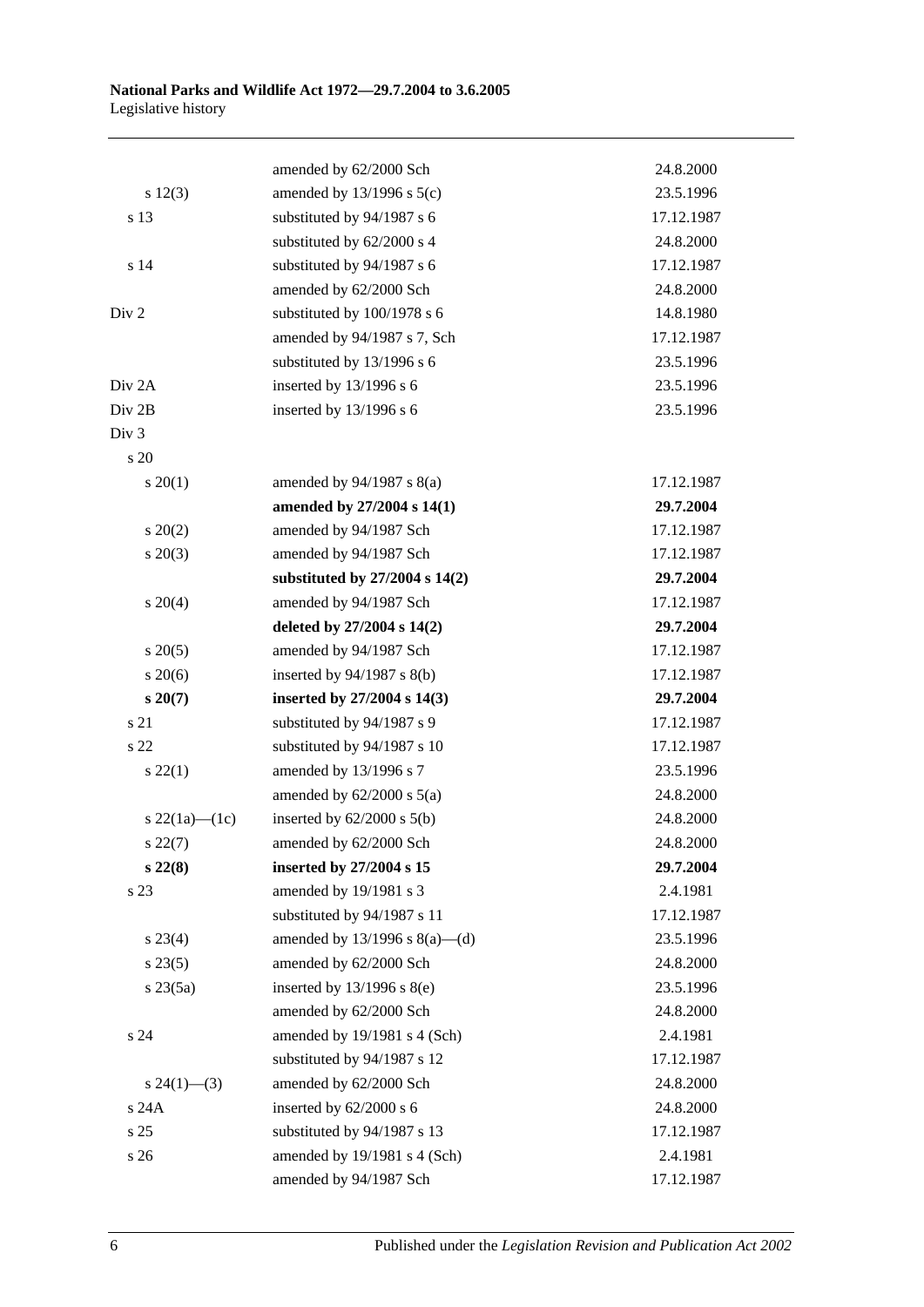|                   | amended by 62/2000 Sch             | 24.8.2000  |
|-------------------|------------------------------------|------------|
| s 26A             | inserted by 94/1987 s 14           | 17.12.1987 |
| s 26A(1)          | amended by $62/2000$ s $7(a)$      | 24.8.2000  |
| $s \, 26A(2)$     | amended by $62/2000$ s $7(b)$      | 24.8.2000  |
| $Pt\,3$           |                                    |            |
| Div 1             |                                    |            |
| s 27              |                                    |            |
| $s\,27(2)$        | amended by 94/1987 Sch             | 17.12.1987 |
| $s\,27(6)$        | inserted by 27/2004 s 16           | 29.7.2004  |
| s 28              |                                    |            |
| s 28(1)           | amended by 27/2004 s 17(1)         | 29.7.2004  |
| s28(1a)           | inserted by 27/2004 s 17(2)        | 29.7.2004  |
| s 28(5)           | inserted by 27/2004 s 17(3)        | 29.7.2004  |
| s 28A             | inserted by 27/2004 s 18           | 29.7.2004  |
| Div <sub>2</sub>  |                                    |            |
| s 29              |                                    |            |
| $s\,29(2)$        | amended by 94/1987 Sch             | 17.12.1987 |
| $s\,29(6)$        | inserted by 27/2004 s 19           | 29.7.2004  |
| s <sub>30</sub>   |                                    |            |
| $s \, 30(1)$      | amended by 27/2004 s 20(1)         | 29.7.2004  |
| s30(1a)           | inserted by 27/2004 s 20(2)        | 29.7.2004  |
| $s \, 30(5)$      | inserted by 27/2004 s 20(3)        | 29.7.2004  |
| s 30A             | inserted by 27/2004 s 21           | 29.7.2004  |
| Div <sub>3</sub>  |                                    |            |
| s 31              |                                    |            |
| $s \, 31(2)$      | amended by 94/1987 Sch             | 17.12.1987 |
| $s \ 31(4)$       | substituted by 94/1987 s 15        | 17.12.1987 |
| Div 4             |                                    |            |
| s 33              |                                    |            |
| $s \, 33(2)$      | substituted by 94/1987 Sch         | 17.12.1987 |
| $s \, 33(4)$      | amended by 62/2000 Sch             | 24.8.2000  |
| Div <sub>4A</sub> | inserted by 94/1987 s 16           | 17.12.1987 |
| Div <sub>4B</sub> | inserted by 13/1996 s 9            | 23.5.1996  |
| Div <sub>5</sub>  |                                    |            |
| s 35              |                                    |            |
| $s \, 35(1)$      | amended by 35/1978 s 4             | 8.6.1978   |
|                   | amended by 27/2004 s 22(1)         | 29.7.2004  |
| $s \, 35(2)$      | substituted by $27/2004$ s $22(2)$ | 29.7.2004  |
| $s \, 35(2a)$     | inserted by 27/2004 s 22(3)        | 29.7.2004  |
| $s \, 35(3)$      | substituted by 94/1987 Sch         | 17.12.1987 |
|                   | substituted by 62/2000 s 8         | 24.8.2000  |
|                   | amended by 27/2004 s 22(4)         | 29.7.2004  |
| $s \, 35(4)$      | substituted by 62/2000 s 8         | 24.8.2000  |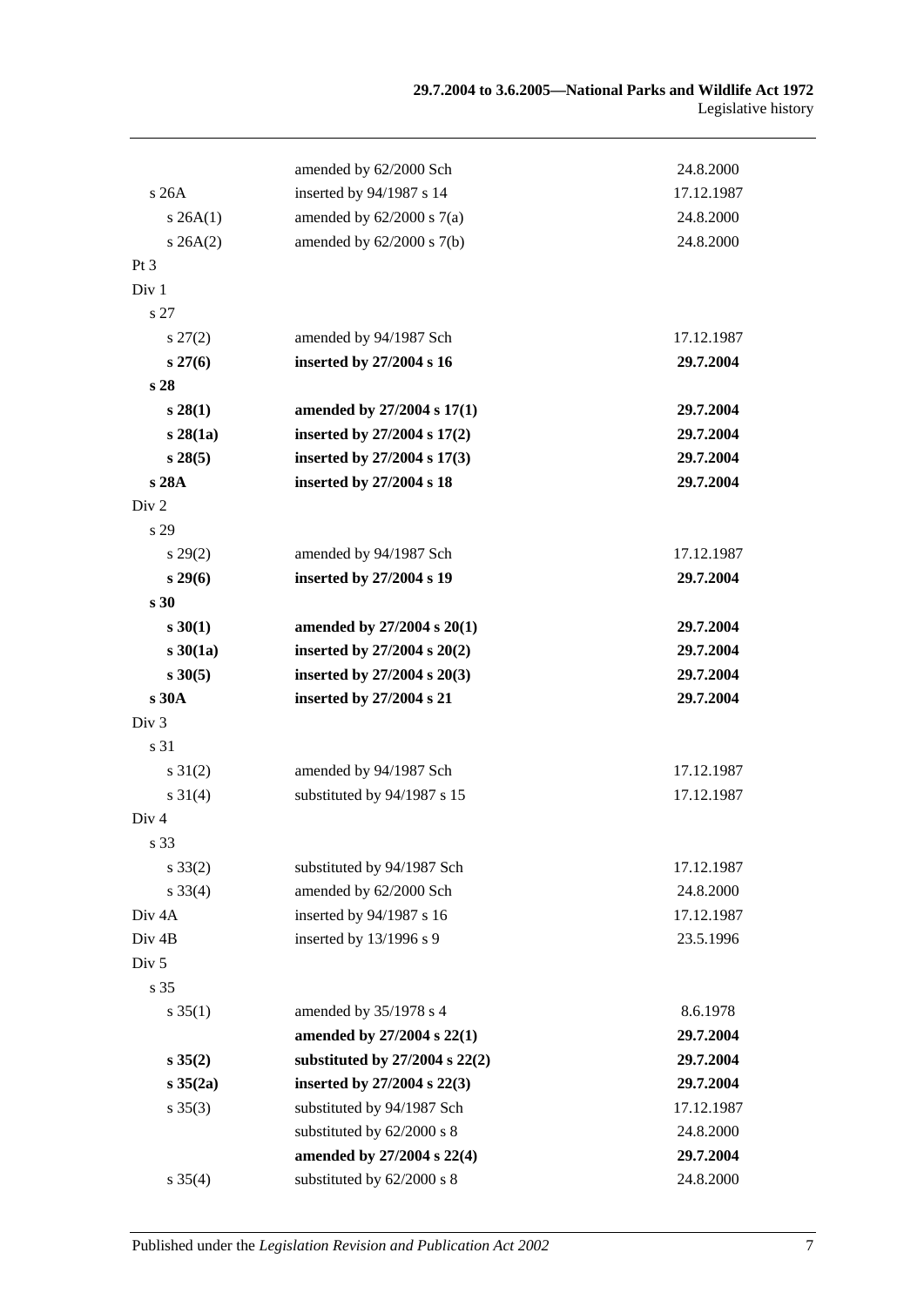|                                           | amended by 27/2004 s 22(5)             | 29.7.2004  |
|-------------------------------------------|----------------------------------------|------------|
| $s \, 35(5)$                              | inserted by 62/2000 s 8                | 24.8.2000  |
|                                           | amended by 35/2003 Sch cl 14(c)        | 24.11.2003 |
|                                           | amended by 27/2004 s 22(6)             | 29.7.2004  |
| $s \; 35(5a)$ and $(5b)$                  | inserted by $35/2003$ Sch cl 14(d)     | 24.11.2003 |
| $s \; 35(6)$                              | inserted by 62/2000 s 8                | 24.8.2000  |
|                                           | amended by 27/2004 s 22(7)             | 29.7.2004  |
| $s 35(7)$ and $(8)$                       | inserted by 27/2004 s 22(8)            | 29.7.2004  |
| s 36 before<br>substitution by<br>27/2004 |                                        |            |
| $s \, 36(1)$                              | amended by 35/1978 s 5                 | 8.6.1978   |
| $s \, 36(2)$                              | substituted by 94/1987 s 17            | 17.12.1987 |
|                                           | amended by 62/2000 Sch                 | 24.8.2000  |
| s <sub>36</sub>                           | substituted by 27/2004 s 23            | 29.7.2004  |
| s 37                                      | amended by 94/1987 s 18, Sch           | 17.12.1987 |
|                                           | amended by 62/2000 Sch                 | 24.8.2000  |
|                                           | amended by 35/2003 Sch cl 14(e)        | 24.11.2003 |
|                                           | amended by 27/2004 s 24                | 29.7.2004  |
| s 38                                      |                                        |            |
| $s \, 38(1)$                              | substituted by 94/1987 Sch             | 17.12.1987 |
|                                           | substituted by $27/2004$ s $25(1)$     | 29.7.2004  |
| $s\,38(1a)$                               | inserted by $27/2004$ s $25(1)$        | 29.7.2004  |
| s 38(2)                                   | amended by 27/2004 s 25(2)             | 29.7.2004  |
| $s \frac{38(2a)}{2}$                      | inserted by 54/1993 s 11               | 15.1.1994  |
|                                           | amended by $35/2003$ Sch cl 14(f), (g) | 24.11.2003 |
|                                           | substituted by $27/2004$ s $25(3)$     | 29.7.2004  |
| $s \ 38(3)$                               | amended by $13/1996$ s $10(a)$         | 23.5.1996  |
|                                           | amended by 27/2004 s 25(4), (5)        | 29.7.2004  |
| s 38(4a)                                  | inserted by 27/2004 s 25(6)            | 29.7.2004  |
| $s \ 38(6)$                               | amended by 94/1987 s 19                | 17.12.1987 |
|                                           | amended by 13/1996 s 10(b)             | 23.5.1996  |
| $s \, 38(7)$                              | amended by 100/1978 s 7(a)             | 14.8.1980  |
|                                           | amended by 94/1987 Sch                 | 17.12.1987 |
|                                           | amended by 13/1996 s 10(c)             | 23.5.1996  |
| $s \ 38(8)$                               | amended by 100/1978 s 7(b), (c)        | 14.8.1980  |
|                                           | amended by 13/1996 s 10(d)             | 23.5.1996  |
| $s \ 38(9)$                               | amended by 100/1978 s 7(d)             | 14.8.1980  |
|                                           | substituted by 94/1987 Sch             | 17.12.1987 |
|                                           | amended by 13/1996 s 10(e)             | 23.5.1996  |
| $s \, 38(9a)$                             | inserted by 27/2004 s 25(7)            | 29.7.2004  |
| $s \ 38(10)$                              | substituted by 94/1987 Sch             | 17.12.1987 |
| s 38(10a)                                 | inserted by $13/1996$ s $10(f)$        | 23.5.1996  |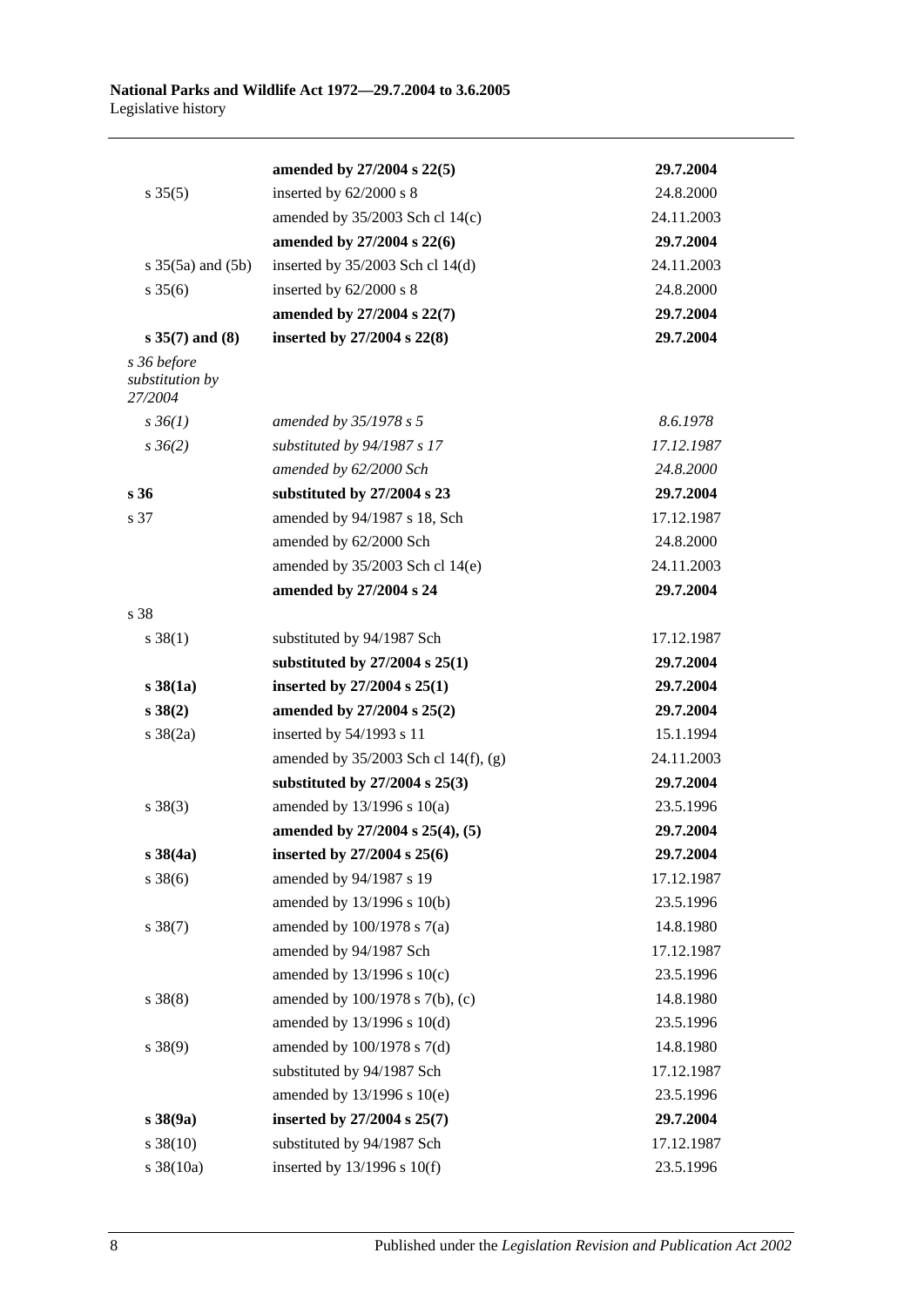| $\mathrm{s}$ 40 |                                                                             |            |
|-----------------|-----------------------------------------------------------------------------|------------|
| $s\ 40(1)$      | s 40 amended and redesignated as $s$ 40(1) by<br>94/1987 s 20               | 17.12.1987 |
| $s\ 40(2)$      | inserted by $94/1987$ s $20(b)$                                             | 17.12.1987 |
| s 40A           | inserted by 94/1987 s 21                                                    | 17.12.1987 |
| s $40A(1)$ —(3) | amended by 62/2000 Sch                                                      | 24.8.2000  |
| Div 6           |                                                                             |            |
| heading         | substituted by 63/2003 s 4                                                  | 29.7.2004  |
| s 41            |                                                                             |            |
| $s\ 41(1)$      | substituted by 94/1987 s 22                                                 | 17.12.1987 |
|                 | amended by 62/2000 Sch                                                      | 24.8.2000  |
|                 | amended by 35/2003 Sch cl 14(h)                                             | 24.11.2003 |
| $s\ 41(2)$      | substituted by 62/2000 Sch                                                  | 24.8.2000  |
| $s$ 41 $A$      | inserted by 94/1987 s 23                                                    | 17.12.1987 |
| s <sub>42</sub> |                                                                             |            |
| $s\ 42(1a)$     | inserted by $27/2004$ s $26(1)$                                             | 29.7.2004  |
| $s\ 42(3)$      | amended by 19/1981 s 4 (Sch)                                                | 2.4.1981   |
|                 | amended by 94/1987 Sch                                                      | 17.12.1987 |
|                 | amended by 62/2000 Sch                                                      | 24.8.2000  |
| $s\ 42(4)$      | amended by 94/1987 Sch                                                      | 17.12.1987 |
| $s\,42(5)$      | inserted by 27/2004 s 26(2)                                                 | 29.7.2004  |
| s 43            |                                                                             |            |
| $s\,43(1)$      | amended by 94/1987 s 24(a)                                                  | 17.12.1987 |
|                 | amended by 62/2000 Sch                                                      | 24.8.2000  |
| $s\,43(1a)$     | inserted by 94/1987 s 24(b)                                                 | 17.12.1987 |
| $s\,43(2)$      | amended by 94/1987 s 24(c)                                                  | 17.12.1987 |
| $s\ 43(2a)$     | inserted by 94/1987 s 24(d)                                                 | 17.12.1987 |
|                 | amended by 62/2000 Sch                                                      | 24.8.2000  |
| $s\,43(5)$      | amended by 62/2000 Sch                                                      | 24.8.2000  |
| $s\,43(7)$      | inserted by 27/2004 s 27                                                    | 29.7.2004  |
| $s$ 43 $A$      | inserted by 94/1987 s 25                                                    | 17.12.1987 |
| s $43A(1)$ —(5) | amended by 62/2000 Sch                                                      | 24.8.2000  |
| $s\,43A(6)$     | substituted by 62/2000 Sch                                                  | 24.8.2000  |
| $s\,43A(7)$     | inserted by 62/2000 Sch                                                     | 24.8.2000  |
| s 43AB          | inserted by $63/2003$ s 5                                                   | 29.7.2004  |
| s 43B           | inserted by 94/1987 s 25                                                    | 17.12.1987 |
| $s\,43B(1)$     | amended by 62/2000 Sch                                                      | 24.8.2000  |
| $s$ 43B(3)      | inserted by 63/2003 s 6                                                     | 29.7.2004  |
| s 43C           | inserted by 13/1996 s 11                                                    | 23.5.1996  |
| s $43C(1)$      | s 43C amended and redesignated as $s$ 43C(1) by<br>$62/2000$ s $9(a)$ , (b) | 24.8.2000  |
|                 | amended by 27/2004 s 28(1)                                                  | 29.7.2004  |
| $s\,43C(2)$     | inserted by 62/2000 s 9(b)                                                  | 24.8.2000  |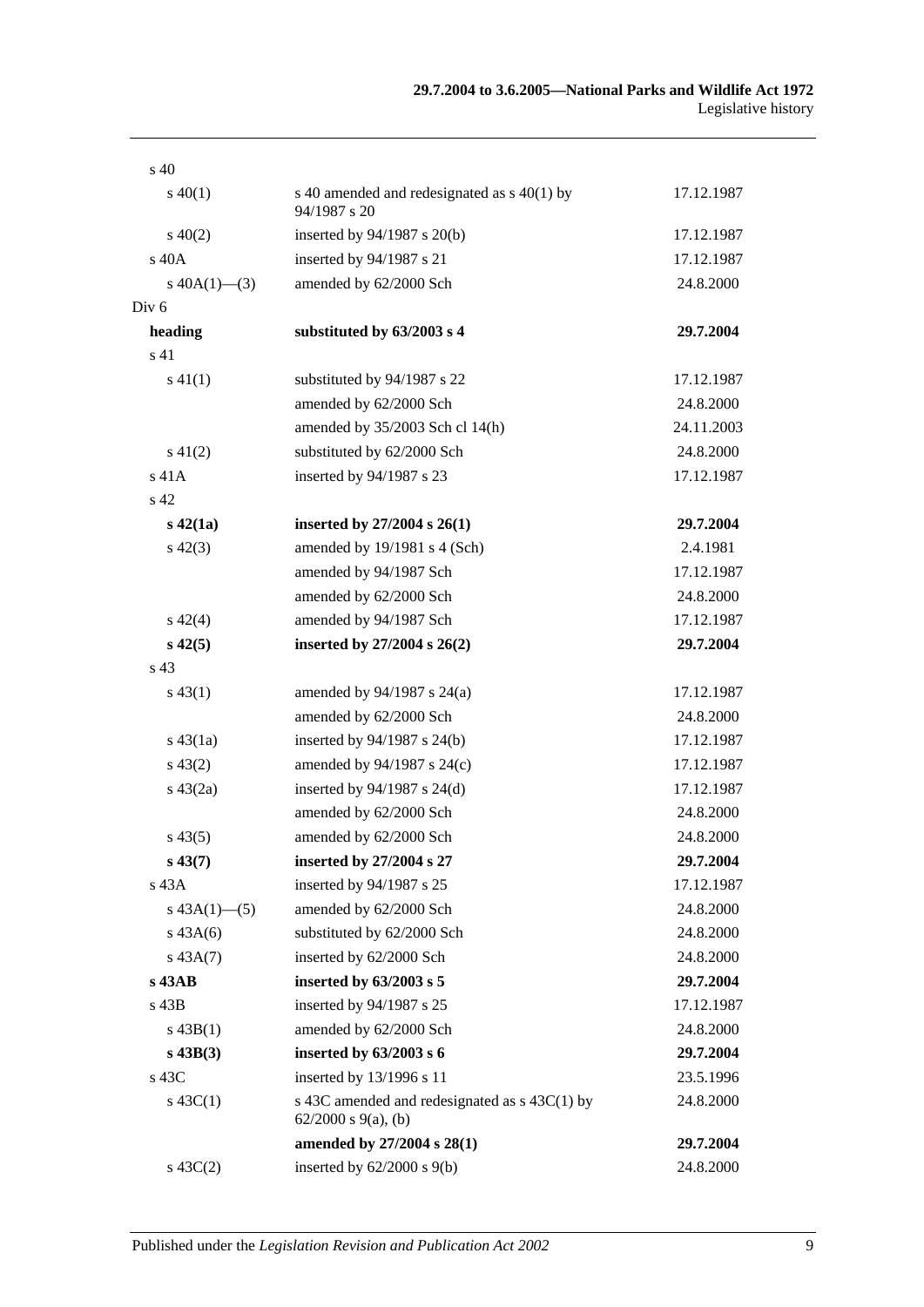|                                         | amended by 27/2004 s 28(2)                       | 29.7.2004  |
|-----------------------------------------|--------------------------------------------------|------------|
| $s\ 43C(3)$                             | inserted by 27/2004 s 28(3)                      | 29.7.2004  |
| Div <sub>6</sub> A                      | inserted by 27/2004 s 29                         | 29.7.2004  |
| Div <sub>7</sub>                        |                                                  |            |
| s <sub>44</sub>                         |                                                  |            |
| $s\,44(1a)$                             | inserted by 13/1996 s 12                         | 23.5.1996  |
| $s\,44(3)$                              | inserted by 94/1987 s 26                         | 17.12.1987 |
| s <sub>45</sub>                         | amended by 19/1981 s 4 (Sch)                     | 2.4.1981   |
|                                         | substituted by 94/1987 s 27                      | 17.12.1987 |
| $s\,45(1)$                              | amended by 62/2000 Sch                           | 24.8.2000  |
| Pt 3A                                   | inserted by 35/1978 s 6                          | 8.6.1978   |
| Div <sub>1</sub>                        |                                                  |            |
| heading                                 | inserted by $62/2000$ s 10                       | 24.8.2000  |
| s 45A                                   |                                                  |            |
| $s$ 45A $(1)$                           | s 45A redesignated as $s$ 45A(1) by 27/2004 s 30 | 29.7.2004  |
| <b>Bookmark</b>                         | inserted by 54/1998 s 2                          | 3.9.1998   |
| <b>Biosphere Trust</b>                  |                                                  |            |
| <b>General Reserves</b><br>Trust        | inserted by 62/2000 s 11                         | 24.8.2000  |
| Man and the<br><b>Biosphere Program</b> | inserted by 54/1998 s 2                          | 3.9.1998   |
| $s\,45A(2)$                             | inserted by 27/2004 s 30                         | 29.7.2004  |
| $s$ 45B                                 |                                                  |            |
| $s\,45B(2)$                             | amended by 62/2000 s 12                          | 24.8.2000  |
| s 45BA                                  | inserted by 62/2000 s 13                         | 24.8.2000  |
| s 45D                                   |                                                  |            |
| s $45D(2)$ and $(4)$                    | substituted by 94/1987 Sch                       | 17.12.1987 |
| $s\ 45D(5)$                             | amended by 62/2000 Sch                           | 24.8.2000  |
| s 45E                                   |                                                  |            |
| $s\,45E(1)$                             | amended by 62/2000 Sch                           | 24.8.2000  |
| $s\,45E(2)$                             | substituted by 94/1987 Sch                       | 17.12.1987 |
|                                         | amended by 62/2000 Sch                           | 24.8.2000  |
| $s\,45E(3)$                             | amended by 62/2000 Sch                           | 24.8.2000  |
| s 45F                                   |                                                  |            |
| $s\,45F(1)$                             | amended by 13/1996 s 13(a)                       | 23.5.1996  |
|                                         | amended by $54/1998$ s $3(a)$                    | 3.9.1998   |
|                                         | amended by $62/2000$ s $14(a)$                   | 24.8.2000  |
| $s\ 45F(1a)$                            | inserted by $54/1998$ s $3(b)$                   | 3.9.1998   |
| $s$ 45F(1b)                             | inserted by $62/2000$ s $14(b)$                  | 24.8.2000  |
| $s\ 45F(2a)$                            | inserted by 13/1996 s 13(b)                      | 23.5.1996  |
| s $45F(2b)$ - $(2d)$                    | inserted by $62/2000$ s $14(c)$                  | 24.8.2000  |
| s 45H                                   |                                                  |            |
| $s\,45H(2)$                             | substituted by 62/2000 Sch                       | 24.8.2000  |
| s 45I                                   | substituted by 54/1998 s 4                       | 3.9.1998   |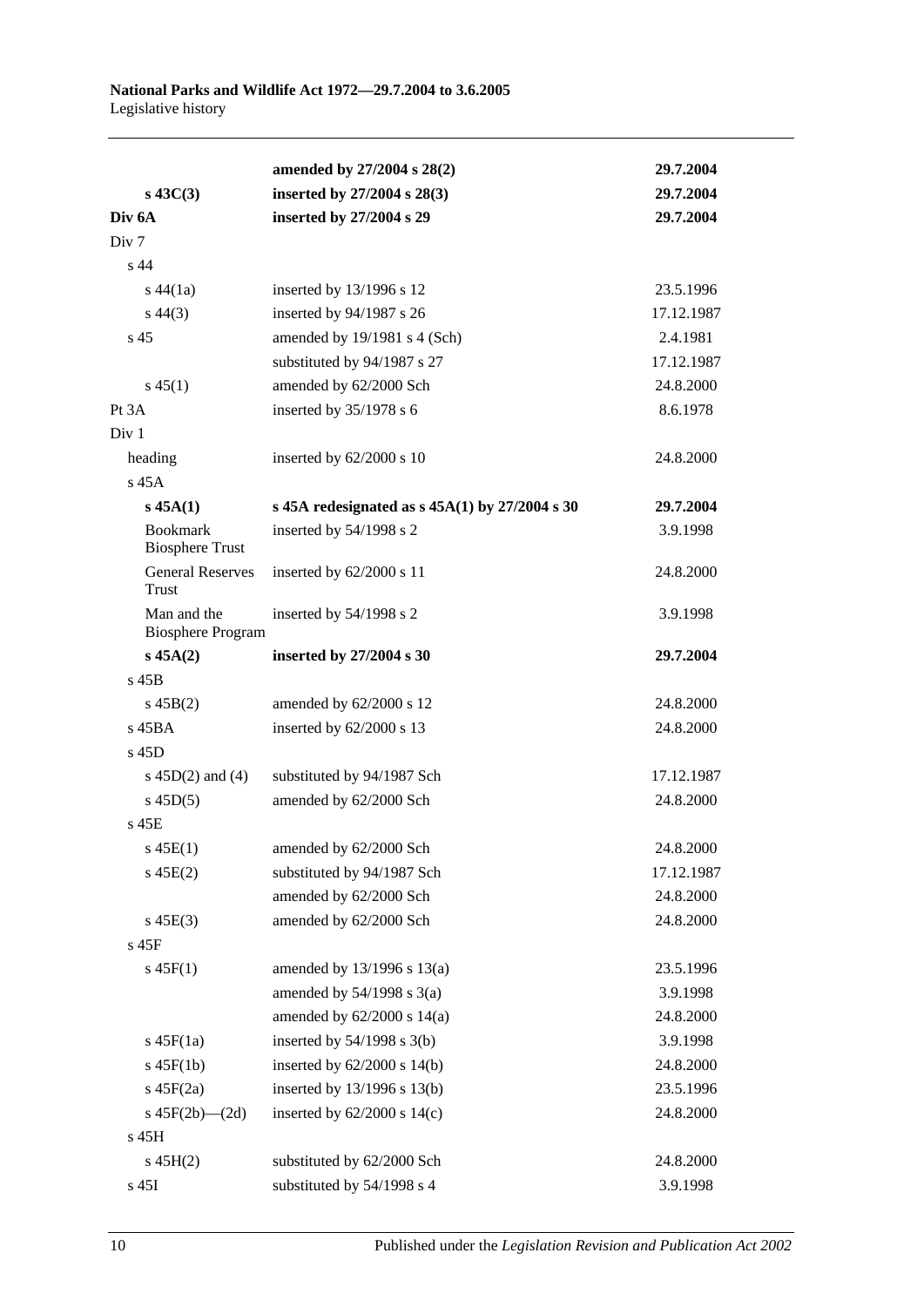| $s$ 45J           |                                 |            |
|-------------------|---------------------------------|------------|
| s $45J(3)$        | amended by 62/2000 Sch          | 24.8.2000  |
| $s\,45K$          | amended by 94/1987 Sch          | 17.12.1987 |
|                   | deleted by 62/2000 s 15         | 24.8.2000  |
| Div 2             | inserted by 62/2000 s 16        | 24.8.2000  |
| Pt 4              |                                 |            |
| heading           | amended by 94/1987 s 28         | 17.12.1987 |
| s 46              |                                 |            |
| $s\,46(2)$        | amended by 94/1987 s 29         | 1.7.1988   |
| s 47              | amended by 19/1981 s 4 (Sch)    | 2.4.1981   |
|                   | substituted by 94/1987 s 30     | 1.7.1988   |
| $s\,47(1)$        | amended by 28/1992 Sch 1        | 25.6.1992  |
| $s\,47(3)$        | amended by 62/2000 Sch          | 24.8.2000  |
| $s\,47(4)$        | amended by 71/1992 s 3(1) (Sch) | 1.3.1993   |
|                   | amended by 62/2000 Sch          | 24.8.2000  |
| s 48              | amended by 19/1981 s 4 (Sch)    | 2.4.1981   |
|                   | substituted by 94/1987 s 31     | 17.12.1987 |
| $s\,48(1)$        | amended by 62/2000 Sch          | 24.8.2000  |
| s 48A             | inserted by 94/1987 s 32        | 1.7.1988   |
| s 48A(1)          | amended by 62/2000 Sch          | 24.8.2000  |
| s 49              | substituted by 94/1987 s 33     | 17.12.1987 |
| s 49A             | inserted by 13/1996 s 14        | 23.5.1996  |
| $Pt\,5$           |                                 |            |
| Div 2             |                                 |            |
| s 51              |                                 |            |
| s 51(1)           | amended by $19/1981$ s 4 (Sch)  | 2.4.1981   |
|                   | substituted by 94/1987 s 34     | 17.12.1987 |
|                   | amended by 45/1993 s 4          | 1.8.1993   |
|                   | amended by 62/2000 Sch          | 24.8.2000  |
| $s \frac{5l}{la}$ | amended by $19/1981$ s 4 (Sch)  | 2.4.1981   |
|                   | deleted by 94/1987 s 34         | 17.12.1987 |
| s 51A             | inserted by 13/1996 s 15        | 23.5.1996  |
|                   | expired: $s$ 51A(7)             | 23.5.2000  |
|                   | inserted by 62/2000 s 17        | 24.8.2000  |
| s 52              | substituted by 94/1987 s 35     | 17.12.1987 |
| s 52(1)           | amended by 13/1996 s 16(a)      | 23.5.1996  |
| $s\,52(2)$        | amended by 28/1992 Sch 1        | 25.6.1992  |
| $s\,52(3)$        | amended by 13/1996 s 16(b)      | 23.5.1996  |
| s 53              |                                 |            |
| s 53(1)           | amended by 94/1987 s 36, Sch    | 17.12.1987 |
| s 53(2)           | amended by 94/1987 Sch          | 17.12.1987 |
| s 53(4)           | amended by 19/1981 s 4 (Sch)    | 2.4.1981   |
|                   | amended by 94/1987 Sch          | 17.12.1987 |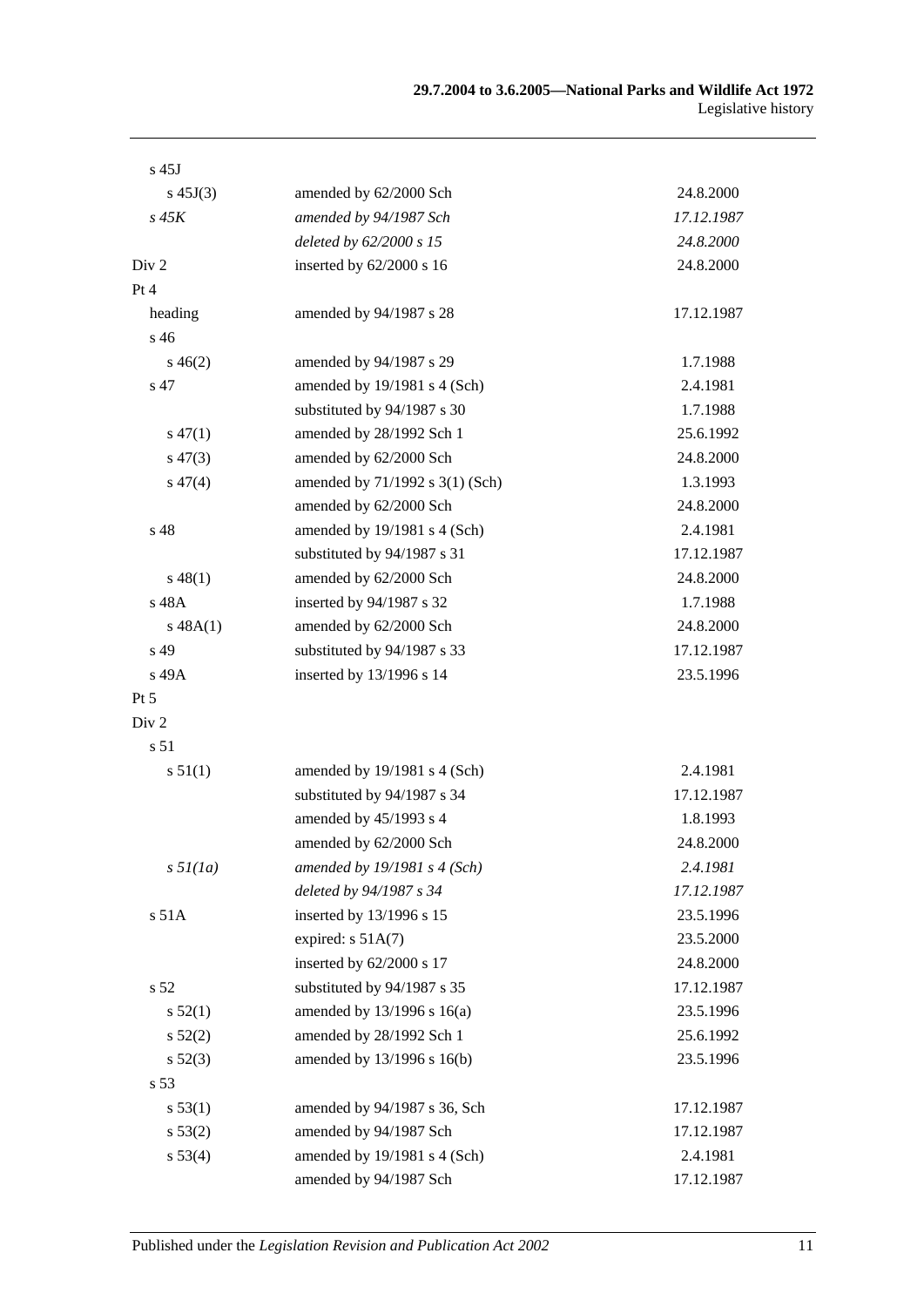|                                                                        | amended by 71/1992 s 3(1) (Sch)    | 1.3.1993   |
|------------------------------------------------------------------------|------------------------------------|------------|
|                                                                        | amended by 62/2000 Sch             | 24.8.2000  |
| s 53(6)                                                                | amended by 94/1987 Sch             | 17.12.1987 |
| s 53A                                                                  | inserted by 62/2000 s 18           | 24.8.2000  |
| Div <sub>3</sub>                                                       | amended by 19/1981 s 4 (Sch)       | 2.4.1981   |
|                                                                        | substituted by 94/1987 s 37        | 1.7.1988   |
| s <sub>55</sub>                                                        | amended by 71/1992 s 3(1) (Sch)    | 1.3.1993   |
|                                                                        | amended by 62/2000 Sch             | 24.8.2000  |
| Div <sub>4</sub>                                                       |                                    |            |
| s 58                                                                   | amended by 19/1981 s 4 (Sch)       | 2.4.1981   |
|                                                                        | substituted by 94/1987 s 38        | 17.12.1987 |
| $s 58(1)$ (3)                                                          | amended by 62/2000 Sch             | 24.8.2000  |
| s 58(4a)                                                               | inserted by 62/2000 s 19           | 24.8.2000  |
| s 58(9)                                                                | deleted by 13/1996 s 17            | 23.5.1996  |
| s 58A                                                                  | inserted by 94/1987 s 38           | 17.12.1987 |
|                                                                        | amended by 62/2000 Sch             | 24.8.2000  |
| s 59                                                                   | amended by 19/1981 s 4 (Sch)       | 2.4.1981   |
|                                                                        | amended by 94/1987 Sch             | 17.12.1987 |
|                                                                        | amended by 71/1992 s 3(1) (Sch)    | 1.3.1993   |
|                                                                        | substituted by 13/1996 s 18        | 23.5.1996  |
| s 60                                                                   | amended by 19/1981 s 4 (Sch)       | 2.4.1981   |
|                                                                        | substituted by 94/1987 s 39        | 17.12.1987 |
| s 60(1)                                                                | amended by 45/1993 s 5             | 1.8.1993   |
|                                                                        | amended by 62/2000 Sch             | 24.8.2000  |
| Div <sub>4</sub> A                                                     | inserted by $45/1993$ s 6          | 1.8.1993   |
| s 60A                                                                  | deleted by 13/1996 s 19            | 23.5.1996  |
| s 60B                                                                  |                                    |            |
| animal                                                                 | inserted by $13/1996$ s $20(a)$    | 23.5.1996  |
| commercial farming inserted by 13/1996 s 20(b)<br>of protected animals |                                    | 23.5.1996  |
| trial farming of<br>protected animals                                  | inserted by $13/1996$ s $20(b)$    | 23.5.1996  |
| $s$ 60BA                                                               | inserted by 13/1996 s 21           | 23.5.1996  |
| s 60C                                                                  |                                    |            |
| s $60C(2)$                                                             | amended by $13/1996$ s $22(a)$     | 23.5.1996  |
| s $60C(3)$                                                             | amended by 13/1996 s 22(b)         | 23.5.1996  |
| s $60C(4)$                                                             | substituted by $13/1996$ s $22(c)$ | 23.5.1996  |
| s $60C(6)$                                                             | amended by 13/1996 s 22(d)         | 23.5.1996  |
| $s$ 60D                                                                |                                    |            |
| s $60D(1a)$                                                            | inserted by $13/1996$ s $23(a)$    | 23.5.1996  |
| $s$ 60D(4)                                                             | amended by 62/2000 Sch             | 24.8.2000  |
| $s$ 60D(5)                                                             | substituted by $13/1996$ s $23(b)$ | 23.5.1996  |
| s 60D(5a)                                                              | inserted by 13/1996 s 23(b)        | 23.5.1996  |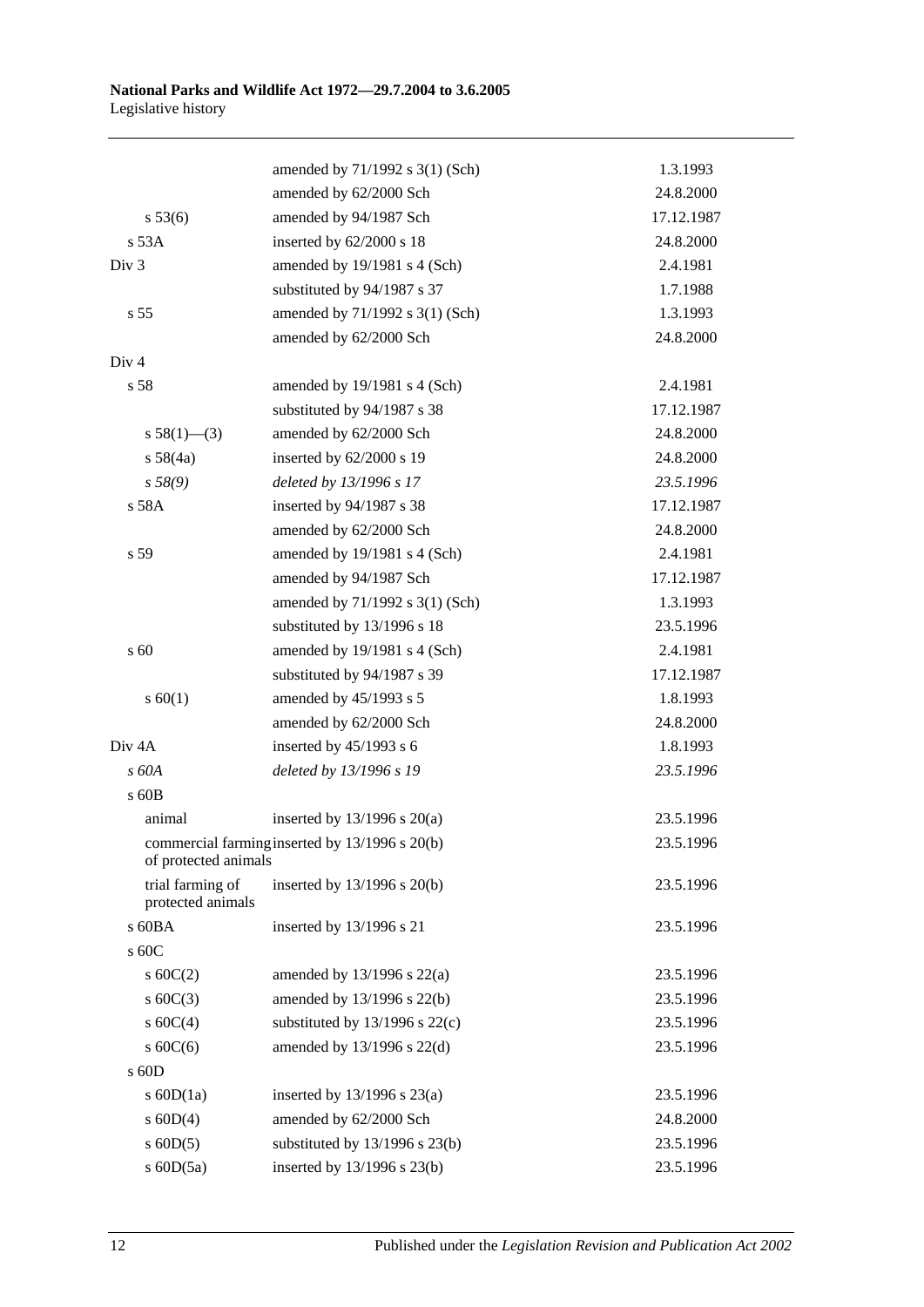| $s$ 60D(6)           | amended by 62/2000 Sch               | 24.8.2000  |
|----------------------|--------------------------------------|------------|
| $s$ 60D(9)           | inserted by $13/1996$ s $23(c)$      | 23.5.1996  |
| Div <sub>4B</sub>    | inserted by 13/1996 s 24             | 23.5.1996  |
| $\rm s$ 60I          |                                      |            |
| s $60I(3)$ and $(6)$ | amended by 62/2000 Sch               | 24.8.2000  |
| Div <sub>5</sub>     |                                      |            |
| s 61                 | amended by 13/1996 s 25              | 23.5.1996  |
|                      | substituted by 62/2000 s 20          | 24.8.2000  |
| s <sub>62</sub>      |                                      |            |
| $s \, 62(2)$         | amended by 19/1981 s 4 (Sch)         | 2.4.1981   |
|                      | substituted by 94/1987 Sch           | 17.12.1987 |
|                      | amended by 62/2000 Sch               | 24.8.2000  |
| s $62(4)$ and $(5)$  | amended by 13/1996 s 26              | 23.5.1996  |
| Div <sub>6</sub>     |                                      |            |
| s 64                 |                                      |            |
| s 64(1)              | amended by 19/1981 s 4 (Sch)         | 2.4.1981   |
|                      | amended by $94/1987$ s $40(a)$ , Sch | 17.12.1987 |
|                      | amended by 71/1992 s 3(1) (Sch)      | 1.3.1993   |
|                      | amended by 62/2000 Sch               | 24.8.2000  |
| s $64(3)$ and $(4)$  | amended by 19/1981 s 4 (Sch)         | 2.4.1981   |
|                      | amended by 94/1987 Sch               | 17.12.1987 |
|                      | amended by 71/1992 s 3(1) (Sch)      | 1.3.1993   |
|                      | amended by 62/2000 Sch               | 24.8.2000  |
| s64(5)               | substituted by 94/1987 Sch           | 17.12.1987 |
| s64(6)               | inserted by 94/1987 s 40(b)          | 17.12.1987 |
| owner                | amended by 62/2000 Sch               | 24.8.2000  |
| s <sub>65</sub>      |                                      |            |
| s $65(1)$ and $(2)$  | amended by 19/1981 s 4 (Sch)         | 2.4.1981   |
|                      | substituted by 94/1987 Sch           | 17.12.1987 |
|                      | amended by 62/2000 Sch               | 24.8.2000  |
| s 66                 | amended by 19/1981 s 4 (Sch)         | 2.4.1981   |
|                      | substituted by 94/1987 s 41          | 17.12.1987 |
| s 66(2)              | amended by 71/1992 s 3(1) (Sch)      | 1.3.1993   |
|                      | amended by 62/2000 Sch               | 24.8.2000  |
| s 68                 | amended by 19/1981 s 4 (Sch)         | 2.4.1981   |
|                      | amended by 94/1987 Sch               | 17.12.1987 |
|                      | substituted by 45/1993 s 7           | 1.8.1993   |
| s 68(1)              | amended by $62/2000$ s $21(a)$ , Sch | 24.8.2000  |
| s68(3)               | inserted by $62/2000$ s $21(b)$      | 24.8.2000  |
| Pt 5A                |                                      |            |
| Div 1                |                                      |            |
| heading              | inserted by 94/1987 s 42             | 17.12.1987 |
| s 68A                |                                      |            |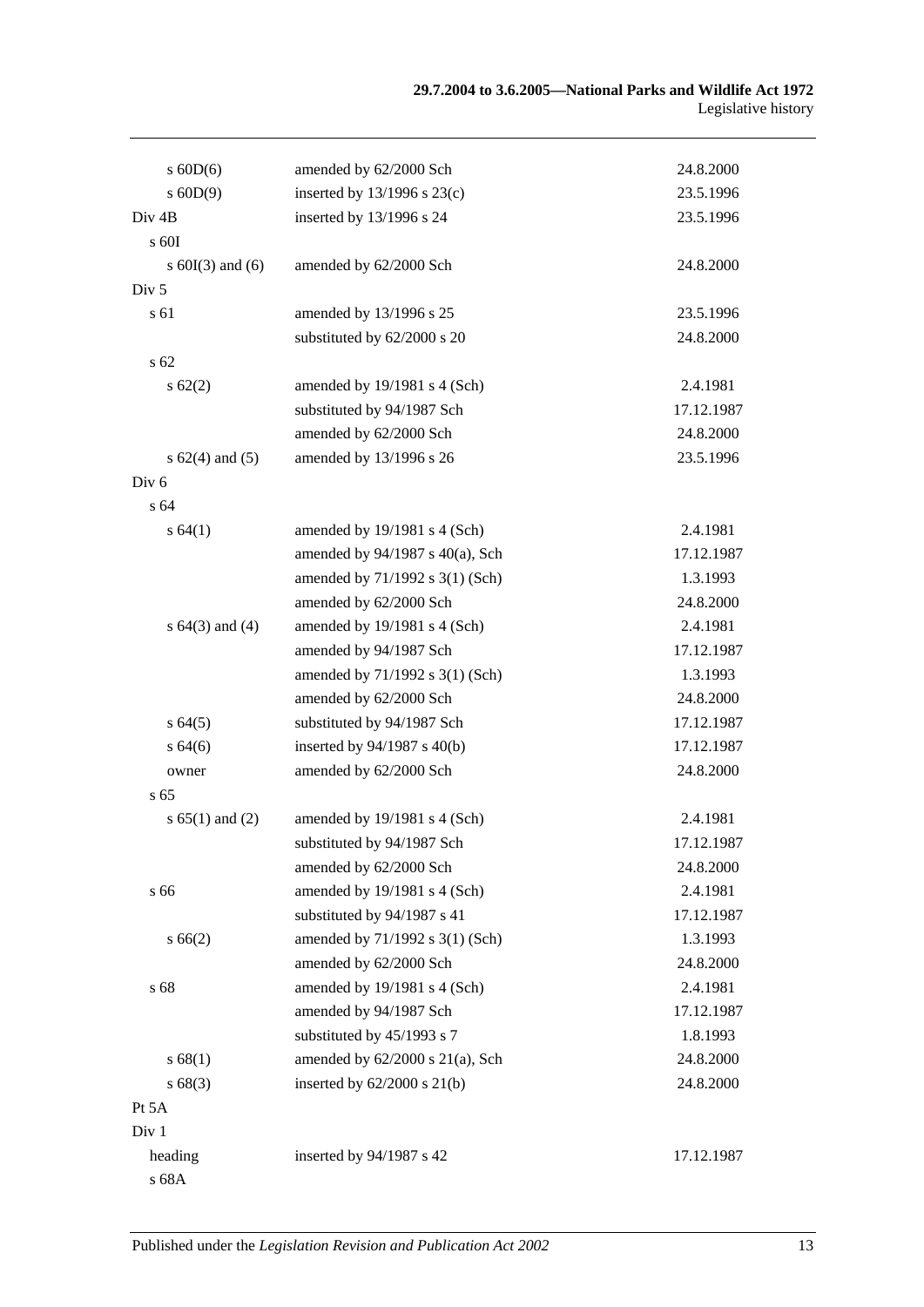| s 68A(1)                    | amended by 19/1981 s 4 (Sch)       | 2.4.1981   |
|-----------------------------|------------------------------------|------------|
|                             | amended by 94/1987 Sch             | 17.12.1987 |
|                             | amended by 71/1992 s 3(1) (Sch)    | 1.3.1993   |
|                             | amended by 62/2000 Sch             | 24.8.2000  |
| $s\,68A(3)$                 | deleted by 62/2000 s 22            | 24.8.2000  |
| s 68A(4)                    | amended by 94/1987 Sch             | 17.12.1987 |
| s 68A(5)                    | amended by 94/1987 s 43            | 17.12.1987 |
| s 68B                       | amended by 19/1981 s 4 (Sch)       | 2.4.1981   |
|                             | substituted by 94/1987 s 44        | 17.12.1987 |
| s $68B(1)$ , (3) and<br>(4) | amended by 71/1992 s 3(1) (Sch)    | 1.3.1993   |
|                             | amended by 62/2000 Sch             | 24.8.2000  |
| s 68B(6)                    |                                    |            |
| owner                       | amended by 62/2000 Sch             | 24.8.2000  |
| Div 2                       | inserted by 94/1987 s 45           | 17.12.1987 |
|                             | heading amended by 27/2004 s 31    | 29.7.2004  |
| s 68C                       |                                    |            |
| s68C(1)                     | deleted by 27/2004 s 32            | 29.7.2004  |
| s 68D                       |                                    |            |
| s $68D(1)$ and $(2)$        | amended by 28/1992 Sch 1           | 25.6.1992  |
|                             | amended by 27/2004 s 33(1)         | 29.7.2004  |
| s 68D(3)                    | amended by 28/1992 Sch 1           | 25.6.1992  |
|                             | amended by 27/2004 s 33(1), (2)    | 29.7.2004  |
| s 68D(4)                    | amended by 28/1992 Sch 1           | 25.6.1992  |
|                             | amended by 27/2004 s 33(1), (3)    | 29.7.2004  |
| $s$ 68D(5a)                 | inserted by 27/2004 s 33(4)        | 29.7.2004  |
| s 68E                       | amended by 27/2004 s 34            | 29.7.2004  |
| Pt 6                        |                                    |            |
| s 69                        |                                    |            |
| s 69(1)                     | amended by 27/2004 s 35(1)         | 29.7.2004  |
| s 69(2)                     | amended by 94/1987 Sch             | 17.12.1987 |
|                             | amended by 27/2004 s 35(1)         | 29.7.2004  |
| $s\ 69(2a)$                 | inserted by 13/1996 s 27           | 23.5.1996  |
|                             | amended by 27/2004 s 35(1), (2)    | 29.7.2004  |
| $s\,69(2b)$                 | inserted by 35/2003 Sch cl 14(i)   | 24.11.2003 |
| $s\,69(2c)$                 | inserted by $35/2003$ Sch cl 14(i) | 24.11.2003 |
|                             | amended by 27/2004 s 35(1)         | 29.7.2004  |
| $s\,69(3)$ and (4)          | amended by 27/2004 s 35(1)         | 29.7.2004  |
| s 69(4a)                    | inserted by $62/2000$ s $23(a)$    | 24.8.2000  |
| $s\,69(5)$                  | substituted by 94/1987 Sch         | 17.12.1987 |
| $s\,69(6)$ and (7)          | inserted by $62/2000$ s $23(b)$    | 24.8.2000  |
|                             | amended by 27/2004 s 35(1)         | 29.7.2004  |
| s69(8)                      | inserted by 27/2004 s 35(3)        | 29.7.2004  |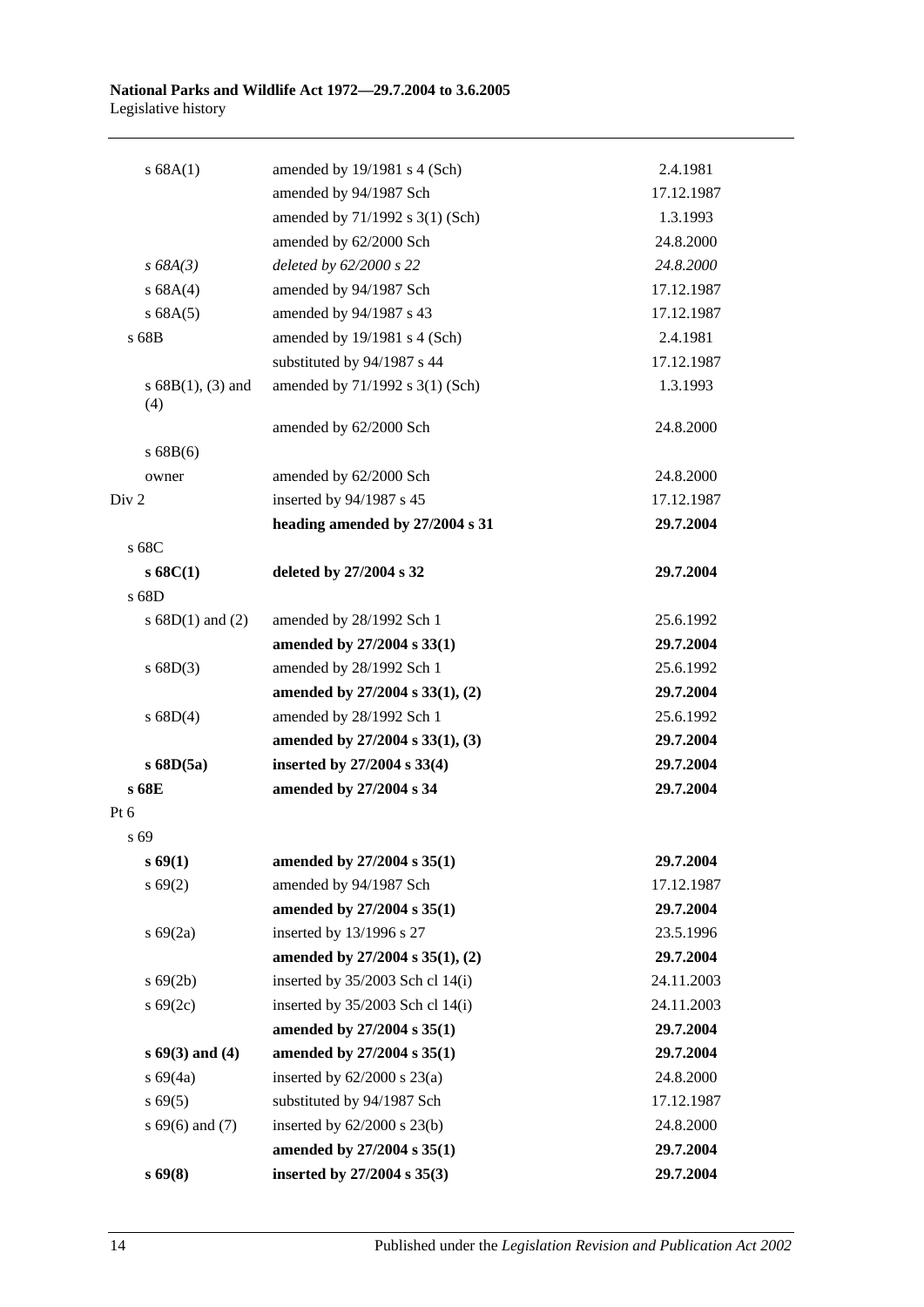| s 70          | amended by 19/1981 s 4 (Sch)       | 2.4.1981   |
|---------------|------------------------------------|------------|
|               | substituted by 94/1987 s 46        | 17.12.1987 |
|               | amended by 71/1992 s 3(1) (Sch)    | 1.3.1993   |
|               | amended by 62/2000 s 24, Sch       | 24.8.2000  |
| $s$ 70 $A$    | inserted by 62/2000 s 25           | 24.8.2000  |
| $s \, 70A(2)$ | amended by 27/2004 s 36            | 29.7.2004  |
| s 71          |                                    |            |
| s 71(1)       | amended by 94/1987 Sch             | 17.12.1987 |
|               | amended by 27/2004 s 37(1)         | 29.7.2004  |
| s71(3)        | inserted by 27/2004 s 37(2)        | 29.7.2004  |
| s 72          |                                    |            |
| $s \, 72(1)$  | amended by 19/1981 s 4 (Sch)       | 2.4.1981   |
|               | amended by 94/1987 Sch             | 17.12.1987 |
|               | amended by 13/1996 s 28            | 23.5.1996  |
|               | substituted by $62/2000$ s $26(a)$ | 24.8.2000  |
| $s \, 72(1a)$ | inserted by $62/2000$ s $26(a)$    | 24.8.2000  |
| $s\ 72(2)$    | amended by 62/2000 s 26(b)         | 24.8.2000  |
| s 73          |                                    |            |
| s 73(1)       | amended by 19/1981 s 4 (Sch)       | 2.4.1981   |
|               | amended by 94/1987 s 47, Sch       | 17.12.1987 |
|               | amended by 71/1992 s 3(1) (Sch)    | 1.3.1993   |
|               | amended by 62/2000 Sch             | 24.8.2000  |
| s 73(2)       | amended by 19/1981 s 4 (Sch)       | 2.4.1981   |
|               | substituted by 94/1987 Sch         | 17.12.1987 |
|               | amended by 71/1992 s 3(1) (Sch)    | 1.3.1993   |
|               | amended by 62/2000 Sch             | 24.8.2000  |
| $s$ 73 $A$    | inserted by 62/2000 s 27           | 24.8.2000  |
| s 74          |                                    |            |
| s74(2)        | amended by $19/1981$ s 4 (Sch)     | 2.4.1981   |
|               | substituted by 94/1987 Sch         | 17.12.1987 |
| s 74A         | inserted by 28/1992 Sch 1          | 25.6.1992  |
| s 75          |                                    |            |
| $s \, 75(2)$  | amended by 28/1992 Sch 1           | 25.6.1992  |
| s 75A         | inserted by 94/1987 s 48           | 17.12.1987 |
|               | amended by 62/2000 Sch             | 24.8.2000  |
| s 76          | deleted by 62/2000 s 28            | 24.8.2000  |
| s 78          |                                    |            |
| s 78(1)       | amended by 94/1987 s 49(a)         | 17.12.1987 |
| s 78(2)       | amended by 94/1987 s 49(b)         | 17.12.1987 |
|               | amended by 62/2000 Sch             | 24.8.2000  |
| s 79          | substituted by 94/1987 s 50        | 17.12.1987 |
| s79(1)        | amended by 62/2000 Sch             | 24.8.2000  |
|               | amended by 27/2004 s 38(1)         | 29.7.2004  |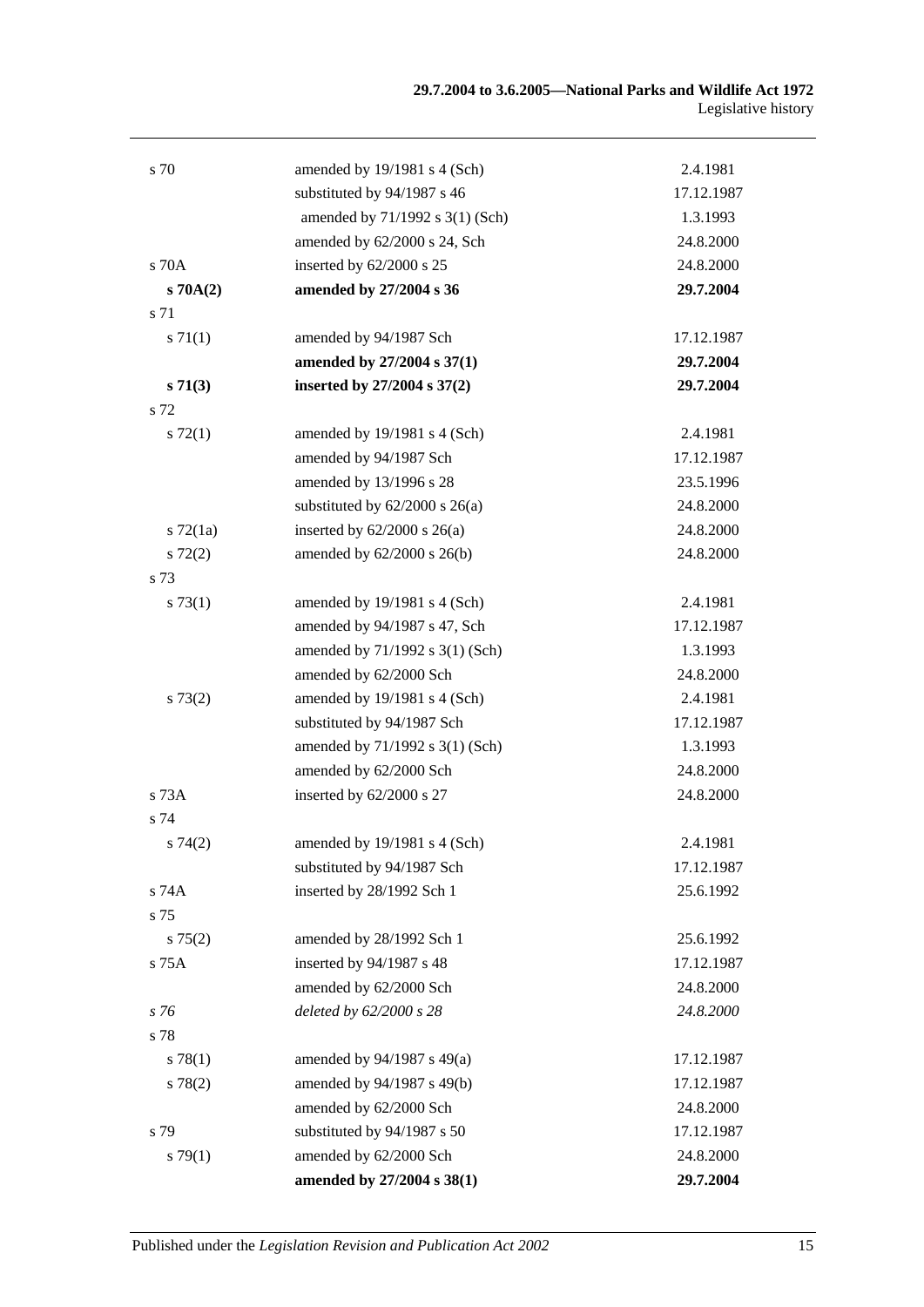| s79(2)           | amended by 27/2004 s 38(2)                                                                    | 29.7.2004  |
|------------------|-----------------------------------------------------------------------------------------------|------------|
| $S$ 79A          | inserted by 94/1987 s 50                                                                      | 17.12.1987 |
|                  | deleted by 62/2000 s 29                                                                       | 24.8.2000  |
| s 80             |                                                                                               |            |
| s 80(1)          | amended by 94/1987 Sch                                                                        | 17.12.1987 |
| $s\ 80(2)$       | amended by $94/1987$ s $51(a)$ —(d)                                                           | 17.12.1987 |
|                  | amended by 34/1996 s 4 (Sch cl 25)                                                            | 3.2.1997   |
|                  | amended by $62/2000$ s $30(a)$ , Sch                                                          | 24.8.2000  |
| 80(2a)           | inserted by $94/1987$ s $51(e)$                                                               | 17.12.1987 |
|                  | substituted by 13/1996 s 29                                                                   | 23.5.1996  |
| $s\ 80(2b)$      | inserted by $62/2000$ s $30(b)$                                                               | 24.8.2000  |
| $s\ 80(4)$       | inserted by $62/2000$ s $30(c)$                                                               | 24.8.2000  |
| s 81             | inserted by 62/2000 s 31                                                                      | 24.8.2000  |
| Schs 1 and 2     | deleted in pursuance of the Acts Republication<br>Act 1967 as their function is now exhausted | 11.7.1988  |
| Sch <sub>3</sub> |                                                                                               |            |
| heading          | substituted by $44/2003$ s 3(1) (Sch 1)                                                       | 24.11.2003 |
| Sch <sub>4</sub> |                                                                                               |            |
| heading          | substituted by $44/2003$ s 3(1) (Sch 1)                                                       | 24.11.2003 |
| Sch <sub>5</sub> |                                                                                               |            |
| heading          | substituted by $44/2003$ s 3(1) (Sch 1)                                                       | 24.11.2003 |
| Sch 6            |                                                                                               |            |
| heading          | substituted by $44/2003$ s 3(1) (Sch 1)                                                       | 24.11.2003 |
| Sch 7            | substituted by 94/1987 s 52                                                                   | 17.12.1987 |
|                  | amended by 57/1991 r 3                                                                        | 16.5.1991  |
|                  | substituted by 62/2000 s 32                                                                   | 24.8.2000  |
| Sch 8            | substituted by 54/1981 s 2                                                                    | 25.6.1981  |
|                  | substituted by 94/1987 s 52                                                                   | 17.12.1987 |
|                  | amended by 57/1991 r 4                                                                        | 16.5.1991  |
|                  | substituted by 62/2000 s 32                                                                   | 24.8.2000  |
| Sch 9            | substituted by 94/1987 s 52                                                                   | 17.12.1987 |
|                  | amended by 57/1991 r 5                                                                        | 16.5.1991  |
|                  | substituted by 62/2000 s 32                                                                   | 24.8.2000  |
| Sch 10           | amended by 62/2000 s 33                                                                       | 24.8.2000  |
| Sch 11           | inserted by 45/1993 s 8                                                                       | 1.8.1993   |

## **Transitional etc provisions associated with Act or amendments**

## *Statutes Amendment and Repeal (Common Expiation Scheme) Act 1996*

## **5—Transitional provision**

An Act repealed or amended by this Act will continue to apply (as in force immediately prior to the repeal or amendment coming into operation) to an expiation notice issued under the repealed or amended Act.